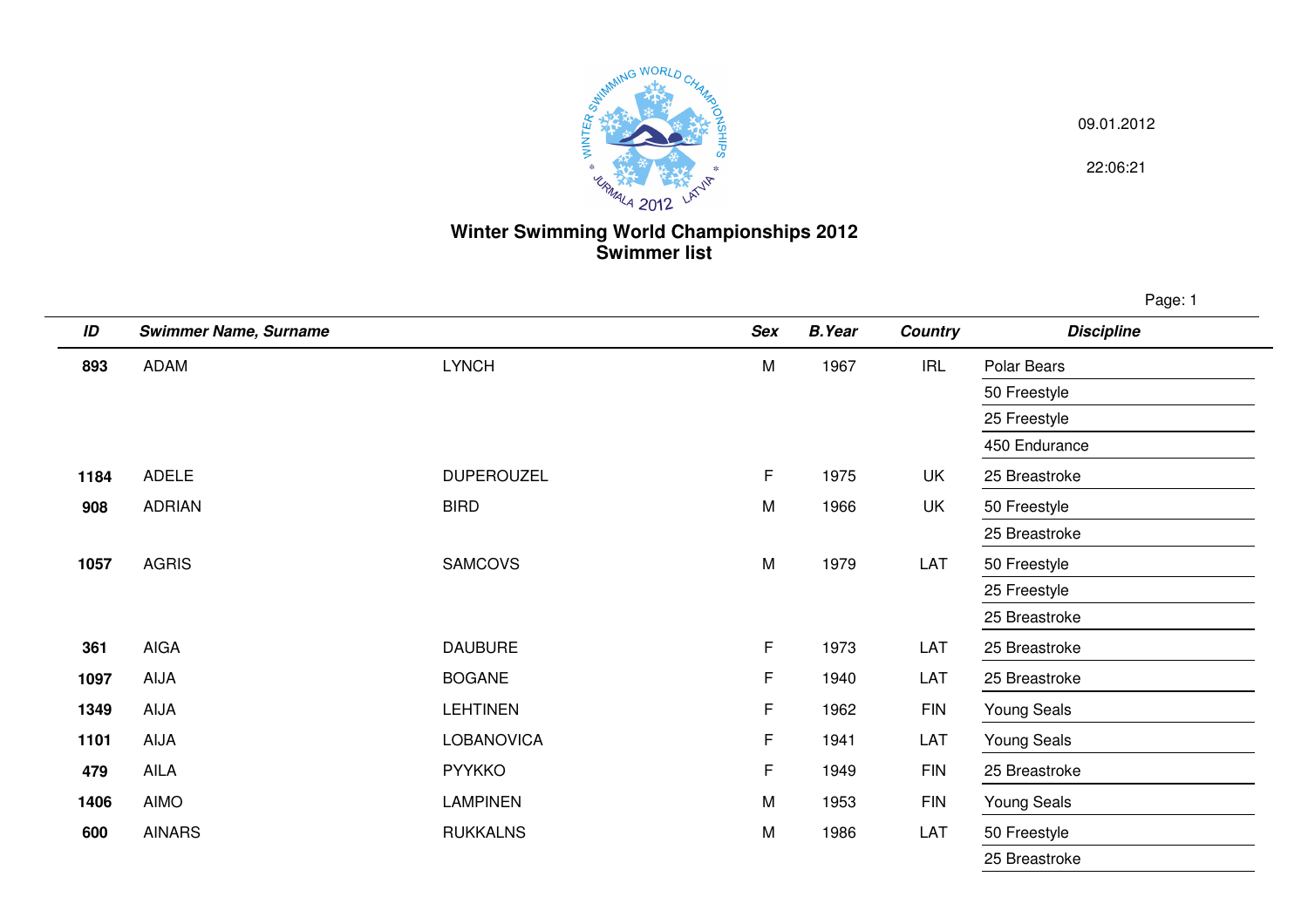| ın<br>ıc |  |
|----------|--|
|----------|--|

| ID   | <b>Swimmer Name, Surname</b> |                     | <b>Sex</b> | <b>B.Year</b> | <b>Country</b> | <b>Discipline</b> |
|------|------------------------------|---------------------|------------|---------------|----------------|-------------------|
| 753  | <b>AINO</b>                  | <b>PIPPURI</b>      | F          | 1948          | <b>FIN</b>     | 25 Breastroke     |
| 472  | <b>AIRI</b>                  | <b>HYVONEN</b>      | F          | 1959          | <b>FIN</b>     | 25 Breastroke     |
| 1252 | <b>AIVAR</b>                 | <b>ROSENBERG</b>    | M          | 1977          | <b>EST</b>     | 25 Freestyle      |
|      |                              |                     |            |               |                | 25 Breastroke     |
| 926  | AKE                          | <b>PALMUNEN</b>     | M          | 1949          | <b>FIN</b>     | 25 Breastroke     |
| 466  | AKI                          | <b>MAKI-MANTILA</b> | M          | 1966          | <b>FIN</b>     | 25 Breastroke     |
| 1388 | <b>ALBERTO</b>               | <b>SALVI</b>        | M          | 1965          | <b>ITA</b>     | 50 Freestyle      |
|      |                              |                     |            |               |                | 25 Freestyle      |
|      |                              |                     |            |               |                | 450 Endurance     |
| 782  | <b>ALEKSANDR</b>             | <b>BATISTSEV</b>    | M          | 1953          | <b>EST</b>     | 25 Breastroke     |
| 796  | <b>ALEKSANDR</b>             | <b>EGLESKALNS</b>   | M          | 1959          | LAT            | 25 Breastroke     |
| 784  | <b>ALEKSANDR</b>             | <b>GOLIKOV</b>      | M          | 1965          | <b>EST</b>     | 25 Breastroke     |
| 795  | <b>ALEKSANDR</b>             | <b>LUPPO</b>        | M          | 1961          | LAT            | 25 Breastroke     |
| 450  | <b>ALEKSANDR</b>             | <b>NEFATOV</b>      | M          | 1957          | <b>RUS</b>     | 50 Freestyle      |
|      |                              |                     |            |               |                | 450 Endurance     |
|      |                              |                     |            |               |                | 25 Breastroke     |
| 581  | <b>ALEKSANDR</b>             | <b>PETIN</b>        | M          | 1965          | LAT            | 25 Breastroke     |
| 912  | <b>ALEKSANDR</b>             | PETROV              | M          | 1950          | <b>RUS</b>     | 25 Freestyle      |
| 1176 | <b>ALEKSANDR</b>             | <b>POKLONCEV</b>    | M          | 1961          | <b>RUS</b>     | 25 Breastroke     |
| 571  | <b>ALEKSANDRA</b>            | <b>OCKENSTROM</b>   | F.         | 1998          | <b>FIN</b>     | 25 Breastroke     |
| 1045 | <b>ALEKSANDRA</b>            | <b>VARENA</b>       | F          | 1942          | LAT            | 25 Freestyle      |
| 136  | <b>ALEKSANDRS</b>            | <b>JAKOVLEVS</b>    | M          | 1969          | LAT            | 50 Freestyle      |
|      |                              |                     |            |               |                | 25 Freestyle      |
|      |                              |                     |            |               |                | 25 Breastroke     |
| 1125 | <b>ALEKSANDRS</b>            | <b>JEGOROVS</b>     | M          | 1958          | LAT            | 25 Breastroke     |
| 1142 | <b>ALEKSANDRS</b>            | <b>JERSOVS</b>      | M          | 1966          | LAT            | 25 Freestyle      |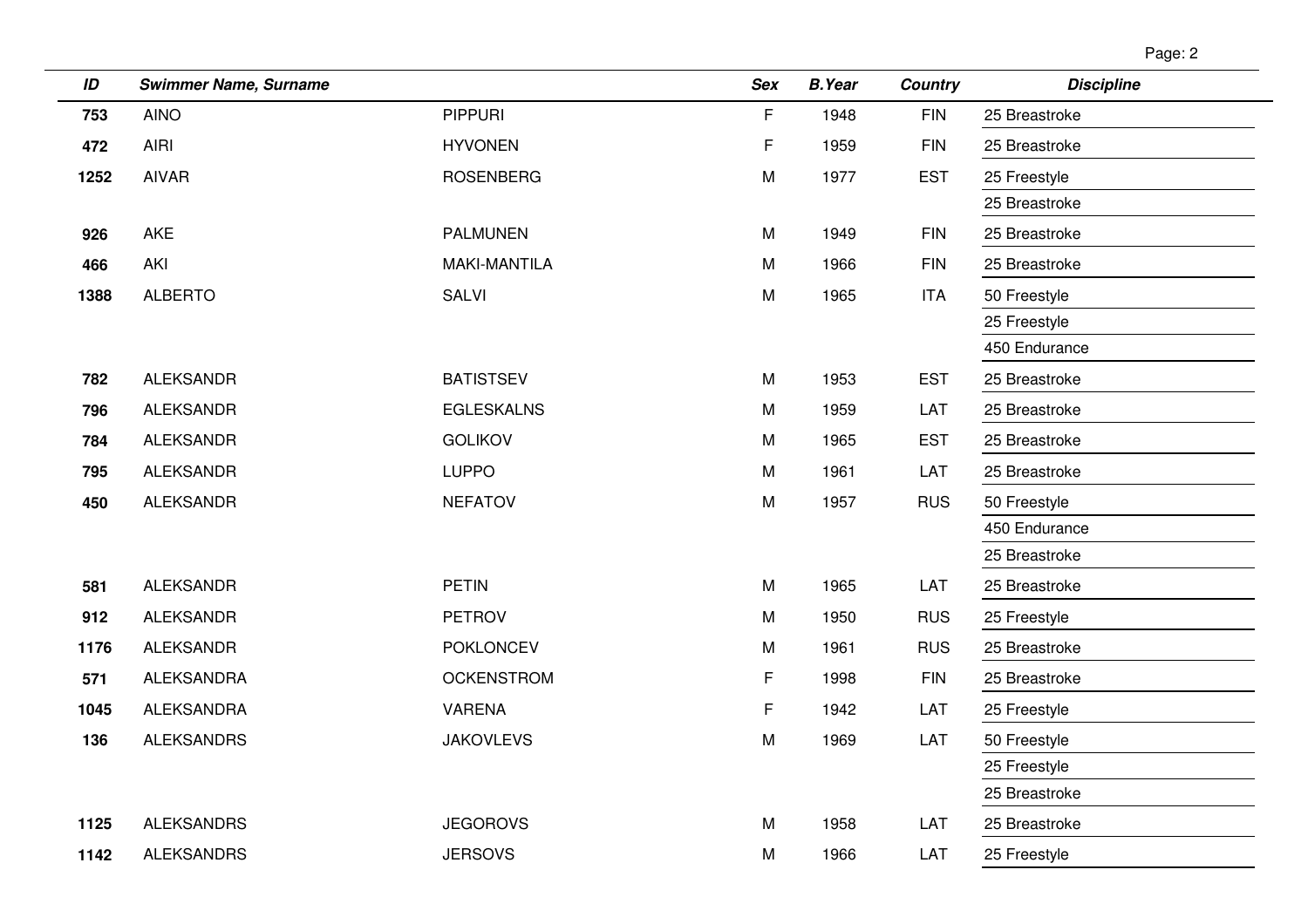| г<br>ॱ |  |
|--------|--|
|        |  |

| ID   | <b>Swimmer Name, Surname</b> |                     | <b>Sex</b> | <b>B.Year</b> | Country    | <b>Discipline</b>  |
|------|------------------------------|---------------------|------------|---------------|------------|--------------------|
| 1140 | <b>ALEKSANDRS</b>            | <b>KUHARJONOKS</b>  | ${\sf M}$  | 1965          | LAT        | 50 Freestyle       |
|      |                              |                     |            |               |            | 25 Breastroke      |
| 149  | <b>ALEKSANDRS</b>            | <b>MIHAILENKO</b>   | M          | 1981          | LAT        | 50 Freestyle       |
|      |                              |                     |            |               |            | 25 Freestyle       |
|      |                              |                     |            |               |            | 25 Breastroke      |
| 1169 | <b>ALEKSANDRS</b>            | <b>POPOVS</b>       | M          | 1952          | LAT        | 25 Breastroke      |
| 768  | <b>ALEKSANDRS</b>            | <b>PUZANOVS</b>     | M          | 1966          | LAT        | 25 Breastroke      |
| 1149 | <b>ALEKSANDRS</b>            | <b>TITOVS</b>       | M          | 1978          | LAT        | <b>Young Seals</b> |
| 751  | <b>ALEKSEI</b>               | <b>KARGIN</b>       | M          | 1972          | <b>EST</b> | 50 Freestyle       |
|      |                              |                     |            |               |            | 25 Breastroke      |
| 839  | <b>ALEKSEI</b>               | <b>SUHHOROKOV</b>   | M          | 1974          | <b>EST</b> | 25 Breastroke      |
| 787  | <b>ALEKSEI</b>               | <b>TERESTSENKOV</b> | M          | 1963          | <b>EST</b> | 50 Freestyle       |
|      |                              |                     |            |               |            | 25 Freestyle       |
|      |                              |                     |            |               |            | 450 Endurance      |
|      |                              |                     |            |               |            | 25 Breastroke      |
| 619  | <b>ALEKSI</b>                | <b>REIVONEN</b>     | M          | 1980          | <b>FIN</b> | 25 Breastroke      |
| 409  | <b>ALESSANDRO</b>            | <b>FOI</b>          | M          | 1975          | <b>FIN</b> | 450 Endurance      |
|      |                              |                     |            |               |            | 25 Breastroke      |
| 910  | <b>ALEX</b>                  | <b>HARPER</b>       | M          | 1968          | UK         | 50 Freestyle       |
|      |                              |                     |            |               |            | 25 Freestyle       |
| 673  | <b>ALEXANDER</b>             | <b>BRYLIN</b>       | ${\sf M}$  | 1976          | <b>RUS</b> | 25 Freestyle       |
|      |                              |                     |            |               |            | 450 Endurance      |
|      |                              |                     |            |               |            | 25 Breastroke      |
| 201  | <b>ALEXANDER</b>             | <b>DASHKOV</b>      | M          | 1968          | <b>UKR</b> | 50 Freestyle       |
|      |                              |                     |            |               |            | 25 Freestyle       |
|      |                              |                     |            |               |            | 450 Endurance      |
| 984  | <b>ALEXANDER</b>             | <b>DEMIN</b>        | M          | 1983          | <b>RUS</b> | 50 Freestyle       |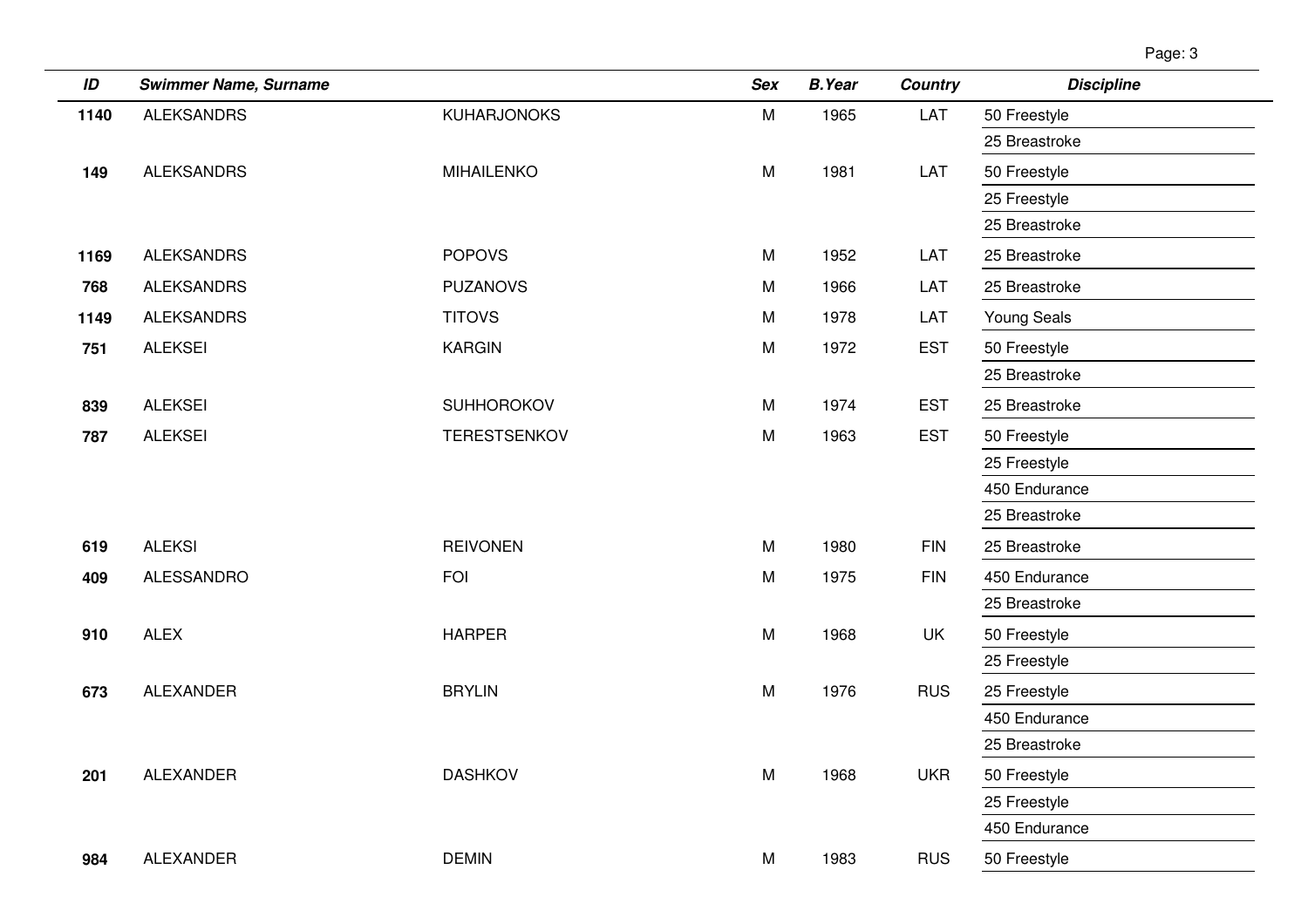| ID   | <b>Swimmer Name, Surname</b> |                     | <b>Sex</b> | <b>B.Year</b> | <b>Country</b> | <b>Discipline</b> |
|------|------------------------------|---------------------|------------|---------------|----------------|-------------------|
| 984  | ALEXANDER                    | <b>DEMIN</b>        | M          | 1983          | <b>RUS</b>     | 25 Freestyle      |
|      |                              |                     |            |               |                | 25 Breastroke     |
| 1438 | ALEXANDER                    | <b>DUVAROV</b>      | M          | 1958          | <b>RUS</b>     | Seals             |
| 277  | <b>ALEXANDER</b>             | <b>KETOV</b>        | M          | 1970          | <b>RUS</b>     | 50 Freestyle      |
|      |                              |                     |            |               |                | 25 Freestyle      |
|      |                              |                     |            |               |                | 25 Breastroke     |
| 384  | <b>ALEXANDER</b>             | <b>KIRSCHNER</b>    | M          | 1952          | <b>SVK</b>     | 450 Endurance     |
| 1283 | <b>ALEXANDER</b>             | LAZICKY             | M          | 1964          | <b>RUS</b>     | 25 Breastroke     |
| 1352 | ALEXANDER                    | PETREYEV            | M          | 1971          | <b>RUS</b>     | 25 Breastroke     |
| 449  | ALEXANDER                    | <b>STAROVERTSEV</b> | M          | 1978          | <b>RUS</b>     | 50 Freestyle      |
|      |                              |                     |            |               |                | 25 Freestyle      |
|      |                              |                     |            |               |                | 25 Breastroke     |
| 1002 | <b>ALEXANDER</b>             | <b>YURECHKO</b>     | M          | 1996          | <b>RUS</b>     | 50 Freestyle      |
|      |                              |                     |            |               |                | 25 Freestyle      |
|      |                              |                     |            |               |                | 25 Breastroke     |
| 672  | <b>ALEXANDER</b>             | <b>YURKOV</b>       | M          | 1968          | <b>RUS</b>     | 25 Freestyle      |
|      |                              |                     |            |               |                | 450 Endurance     |
|      |                              |                     |            |               |                | 25 Breastroke     |
| 947  | <b>ALEXEY</b>                | <b>BALANDIN</b>     | M          | 1952          | <b>RUS</b>     | 50 Freestyle      |
|      |                              |                     |            |               |                | 25 Breastroke     |
| 1001 | <b>ALEXEY</b>                | <b>BARYSHEV</b>     | M          | 1980          | <b>RUS</b>     | 50 Freestyle      |
|      |                              |                     |            |               |                | 25 Freestyle      |
|      |                              |                     |            |               |                | 25 Breastroke     |
| 981  | <b>ALEXEY</b>                | <b>FROLOV</b>       | M          | 1966          | <b>RUS</b>     | 50 Freestyle      |
|      |                              |                     |            |               |                | 25 Freestyle      |
|      |                              |                     |            |               |                | 25 Breastroke     |
| 983  | <b>ALEXEY</b>                | <b>KICHUTKIN</b>    | M          | 1961          | <b>RUS</b>     | 50 Freestyle      |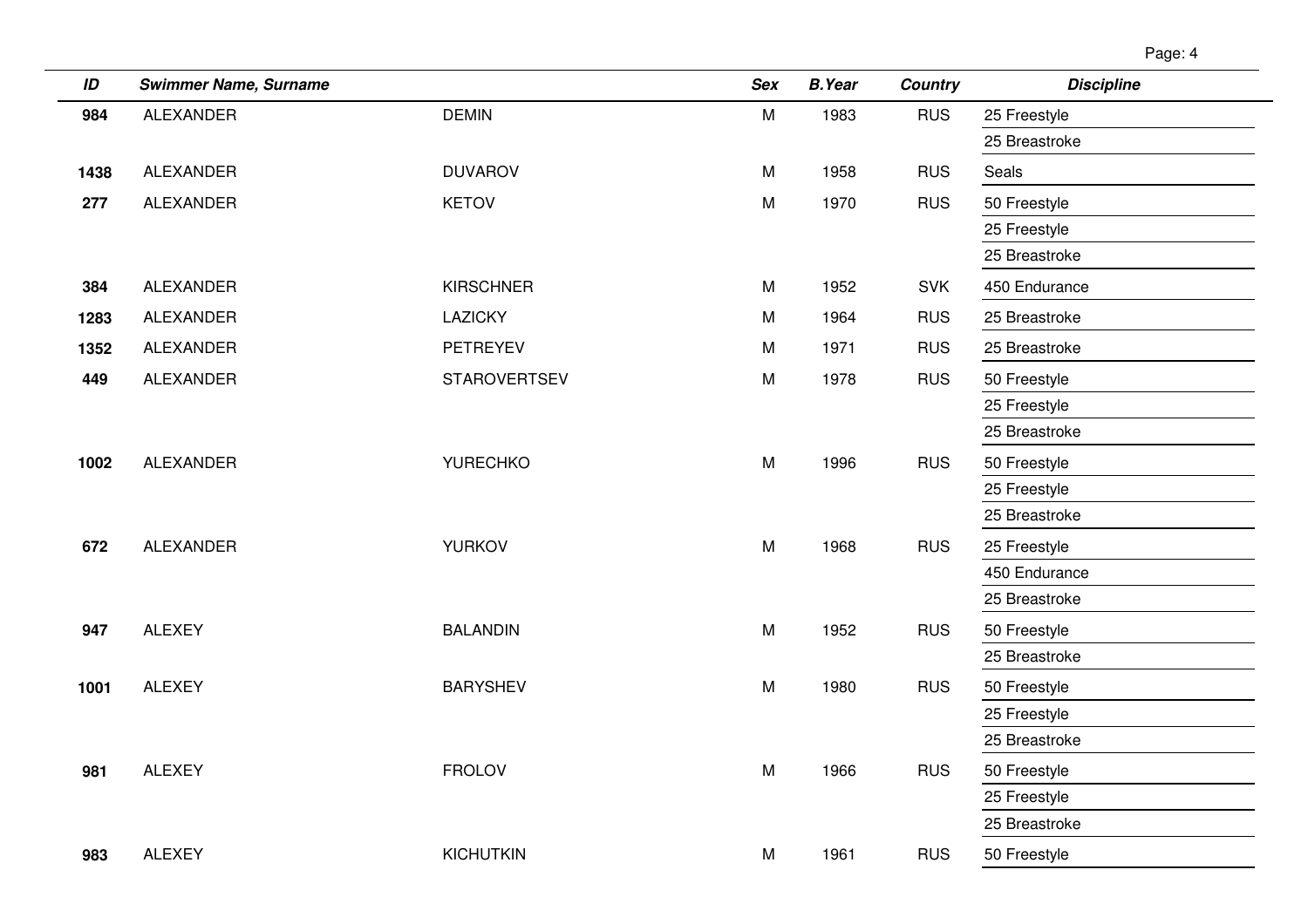| ID   | <b>Swimmer Name, Surname</b> |                  | <b>Sex</b> | <b>B.Year</b> | <b>Country</b> | <b>Discipline</b> |
|------|------------------------------|------------------|------------|---------------|----------------|-------------------|
| 983  | <b>ALEXEY</b>                | <b>KICHUTKIN</b> | M          | 1961          | <b>RUS</b>     | 25 Freestyle      |
|      |                              |                  |            |               |                | 25 Breastroke     |
| 680  | ALEXEY                       | <b>KOVRIGIN</b>  | M          | 1981          | <b>RUS</b>     | 50 Freestyle      |
|      |                              |                  |            |               |                | 25 Freestyle      |
|      |                              |                  |            |               |                | 25 Breastroke     |
| 379  | <b>ALEXEY</b>                | <b>SHEVTSOV</b>  | M          | 1979          | <b>RUS</b>     | Polar Bears       |
|      |                              |                  |            |               |                | 50 Freestyle      |
|      |                              |                  |            |               |                | 25 Freestyle      |
| 274  | <b>ALEXEY</b>                | <b>TERENTIEV</b> | M          | 1984          | <b>RUS</b>     | 50 Freestyle      |
|      |                              |                  |            |               |                | 25 Freestyle      |
|      |                              |                  |            |               |                | 25 Breastroke     |
| 871  | ALISE ELIZABETE              | <b>JANSONE</b>   | F          | 1996          | LAT            | 25 Breastroke     |
| 232  | <b>ALLA</b>                  | <b>KIBZOUN</b>   | F          | 1949          | CAN            | 25 Freestyle      |
| 370  | <b>ALLA</b>                  | <b>KRYUKOVA</b>  | F          | 1961          | <b>RUS</b>     | 25 Breastroke     |
| 226  | AMANDA                       | <b>WORSLEY</b>   | F          | 1964          | <b>UK</b>      | 50 Freestyle      |
|      |                              |                  |            |               |                | 25 Freestyle      |
|      |                              |                  |            |               |                | 25 Breastroke     |
| 891  | <b>ANASTASIA</b>             | <b>FOMICHEVA</b> | F          | 1989          | <b>RUS</b>     | 50 Freestyle      |
| 840  | <b>ANATOLI</b>               | PEDAN            | M          | 1952          | <b>EST</b>     | 50 Freestyle      |
|      |                              |                  |            |               |                | 25 Breastroke     |
| 834  | <b>ANATOLIY</b>              | <b>TIMSCHIN</b>  | M          | 1954          | <b>RUS</b>     | 50 Freestyle      |
|      |                              |                  |            |               |                | 25 Freestyle      |
|      |                              |                  |            |               |                | 25 Breastroke     |
| 1351 | <b>ANATOLY</b>               | <b>BIRIUKOV</b>  | M          | 1965          | <b>RUS</b>     | 25 Breastroke     |
| 978  | <b>ANATOLY</b>               | <b>GLAZKO</b>    | M          | 1940          | <b>RUS</b>     | 50 Freestyle      |
|      |                              |                  |            |               |                | 25 Freestyle      |
|      |                              |                  |            |               |                | 25 Breastroke     |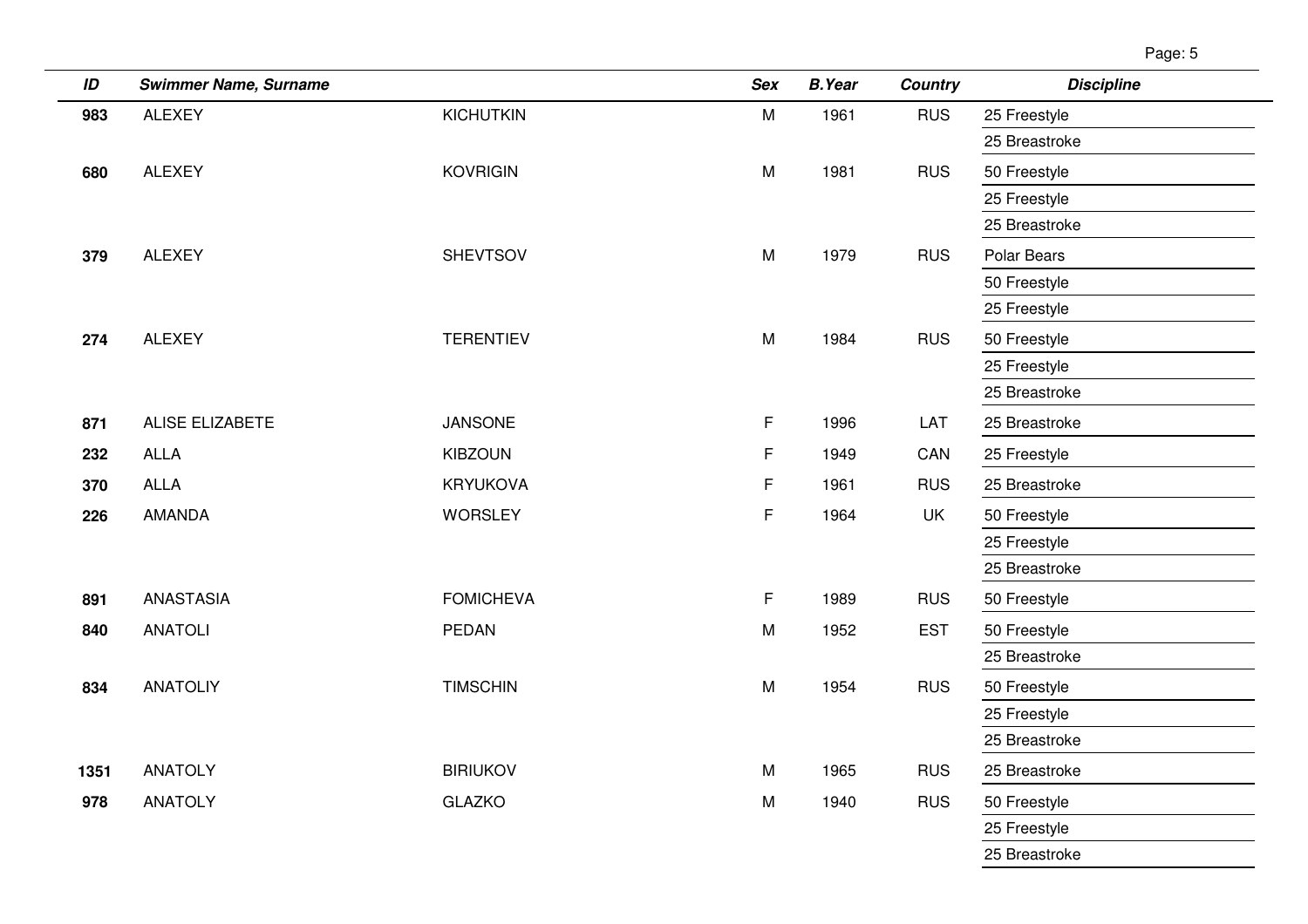Page: 6

| ID   | <b>Swimmer Name, Surname</b> |                     | Sex       | <b>B.Year</b> | <b>Country</b>                     | <b>Discipline</b>  |
|------|------------------------------|---------------------|-----------|---------------|------------------------------------|--------------------|
| 830  | <b>ANDA</b>                  | <b>BUKONTE</b>      | F         | 1994          | LAT                                | 25 Breastroke      |
| 1209 | <b>ANDERS</b>                | <b>SJOSTROM</b>     | M         | 1966          | SWE                                | 25 Breastroke      |
| 831  | <b>ANDIS</b>                 | <b>BUKONTS</b>      | M         | 1958          | LAT                                | Polar Bears        |
|      |                              |                     |           |               |                                    | 50 Freestyle       |
|      |                              |                     |           |               |                                    | 25 Freestyle       |
|      |                              |                     |           |               |                                    | 25 Breastroke      |
| 1196 | <b>ANDRE</b>                 | <b>BENKENS</b>      | M         | 1988          | <b>GER</b>                         | 25 Breastroke      |
| 332  | <b>ANDRE</b>                 | <b>RAY</b>          | M         | 1954          | $\ensuremath{\mathsf{IRL}}\xspace$ | 50 Freestyle       |
|      |                              |                     |           |               |                                    | 25 Breastroke      |
| 1194 | <b>ANDRE</b>                 | <b>SCHRODER</b>     | M         | 1992          | <b>GER</b>                         | 25 Breastroke      |
| 417  | <b>ANDREAS</b>               | <b>LUDTKE</b>       | M         | 1964          | <b>GER</b>                         | 25 Freestyle       |
|      |                              |                     |           |               |                                    | 25 Breastroke      |
| 376  | <b>ANDREI</b>                | <b>POZHARITSKYI</b> | ${\sf M}$ | 1981          | <b>RUS</b>                         | 50 Freestyle       |
|      |                              |                     |           |               |                                    | 25 Freestyle       |
| 898  | <b>ANDREI</b>                | ZAMUSLOV            | M         | 1973          | <b>RUS</b>                         | 50 Freestyle       |
| 1132 | <b>ANDREJS</b>               | <b>CERTILINS</b>    | M         | 1961          | LAT                                | 25 Breastroke      |
| 218  | <b>ANDREJS</b>               | <b>HARKOVECS</b>    | M         | 1962          | LAT                                | 25 Freestyle       |
| 141  | <b>ANDREJS</b>               | <b>ILJUKS</b>       | M         | 1964          | LAT                                | 50 Freestyle       |
|      |                              |                     |           |               |                                    | 25 Freestyle       |
| 162  | <b>ANDREJS</b>               | <b>MONAHOVS</b>     | ${\sf M}$ | 1967          | LAT                                | 50 Freestyle       |
|      |                              |                     |           |               |                                    | 25 Freestyle       |
|      |                              |                     |           |               |                                    | 25 Breastroke      |
| 772  | ANDREJS                      | <b>NIKONOVS</b>     | M         | 1993          | LAT                                | <b>Young Seals</b> |
| 739  | <b>ANDREJS</b>               | <b>SILINS</b>       | ${\sf M}$ | 1982          | LAT                                | 50 Freestyle       |
|      |                              |                     |           |               |                                    | 25 Freestyle       |
|      |                              |                     |           |               |                                    | 25 Breastroke      |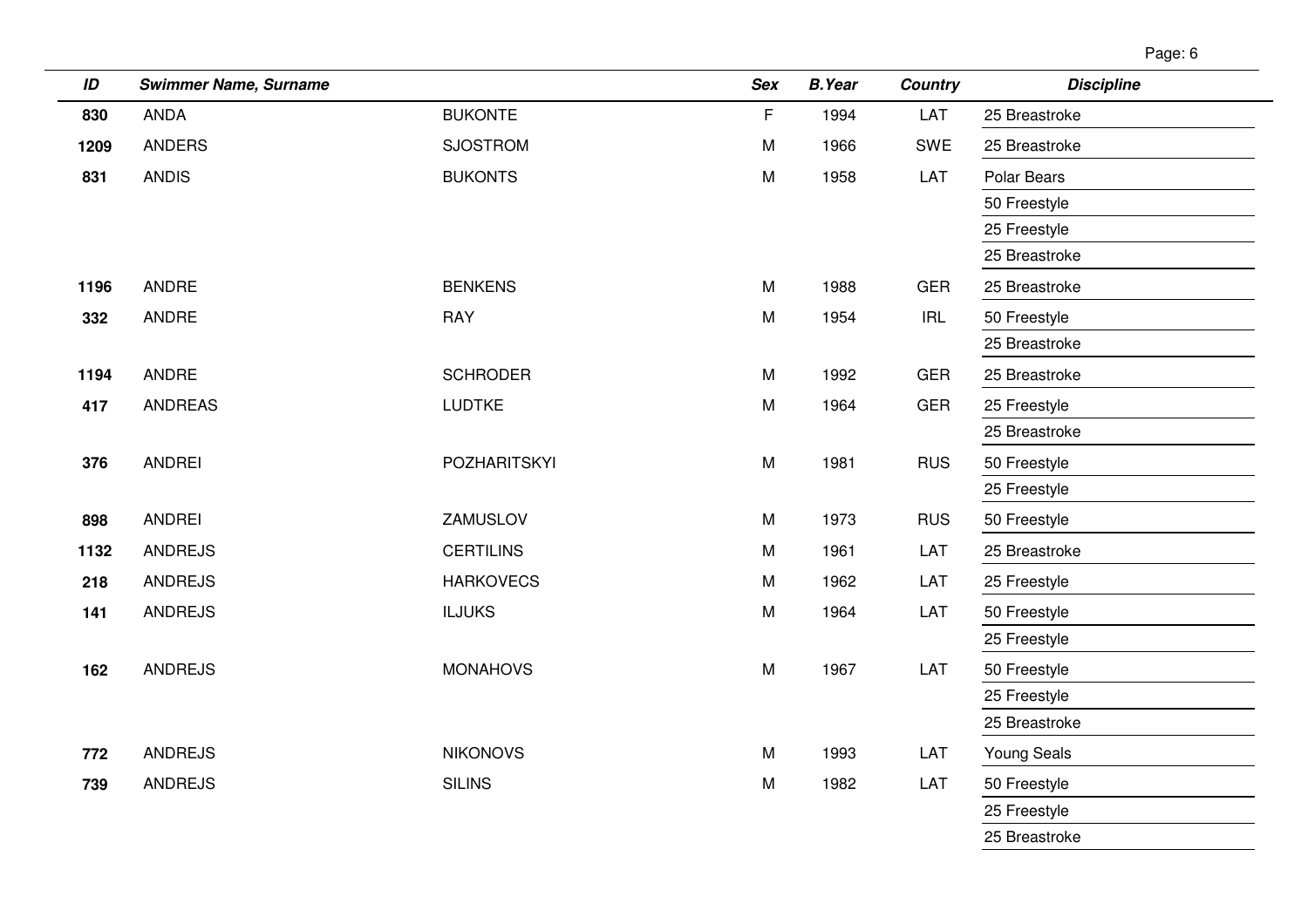|--|

| ID   | <b>Swimmer Name, Surname</b> |                       | <b>Sex</b> | <b>B.Year</b> | <b>Country</b> | <b>Discipline</b>  |
|------|------------------------------|-----------------------|------------|---------------|----------------|--------------------|
| 197  | <b>ANDREW</b>                | <b>ALLUM</b>          | M          | 1974          | GB             | 50 Freestyle       |
|      |                              |                       |            |               |                | 450 Endurance      |
| 299  | <b>ANDREW</b>                | NURCOMBE-THORNE       | M          | 1977          | SAR            | 50 Freestyle       |
|      |                              |                       |            |               |                | 25 Freestyle       |
| 1454 | ANDREW                       | <b>ROBINS</b>         | M          |               | UK             | <b>Young Seals</b> |
| 732  | ANDREW                       | <b>RYAN</b>           | M          | 1980          | <b>AUS</b>     | 50 Freestyle       |
|      |                              |                       |            |               |                | 25 Freestyle       |
| 812  | <b>ANDREY</b>                | <b>HLOPTSOV</b>       | M          | 1964          | <b>UKR</b>     | 50 Freestyle       |
|      |                              |                       |            |               |                | 25 Freestyle       |
| 949  | ANDREY                       | <b>IVANKOANDREY</b>   | M          | 1985          | <b>RUS</b>     | 50 Freestyle       |
| 943  | ANDREY                       | <b>KALANTAYEVSKIY</b> | M          | 1980          | <b>RUS</b>     | 25 Breastroke      |
| 869  | ANDREY                       | KHUTKO                | M          | 1974          | LAT            | 25 Freestyle       |
|      |                              |                       |            |               |                | 25 Breastroke      |
| 453  | ANDREY                       | <b>KISELEV</b>        | M          | 1961          | <b>RUS</b>     | 50 Freestyle       |
|      |                              |                       |            |               |                | 25 Breastroke      |
| 275  | ANDREY                       | <b>LUKIN</b>          | M          | 1981          | <b>RUS</b>     | 50 Freestyle       |
|      |                              |                       |            |               |                | 25 Freestyle       |
|      |                              |                       |            |               |                | 25 Breastroke      |
| 678  | <b>ANDREY</b>                | <b>MAKSIMOV</b>       | M          | 1962          | <b>RUS</b>     | 25 Freestyle       |
|      |                              |                       |            |               |                | 25 Breastroke      |
| 991  | ANDREY                       | <b>MIKHALEV</b>       | M          | 1966          | <b>RUS</b>     | 25 Freestyle       |
|      |                              |                       |            |               |                | 450 Endurance      |
|      |                              |                       |            |               |                | 25 Breastroke      |
| 282  | ANDREY                       | <b>STASYUK</b>        | M          | 1961          | <b>RUS</b>     | 50 Freestyle       |
|      |                              |                       |            |               |                | 25 Freestyle       |
|      |                              |                       |            |               |                | 25 Breastroke      |
| 885  | <b>ANDRIS</b>                | <b>ENINS</b>          | M          | 1973          | LAT            | 25 Breastroke      |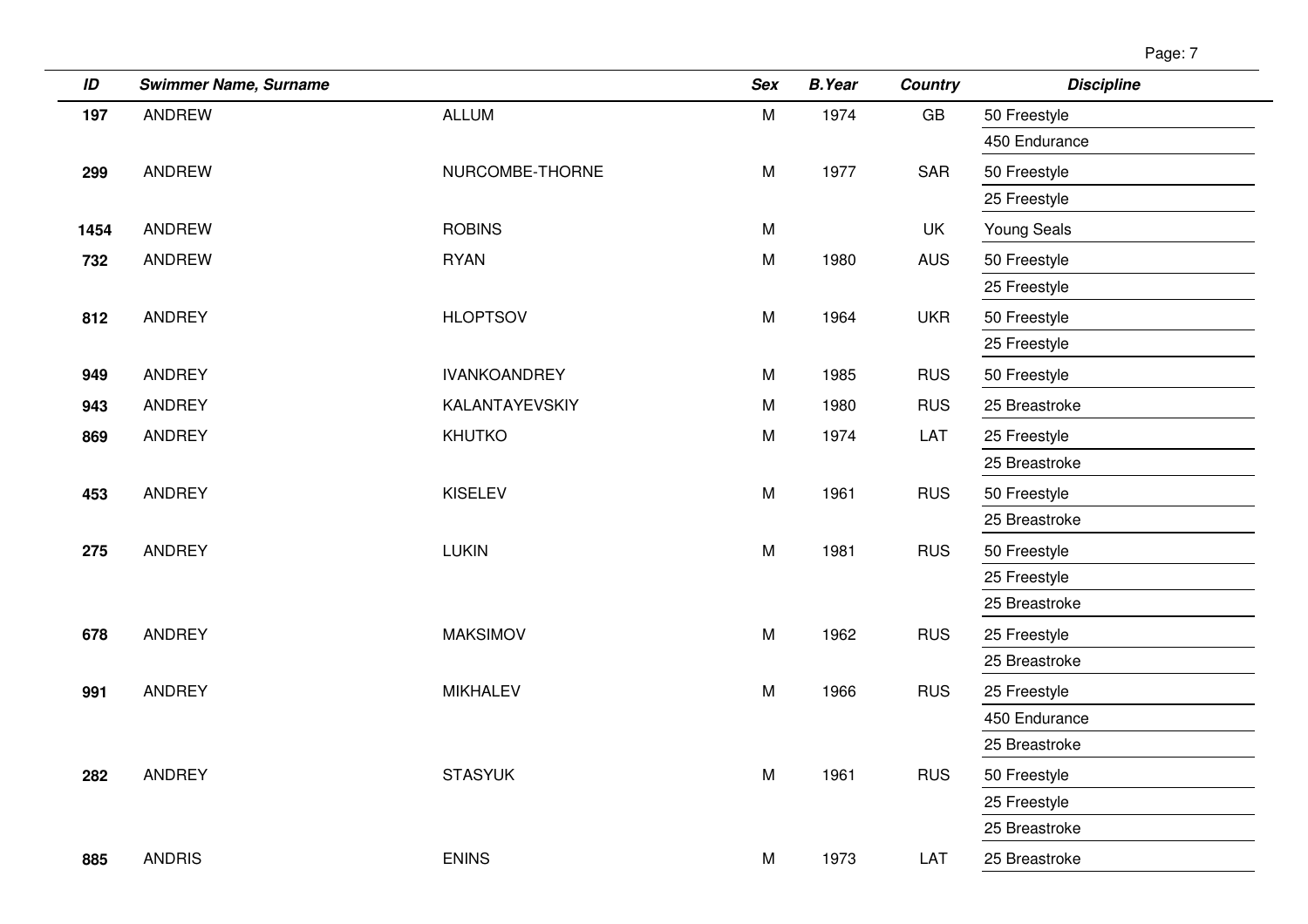| ID   | <b>Swimmer Name, Surname</b> |                   | <b>Sex</b> | <b>B.Year</b> | <b>Country</b> | <b>Discipline</b>  |
|------|------------------------------|-------------------|------------|---------------|----------------|--------------------|
| 799  | <b>ANDRIY</b>                | <b>KHLOPTCOV</b>  | M          | 1965          | <b>UKR</b>     | 50 Freestyle       |
|      |                              |                   |            |               |                | 25 Freestyle       |
| 1059 | ANDRZEJ                      | <b>PAZDA</b>      | M          | 1974          | POL            | 50 Freestyle       |
|      |                              |                   |            |               |                | 25 Freestyle       |
|      |                              |                   |            |               |                | 25 Breastroke      |
| 1443 | <b>ANGELA</b>                | ANGELA            | F          | 1984          | UK             | 50 Freestyle       |
|      |                              |                   |            |               |                | 25 Freestyle       |
| 1380 | <b>ANGELA</b>                | <b>JOHNSON</b>    | F          | 1950          | UK             | 25 Freestyle       |
|      |                              |                   |            |               |                | 25 Breastroke      |
| 383  | <b>ANGELIKA</b>              | <b>EHRKE</b>      | F          | 1952          | <b>GER</b>     | <b>Young Seals</b> |
| 566  | ANJA                         | <b>AALTO</b>      | F          | 1951          | <b>FIN</b>     | 25 Breastroke      |
| 1457 | ANJA                         | <b>LASOTTA</b>    | F          | 1972          | <b>GER</b>     | 25 Breastroke      |
| 764  | <b>ANJA</b>                  | <b>SELENIUS</b>   | F          | 1938          | <b>FIN</b>     | 50 Freestyle       |
|      |                              |                   |            |               |                | 25 Freestyle       |
|      |                              |                   |            |               |                | 25 Breastroke      |
| 1410 | ANJA                         | <b>SUOSALO</b>    | F.         | 1950          | <b>FIN</b>     | <b>Young Seals</b> |
| 206  | <b>ANN</b>                   | <b>BRIMELOW</b>   | F          | 1947          | UK             | 50 Freestyle       |
|      |                              |                   |            |               |                | 25 Freestyle       |
|      |                              |                   |            |               |                | 25 Breastroke      |
| 1228 | <b>ANNA</b>                  | <b>KOLLAROVA</b>  | F          | 1957          | <b>SVK</b>     | 25 Breastroke      |
| 1094 | <b>ANNA</b>                  | <b>TJUMENCEVA</b> | F          | 1937          | LAT            | <b>Young Seals</b> |
| 1107 | <b>ANNA</b>                  | ZUJA              | F          | 1944          | LAT            | 25 Breastroke      |
| 480  | <b>ANNA-CARIN</b>            | <b>NORDIN</b>     | F          | 1970          | SWE            | 50 Freestyle       |
|      |                              |                   |            |               |                | 25 Freestyle       |
|      |                              |                   |            |               |                | 450 Endurance      |
|      |                              |                   |            |               |                | 25 Breastroke      |
| 1290 | ANNA-MAIJA                   | <b>LAUKKA</b>     | F.         | 1944          | <b>FIN</b>     | 25 Breastroke      |
|      |                              |                   |            |               |                |                    |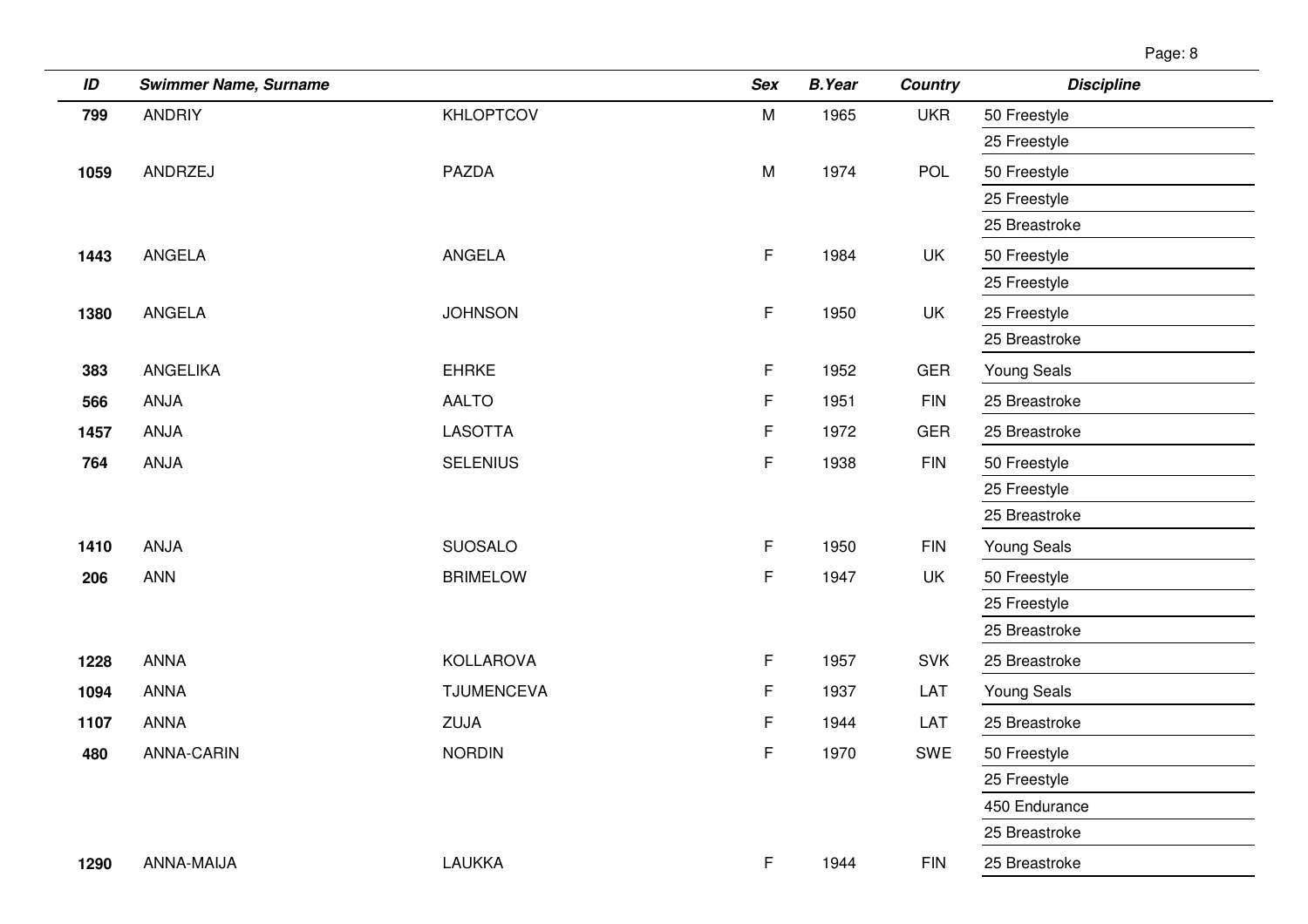|--|--|

| ID   | <b>Swimmer Name, Surname</b> |                   | <b>Sex</b> | <b>B.Year</b> | <b>Country</b> | <b>Discipline</b>  |
|------|------------------------------|-------------------|------------|---------------|----------------|--------------------|
| 1412 | <b>ANNALIISA</b>             | <b>MARTTILA</b>   | F          | 1952          | <b>FIN</b>     | <b>Young Seals</b> |
| 250  | ANNE                         | <b>HAANPAA</b>    | F          | 1959          | <b>FIN</b>     | 50 Freestyle       |
|      |                              |                   |            |               |                | 25 Breastroke      |
| 180  | <b>ANNE</b>                  | <b>JUOPPERI</b>   | F          | 1994          | <b>FIN</b>     | 25 Breastroke      |
| 331  | <b>ANNE</b>                  | <b>MCADAM</b>     | F          | 1953          | <b>IRL</b>     | 50 Freestyle       |
|      |                              |                   |            |               |                | 25 Breastroke      |
| 714  | <b>ANNELI</b>                | <b>KARKKAINEN</b> | F          | 1939          | <b>FIN</b>     | Seals              |
| 1305 | <b>ANNELI</b>                | <b>VIRTA</b>      | F          | 1934          | <b>FIN</b>     | Young Seals        |
| 1401 | <b>ANNI</b>                  | <b>AHONEN</b>     | F          | 1946          | $\mathsf{FIN}$ | Seals              |
| 1263 | <b>ANNIKKI</b>               | <b>HINTIKKA</b>   | F          | 1948          | <b>FIN</b>     | Young Seals        |
| 1265 | <b>ANRI</b>                  | <b>LINDHOLM</b>   | F          | 1964          | <b>FIN</b>     | Polar Bears        |
| 895  | <b>ANTON</b>                 | <b>KIRILLOV</b>   | M          | 1984          | <b>RUS</b>     | Polar Bears        |
|      |                              |                   |            |               |                | 25 Freestyle       |
| 270  | <b>ANTONINA</b>              | AVGUSTOVSKAYA     | F          | 1961          | <b>RUS</b>     | 50 Freestyle       |
|      |                              |                   |            |               |                | 25 Freestyle       |
|      |                              |                   |            |               |                | 25 Breastroke      |
| 1123 | <b>ANTONINA</b>              | <b>GRELE</b>      | F.         | 1958          | LAT            | 25 Breastroke      |
| 961  | <b>ANTTI</b>                 | <b>HAAPANIEMI</b> | M          | 1953          | <b>FIN</b>     | <b>Young Seals</b> |
| 392  | <b>ANTTI</b>                 | <b>KEINONEN</b>   | ${\sf M}$  | 1979          | <b>FIN</b>     | 25 Breastroke      |
| 539  | <b>ANTTI</b>                 | <b>KOPONEN</b>    | M          | 1950          | <b>FIN</b>     | 25 Breastroke      |
| 716  | <b>ANTTI</b>                 | <b>USKI</b>       | M          | 1958          | <b>FIN</b>     | 50 Freestyle       |
|      |                              |                   |            |               |                | 25 Freestyle       |
| 536  | ANU                          | <b>KARVONEN</b>   | F          | 1941          | <b>FIN</b>     | 25 Breastroke      |
| 1333 | ANU                          | <b>LEHTINEN</b>   | F          | 1959          | <b>FIN</b>     | 25 Breastroke      |
| 223  | ANZELIKA                     | PAEGLE            | F          | 1970          | LAT            | 25 Freestyle       |
|      |                              |                   |            |               |                | 25 Breastroke      |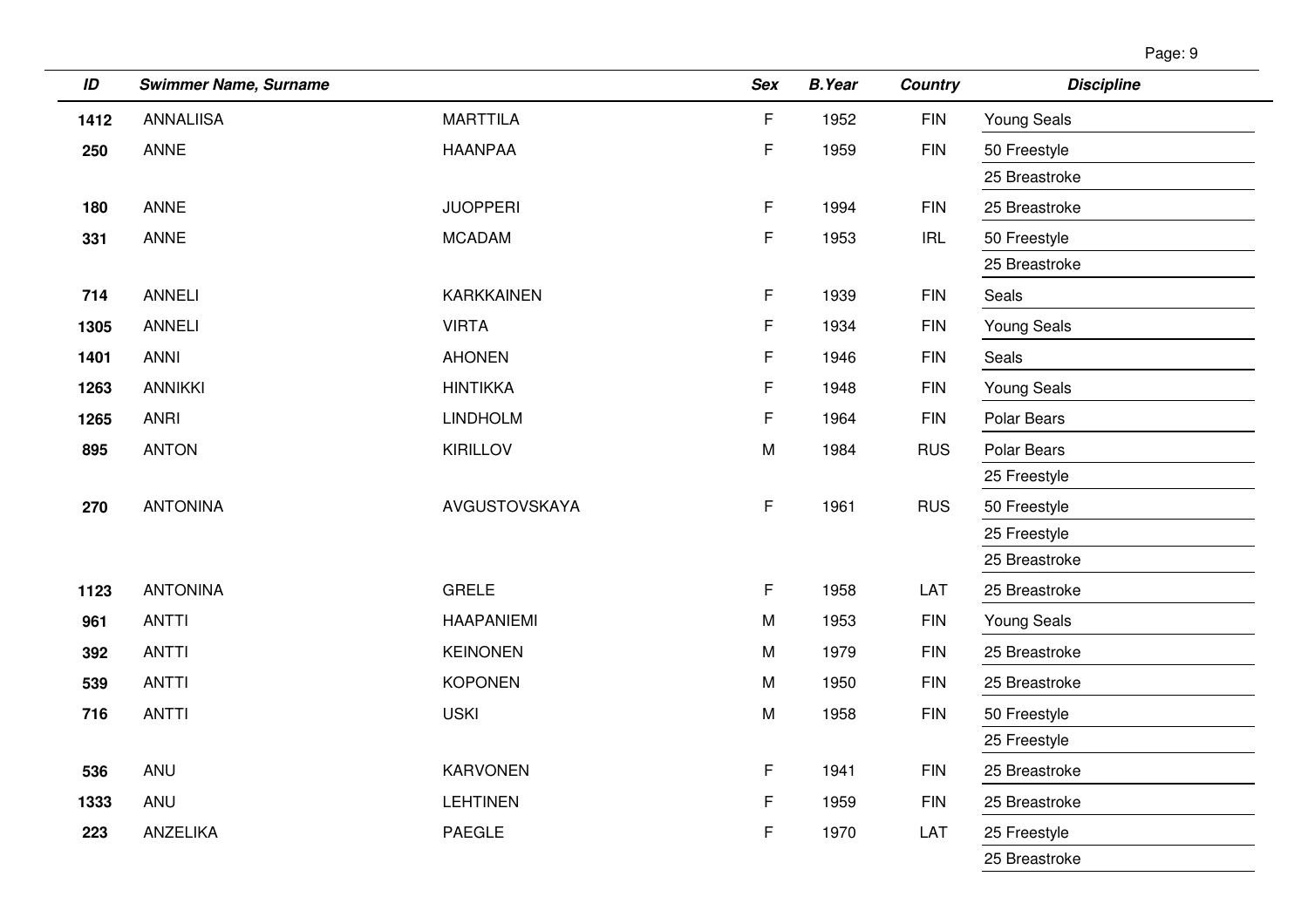| Page: 10 |  |
|----------|--|
|          |  |

| ID   | <b>Swimmer Name, Surname</b> |                    | <b>Sex</b> | <b>B.Year</b> | <b>Country</b> | <b>Discipline</b>  |
|------|------------------------------|--------------------|------------|---------------|----------------|--------------------|
| 1347 | ARI                          | <b>HYOTYLAINEN</b> | M          | 1959          | <b>FIN</b>     | 25 Breastroke      |
| 865  | ARI                          | LUKKARINEN         | M          | 1955          | <b>FIN</b>     | 25 Breastroke      |
| 1384 | <b>ARI</b>                   | <b>MAATTANEN</b>   | ${\sf M}$  | 1958          | <b>FIN</b>     | 25 Breastroke      |
| 1382 | ARI                          | <b>PITKANEN</b>    | M          | 1958          | <b>FIN</b>     | 25 Breastroke      |
| 1399 | ARI                          | RINNE              | M          | 1958          | <b>FIN</b>     | Seals              |
| 632  | ARJA                         | <b>AALTONEN</b>    | F          | 1960          | <b>FIN</b>     | Seals              |
| 872  | ARJA                         | <b>AIRAKSINEN</b>  | F          | 1950          | <b>FIN</b>     | 25 Breastroke      |
| 942  | ARJA                         | <b>RIIHOLA</b>     | F          | 1946          | <b>FIN</b>     | 25 Breastroke      |
| 1452 | <b>ARNIS</b>                 | <b>BALODIS</b>     | M          | 1959          | LAT            | Seals              |
| 1103 | <b>ARTA</b>                  | <b>BLUMBERGA</b>   | F          | 1942          | LAT            | 25 Breastroke      |
| 1156 | <b>ARTEMIJS</b>              | <b>BARBOTJKO</b>   | M          | 1993          | LAT            | 25 Breastroke      |
| 1036 | <b>ARTJOMS</b>               | <b>GERASIMCIKS</b> | M          | 1987          | LAT            | 25 Freestyle       |
|      |                              |                    |            |               |                | 25 Breastroke      |
| 494  | <b>ARTO</b>                  | <b>KARNA</b>       | M          | 1957          | <b>FIN</b>     | 25 Breastroke      |
| 887  | <b>ARTUR</b>                 | MERZLYAKOV         | ${\sf M}$  | 1993          | <b>RUS</b>     | 50 Freestyle       |
|      |                              |                    |            |               |                | 25 Freestyle       |
|      |                              |                    |            |               |                | 25 Breastroke      |
| 288  | <b>ARTUR</b>                 | <b>TIKKERBAR</b>   | ${\sf M}$  | 1960          | <b>EST</b>     | 50 Freestyle       |
|      |                              |                    |            |               |                | 25 Freestyle       |
|      |                              |                    |            |               |                | 25 Breastroke      |
| 1003 | <b>ARTYOM</b>                | <b>LEPIN</b>       | ${\sf M}$  | 1989          | <b>RUS</b>     | 50 Freestyle       |
|      |                              |                    |            |               |                | 25 Freestyle       |
|      |                              |                    |            |               |                | 25 Breastroke      |
| 620  | <b>ARVO</b>                  | <b>AHLFORS</b>     | M          | 1933          | <b>FIN</b>     | <b>Young Seals</b> |
| 262  | <b>ARVO</b>                  | <b>HYYTIA</b>      | ${\sf M}$  | 1941          | <b>FIN</b>     | 25 Breastroke      |
| 1284 | <b>ASA</b>                   | <b>BYLUND</b>      | F          | 1941          | <b>FIN</b>     | 25 Breastroke      |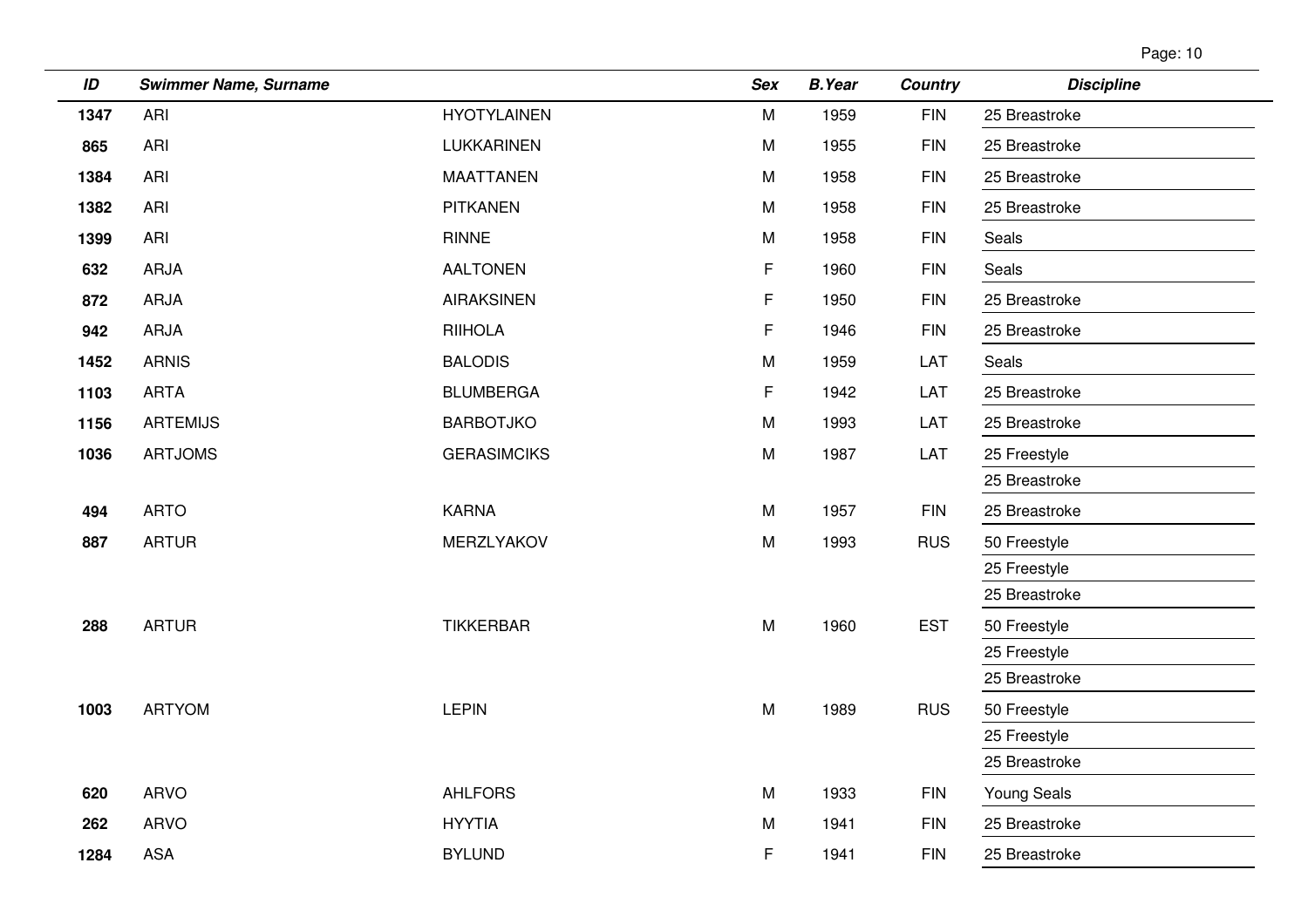| Page: ' | 1 |
|---------|---|
|         |   |

| ID   | <b>Swimmer Name, Surname</b> |                   | <b>Sex</b> | <b>B.Year</b> | <b>Country</b> | <b>Discipline</b>  |
|------|------------------------------|-------------------|------------|---------------|----------------|--------------------|
| 633  | <b>ASKO</b>                  | <b>MALIN</b>      | ${\sf M}$  | 1960          | <b>FIN</b>     | Seals              |
| 1271 | <b>ASSER</b>                 | <b>PALOMAKI</b>   | M          | 1951          | <b>FIN</b>     | 25 Breastroke      |
| 1028 | <b>ASTA</b>                  | <b>HILSKA</b>     | F          | 1939          | <b>FIN</b>     | 25 Breastroke      |
| 648  | <b>ATTE</b>                  | <b>ISOMAA</b>     | M          | 1995          | <b>FIN</b>     | 25 Freestyle       |
|      |                              |                   |            |               |                | 25 Breastroke      |
| 744  | <b>AUNE</b>                  | <b>KIRJOLA</b>    | F.         | 1950          | <b>FIN</b>     | 25 Breastroke      |
| 359  | <b>AUNE</b>                  | <b>OSTMAN</b>     | F.         | 1948          | <b>FIN</b>     | 25 Breastroke      |
| 184  | <b>AXEL</b>                  | <b>GROSS</b>      | M          | 1963          | <b>GER</b>     | Polar Bears        |
| 1255 | <b>BAIBA</b>                 | <b>BICENA</b>     | F.         | 1959          | LAT            | 25 Breastroke      |
| 1135 | <b>BAIBA</b>                 | <b>STRAUTMANE</b> | F.         | 1961          | LAT            | 50 Freestyle       |
|      |                              |                   |            |               |                | 25 Breastroke      |
| 290  | <b>BARBARA</b>               | <b>KOHLER</b>     | F.         | 1946          | CH             | 25 Breastroke      |
| 1203 | <b>BARON</b>                 | <b>AMBROSIO</b>   | M          | 1970          | <b>USA</b>     | 25 Freestyle       |
| 344  | <b>BARRY</b>                 | <b>DUNNE</b>      | ${\sf M}$  | 1976          | <b>IRL</b>     | 50 Freestyle       |
|      |                              |                   |            |               |                | 25 Breastroke      |
| 1451 | <b>BEATE</b>                 | <b>SCHMIDT</b>    | F.         | 1950          | <b>GER</b>     | <b>Young Seals</b> |
| 735  | <b>BELLA</b>                 | <b>WARD</b>       | F.         | 1972          | <b>AUS</b>     | 25 Freestyle       |
| 873  | <b>BENJAMIN</b>              | <b>KONSCHAK</b>   | ${\sf M}$  | 1986          | <b>GER</b>     | 50 Freestyle       |
|      |                              |                   |            |               |                | 25 Freestyle       |
| 431  | <b>BERNADETTE</b>            | WARD              | F          | 1959          | UK             | 25 Breastroke      |
| 351  | <b>BERNARD</b>               | <b>OSULLIVAN</b>  | M          | 1968          | IRL            | Seals              |
|      |                              |                   |            |               |                | 25 Freestyle       |
| 1433 | <b>BIRGIT</b>                | <b>KEMPF</b>      | F.         | 1968          | <b>GER</b>     | 50 Freestyle       |
|      |                              |                   |            |               |                | 450 Endurance      |
| 375  | <b>BJORN MORTEN</b>          | <b>GALAEN</b>     | M          | 1967          | <b>NOR</b>     | 50 Freestyle       |
|      |                              |                   |            |               |                | 25 Freestyle       |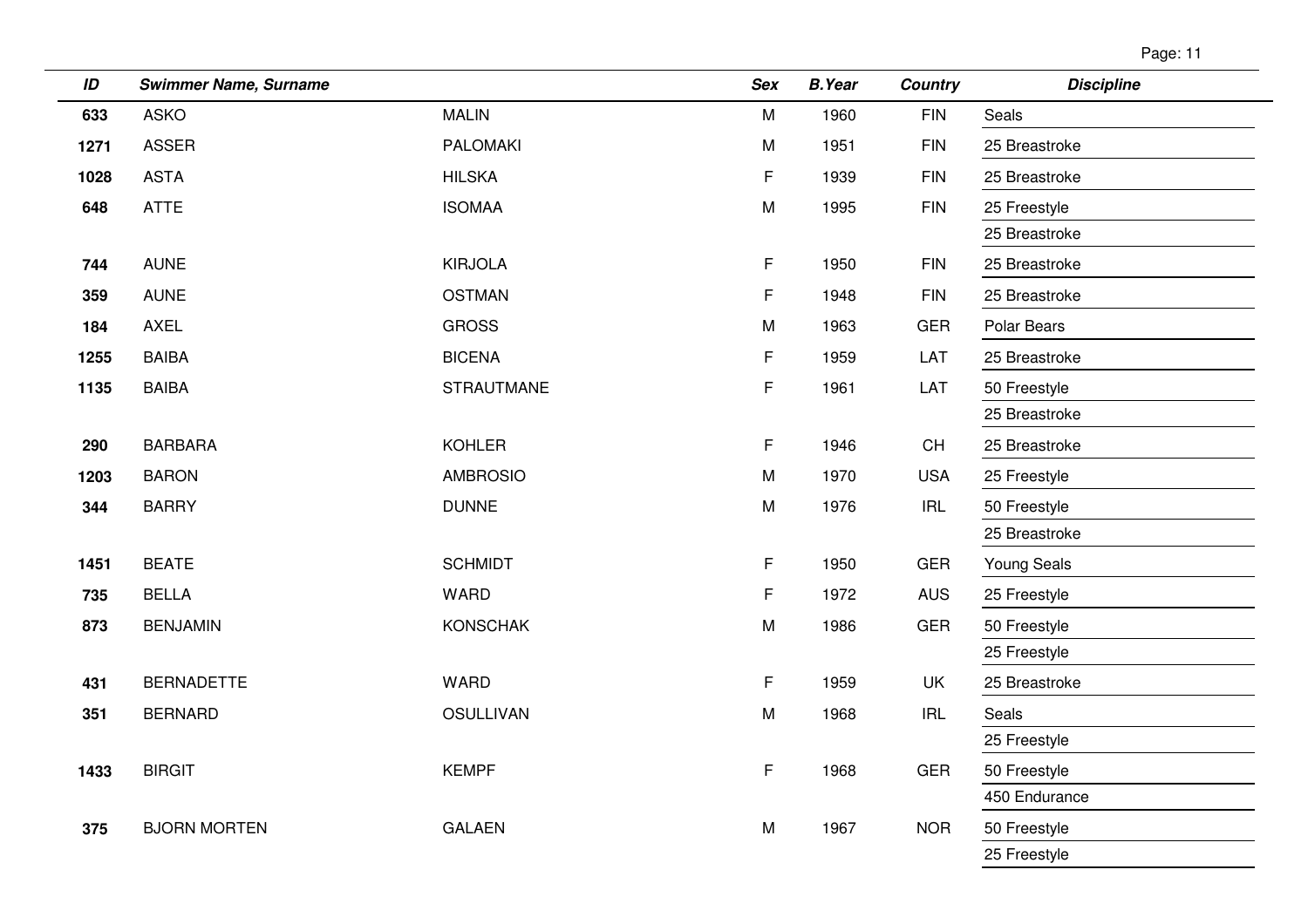| ID   | <b>Swimmer Name, Surname</b> |                    | Sex       | <b>B.Year</b> | <b>Country</b> | <b>Discipline</b> |
|------|------------------------------|--------------------|-----------|---------------|----------------|-------------------|
| 375  | <b>BJORN MORTEN</b>          | <b>GALAEN</b>      | M         | 1967          | <b>NOR</b>     | 25 Breastroke     |
| 1005 | <b>BODIL</b>                 | <b>LILLSKRUBB</b>  | F         | 1964          | <b>FIN</b>     | 25 Freestyle      |
| 1127 | <b>BOGUSLAW</b>              | <b>KAZMIERCZAK</b> | M         | 1953          | POL            | 25 Breastroke     |
| 342  | <b>BORIS</b>                 | <b>RAEVSKY</b>     | M         | 1961          | <b>RUS</b>     | 50 Freestyle      |
|      |                              |                    |           |               |                | 25 Freestyle      |
|      |                              |                    |           |               |                | 25 Breastroke     |
| 211  | <b>BORIS</b>                 | <b>RATUSHNYY</b>   | ${\sf M}$ | 1937          | <b>RUS</b>     | 50 Freestyle      |
| 1167 | <b>BORIS</b>                 | <b>TARASOV</b>     | ${\sf M}$ | 1937          | <b>RUS</b>     | 25 Freestyle      |
|      |                              |                    |           |               |                | 25 Breastroke     |
| 365  | <b>BRIAN</b>                 | <b>WOLVERSON</b>   | M         | 1968          | <b>IRL</b>     | Seals             |
|      |                              |                    |           |               |                | 25 Freestyle      |
| 825  | <b>BRIITTA</b>               | <b>MAENPAA</b>     | F.        | 1952          | <b>FIN</b>     | 25 Breastroke     |
| 874  | <b>BRUNO</b>                 | <b>NOPPONEN</b>    | M         | 1974          | <b>EST</b>     | 50 Freestyle      |
|      |                              |                    |           |               |                | 25 Freestyle      |
|      |                              |                    |           |               |                | 25 Breastroke     |
| 1357 | CARIN                        | WESTERHOLM         | F.        | 1971          | <b>FIN</b>     | 450 Endurance     |
|      |                              |                    |           |               |                | 25 Breastroke     |
| 932  | <b>CARITA</b>                | <b>HAHTOKARI</b>   | F.        | 1961          | <b>FIN</b>     | 25 Freestyle      |
| 1436 | <b>CARITA</b>                | <b>TILLANDER</b>   | F         | 1951          | <b>FIN</b>     | 25 Breastroke     |
| 915  | CAROLA                       | <b>GEPPERT</b>     | F         | 1949          | <b>GER</b>     | 25 Freestyle      |
| 860  | CAROLA                       | <b>PALM</b>        | F         | 1967          | <b>FIN</b>     | 25 Breastroke     |
| 484  | CAROLINE                     | <b>HYLAND</b>      | F         | 1975          | <b>IRL</b>     | Polar Bears       |
|      |                              |                    |           |               |                | 25 Freestyle      |
| 1428 | CARSTEN                      | <b>HELL</b>        | M         | 1978          | <b>GER</b>     | 50 Freestyle      |
|      |                              |                    |           |               |                | 25 Breastroke     |
| 168  | <b>CARSTEN</b>               | <b>PATZ</b>        | M         | 1969          | <b>GER</b>     | 50 Freestyle      |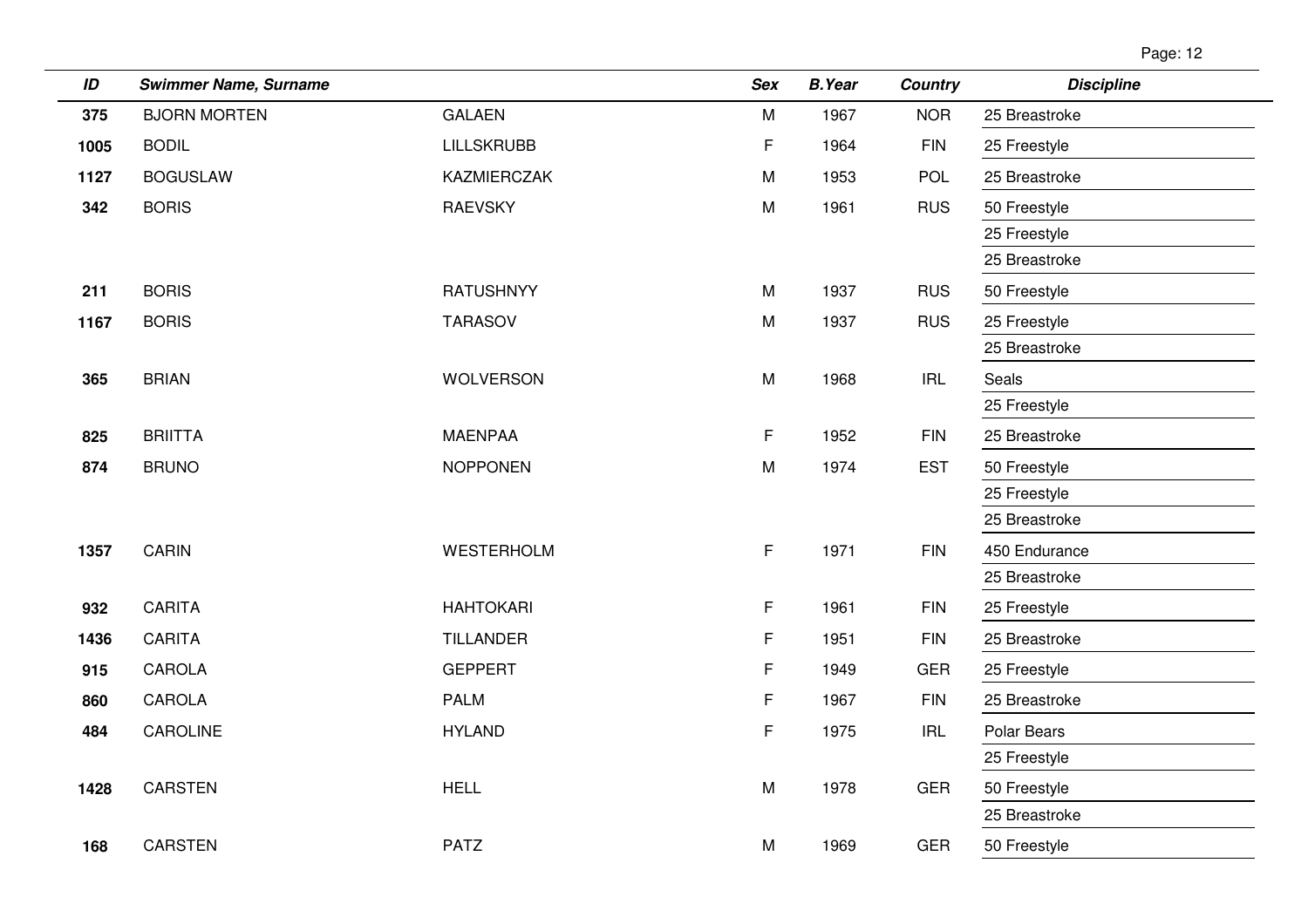|  | Page: 1 | 13 |
|--|---------|----|
|--|---------|----|

| ID   | <b>Swimmer Name, Surname</b> |                   | <b>Sex</b> | <b>B.Year</b> | <b>Country</b> | <b>Discipline</b>  |
|------|------------------------------|-------------------|------------|---------------|----------------|--------------------|
| 168  | <b>CARSTEN</b>               | <b>PATZ</b>       | ${\sf M}$  | 1969          | <b>GER</b>     | 25 Freestyle       |
|      |                              |                   |            |               |                | 25 Breastroke      |
| 155  | CATHERINE                    | <b>BESENDAHL</b>  | F          | 1971          | <b>GER</b>     | 25 Breastroke      |
| 488  | CATHERINE                    | <b>KENNEDY</b>    | F          | 1957          | IE             | Seals              |
|      |                              |                   |            |               |                | Polar Bears        |
|      |                              |                   |            |               |                | 50 Freestyle       |
|      |                              |                   |            |               |                | 25 Freestyle       |
| 170  | <b>CHRIS</b>                 | <b>GORE</b>       | M          | 1959          | <b>UK</b>      | 25 Freestyle       |
| 257  | <b>CHRIS</b>                 | <b>STANTON</b>    | M          | 1957          | UK             | 50 Freestyle       |
|      |                              |                   |            |               |                | 25 Breastroke      |
| 736  | <b>CHRIS</b>                 | <b>TAUFATOFUA</b> | M          | 1981          | <b>AUS</b>     | 50 Freestyle       |
|      |                              |                   |            |               |                | 25 Freestyle       |
| 586  | <b>CHRISTEL</b>              | <b>BARTH</b>      | F          | 1938          | <b>GER</b>     | 25 Breastroke      |
| 1425 | <b>CHRISTIAN</b>             | <b>BALTES</b>     | M          | 1985          | <b>GER</b>     | 450 Endurance      |
|      |                              |                   |            |               |                | 25 Breastroke      |
| 231  | <b>CHRISTIAN</b>             | <b>RUMKAMP</b>    | M          | 1987          | <b>GER</b>     | 25 Breastroke      |
| 195  | <b>CHRISTINE</b>             | <b>ALLUM</b>      | F          | 1978          | UK             | 25 Freestyle       |
|      |                              |                   |            |               |                | 450 Endurance      |
| 448  | <b>CHRISTOPHER</b>           | CONNOLLY          | M          | 1982          | <b>IRL</b>     | 25 Freestyle       |
| 196  | <b>CLARE</b>                 | <b>MCROBBIE</b>   | F          | 1963          | <b>IRL</b>     | 25 Freestyle       |
| 1277 | <b>COLIN</b>                 | <b>HILL</b>       | M          | 1970          | UK             | 50 Freestyle       |
|      |                              |                   |            |               |                | 450 Endurance      |
| 357  | <b>DACE</b>                  | <b>CIRULE</b>     | F          | 1970          | LAT            | 25 Breastroke      |
| 385  | <b>DACE</b>                  | <b>KRIVANE</b>    | M          | 1969          | LAT            | <b>Young Seals</b> |
| 1240 | <b>DAGNIJA</b>               | <b>PUKITE</b>     | F          | 1966          | LAT            | 25 Breastroke      |
| 715  | <b>DAN</b>                   | <b>PEDERSEN</b>   | ${\sf M}$  | 1978          | DK             | 50 Freestyle       |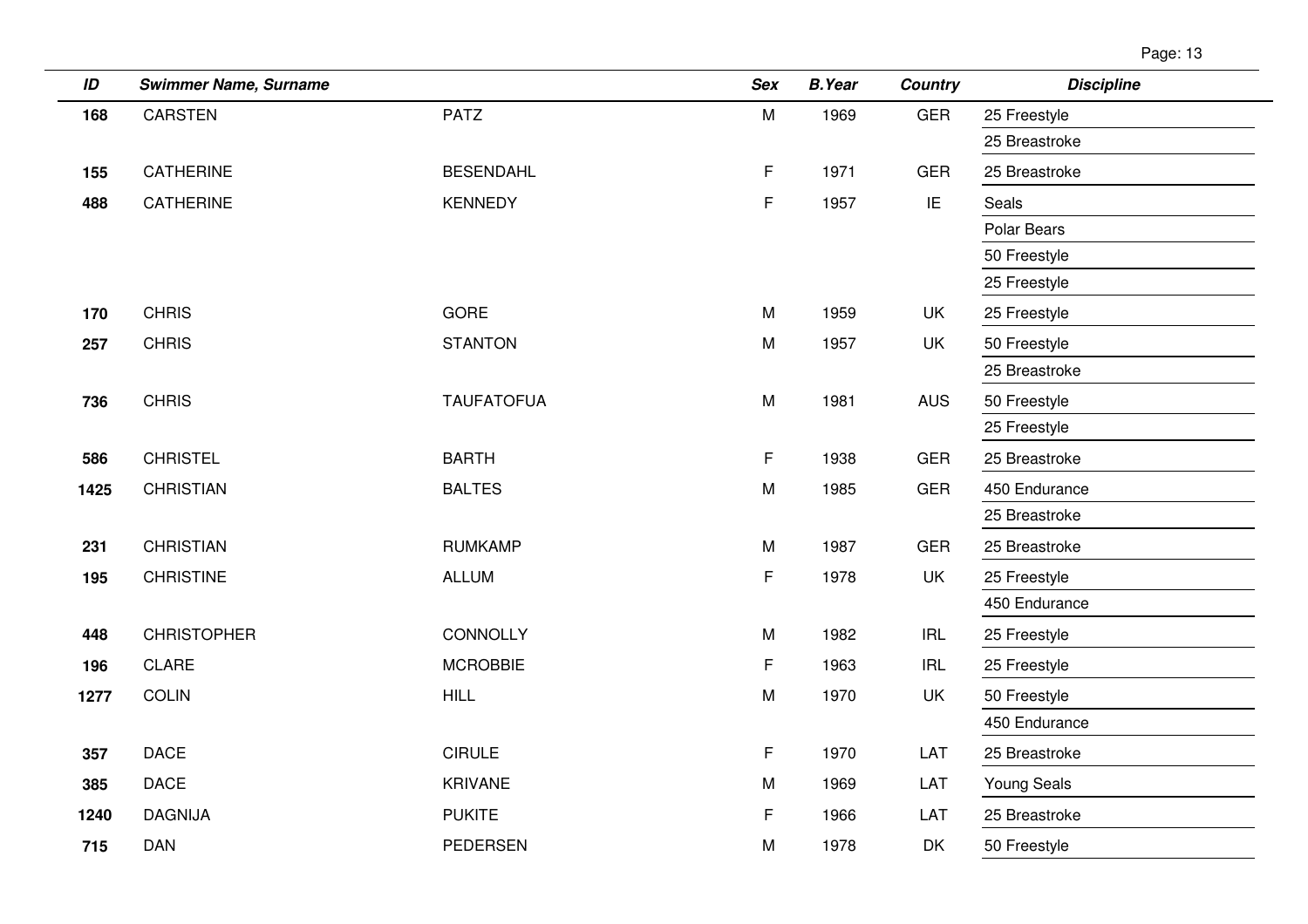| ID   | <b>Swimmer Name, Surname</b> |                    | <b>Sex</b> | <b>B.Year</b> | <b>Country</b> | <b>Discipline</b> |
|------|------------------------------|--------------------|------------|---------------|----------------|-------------------|
| 715  | <b>DAN</b>                   | <b>PEDERSEN</b>    | M          | 1978          | DK             | 25 Freestyle      |
|      |                              |                    |            |               |                | 25 Breastroke     |
| 236  | <b>DANIELS</b>               | <b>STANKEVICS</b>  | M          | 1960          | LAT            | 50 Freestyle      |
|      |                              |                    |            |               |                | 25 Freestyle      |
|      |                              |                    |            |               |                | 450 Endurance     |
| 858  | <b>DARIUS</b>                | <b>NORKUS</b>      | M          | 1966          | <b>LIT</b>     | Seals             |
| 300  | <b>DAVID</b>                 | NURCOMBE-THORNE    | M          | 1974          | <b>SAR</b>     | 25 Freestyle      |
|      |                              |                    |            |               |                | 25 Breastroke     |
| 493  | <b>DEBORAH</b>               | <b>DAVIES</b>      | F.         | 1973          | <b>NOR</b>     | 25 Freestyle      |
| 207  | <b>DENA</b>                  | <b>HOWLETT</b>     | F          | 1970          | UK             | 25 Breastroke     |
| 1244 | <b>DENIS</b>                 | <b>BENCIC</b>      | M          | 1973          | <b>SLO</b>     | 25 Breastroke     |
| 1054 | <b>DENIS</b>                 | <b>PINCHUK</b>     | M          | 1991          | <b>RUS</b>     | 25 Breastroke     |
| 1193 | <b>DETLEF</b>                | <b>SCHRODER</b>    | M          | 1966          | <b>GER</b>     | 25 Breastroke     |
| 338  | <b>DIRK</b>                  | <b>MEIER</b>       | M          | 1966          | <b>GER</b>     | Seals             |
|      |                              |                    |            |               |                | Polar Bears       |
|      |                              |                    |            |               |                | 25 Freestyle      |
| 327  | <b>DIRK</b>                  | <b>RECHHOLTZ</b>   | M          | 1970          | <b>GER</b>     | Polar Bears       |
|      |                              |                    |            |               |                | 25 Breastroke     |
| 1150 | <b>DMITRIJS</b>              | <b>DEL</b>         | M          | 1982          | LAT            | 50 Freestyle      |
|      |                              |                    |            |               |                | 25 Breastroke     |
| 944  | <b>DMITRIJS</b>              | <b>KAZAKEVICS</b>  | M          | 1974          | LAT            | 25 Freestyle      |
|      |                              |                    |            |               |                | 25 Breastroke     |
| 193  | <b>DMITRIJS</b>              | <b>ZHIGUNOVS</b>   | M          | 1993          | LAT            | 50 Freestyle      |
|      |                              |                    |            |               |                | 25 Freestyle      |
|      |                              |                    |            |               |                | 25 Breastroke     |
| 706  | <b>DMITRY</b>                | <b>KARMELITSKY</b> | M          | 1964          | <b>RUS</b>     | 50 Freestyle      |
|      |                              |                    |            |               |                | 25 Freestyle      |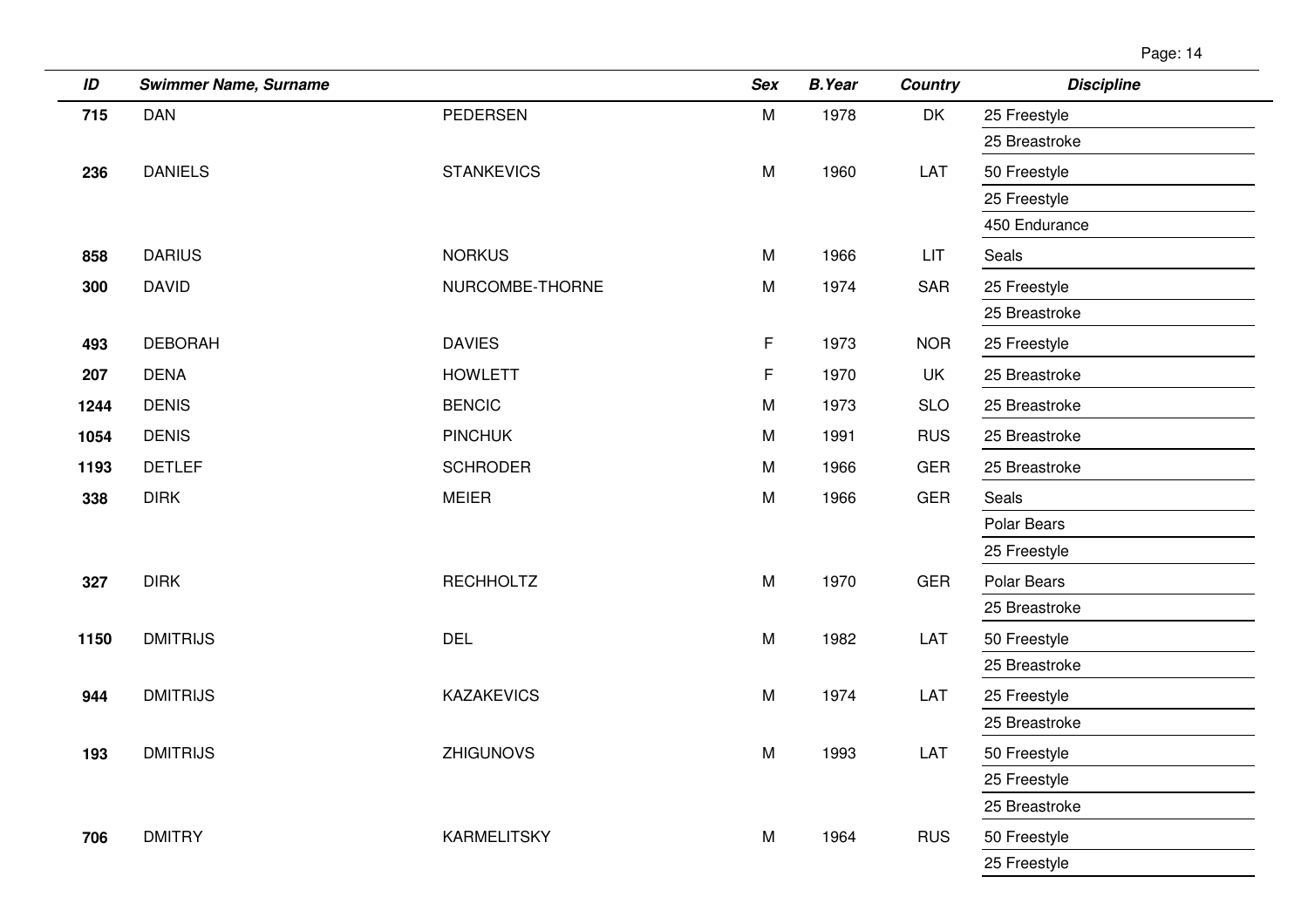| Page: ' | 15 |
|---------|----|
|         |    |

| ID   | <b>Swimmer Name, Surname</b> |                    | <b>Sex</b> | <b>B.Year</b> | <b>Country</b> | <b>Discipline</b> |
|------|------------------------------|--------------------|------------|---------------|----------------|-------------------|
| 706  | <b>DMITRY</b>                | <b>KARMELITSKY</b> | M          | 1964          | <b>RUS</b>     | 25 Breastroke     |
| 481  | <b>DMITRY</b>                | <b>KRECHIN</b>     | M          | 1974          | <b>RUS</b>     | 50 Freestyle      |
|      |                              |                    |            |               |                | 25 Breastroke     |
| 919  | <b>DMITRY</b>                | <b>TARASOV</b>     | M          | 1991          | <b>RUS</b>     | 50 Freestyle      |
|      |                              |                    |            |               |                | 25 Freestyle      |
| 1216 | <b>DMITRY</b>                | VAHRUSHEV          | M          | 1971          | <b>RUS</b>     | 50 Freestyle      |
|      |                              |                    |            |               |                | 25 Freestyle      |
|      |                              |                    |            |               |                | 25 Breastroke     |
| 137  | <b>DONATS</b>                | <b>KREKELS</b>     | M          | 1934          | LAT            | 25 Freestyle      |
|      |                              |                    |            |               |                | 25 Breastroke     |
| 380  | <b>DOROTHEE</b>              | <b>STOFFELS</b>    | F.         | 1979          | <b>UK</b>      | 25 Breastroke     |
| 1427 | <b>DOROTHEE</b>              | <b>SUCK</b>        | F          | 1974          | GER            | 450 Endurance     |
|      |                              |                    |            |               |                | 25 Breastroke     |
| 356  | <b>EDGARS</b>                | <b>VANAGS</b>      | M          | 1976          | LAT            | Polar Bears       |
|      |                              |                    |            |               |                | 25 Breastroke     |
| 358  | <b>EDMUNDS</b>               | <b>CIRULIS</b>     | M          | 1970          | LAT            | 25 Breastroke     |
| 679  | EDWARD                       | KHODAKOVSKY        | M          | 1987          | <b>RUS</b>     | 50 Freestyle      |
|      |                              |                    |            |               |                | 450 Endurance     |
|      |                              |                    |            |               |                | 25 Breastroke     |
| 1344 | <b>EERIK</b>                 | <b>LEPISTO</b>     | M          | 1953          | <b>FIN</b>     | 25 Breastroke     |
| 757  | <b>EERO</b>                  | <b>KUKKONEN</b>    | M          | 1950          | <b>FIN</b>     | 25 Breastroke     |
| 798  | <b>EERO-MATIAS</b>           | <b>SAVILUOTO</b>   | M          | 1989          | <b>FIN</b>     | 25 Breastroke     |
| 758  | <b>EEVA</b>                  | <b>OIVO</b>        | F          | 1957          | <b>FIN</b>     | 25 Freestyle      |
|      |                              |                    |            |               |                | 25 Breastroke     |
| 824  | <b>EEVA-LIISA</b>            | <b>KAUNISTO</b>    | F.         | 1948          | <b>FIN</b>     | 25 Breastroke     |
| 810  | <b>EIJA</b>                  | KORKALAINEN-HALMU  | F          | 1954          | <b>FIN</b>     | 25 Breastroke     |
|      |                              |                    |            |               |                |                   |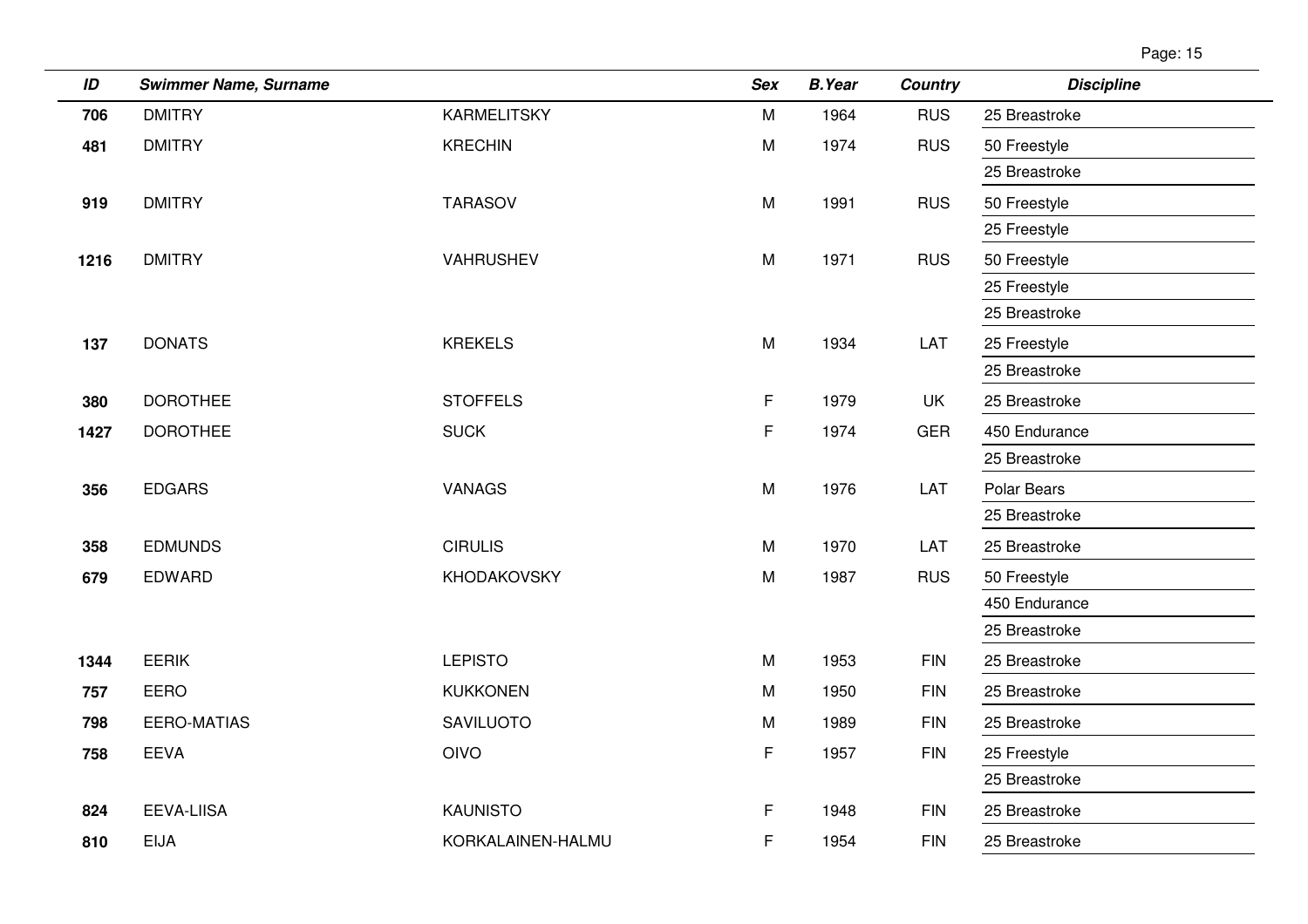| ID   | <b>Swimmer Name, Surname</b> |                    | <b>Sex</b>  | <b>B.Year</b> | <b>Country</b> | <b>Discipline</b>  |
|------|------------------------------|--------------------|-------------|---------------|----------------|--------------------|
| 763  | <b>EILA</b>                  | <b>HARJU</b>       | F           | 1939          | <b>FIN</b>     | 50 Freestyle       |
|      |                              |                    |             |               |                | 25 Freestyle       |
|      |                              |                    |             |               |                | 25 Breastroke      |
| 462  | <b>EKATERINA</b>             | ANFINOGENOVA       | F.          | 1988          | <b>RUS</b>     | 25 Freestyle       |
|      |                              |                    |             |               |                | 25 Breastroke      |
| 1004 | <b>EKATERINA</b>             | <b>DMITRIEVA</b>   | $\mathsf F$ | 1996          | <b>RUS</b>     | 50 Freestyle       |
|      |                              |                    |             |               |                | 25 Freestyle       |
|      |                              |                    |             |               |                | 25 Breastroke      |
| 837  | <b>EKATERINA</b>             | <b>PARFENOVA</b>   | F           | 1970          | <b>RUS</b>     | 50 Freestyle       |
|      |                              |                    |             |               |                | 25 Freestyle       |
|      |                              |                    |             |               |                | 25 Breastroke      |
| 1369 | EKHARD BRUNO                 | <b>KRIEG</b>       | M           | 1948          | <b>GER</b>     | Seals              |
| 901  | <b>ELENA</b>                 | <b>LEE</b>         | F.          | 1985          | <b>RUS</b>     | Young Seals        |
| 628  | <b>ELINA</b>                 | <b>LAHTINEN</b>    | F           | 1960          | <b>FIN</b>     | Young Seals        |
| 408  | <b>ELIZAVETA</b>             | <b>RASTORGUEVA</b> | F           | 1981          | <b>FIN</b>     | 25 Breastroke      |
| 377  | <b>ELLERY</b>                | <b>MCGOWAN</b>     | F           | 1946          | UK             | 50 Freestyle       |
|      |                              |                    |             |               |                | 25 Freestyle       |
|      |                              |                    |             |               |                | 25 Breastroke      |
| 1223 | <b>ELOISE</b>                | <b>BAKER-LUBAC</b> | F.          | 1995          | UK             | 25 Breastroke      |
| 829  | <b>ELS</b>                   | WERMENBOL          | $\mathsf F$ | 1954          | <b>NED</b>     | 50 Freestyle       |
|      |                              |                    |             |               |                | 25 Freestyle       |
|      |                              |                    |             |               |                | 25 Breastroke      |
| 1371 | <b>EMIL</b>                  | <b>RAATS</b>       | M           | 1960          | <b>GER</b>     | <b>Young Seals</b> |
| 202  | <b>EMILIA</b>                | <b>DASHKOVA</b>    | F           | 1944          | <b>UKR</b>     | 50 Freestyle       |
|      |                              |                    |             |               |                | 25 Freestyle       |
| 1165 | EPP                          | <b>KRUUSMAA</b>    | F.          | 1990          | <b>EST</b>     | 25 Breastroke      |
| 774  | ERA                          | <b>KURRONEN</b>    | M           | 1958          | <b>FIN</b>     | 25 Breastroke      |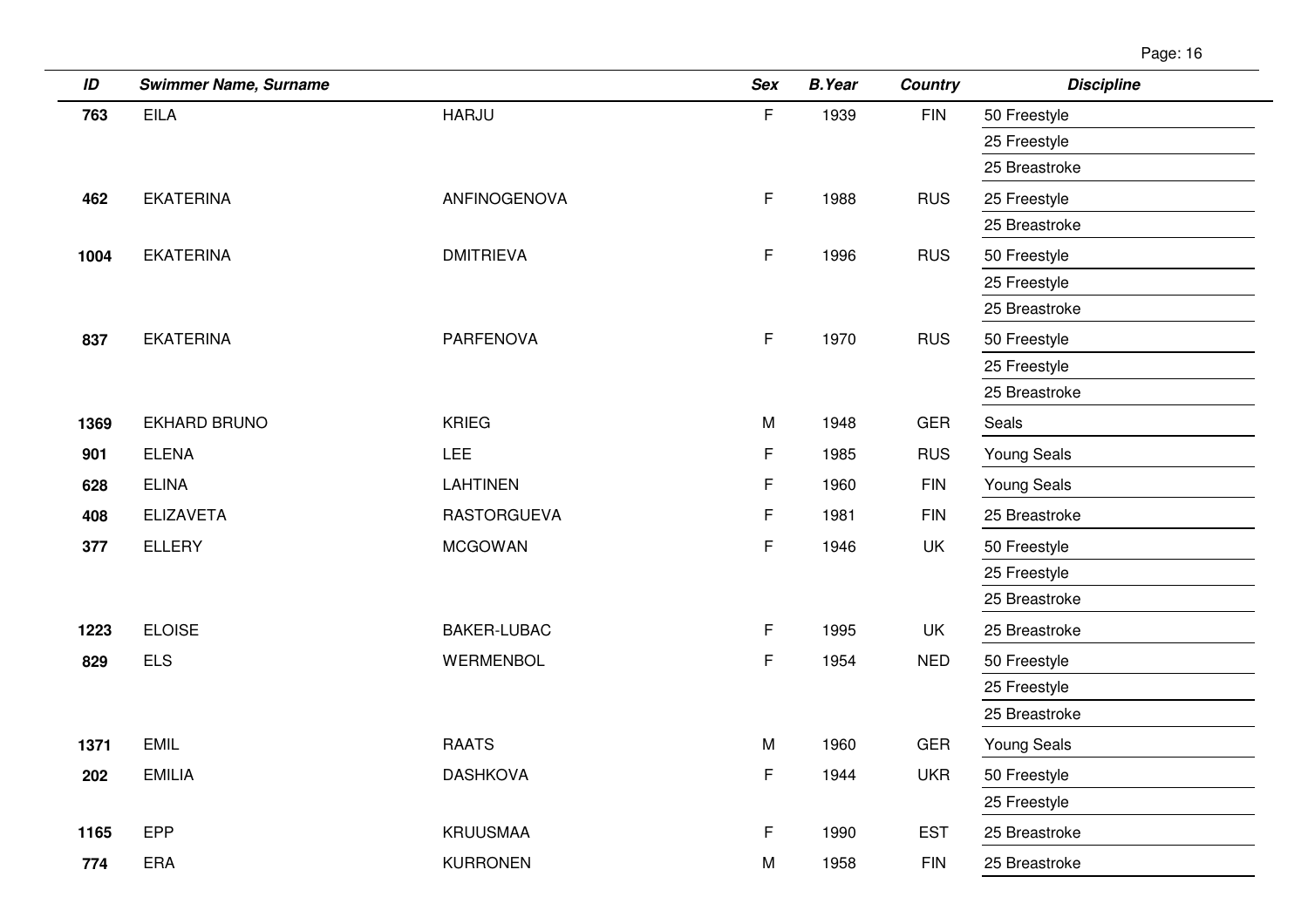| ID   | <b>Swimmer Name, Surname</b> |                   | <b>Sex</b>  | <b>B.Year</b> | <b>Country</b> | <b>Discipline</b> |
|------|------------------------------|-------------------|-------------|---------------|----------------|-------------------|
| 883  | <b>ERGO</b>                  | <b>TAMM</b>       | M           | 1982          | <b>EST</b>     | 50 Freestyle      |
|      |                              |                   |             |               |                | 25 Freestyle      |
|      |                              |                   |             |               |                | 25 Breastroke     |
| 1158 | ERIK                         | <b>JOHANSSON</b>  | M           | 1961          | SWE            | 25 Breastroke     |
| 576  | <b>ERIKA</b>                 | <b>LUST</b>       | $\mathsf F$ | 1987          | <b>FIN</b>     | 25 Breastroke     |
| 964  | <b>ERKKI</b>                 | <b>MAKKONEN</b>   | M           | 1925          | <b>FIN</b>     | 25 Breastroke     |
| 570  | <b>ERKKI</b>                 | <b>OCKENSTROM</b> | M           | 1961          | <b>FIN</b>     | 25 Breastroke     |
| 746  | <b>ERKKI</b>                 | <b>PASILA</b>     | F           | 1954          | <b>FIN</b>     | 25 Breastroke     |
| 914  | <b>ERKKI</b>                 | <b>SARKELA</b>    | M           | 1954          | <b>FIN</b>     | 50 Freestyle      |
|      |                              |                   |             |               |                | 25 Freestyle      |
| 205  | <b>ERNST</b>                 | <b>SPAETI</b>     | M           | 1942          | CH             | 450 Endurance     |
| 1274 | <b>ESA</b>                   | <b>KOIVUNIEMI</b> | M           | 1935          | <b>FIN</b>     | 25 Breastroke     |
| 1021 | <b>ESA</b>                   | <b>KOSKI</b>      | M           | 1962          | <b>FIN</b>     | Seals             |
| 1345 | <b>ESA</b>                   | <b>VIITALA</b>    | M           | 1950          | <b>FIN</b>     | 25 Breastroke     |
| 1227 | <b>ESKO</b>                  | <b>AALTONEN</b>   | M           | 1950          | <b>FIN</b>     | Seals             |
| 490  | <b>ESKO</b>                  | <b>PARTINEN</b>   | M           | 1945          | <b>FIN</b>     | 25 Breastroke     |
| 980  | <b>EUGENE</b>                | KUDRIAVTSEV       | M           | 1952          | <b>RUS</b>     | 50 Freestyle      |
|      |                              |                   |             |               |                | 25 Freestyle      |
|      |                              |                   |             |               |                | 25 Breastroke     |
| 890  | <b>EUGENE</b>                | <b>NOVICHENKO</b> | ${\sf M}$   | 1988          | <b>RUS</b>     | 50 Freestyle      |
|      |                              |                   |             |               |                | 25 Freestyle      |
|      |                              |                   |             |               |                | 25 Breastroke     |
| 1221 | <b>EUGENE</b>                | TVERDOVSKY        | M           | 1949          | <b>RUS</b>     | 50 Freestyle      |
|      |                              |                   |             |               |                | 25 Freestyle      |
|      |                              |                   |             |               |                | 25 Breastroke     |
| 604  | <b>EVA</b>                   | <b>PETTERSEN</b>  | F           | 1952          | <b>NOR</b>     | 25 Breastroke     |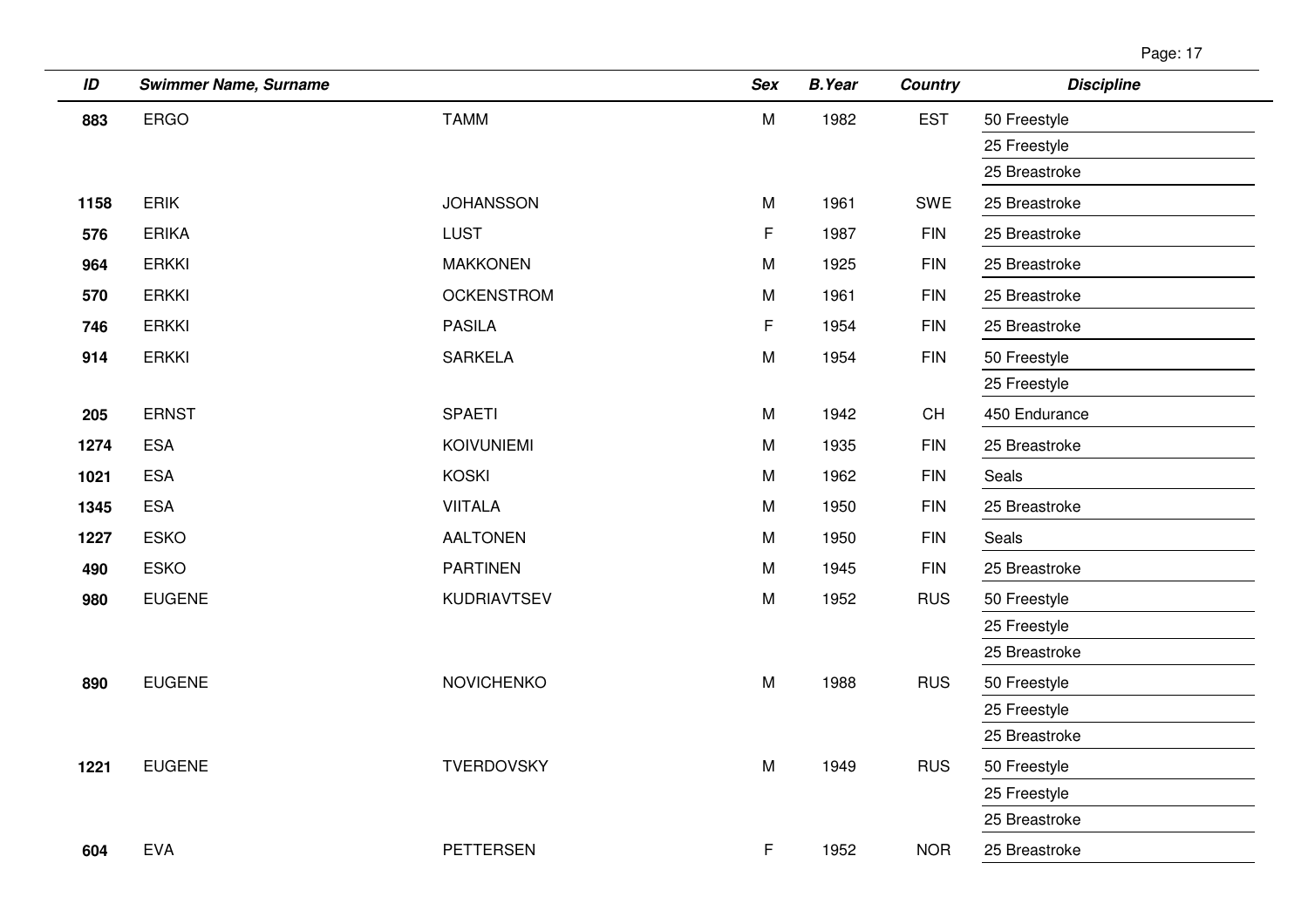Page: 18

| ID   | <b>Swimmer Name, Surname</b> |                  | <b>Sex</b>  | <b>B.Year</b> | <b>Country</b> | <b>Discipline</b>  |
|------|------------------------------|------------------|-------------|---------------|----------------|--------------------|
| 1091 | <b>EVALDS</b>                | <b>LIEPINS</b>   | M           | 1928          | LAT            | <b>Young Seals</b> |
| 780  | EVE                          | <b>VIRKKUNEN</b> | $\mathsf F$ | 1971          | <b>EST</b>     | 50 Freestyle       |
|      |                              |                  |             |               |                | 25 Freestyle       |
|      |                              |                  |             |               |                | 25 Breastroke      |
| 963  | <b>EVGENI</b>                | LATYSHEV         | M           | 1991          | <b>RUS</b>     | 50 Freestyle       |
|      |                              |                  |             |               |                | 25 Freestyle       |
|      |                              |                  |             |               |                | 25 Breastroke      |
| 658  | <b>EVGENY</b>                | <b>BAKHIREV</b>  | M           | 1978          | <b>RUS</b>     | 50 Freestyle       |
|      |                              |                  |             |               |                | 25 Freestyle       |
|      |                              |                  |             |               |                | 450 Endurance      |
|      |                              |                  |             |               |                | 25 Breastroke      |
| 1180 | <b>EVGENY</b>                | <b>BAZHENOV</b>  | M           | 1960          | LAT            | 25 Freestyle       |
|      |                              |                  |             |               |                | 25 Breastroke      |
| 1177 | <b>EVGENY</b>                | <b>KLEMIN</b>    | M           | 1978          | <b>RUS</b>     | 50 Freestyle       |
|      |                              |                  |             |               |                | 25 Freestyle       |
|      |                              |                  |             |               |                | 25 Breastroke      |
| 836  | <b>EVGENYI</b>               | <b>TARUNIN</b>   | M           | 1937          | <b>RUS</b>     | 50 Freestyle       |
|      |                              |                  |             |               |                | 25 Freestyle       |
|      |                              |                  |             |               |                | 25 Breastroke      |
| 1459 | <b>FABIAN GARRIDO</b>        | <b>MARTINEZ</b>  | M           | 1974          | <b>MEX</b>     | 50 Freestyle       |
|      |                              |                  |             |               |                | 25 Freestyle       |
| 276  | <b>FEODOR</b>                | SOFRONOV         | M           | 1970          | <b>RUS</b>     | 50 Freestyle       |
|      |                              |                  |             |               |                | 25 Freestyle       |
|      |                              |                  |             |               |                | 450 Endurance      |
|      |                              |                  |             |               |                | 25 Breastroke      |
| 259  | <b>FERNANDO</b>              | <b>FARAH</b>     | M           | 1966          | UK             | 50 Freestyle       |
|      |                              |                  |             |               |                | 25 Freestyle       |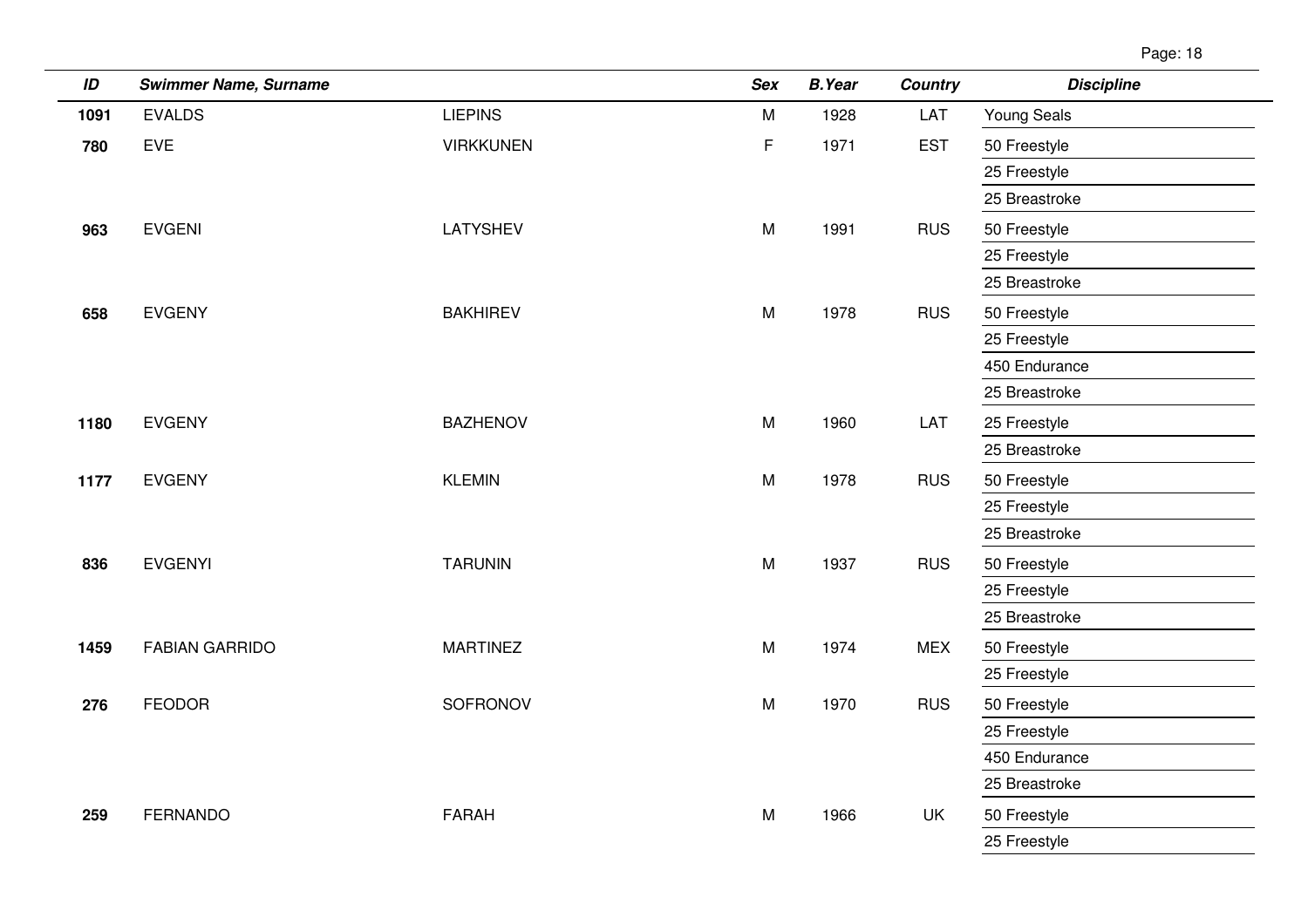| ID   | <b>Swimmer Name, Surname</b> |                      | <b>Sex</b> | <b>B.Year</b> | <b>Country</b> | <b>Discipline</b> |
|------|------------------------------|----------------------|------------|---------------|----------------|-------------------|
| 1360 | <b>FILIPS</b>                | <b>VULFS</b>         | ${\sf M}$  | 1992          | LAT            | 25 Freestyle      |
|      |                              |                      |            |               |                | 25 Breastroke     |
| 1429 | <b>FLORIAN</b>               | <b>ECKERT</b>        | M          | 1983          | <b>GER</b>     | 50 Freestyle      |
|      |                              |                      |            |               |                | 25 Breastroke     |
| 556  | <b>FRANTISEK</b>             | <b>BUTEK</b>         | M          | 1957          | <b>SVK</b>     | 25 Breastroke     |
| 700  | <b>FREDERIK</b>              | <b>GREGULETZ</b>     | M          | 1989          | <b>GER</b>     | 25 Breastroke     |
| 321  | <b>GALINA</b>                | <b>BELOVA</b>        | F          | 1952          | <b>RUS</b>     | Seals             |
| 228  | <b>GALINA</b>                | KONDRATEVA           | F          | 1950          | <b>RUS</b>     | Young Seals       |
| 410  | <b>GALINA</b>                | <b>POCHIVALOVA</b>   | F          | 1960          | <b>RUS</b>     | 25 Freestyle      |
| 147  | <b>GALINA</b>                | <b>ZUKOVA</b>        | F          | 1949          | LAT            | 25 Breastroke     |
| 1385 | <b>GARIJS</b>                | <b>PROHOROVS</b>     | M          | 1967          | LAT            | 25 Freestyle      |
|      |                              |                      |            |               |                | 25 Breastroke     |
| 1081 | <b>GATIS</b>                 | <b>DZELZKALEJS</b>   | ${\sf M}$  | 1986          | LAT            | 25 Freestyle      |
|      |                              |                      |            |               |                | 25 Breastroke     |
| 1153 | <b>GATIS</b>                 | <b>GAVARS</b>        | M          | 1990          | LAT            | 25 Freestyle      |
|      |                              |                      |            |               |                | 25 Breastroke     |
| 1458 | <b>GATIS</b>                 | <b>ZADRAKS</b>       | M          | 1979          | <b>FIN</b>     | 25 Breastroke     |
| 1279 | <b>GENNADY</b>               | <b>KRIKUNOV</b>      | M          | 1972          | <b>RUS</b>     | 50 Freestyle      |
|      |                              |                      |            |               |                | 25 Freestyle      |
|      |                              |                      |            |               |                | 25 Breastroke     |
| 235  | <b>GEORGIJS</b>              | <b>PAVLOVS</b>       | M          | 1958          | LAT            | 50 Freestyle      |
|      |                              |                      |            |               |                | 25 Freestyle      |
|      |                              |                      |            |               |                | 25 Breastroke     |
| 1145 | <b>GEORGIJS</b>              | <b>ZORINS</b>        | M          | 1972          | LAT            | 25 Breastroke     |
| 382  | <b>GERD</b>                  | <b>GODAU</b>         | M          | 1947          | <b>GER</b>     | 25 Breastroke     |
| 1210 | <b>GERD INGEBORG</b>         | <b>KRISTOFFERSEN</b> | F          | 1965          | <b>NOR</b>     | 25 Breastroke     |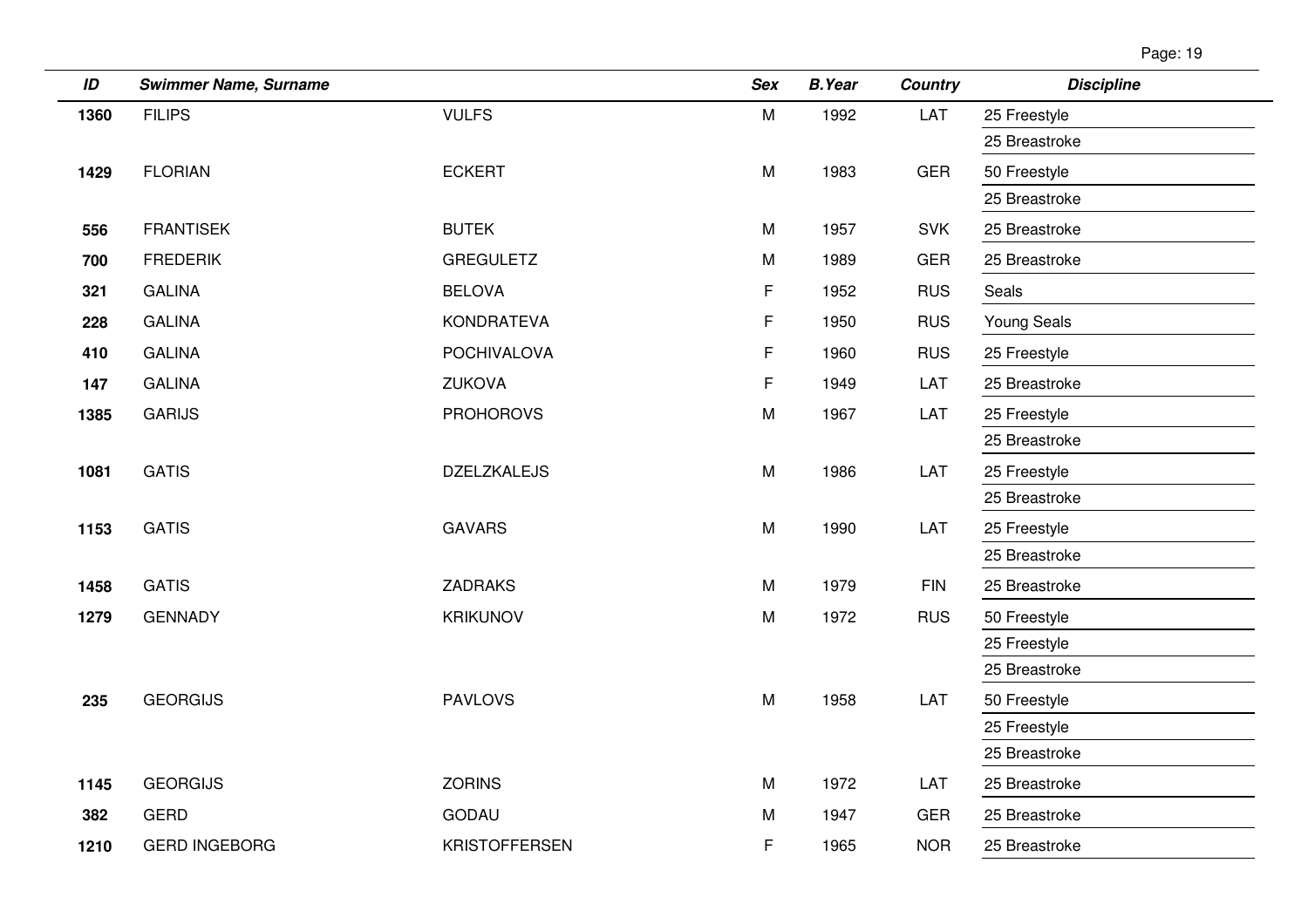| ID   | <b>Swimmer Name, Surname</b> |                   | <b>Sex</b>  | <b>B.Year</b> | <b>Country</b> | <b>Discipline</b> |
|------|------------------------------|-------------------|-------------|---------------|----------------|-------------------|
| 469  | <b>GERLINDE</b>              | <b>ALTWEIN</b>    | $\mathsf F$ | 1955          | <b>GER</b>     | 25 Breastroke     |
| 660  | <b>GILES</b>                 | <b>MEYER</b>      | M           | 1970          | <b>UK</b>      | 25 Freestyle      |
|      |                              |                   |             |               |                | 450 Endurance     |
|      |                              |                   |             |               |                | 25 Breastroke     |
| 900  | <b>GINTA</b>                 | <b>KELLE</b>      | $\mathsf F$ | 1975          | LAT            | 25 Breastroke     |
| 701  | <b>GIRTS</b>                 | <b>KARLSONS</b>   | M           | 1979          | LAT            | Seals             |
| 1181 | <b>GIRTS</b>                 | <b>LAPSINS</b>    | M           | 1980          | LAT            | 25 Freestyle      |
| 1317 | <b>GITTE</b>                 | <b>HOLMROOS</b>   | F           | 1968          | <b>FIN</b>     | 25 Breastroke     |
| 1379 | <b>GLEBS</b>                 | <b>PROKOPENKO</b> | M           | 1987          | LAT            | Seals             |
| 546  | <b>GREGORY</b>               | <b>MARLIN</b>     | M           | 1975          | CAD            | 25 Freestyle      |
|      |                              |                   |             |               |                | 25 Breastroke     |
| 284  | <b>GREGORY</b>               | <b>WITHAM</b>     | M           | 1972          | <b>UK</b>      | 25 Breastroke     |
| 1074 | <b>GRIGORY</b>               | <b>ERMOLA</b>     | M           | 1989          | <b>RUS</b>     | 50 Freestyle      |
|      |                              |                   |             |               |                | 25 Freestyle      |
|      |                              |                   |             |               |                | 25 Breastroke     |
| 1247 | <b>GRZEGORZ</b>              | <b>MENET</b>      | M           | 1983          | <b>POL</b>     | 25 Freestyle      |
| 1154 | <b>GUDARS</b>                | <b>LAPSE</b>      | ${\sf M}$   | 1990          | LAT            | 25 Freestyle      |
|      |                              |                   |             |               |                | 25 Breastroke     |
| 1098 | <b>GUNARS</b>                | <b>LAPINSKIS</b>  | M           | 1940          | LAT            | 50 Freestyle      |
|      |                              |                   |             |               |                | 25 Breastroke     |
| 310  | <b>GUNEET</b>                | <b>BHANGU</b>     | M           | 1986          | <b>IND</b>     | 25 Freestyle      |
| 337  | <b>GUNTA</b>                 | FETERE-FEKTERE    | F           | 1960          | LAT            | 25 Freestyle      |
| 1146 | <b>GUNTA</b>                 | <b>OSTROVSKA</b>  | F           | 1973          | LAT            | 450 Endurance     |
|      |                              |                   |             |               |                | 25 Breastroke     |
| 594  | <b>GUSTAVS</b>               | <b>ZALITIS</b>    | M           | 1992          | LAT            | 450 Endurance     |
| 314  | <b>GVIDO</b>                 | <b>RATS</b>       | M           | 2000          | LAT            | 50 Freestyle      |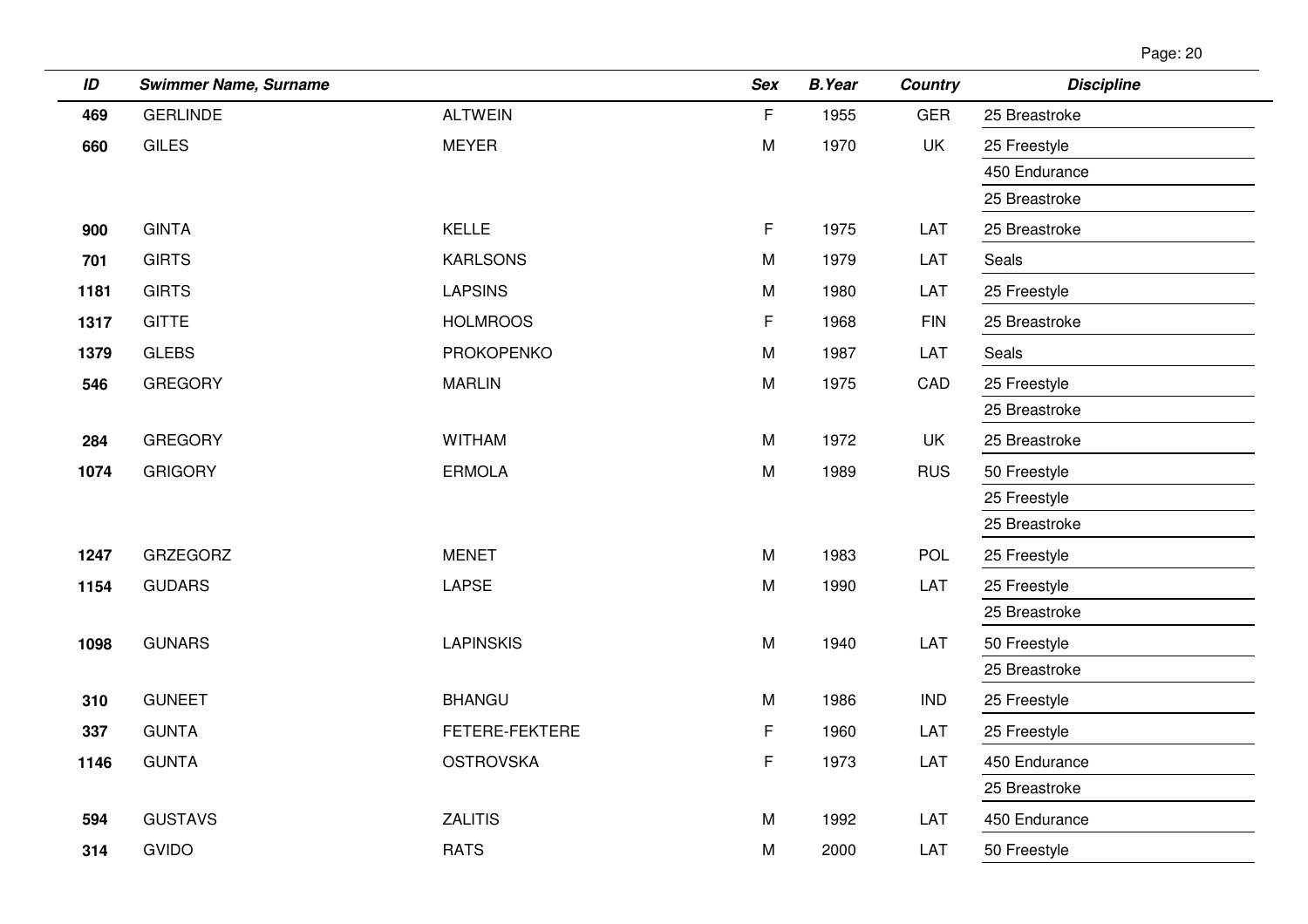| aae: |  |
|------|--|
|      |  |

| ID   | <b>Swimmer Name, Surname</b> |                   | <b>Sex</b> | <b>B.Year</b> | <b>Country</b> | <b>Discipline</b>  |
|------|------------------------------|-------------------|------------|---------------|----------------|--------------------|
| 314  | <b>GVIDO</b>                 | <b>RATS</b>       | M          | 2000          | LAT            | 25 Breastroke      |
| 1229 | <b>GVIDO</b>                 | <b>SKADINS</b>    | M          | 1977          | LAT            | 25 Freestyle       |
| 1009 | <b>HANNELE</b>               | <b>KOSKI</b>      | F          | 1961          | <b>FIN</b>     | Seals              |
| 1026 | <b>HANNELE</b>               | <b>MALLAT</b>     | F          | 1956          | <b>FIN</b>     | 25 Breastroke      |
| 1423 | <b>HANNES</b>                | VIHERPUU          | M          | 1972          | <b>EST</b>     | 25 Freestyle       |
|      |                              |                   |            |               |                | 25 Breastroke      |
| 1362 | <b>HANNU</b>                 | <b>NIEMISTO</b>   | M          | 1959          | <b>FIN</b>     | 25 Breastroke      |
| 1348 | <b>HANS</b>                  | <b>KAMPE</b>      | M          | 1988          | <b>FIN</b>     | 25 Breastroke      |
| 886  | HANS-JOACHIM                 | <b>SCHMIDT</b>    | M          | 1945          | <b>GER</b>     | 25 Breastroke      |
| 1248 | <b>HARALD</b>                | DR. HOPPE         | M          | 1960          | <b>GER</b>     | 25 Freestyle       |
|      |                              |                   |            |               |                | 25 Breastroke      |
| 1214 | <b>HARDIJS</b>               | <b>KONRADS</b>    | M          | 1957          | LAT            | 25 Breastroke      |
| 1397 | <b>HARRI</b>                 | <b>VIRKAMÄKI</b>  | Μ          | 1964          | <b>FIN</b>     | Seals              |
| 447  | <b>HEATHER</b>               | <b>IRVINE</b>     | F          | 1985          | <b>IRL</b>     | 25 Freestyle       |
| 1307 | <b>HEIDI</b>                 | <b>PURSIHEIMO</b> | F          | 1994          | <b>FIN</b>     | 25 Breastroke      |
| 937  | <b>HEIKKI</b>                | <b>ASELL</b>      | M          | 1947          | <b>FIN</b>     | 50 Freestyle       |
|      |                              |                   |            |               |                | 25 Freestyle       |
|      |                              |                   |            |               |                | 25 Breastroke      |
| 1035 | <b>HEIKKI</b>                | <b>RAITANEN</b>   | M          | 1950          | <b>FIN</b>     | Young Seals        |
| 1393 | <b>HEIKKI</b>                | VIITAMÄKI         | M          | 1951          | <b>FIN</b>     | 25 Breastroke      |
| 1027 | <b>HELEENA</b>               | YLARAKKOLA        | F          | 1951          | <b>FIN</b>     | <b>Young Seals</b> |
| 415  | <b>HELENA</b>                | <b>AULASVUORI</b> | F          | 1959          | <b>FIN</b>     | 25 Breastroke      |
| 603  | <b>HELENA</b>                | <b>HAAGENSEN</b>  | F          | 1970          | <b>NOR</b>     | 25 Breastroke      |
| 1029 | <b>HELENA</b>                | <b>LINTTINEN</b>  | F          | 1939          | <b>FIN</b>     | 25 Breastroke      |
| 1328 | <b>HELI</b>                  | <b>JAAKKOLA</b>   | F          | 1956          | <b>FIN</b>     | 25 Breastroke      |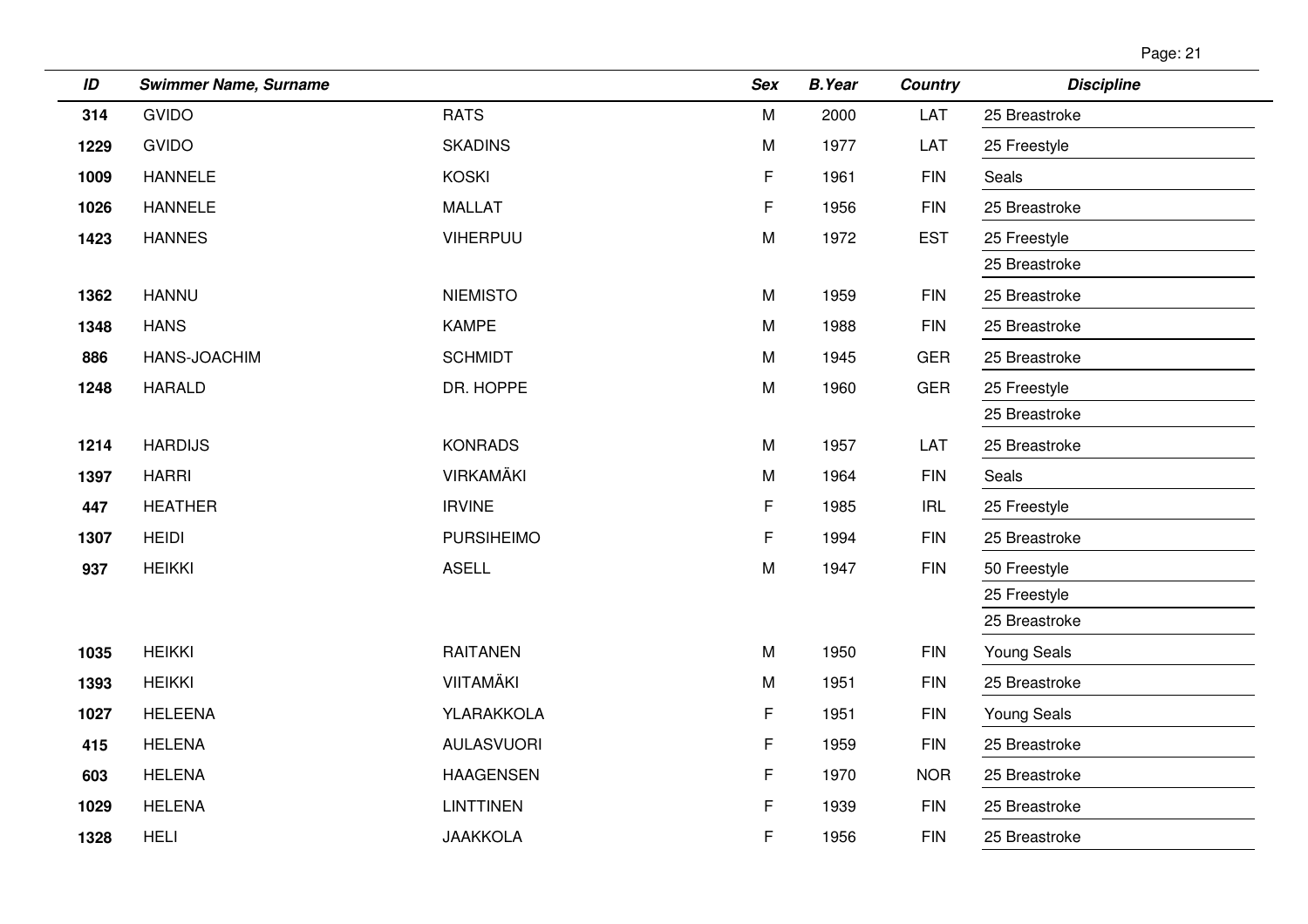| age: |  |
|------|--|
|      |  |

| ID   | <b>Swimmer Name, Surname</b> |                   | <b>Sex</b>  | <b>B.Year</b> | <b>Country</b> | <b>Discipline</b>  |
|------|------------------------------|-------------------|-------------|---------------|----------------|--------------------|
| 907  | <b>HELI</b>                  | <b>JARVENSIVU</b> | $\mathsf F$ | 1955          | <b>FIN</b>     | Young Seals        |
| 1018 | <b>HELI</b>                  | <b>RATIA</b>      | F           | 1944          | <b>FIN</b>     | <b>Young Seals</b> |
| 631  | <b>HELKA</b>                 | <b>ACHALIN</b>    | F           | 1960          | <b>FIN</b>     | Seals              |
| 1308 | <b>HENNA</b>                 | <b>PURSIHEIMO</b> | F           | 1996          | ${\sf FIN}$    | Young Seals        |
| 1160 | <b>HENRI</b>                 | <b>INTONEN</b>    | M           | 1963          | SWE            | 25 Breastroke      |
| 161  | <b>HENRI</b>                 | <b>KAARMA</b>     | M           | 1974          | <b>EST</b>     | 50 Freestyle       |
|      |                              |                   |             |               |                | 25 Freestyle       |
|      |                              |                   |             |               |                | 450 Endurance      |
|      |                              |                   |             |               |                | 25 Breastroke      |
| 823  | <b>HENRY</b>                 | <b>NUUTINEN</b>   | M           | 1967          | <b>FIN</b>     | 25 Breastroke      |
| 742  | <b>HERKKO</b>                | <b>MIKKONEN</b>   | ${\sf M}$   | 1958          | <b>FIN</b>     | Seals              |
| 1183 | <b>HILKKA</b>                | <b>OJALA</b>      | F           | 1949          | <b>FIN</b>     | Young Seals        |
| 1215 | <b>HILKKA</b>                | <b>TIKKANEN</b>   | F           | 1948          | <b>FIN</b>     | <b>Young Seals</b> |
| 178  | <b>HOLGER</b>                | <b>KRIECH</b>     | M           | 1956          | <b>GER</b>     | 25 Breastroke      |
| 214  | <b>HUMMEL</b>                | <b>STEFAN</b>     | M           | 1951          | <b>GER</b>     | 25 Freestyle       |
|      |                              |                   |             |               |                | 25 Breastroke      |
| 496  | <b>IAN</b>                   | <b>CLARK</b>      | ${\sf M}$   | 1962          | UK             | 50 Freestyle       |
|      |                              |                   |             |               |                | 25 Breastroke      |
| 802  | <b>IGOR</b>                  | KRAVCHENKO        | M           | 1959          | <b>UKR</b>     | 50 Freestyle       |
|      |                              |                   |             |               |                | 25 Freestyle       |
| 283  | <b>IGOR</b>                  | <b>LUKIN</b>      | ${\sf M}$   | 1957          | <b>RUS</b>     | 50 Freestyle       |
|      |                              |                   |             |               |                | 25 Freestyle       |
|      |                              |                   |             |               |                | 25 Breastroke      |
| 609  | <b>IGOR</b>                  | LUKINOV           | M           | 1976          | <b>RUS</b>     | 25 Freestyle       |
|      |                              |                   |             |               |                | 25 Breastroke      |
| 253  | <b>IGOR</b>                  | <b>LUKINOV</b>    | M           | 1976          | <b>RUS</b>     | 25 Freestyle       |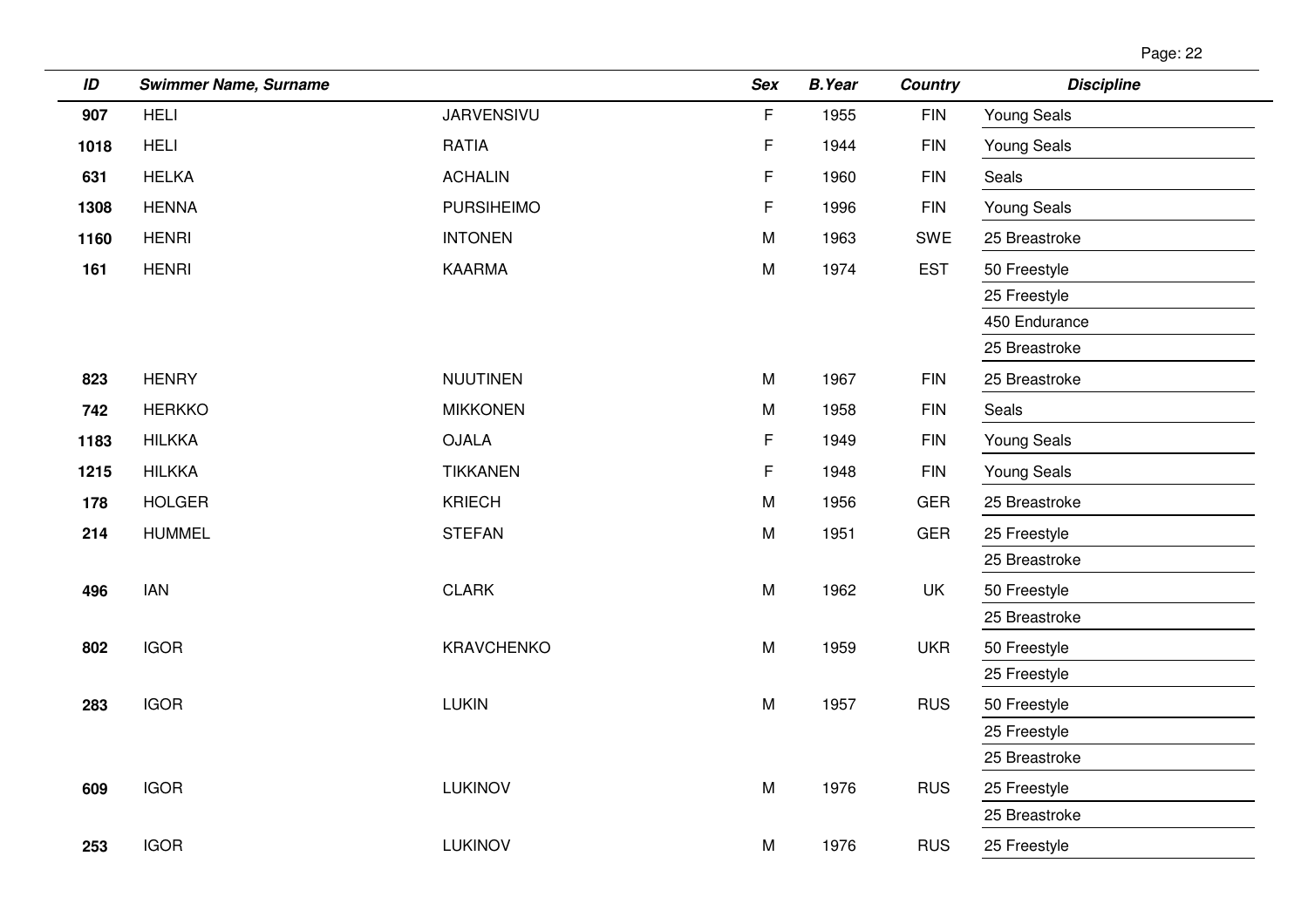| ID   | <b>Swimmer Name, Surname</b> |                      | Sex       | <b>B.Year</b> | <b>Country</b> | <b>Discipline</b>  |
|------|------------------------------|----------------------|-----------|---------------|----------------|--------------------|
| 253  | <b>IGOR</b>                  | <b>LUKINOV</b>       | M         | 1976          | <b>RUS</b>     | 25 Breastroke      |
| 1367 | <b>IGOR</b>                  | <b>MAZURIN</b>       | ${\sf M}$ | 1959          | <b>RUS</b>     | 50 Freestyle       |
|      |                              |                      |           |               |                | 25 Freestyle       |
|      |                              |                      |           |               |                | 25 Breastroke      |
| 470  | <b>IGOR</b>                  | <b>MOROZOV</b>       | M         | 1980          | <b>RUS</b>     | 50 Freestyle       |
|      |                              |                      |           |               |                | 25 Freestyle       |
|      |                              |                      |           |               |                | 25 Breastroke      |
| 1205 | <b>IGOR</b>                  | <b>VINKMANN</b>      | M         | 1987          | <b>EST</b>     | 25 Breastroke      |
| 301  | <b>IGORS</b>                 | <b>ROGOVS</b>        | ${\sf M}$ | 1958          | LAT            | 50 Freestyle       |
|      |                              |                      |           |               |                | 25 Freestyle       |
|      |                              |                      |           |               |                | 25 Breastroke      |
| 1234 | <b>IGORS</b>                 | <b>SINICINS</b>      | M         | 1959          | LAT            | 25 Freestyle       |
| 145  | <b>ILANA</b>                 | <b>KUZNECOVA</b>     | F         | 1991          | LAT            | 25 Freestyle       |
|      |                              |                      |           |               |                | 25 Breastroke      |
| 437  | <b>ILKKA</b>                 | <b>KATAINEN</b>      | M         | 1950          | <b>FIN</b>     | 25 Freestyle       |
|      |                              |                      |           |               |                | 25 Breastroke      |
| 1014 | <b>ILKKA</b>                 | PIHLAJAMAKI          | M         | 1953          | <b>FIN</b>     | 25 Breastroke      |
| 1093 | <b>ILMARS</b>                | <b>GULBIS</b>        | M         | 1932          | LAT            | 25 Breastroke      |
| 1037 | <b>ILZE</b>                  | <b>PURMALE</b>       | F         | 1972          | LAT            | 50 Freestyle       |
| 1039 | <b>ILZE</b>                  | <b>VIGULE</b>        | F         | 1972          | LAT            | 25 Freestyle       |
| 882  | <b>INDRA</b>                 | <b>ZILBERTA</b>      | F         | 1964          | LAT            | <b>Young Seals</b> |
| 1043 | <b>INESE</b>                 | <b>REINBERGA</b>     | F         | 1954          | LAT            | 50 Freestyle       |
| 1224 | <b>INESE</b>                 | <b>ROZENTALBERGA</b> | F         | 1976          | LAT            | 25 Breastroke      |
| 1089 | <b>INGA</b>                  | <b>KRIVCOVA</b>      | F         | 1974          | LAT            | 25 Breastroke      |
| 1119 | <b>INGA</b>                  | <b>OZOLINA</b>       | F         | 1957          | LAT            | 50 Freestyle       |
|      |                              |                      |           |               |                | 25 Breastroke      |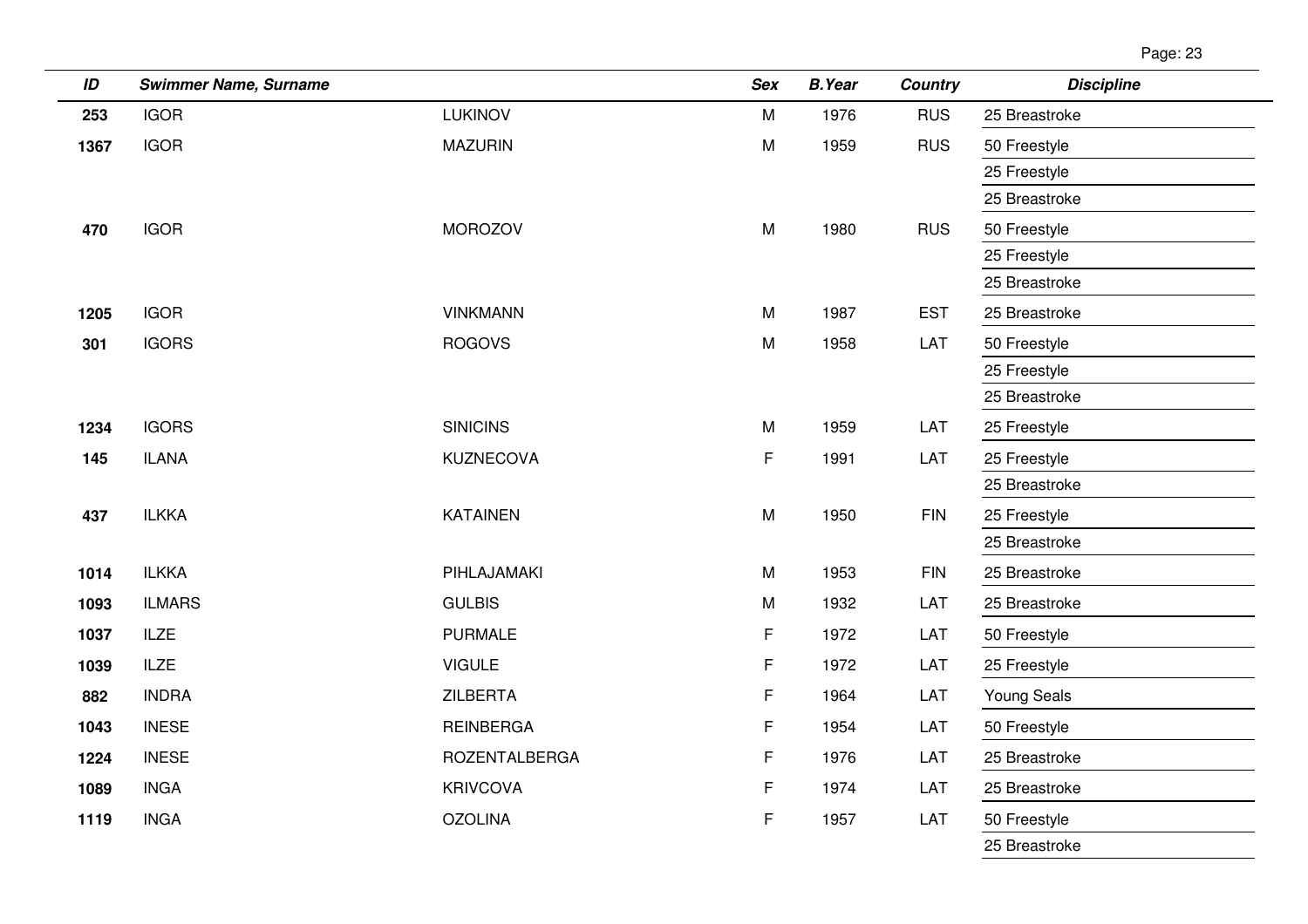| Page: 2 | ◢ |
|---------|---|
|         |   |

| ID   | <b>Swimmer Name, Surname</b> |                       | <b>Sex</b> | <b>B.Year</b> | <b>Country</b>                     | <b>Discipline</b>  |
|------|------------------------------|-----------------------|------------|---------------|------------------------------------|--------------------|
| 548  | <b>INGEBJORG</b>             | <b>MOE</b>            | F          | 1948          | <b>NOR</b>                         | 25 Breastroke      |
| 1120 | <b>INNA</b>                  | <b>IVANOVA</b>        | F          | 1957          | LAT                                | 25 Breastroke      |
| 1042 | <b>IRA</b>                   | <b>PAEGLE</b>         | F          | 1958          | LAT                                | 25 Freestyle       |
| 880  | <b>IRENA</b>                 | <b>NIKITINA</b>       | F          | 1978          | <b>EST</b>                         | 50 Freestyle       |
|      |                              |                       |            |               |                                    | 25 Freestyle       |
|      |                              |                       |            |               |                                    | 25 Breastroke      |
| 1000 | <b>IRINA</b>                 | <b>DROBYSHEVSKAYA</b> | F          | 1996          | <b>RUS</b>                         | 50 Freestyle       |
|      |                              |                       |            |               |                                    | 25 Freestyle       |
|      |                              |                       |            |               |                                    | 25 Breastroke      |
| 269  | <b>IRINA</b>                 | <b>LEVINA</b>         | F          | 1965          | <b>RUS</b>                         | 50 Freestyle       |
|      |                              |                       |            |               |                                    | 25 Freestyle       |
|      |                              |                       |            |               |                                    | 25 Breastroke      |
| 1236 | <b>IRINA</b>                 | <b>SINICINA</b>       | F          | 1961          | LAT                                | <b>Young Seals</b> |
| 245  | <b>IRINA</b>                 | <b>STANKEVICA</b>     | F          | 1961          | LAT                                | 25 Freestyle       |
| 1243 | <b>IRINA</b>                 | <b>STOLYAROVA</b>     | F          | 1956          | <b>RUS</b>                         | 25 Breastroke      |
| 323  | <b>IRJA-LIISA</b>            | <b>HUOTARI</b>        | F          | 1946          | <b>FIN</b>                         | 25 Breastroke      |
| 938  | <b>IRMA</b>                  | <b>AYRAS</b>          | F          | 1965          | <b>FIN</b>                         | 50 Freestyle       |
|      |                              |                       |            |               |                                    | 25 Freestyle       |
|      |                              |                       |            |               |                                    | 25 Breastroke      |
| 486  | <b>IRMA</b>                  | <b>METSA</b>          | F          | 1947          | <b>FIN</b>                         | 50 Freestyle       |
|      |                              |                       |            |               |                                    | 25 Freestyle       |
|      |                              |                       |            |               |                                    | 25 Breastroke      |
| 703  | <b>ISABEL</b>                | <b>COLLINS</b>        | F          | 1973          | $\ensuremath{\mathsf{IRL}}\xspace$ | 25 Freestyle       |
|      |                              |                       |            |               |                                    | 25 Breastroke      |
| 822  | <b>ISMO</b>                  | <b>TOLONEN</b>        | M          | 1979          | <b>FIN</b>                         | 25 Breastroke      |
| 789  | <b>ISTO</b>                  | <b>KARPPINEN</b>      | M          | 1949          | <b>FIN</b>                         | 25 Breastroke      |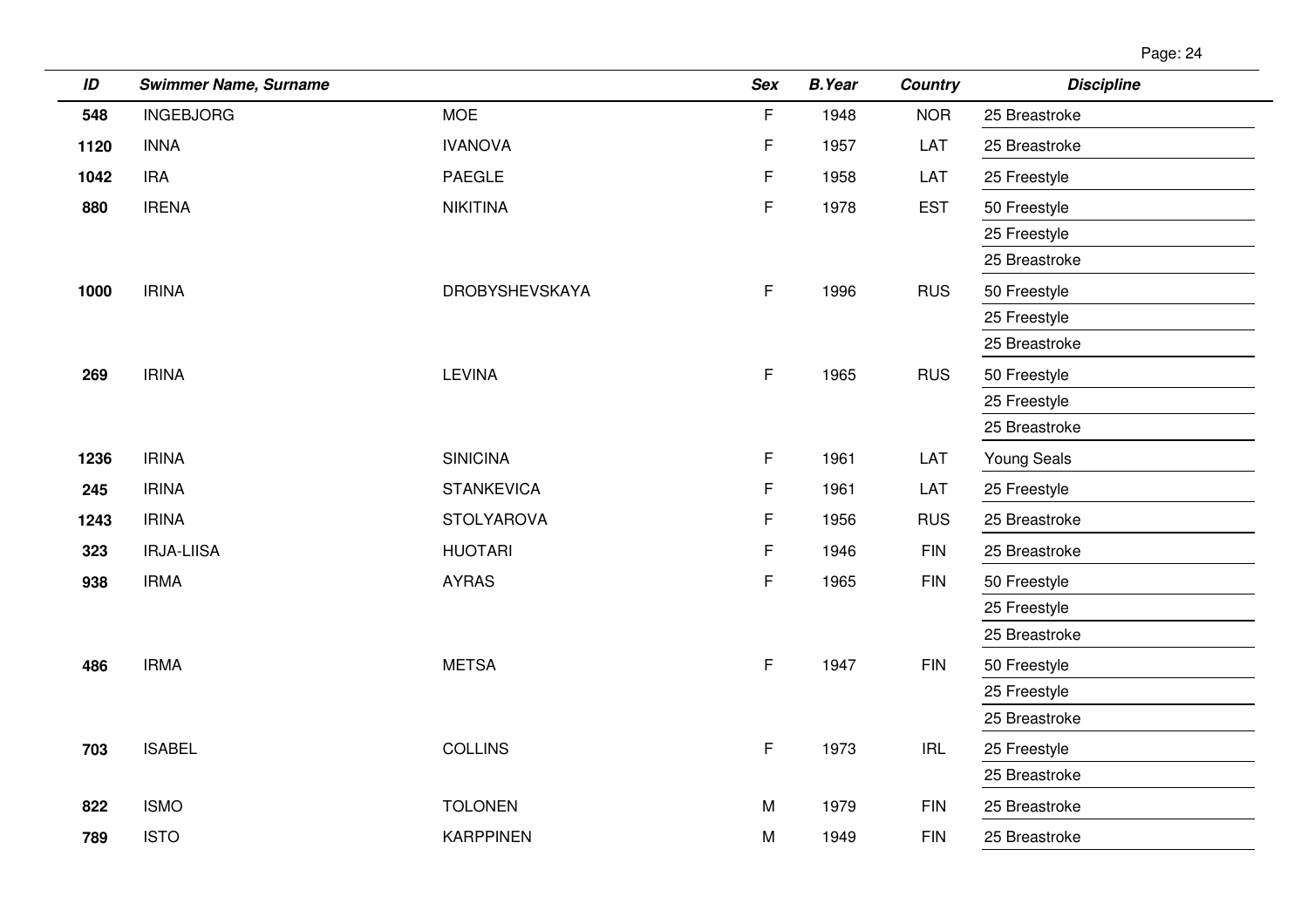| ID   | <b>Swimmer Name, Surname</b> |                      | <b>Sex</b> | <b>B.Year</b> | Country    | <b>Discipline</b>  |
|------|------------------------------|----------------------|------------|---------------|------------|--------------------|
| 520  | <b>IVAN</b>                  | <b>GOLYAKOV</b>      | M          | 1984          | <b>RUS</b> | 50 Freestyle       |
|      |                              |                      |            |               |            | 25 Freestyle       |
|      |                              |                      |            |               |            | 25 Breastroke      |
| 1381 | <b>IVAN</b>                  | <b>PAPUSHENKO</b>    | M          | 1962          | <b>UKR</b> | <b>Polar Bears</b> |
|      |                              |                      |            |               |            | 50 Freestyle       |
|      |                              |                      |            |               |            | 25 Freestyle       |
|      |                              |                      |            |               |            | 450 Endurance      |
| 990  | <b>IVAN</b>                  | <b>TIMOFEENKO</b>    | M          | 1991          | <b>RUS</b> | 50 Freestyle       |
|      |                              |                      |            |               |            | 25 Freestyle       |
|      |                              |                      |            |               |            | 25 Breastroke      |
| 234  | <b>IVETA</b>                 | <b>BLODONE</b>       | F          | 1973          | LAT        | 25 Breastroke      |
| 1131 | <b>IVETA</b>                 | <b>CEBATKOVA</b>     | F          | 1961          | LAT        | 25 Breastroke      |
| 1056 | <b>IVETA</b>                 | <b>GULTNIECE</b>     | F          | 1960          | LAT        | 25 Breastroke      |
| 1292 | <b>JAAKKO</b>                | <b>LEHTONEN</b>      | M          | 1938          | <b>FIN</b> | Young Seals        |
| 1411 | <b>JAANA</b>                 | OHRA-AHO             | F          | 1964          | <b>FIN</b> | <b>Young Seals</b> |
| 627  | <b>JAANA</b>                 | YLIPULLI             | F          | 1959          | <b>FIN</b> | Young Seals        |
| 797  | <b>JACK</b>                  | <b>BRIGHT</b>        | ${\sf M}$  | 1979          | UK         | 450 Endurance      |
| 1446 | <b>JACKIE</b>                | COBELL               | F.         | 1954          | UK         | 450 Endurance      |
| 1064 | <b>JADWIGA</b>               | <b>BOGUSZ</b>        | F          | 1945          | POL        | 25 Breastroke      |
| 522  | <b>JAMES</b>                 | <b>BROOKE TURNER</b> | M          | 1960          | <b>UK</b>  | 25 Freestyle       |
|      |                              |                      |            |               |            | 25 Breastroke      |
| 298  | <b>JAMES</b>                 | <b>HOOPER</b>        | ${\sf M}$  | 1958          | <b>UK</b>  | 50 Freestyle       |
|      |                              |                      |            |               |            | 25 Freestyle       |
|      |                              |                      |            |               |            | 25 Breastroke      |
| 994  | JAN                          | <b>BUBELINY</b>      | ${\sf M}$  | 1975          | <b>SVK</b> | 50 Freestyle       |
|      |                              |                      |            |               |            | 25 Freestyle       |
|      |                              |                      |            |               |            | 450 Endurance      |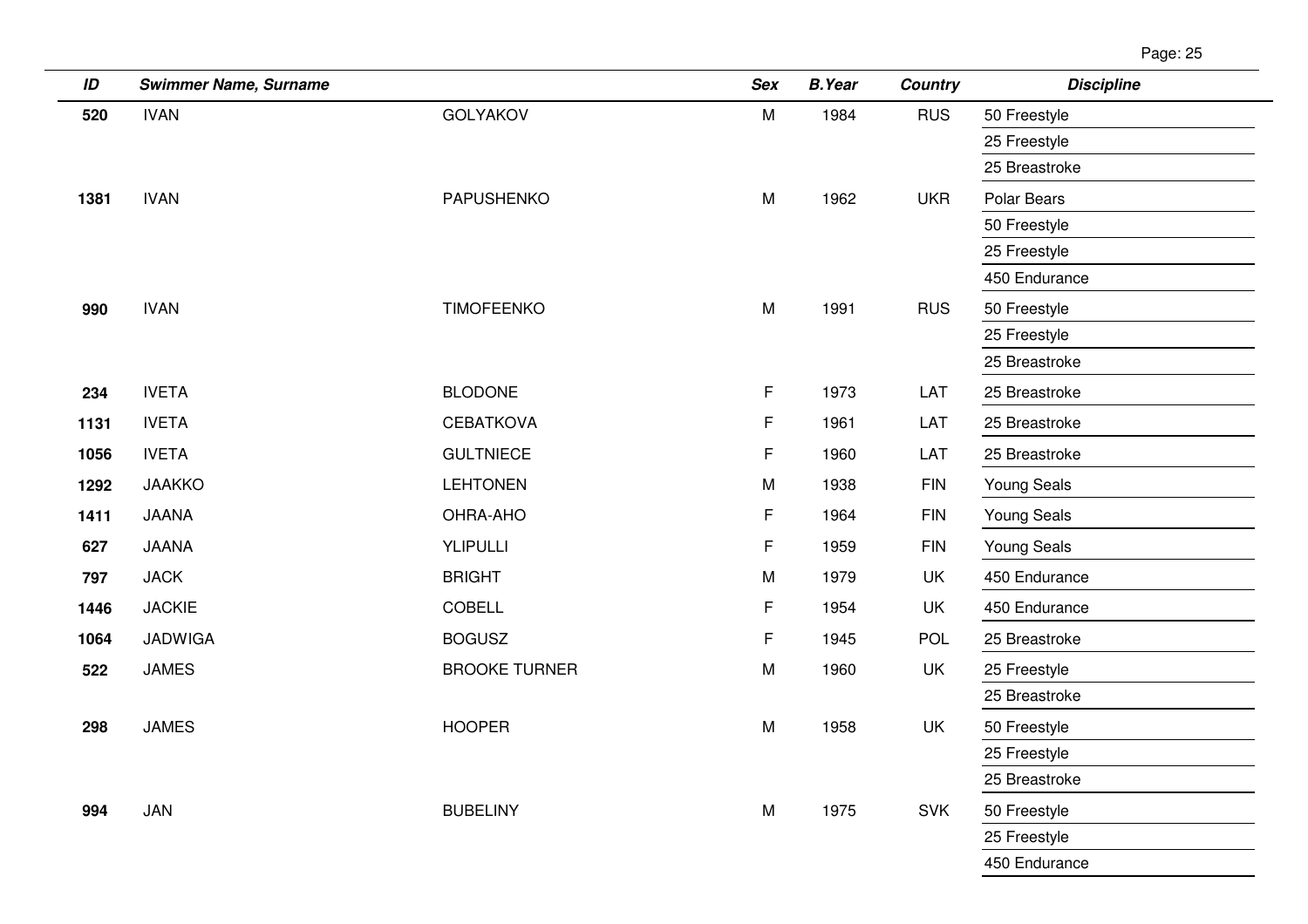| ID   | <b>Swimmer Name, Surname</b> |                   | <b>Sex</b> | <b>B.Year</b> | <b>Country</b>                     | <b>Discipline</b>  |
|------|------------------------------|-------------------|------------|---------------|------------------------------------|--------------------|
| 994  | JAN                          | <b>BUBELINY</b>   | M          | 1975          | <b>SVK</b>                         | 25 Breastroke      |
| 868  | JAN                          | <b>HANKO</b>      | M          | 1948          | <b>SVK</b>                         | 25 Freestyle       |
| 552  | JAN-ERIC                     | <b>SKOGSTER</b>   | M          | 1949          | <b>FIN</b>                         | 25 Freestyle       |
|      |                              |                   |            |               |                                    | 25 Breastroke      |
| 988  | <b>JANA</b>                  | <b>BUTEKOVA</b>   | F.         | 1961          | <b>SVK</b>                         | 25 Freestyle       |
|      |                              |                   |            |               |                                    | 25 Breastroke      |
| 1281 | <b>JANET</b>                 | <b>IRVINE</b>     | F          | 1982          | $\ensuremath{\mathsf{IRL}}\xspace$ | 25 Freestyle       |
| 1032 | <b>JANIS</b>                 | <b>BALODIS</b>    | M          | 1959          | LAT                                | 25 Breastroke      |
| 1015 | <b>JANIS</b>                 | <b>FREIMANIS</b>  | M          | 1973          | LAT                                | <b>Young Seals</b> |
| 1173 | <b>JANIS</b>                 | <b>VERZA</b>      | M          | 1981          | LAT                                | 25 Freestyle       |
|      |                              |                   |            |               |                                    | 25 Breastroke      |
| 1374 | <b>JANIS</b>                 | <b>VINODIS</b>    | M          | 1977          | LAT                                | 50 Freestyle       |
|      |                              |                   |            |               |                                    | 25 Freestyle       |
|      |                              |                   |            |               |                                    | 25 Breastroke      |
| 1061 | <b>JANUSZ</b>                | <b>DUDZINSKI</b>  | M          | 1974          | POL                                | 50 Freestyle       |
|      |                              |                   |            |               |                                    | 25 Freestyle       |
|      |                              |                   |            |               |                                    | 25 Breastroke      |
| 623  | <b>JARI</b>                  | <b>HIETIKKO</b>   | M          | 1960          | <b>FIN</b>                         | <b>Young Seals</b> |
| 381  | <b>JARI</b>                  | <b>JOKINEN</b>    | M          | 1959          | <b>FIN</b>                         | 25 Breastroke      |
| 319  | <b>JARI</b>                  | <b>KOMULAINEN</b> | M          | 1962          | <b>FIN</b>                         | 25 Breastroke      |
| 635  | <b>JARI</b>                  | <b>MONONEN</b>    | M          | 1965          | <b>FIN</b>                         | 25 Breastroke      |
| 1298 | <b>JARI KALEVI</b>           | <b>PELTOLA</b>    | M          | 1959          | <b>FIN</b>                         | 25 Breastroke      |
| 1226 | <b>JARMILA</b>               | <b>GREGOROVA</b>  | F          | 1961          | <b>SVK</b>                         | 25 Breastroke      |
| 524  | <b>JARMO</b>                 | <b>MIININ</b>     | M          | 1956          | <b>FIN</b>                         | 25 Freestyle       |
|      |                              |                   |            |               |                                    | 25 Breastroke      |
| 1435 | <b>JARMO</b>                 | <b>RASTAS</b>     | M          | 1953          | <b>FIN</b>                         | 25 Freestyle       |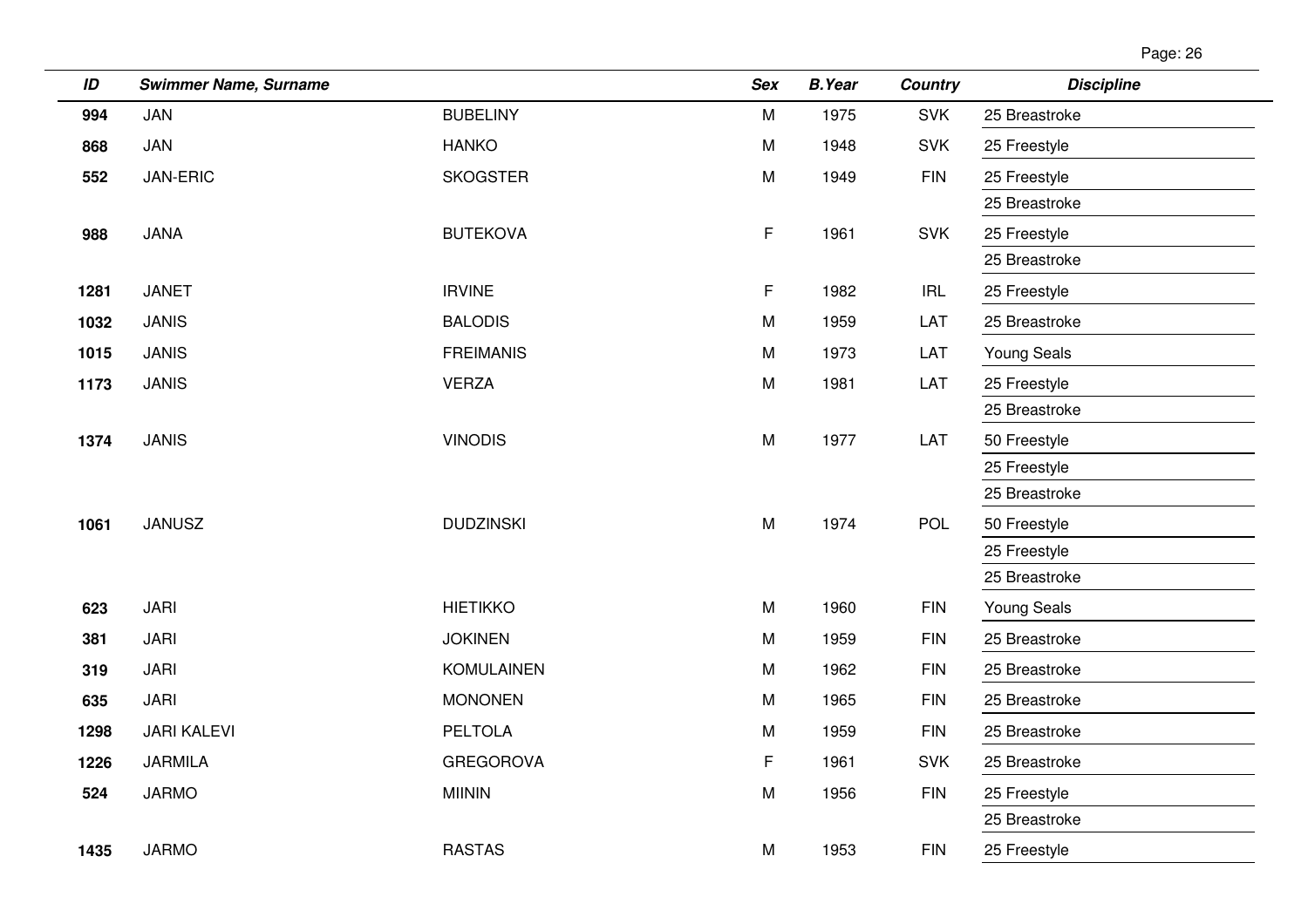| ane: |  |
|------|--|
|      |  |

| ID   | <b>Swimmer Name, Surname</b> |                   | <b>Sex</b> | <b>B.Year</b> | <b>Country</b> | <b>Discipline</b> |
|------|------------------------------|-------------------|------------|---------------|----------------|-------------------|
| 1435 | <b>JARMO</b>                 | <b>RASTAS</b>     | M          | 1953          | <b>FIN</b>     | 25 Breastroke     |
| 249  | <b>JARMO</b>                 | <b>VALTARI</b>    | M          | 1960          | <b>FIN</b>     | 25 Breastroke     |
| 1289 | <b>JARMO ILARI</b>           | <b>KULMALA</b>    | M          | 1964          | <b>FIN</b>     | 25 Breastroke     |
| 502  | <b>JARNO</b>                 | <b>LINNOLAHTI</b> | M          | 1950          | <b>FIN</b>     | 50 Freestyle      |
|      |                              |                   |            |               |                | 25 Freestyle      |
|      |                              |                   |            |               |                | 25 Breastroke     |
| 945  | <b>JARNO</b>                 | PIKKARAINEN       | M          | 1978          | <b>FIN</b>     | 25 Freestyle      |
| 1143 | JELENA                       | <b>BAIKOVA</b>    | F          | 1967          | LAT            | Young Seals       |
| 842  | JELENA                       | <b>KOVALOVA</b>   | F          | 1968          | LAT            | 25 Breastroke     |
| 1440 | <b>JENNY</b>                 | <b>RICE</b>       | F          | 1986          | <b>UK</b>      | 50 Freestyle      |
| 154  | <b>JENS</b>                  | <b>DENCKER</b>    | M          | 1964          | GER            | 25 Freestyle      |
|      |                              |                   |            |               |                | 25 Breastroke     |
| 329  | <b>JENS</b>                  | <b>ROHLAND</b>    | M          | 1962          | <b>GER</b>     | Polar Bears       |
|      |                              |                   |            |               |                | 25 Breastroke     |
| 333  | <b>JERRY</b>                 | <b>KIERSEY</b>    | M          | 1946          | IRL            | 50 Freestyle      |
|      |                              |                   |            |               |                | 450 Endurance     |
| 199  | JIM                          | <b>BOUCHER</b>    | M          | 1960          | <b>NED</b>     | 50 Freestyle      |
|      |                              |                   |            |               |                | 25 Freestyle      |
|      |                              |                   |            |               |                | 25 Breastroke     |
| 645  | <b>JOEL</b>                  | <b>ELO</b>        | M          | 2000          | <b>FIN</b>     | Young Seals       |
| 728  | <b>JOHN</b>                  | <b>BARKER</b>     | M          | 1962          | <b>UK</b>      | 25 Freestyle      |
| 364  | <b>JOHN</b>                  | CONINGHAM-ROLLS   | M          | 1962          | UK             | 50 Freestyle      |
|      |                              |                   |            |               |                | 25 Freestyle      |
|      |                              |                   |            |               |                | 25 Breastroke     |
| 483  | <b>JOHN</b>                  | <b>EGAN</b>       | M          | 1976          | <b>IRL</b>     | 50 Freestyle      |
|      |                              |                   |            |               |                | 25 Freestyle      |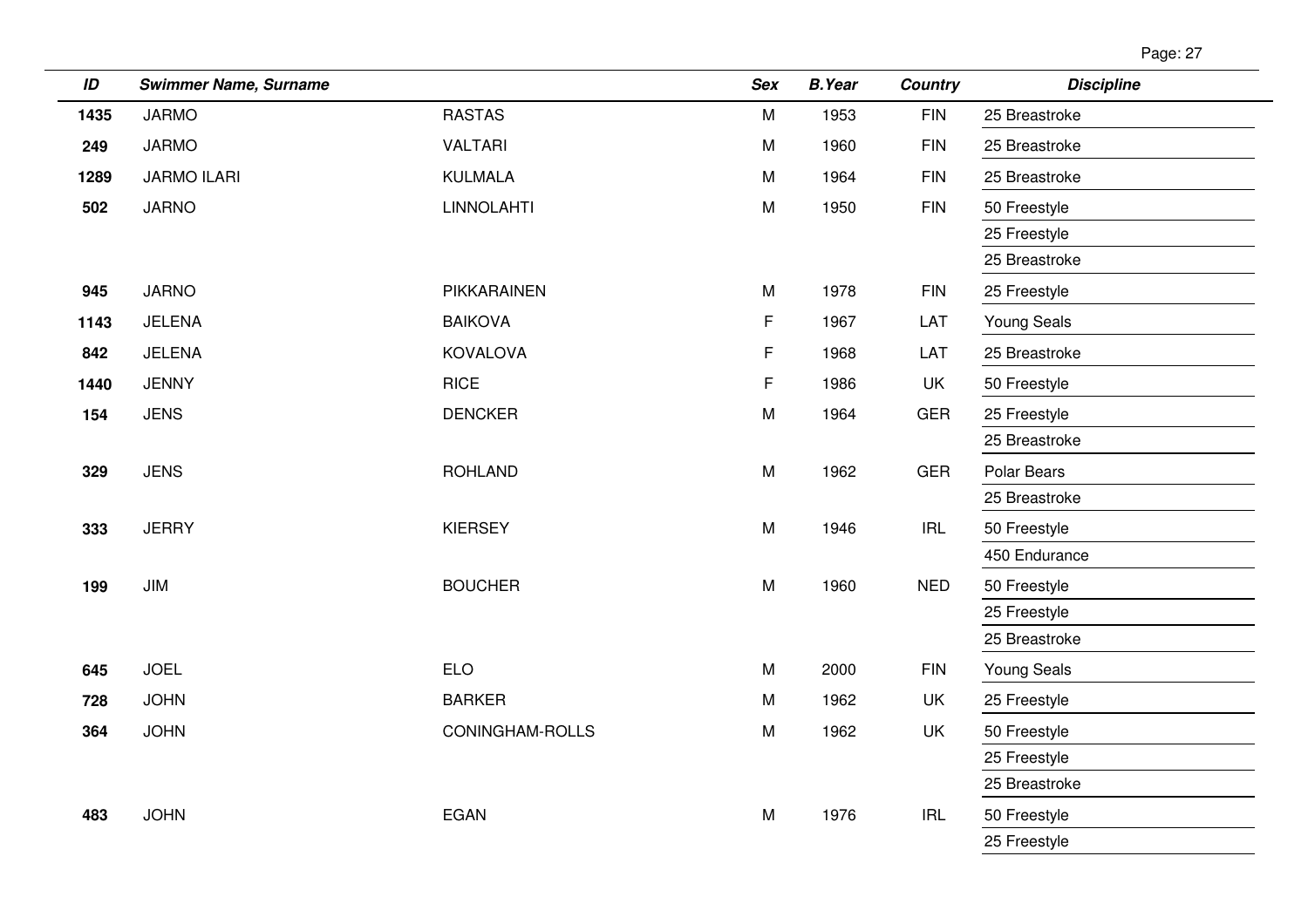| Page: 28 |  |
|----------|--|
|          |  |

| ID   | <b>Swimmer Name, Surname</b> |                     | <b>Sex</b> | <b>B.Year</b> | <b>Country</b> | <b>Discipline</b>  |
|------|------------------------------|---------------------|------------|---------------|----------------|--------------------|
| 1065 | <b>JOLANTA</b>               | <b>LESZKOWSKA</b>   | F          | 1980          | <b>POL</b>     | 25 Breastroke      |
| 281  | <b>JONATHAN</b>              | COWIE               | M          | 1975          | <b>UK</b>      | 50 Freestyle       |
|      |                              |                     |            |               |                | 25 Breastroke      |
| 1211 | <b>JONNA</b>                 | <b>SCHLEDERMANN</b> | F          | 1947          | DK             | Seals              |
| 504  | <b>JOONAS</b>                | <b>SIHVONEN</b>     | M          | 1989          | <b>FIN</b>     | 25 Breastroke      |
| 328  | <b>JORG</b>                  | <b>TISCHER</b>      | M          | 1971          | <b>GER</b>     | Polar Bears        |
|      |                              |                     |            |               |                | 25 Breastroke      |
| 543  | <b>JORMA</b>                 | <b>JUUSELA</b>      | M          | 1959          | <b>FIN</b>     | 50 Freestyle       |
|      |                              |                     |            |               |                | 25 Freestyle       |
|      |                              |                     |            |               |                | 25 Breastroke      |
| 641  | <b>JORMA</b>                 | <b>KUKKOLA</b>      | M          | 1960          | <b>FIN</b>     | <b>Young Seals</b> |
| 560  | <b>JOUKO</b>                 | <b>IMMONEN</b>      | M          | 1957          | <b>FIN</b>     | 25 Freestyle       |
|      |                              |                     |            |               |                | 25 Breastroke      |
| 626  | <b>JOUKO</b>                 | <b>JALONEN</b>      | M          | 1960          | <b>FIN</b>     | Young Seals        |
| 568  | <b>JOUKO</b>                 | <b>JUVONEN</b>      | M          | 1952          | <b>FIN</b>     | 50 Freestyle       |
|      |                              |                     |            |               |                | 25 Breastroke      |
| 574  | <b>JOUNI</b>                 | <b>KILLSTROM</b>    | M          | 1962          | <b>FIN</b>     | 25 Breastroke      |
| 248  | <b>JOUNI</b>                 | <b>KNUUTI</b>       | M          | 1976          | <b>FIN</b>     | 450 Endurance      |
|      |                              |                     |            |               |                | 25 Breastroke      |
| 995  | <b>JOZEF</b>                 | <b>REPCIK</b>       | M          | 1951          | <b>SVK</b>     | 25 Breastroke      |
| 699  | JUHA                         | <b>KIVELA</b>       | M          | 1966          | <b>FIN</b>     | 25 Freestyle       |
|      |                              |                     |            |               |                | 25 Breastroke      |
| 254  | <b>JUHA</b>                  | <b>KORHONEN</b>     | M          | 1962          | <b>FIN</b>     | 50 Freestyle       |
|      |                              |                     |            |               |                | 25 Freestyle       |
|      |                              |                     |            |               |                | 25 Breastroke      |
| 1336 | JUHA                         | RANTAKAULIO         | M          | 1963          | <b>FIN</b>     | 25 Breastroke      |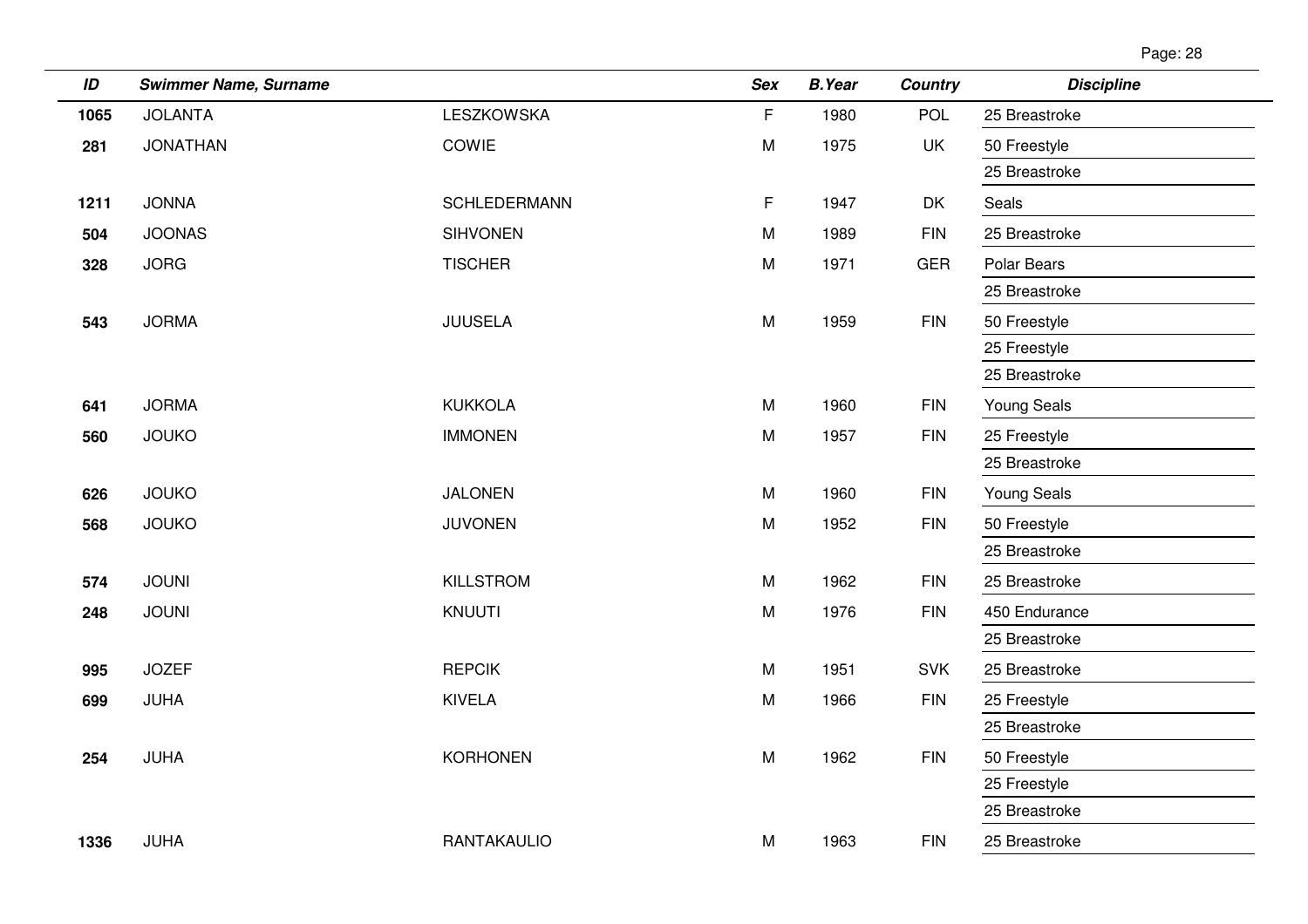| Page: 29 |  |
|----------|--|
|          |  |

| ID   | <b>Swimmer Name, Surname</b> |                     | <b>Sex</b> | <b>B.Year</b> | <b>Country</b> | <b>Discipline</b> |
|------|------------------------------|---------------------|------------|---------------|----------------|-------------------|
| 1259 | <b>JUHANI</b>                | <b>VUORINEN</b>     | M          | 1945          | <b>FIN</b>     | 25 Breastroke     |
| 644  | <b>JUKKA</b>                 | <b>ELO</b>          | M          | 1960          | <b>FIN</b>     | Young Seals       |
| 527  | <b>JUKKA</b>                 | <b>JAUHIAINEN</b>   | ${\sf M}$  | 1963          | <b>FIN</b>     | 25 Breastroke     |
| 1396 | <b>JUKKA</b>                 | <b>KANTOLA</b>      | M          | 1948          | <b>FIN</b>     | Seals             |
| 1030 | <b>JUKKA</b>                 | KIVIJARVI           | M          | 1969          | <b>FIN</b>     | 25 Breastroke     |
| 1398 | <b>JUKKA</b>                 | <b>MARIN</b>        | M          | 1955          | <b>FIN</b>     | Seals             |
| 1341 | <b>JUKKA</b>                 | <b>PALVIAINEN</b>   | M          | 1955          | <b>FIN</b>     | 25 Breastroke     |
| 559  | <b>JUKKA</b>                 | <b>REKULA</b>       | M          | 1947          | <b>FIN</b>     | 25 Breastroke     |
| 1242 | <b>JUKKA</b>                 | <b>VUORINEN</b>     | ${\sf M}$  | 1948          | <b>FIN</b>     | 25 Freestyle      |
|      |                              |                     |            |               |                | 25 Breastroke     |
| 215  | <b>JULIE</b>                 | <b>BRAND</b>        | F.         | 1951          | UK             | 25 Freestyle      |
|      |                              |                     |            |               |                | 25 Breastroke     |
| 418  | JURGEN-MARTIN                | <b>SCHLIEKER</b>    | M          | 1936          | <b>GER</b>     | 25 Breastroke     |
| 786  | <b>JURI</b>                  | <b>TERESTSENKOV</b> | M          | 1987          | <b>EST</b>     | 25 Breastroke     |
| 905  | <b>JURIJ</b>                 | <b>STEPINSH</b>     | F.         | 1966          | LAT            | 25 Freestyle      |
| 443  | <b>JURIJ</b>                 | <b>SURMACS</b>      | ${\sf M}$  | 1961          | LAT            | 50 Freestyle      |
|      |                              |                     |            |               |                | 25 Freestyle      |
| 727  | <b>JURIJS</b>                | <b>KRASNOBOKIJS</b> | M          | 1978          | LAT            | Seals             |
| 148  | <b>JURIJS</b>                | <b>KURISEVS</b>     | M          | 1954          | LAT            | 25 Breastroke     |
| 738  | <b>JURIJS</b>                | <b>MILINS</b>       | M          | 1980          | LAT            | Seals             |
|      |                              |                     |            |               |                | 25 Freestyle      |
| 221  | <b>JURIJS</b>                | <b>SURMACH</b>      | M          | 1962          | LAT            | 25 Freestyle      |
|      |                              |                     |            |               |                | 25 Breastroke     |
| 544  | <b>JURIS</b>                 | <b>ANDZANS</b>      | ${\sf M}$  | 1965          | LAT            | 50 Freestyle      |
|      |                              |                     |            |               |                | 25 Breastroke     |
| 426  | <b>JURIS</b>                 | <b>AUDERS</b>       | ${\sf M}$  | 1958          | LAT            | 50 Freestyle      |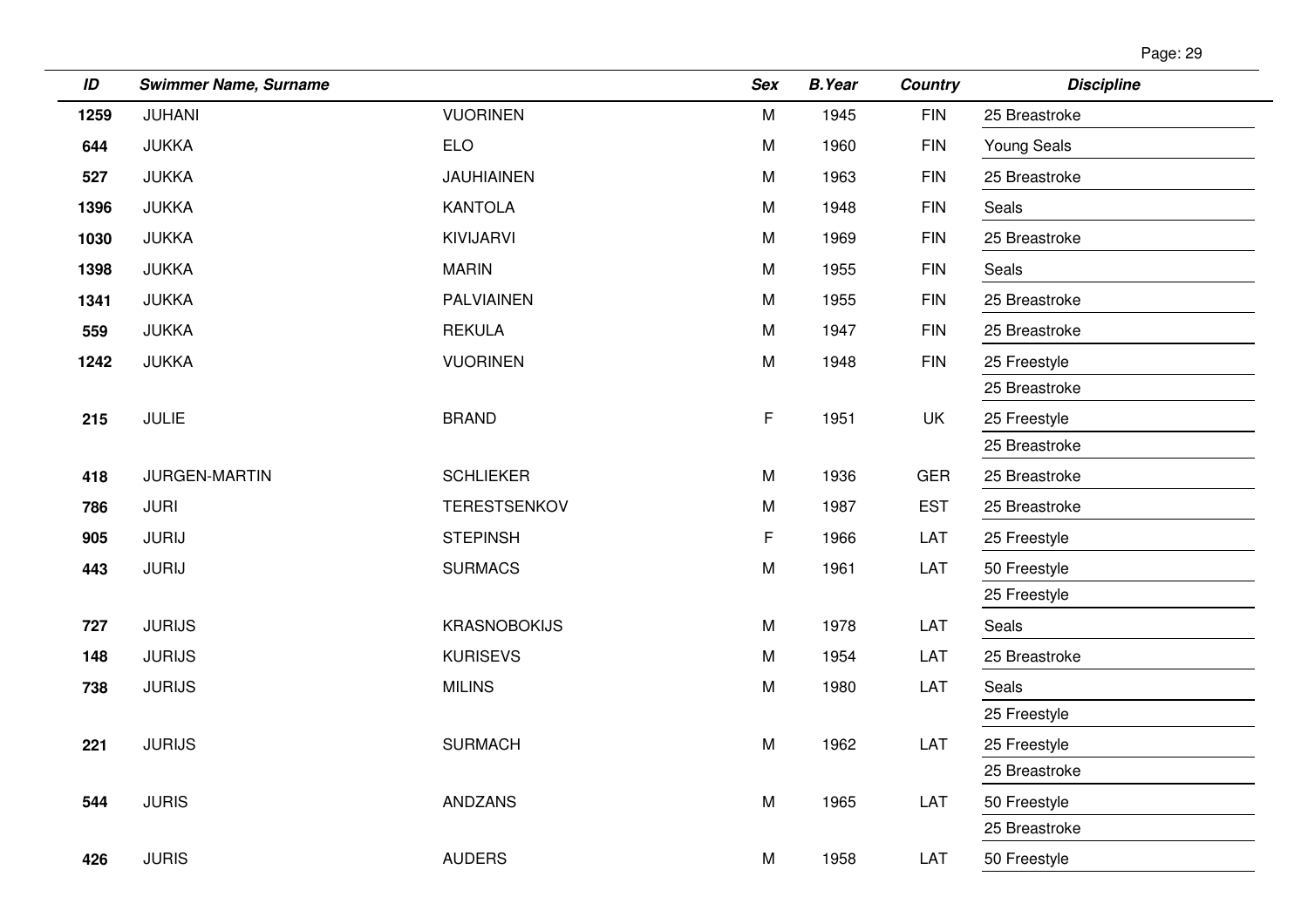| Page: 30 |  |
|----------|--|
|          |  |

| ID   | <b>Swimmer Name, Surname</b> |                    | <b>Sex</b>  | <b>B.Year</b> | <b>Country</b> | <b>Discipline</b>  |
|------|------------------------------|--------------------|-------------|---------------|----------------|--------------------|
| 1170 | <b>JURIS</b>                 | <b>FJODOROVS</b>   | M           | 1968          | LAT            | 50 Freestyle       |
| 1129 | <b>JURIS</b>                 | <b>SNEPSTS</b>     | M           | 1960          | LAT            | 25 Breastroke      |
| 653  | <b>JURIS</b>                 | ZALOMAJEVS         | M           | 1965          | LAT            | 25 Breastroke      |
| 1318 | <b>JURIY</b>                 | <b>DMITRIEV</b>    | M           | 1957          | <b>RUS</b>     | 50 Freestyle       |
|      |                              |                    |             |               |                | 25 Freestyle       |
|      |                              |                    |             |               |                | 450 Endurance      |
|      |                              |                    |             |               |                | 25 Breastroke      |
| 649  | <b>JUSSI</b>                 | <b>ISOMAA</b>      | M           | 1987          | <b>FIN</b>     | 50 Freestyle       |
|      |                              |                    |             |               |                | 25 Freestyle       |
|      |                              |                    |             |               |                | 25 Breastroke      |
| 487  | <b>JUSSI</b>                 | <b>METSA</b>       | M           | 1948          | <b>FIN</b>     | 25 Breastroke      |
| 390  | <b>JUSSI-PEKKA</b>           | <b>HANNIKAINEN</b> | M           | 1969          | <b>FIN</b>     | 25 Breastroke      |
| 1383 | <b>JYRI</b>                  | KNUUTTILA          | M           | 1953          | <b>FIN</b>     | 25 Breastroke      |
| 1309 | <b>JYRKI</b>                 | <b>CASELIUS</b>    | M           | 1955          | <b>FIN</b>     | 50 Freestyle       |
|      |                              |                    |             |               |                | 25 Breastroke      |
| 853  | <b>JYRKI</b>                 | <b>OJALA</b>       | M           | 1966          | <b>FIN</b>     | 25 Breastroke      |
| 227  | <b>KAARINA</b>               | <b>SALONEN</b>     | F           | 1961          | <b>FIN</b>     | 25 Breastroke      |
| 1190 | <b>KADRI</b>                 | SOGGEL             | F           | 1986          | <b>EST</b>     | 25 Freestyle       |
|      |                              |                    |             |               |                | 25 Breastroke      |
| 156  | KAI                          | <b>GUCKLER</b>     | M           | 1961          | <b>GER</b>     | 25 Breastroke      |
| 438  | KAIJA                        | <b>KATAINEN</b>    | F.          | 1950          | <b>FIN</b>     | 25 Breastroke      |
| 821  | KAIJA                        | <b>LUOMA</b>       | F           | 1952          | <b>FIN</b>     | 25 Breastroke      |
| 1296 | KAIJA                        | <b>MANNISTO</b>    | F           | 1948          | <b>FIN</b>     | <b>Young Seals</b> |
| 407  | KAIJA                        | <b>VILLBERG</b>    | $\mathsf F$ | 1948          | <b>FIN</b>     | 25 Breastroke      |
| 476  | <b>KAISA</b>                 | <b>TASKINEN</b>    | F           | 1979          | <b>FIN</b>     | 25 Breastroke      |
| 1285 | KAJ                          | <b>HAAPASALO</b>   | M           | 1956          | <b>FIN</b>     | 25 Breastroke      |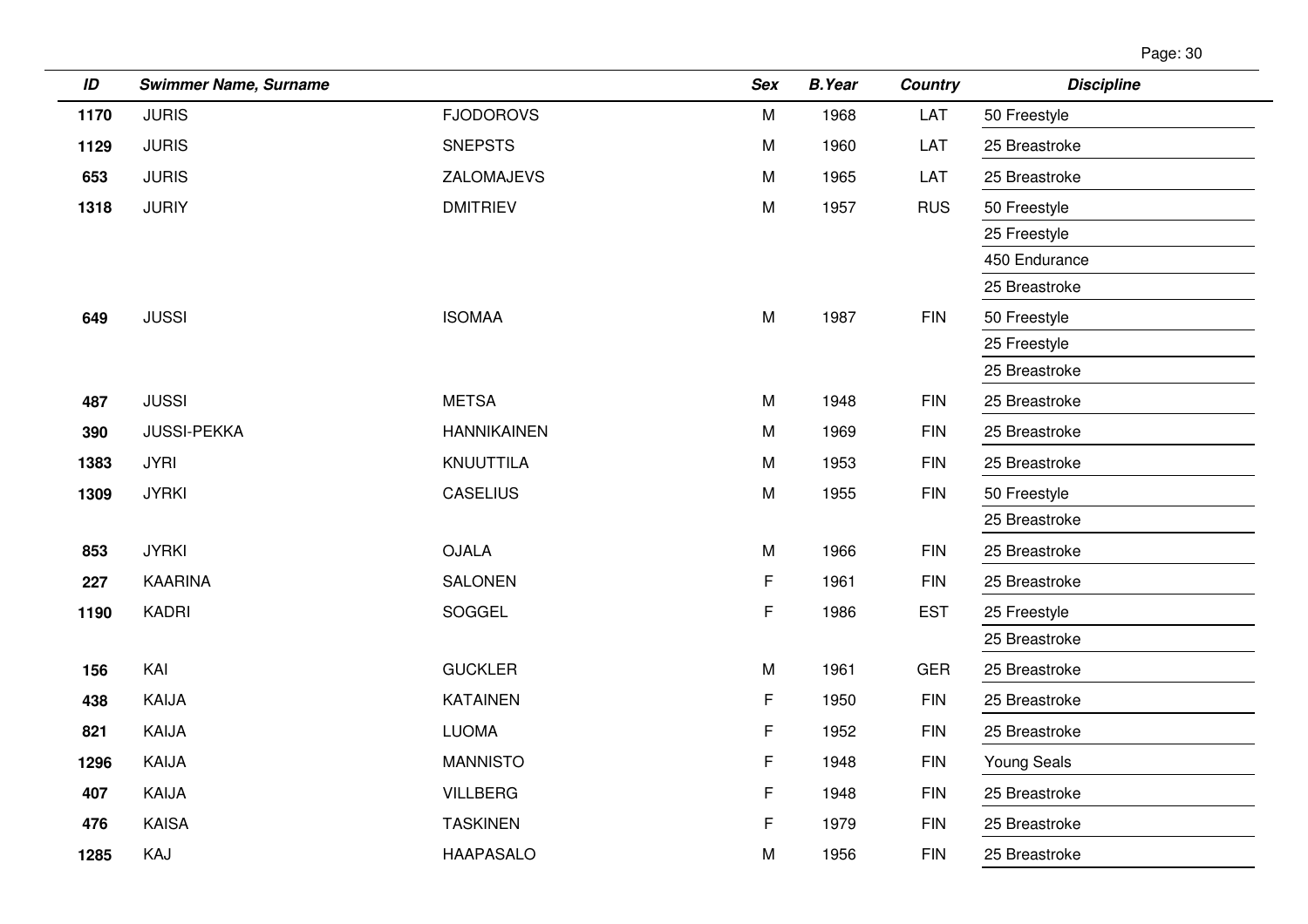| Page: 31 |  |
|----------|--|
|          |  |

| ID   | <b>Swimmer Name, Surname</b> |                   | <b>Sex</b> | <b>B.Year</b> | <b>Country</b>                     | <b>Discipline</b> |
|------|------------------------------|-------------------|------------|---------------|------------------------------------|-------------------|
| 1241 | KAJ                          | <b>WIDEMAN</b>    | M          | 1963          | <b>FIN</b>                         | 25 Breastroke     |
| 710  | KALERVO                      | <b>KOSKELA</b>    | M          | 1953          | <b>FIN</b>                         | Seals             |
| 642  | <b>KALEVI</b>                | <b>LEHTINEN</b>   | M          | 1956          | <b>FIN</b>                         | 25 Breastroke     |
| 183  | <b>KALEVI</b>                | PAIVARINTA        | M          | 1965          | <b>FIN</b>                         | 25 Breastroke     |
| 348  | <b>KAREN</b>                 | <b>MCGOWAN</b>    | F          | 1985          | $\ensuremath{\mathsf{IRL}}\xspace$ | Seals             |
|      |                              |                   |            |               |                                    | 25 Freestyle      |
| 216  | <b>KAREN</b>                 | <b>MHITARJANS</b> | M          | 1991          | LAT                                | 25 Freestyle      |
|      |                              |                   |            |               |                                    | 25 Breastroke     |
| 518  | KARI                         | <b>AS</b>         | M          | 1954          | <b>FIN</b>                         | 25 Breastroke     |
| 855  | KARI                         | <b>MALINEN</b>    | M          | 1956          | <b>FIN</b>                         | 25 Freestyle      |
|      |                              |                   |            |               |                                    | 25 Breastroke     |
| 1407 | KARI                         | <b>PUNKKA</b>     | M          | 1946          | <b>FIN</b>                         | Young Seals       |
| 1346 | KARI                         | <b>PUUSTINEN</b>  | M          | 1954          | <b>FIN</b>                         | 25 Breastroke     |
| 617  | KARI                         | SALONEN           | M          | 1964          | <b>FIN</b>                         | 25 Freestyle      |
|      |                              |                   |            |               |                                    | 25 Breastroke     |
| 930  | KARI                         | <b>UUSITALO</b>   | M          | 1957          | <b>FIN</b>                         | 25 Breastroke     |
| 927  | <b>KARITA</b>                | <b>PALMUNEN</b>   | F          | 1958          | <b>FIN</b>                         | Seals             |
| 1237 | <b>KARLIS</b>                | <b>KRUMINS</b>    | M          | 1970          | LAT                                | 25 Freestyle      |
| 597  | <b>KARLIS</b>                | OZOLS - OZOLINS   | M          | 1973          | LAT                                | 50 Freestyle      |
| 1111 | <b>KARLIS</b>                | <b>PELNA</b>      | M          | 1949          | LAT                                | 25 Breastroke     |
| 1055 | <b>KASPARS</b>               | <b>KALNINS</b>    | M          | 1980          | LAT                                | 25 Freestyle      |
| 159  | <b>KASPARS</b>               | <b>KAROLIS</b>    | M          | 1983          | LAT                                | 50 Freestyle      |
|      |                              |                   |            |               |                                    | 25 Freestyle      |
| 1235 | <b>KASPARS</b>               | <b>PODNIEKS</b>   | M          | 1993          | LAT                                | 25 Freestyle      |
|      |                              |                   |            |               |                                    | 25 Breastroke     |
| 311  | <b>KATE</b>                  | <b>BALCHIN</b>    | F          | 1980          | GB                                 | 50 Freestyle      |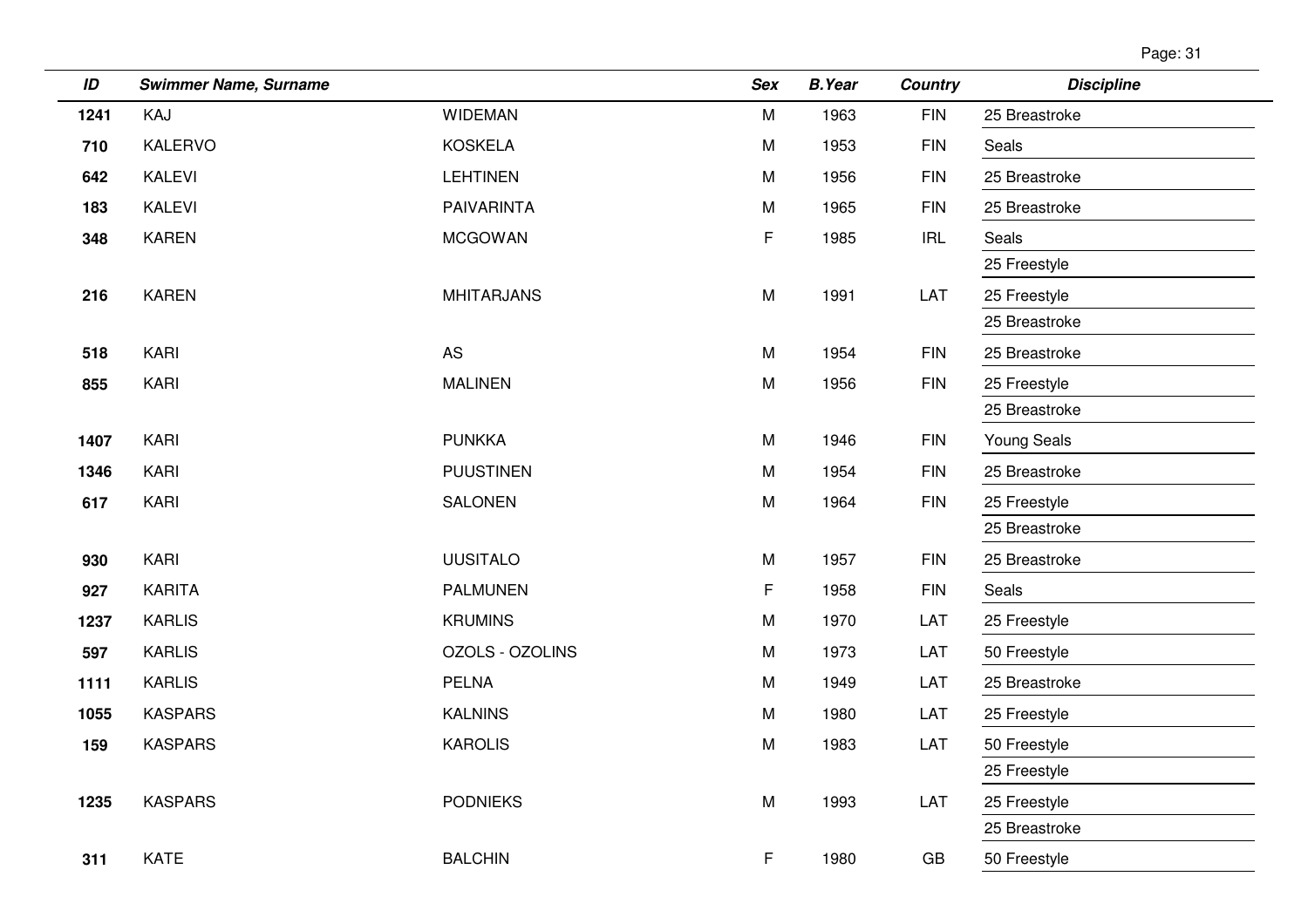| Page: 32 |  |
|----------|--|
|          |  |

| ID   | <b>Swimmer Name, Surname</b> |                   | <b>Sex</b> | <b>B.Year</b> | <b>Country</b>         | <b>Discipline</b>  |
|------|------------------------------|-------------------|------------|---------------|------------------------|--------------------|
| 311  | <b>KATE</b>                  | <b>BALCHIN</b>    | F          | 1980          | $\mathsf{G}\mathsf{B}$ | 25 Freestyle       |
| 1174 | <b>KATHRIN</b>               | <b>RUMKAMP</b>    | F.         | 1989          | <b>GER</b>             | 25 Breastroke      |
| 296  | <b>KATHRINE</b>              | <b>O'BRIEN</b>    | F.         | 1960          | <b>UK</b>              | 25 Freestyle       |
|      |                              |                   |            |               |                        | 25 Breastroke      |
| 403  | KATI                         | <b>POUTTU</b>     | F.         | 1974          | <b>FIN</b>             | 25 Breastroke      |
| 809  | <b>KATIE</b>                 | <b>GOODALL</b>    | F.         | 1977          | UK                     | 25 Freestyle       |
| 634  | KATJA                        | EILU              | F.         | 1961          | <b>FIN</b>             | 25 Freestyle       |
|      |                              |                   |            |               |                        | 25 Breastroke      |
| 605  | <b>KATJA</b>                 | <b>ISOPAHKALA</b> | F          | 1961          | <b>FIN</b>             | 25 Breastroke      |
| 336  | <b>KATRI</b>                 | <b>SOPPELA</b>    | F.         | 1965          | <b>FIN</b>             | 25 Breastroke      |
| 352  | <b>KATRIN</b>                | <b>HARNACK</b>    | F.         | 1964          | <b>GER</b>             | <b>Young Seals</b> |
| 1256 | <b>KAUKO</b>                 | <b>REIMAN</b>     | M          | 1940          | <b>FIN</b>             | Seals              |
| 970  | <b>KEIJO</b>                 | KAURISSAARI       | M          | 1960          | <b>FIN</b>             | 25 Freestyle       |
| 1159 | <b>KEVIN</b>                 | <b>NYSTROM</b>    | M          | 1992          | SWE                    | 25 Breastroke      |
| 1080 | <b>KIM</b>                   | OVERGAARD         | M          | 1961          | DK                     | 50 Freestyle       |
|      |                              |                   |            |               |                        | 25 Freestyle       |
|      |                              |                   |            |               |                        | 25 Breastroke      |
| 1343 | <b>KIMMO</b>                 | <b>KORJA</b>      | ${\sf M}$  | 1984          | <b>FIN</b>             | 50 Freestyle       |
|      |                              |                   |            |               |                        | 25 Freestyle       |
|      |                              |                   |            |               |                        | 25 Breastroke      |
| 1272 | <b>KIMMO</b>                 | <b>SIREN</b>      | M          | 1965          | <b>FIN</b>             | 25 Breastroke      |
| 875  | <b>KINNE</b>                 | <b>TONNISON</b>   | F.         | 1990          | <b>EST</b>             | 50 Freestyle       |
|      |                              |                   |            |               |                        | 25 Freestyle       |
|      |                              |                   |            |               |                        | 25 Breastroke      |
| 1207 | KIRILL                       | <b>BAZAROV</b>    | M          | 1988          | <b>EST</b>             | 25 Breastroke      |
| 190  | <b>KIRSI</b>                 | <b>FRIMAN</b>     | F.         | 1962          | <b>FIN</b>             | 25 Breastroke      |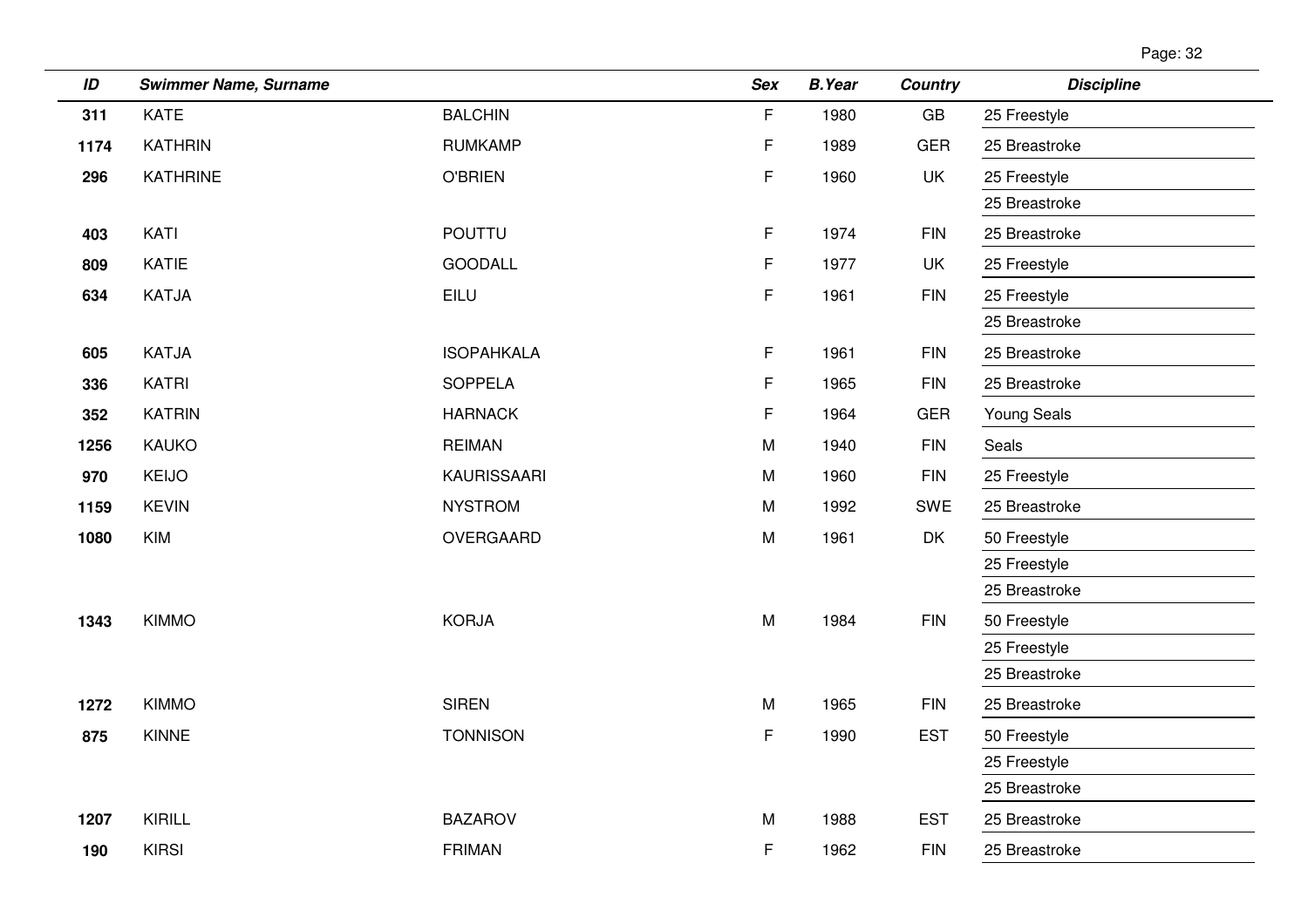| Page: 33 |  |
|----------|--|
|          |  |

| ID   | <b>Swimmer Name, Surname</b> |                   | <b>Sex</b> | <b>B.Year</b> | <b>Country</b> | <b>Discipline</b>  |
|------|------------------------------|-------------------|------------|---------------|----------------|--------------------|
| 1286 | <b>KIRSI</b>                 | <b>IKAVALKO</b>   | F          | 1961          | <b>FIN</b>     | <b>Young Seals</b> |
| 1034 | <b>KIRSI</b>                 | <b>KOSTAMO</b>    | F.         | 1952          | <b>FIN</b>     | 25 Breastroke      |
| 759  | <b>KIRSI</b>                 | <b>LANTTO</b>     | F          | 1964          | <b>FIN</b>     | 25 Freestyle       |
|      |                              |                   |            |               |                | 25 Breastroke      |
| 1320 | <b>KIRSI</b>                 | <b>NYHOLM</b>     | F.         | 1965          | <b>FIN</b>     | 25 Breastroke      |
| 1088 | <b>KIRSTI</b>                | <b>LEHTONEN</b>   | F.         | 1946          | <b>FIN</b>     | 25 Breastroke      |
| 399  | <b>KIRSTI</b>                | <b>NIEMELA</b>    | F.         | 1952          | <b>FIN</b>     | 25 Breastroke      |
| 767  | <b>KIRSTI</b>                | PAAJANEN          | F          | 1958          | <b>FIN</b>     | 25 Breastroke      |
| 766  | <b>KIRSTI</b>                | <b>SUNIALA</b>    | F.         | 1947          | <b>FIN</b>     | <b>Young Seals</b> |
| 575  | <b>KLAUS</b>                 | <b>LUST</b>       | M          | 1953          | <b>FIN</b>     | 25 Breastroke      |
| 166  | <b>KONSTANTIN</b>            | <b>GOLDBERG</b>   | ${\sf M}$  | 1971          | <b>RUS</b>     | 50 Freestyle       |
|      |                              |                   |            |               |                | 25 Breastroke      |
| 643  | <b>KRISTIINA</b>             | <b>LEHTINEN</b>   | F          | 1960          | <b>FIN</b>     | <b>Young Seals</b> |
| 1239 | <b>KRISTINA</b>              | <b>ARUSOO</b>     | F.         | 1979          | <b>EST</b>     | <b>Young Seals</b> |
|      |                              |                   |            |               |                | 50 Freestyle       |
| 313  | <b>KRISTINE</b>              | <b>RATE</b>       | F          | 1975          | LAT            | 50 Freestyle       |
|      |                              |                   |            |               |                | 25 Breastroke      |
| 1218 | <b>KULCHYTSKYI</b>           | <b>DMYTRO</b>     | M          | 1982          | <b>UKR</b>     | 50 Freestyle       |
|      |                              |                   |            |               |                | 25 Breastroke      |
| 1422 | <b>KYLIE</b>                 | <b>RIST</b>       | F          | 1979          | <b>EST</b>     | 25 Breastroke      |
| 595  | KYLLIKKI                     | <b>SUOMELA</b>    | F.         | 1952          | <b>FIN</b>     | 25 Freestyle       |
| 150  | <b>LADA</b>                  | <b>VRUBLEVSKA</b> | F          | 1969          | LAT            | 50 Freestyle       |
|      |                              |                   |            |               |                | 25 Freestyle       |
|      |                              |                   |            |               |                | 25 Breastroke      |
| 1314 | LAILA                        | LATTU             | F.         | 1952          | <b>FIN</b>     | 25 Breastroke      |
| 1404 | LAILA                        | <b>TEPPO</b>      | F.         | 1957          | <b>FIN</b>     | Seals              |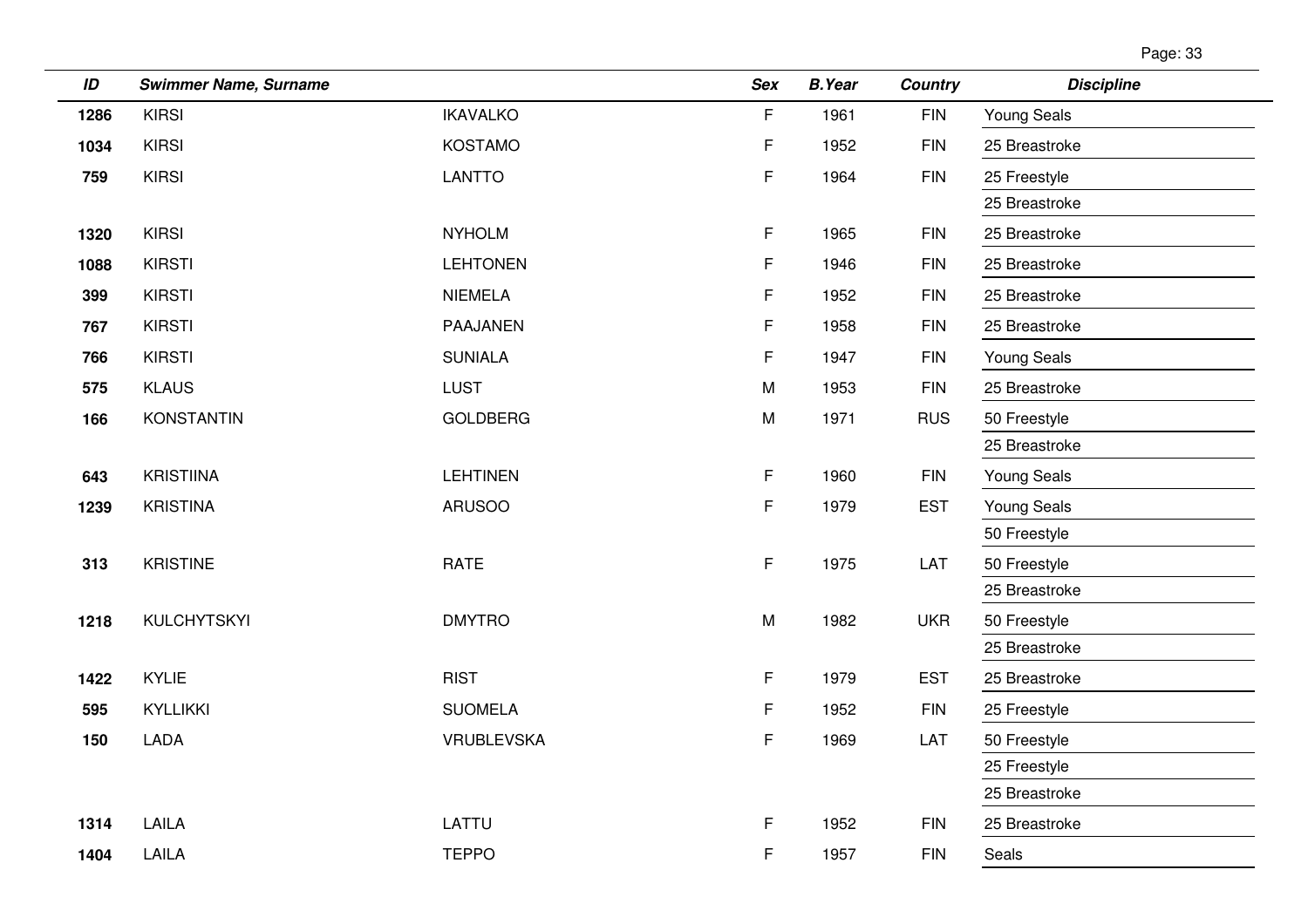| ID   | <b>Swimmer Name, Surname</b> |                    | <b>Sex</b> | <b>B.Year</b> | <b>Country</b> | <b>Discipline</b>  |
|------|------------------------------|--------------------|------------|---------------|----------------|--------------------|
| 955  | LARE                         | <b>LAUTIAINEN</b>  | M          | 1986          | <b>FIN</b>     | 25 Freestyle       |
| 266  | <b>LARISA</b>                | <b>FIRSOVA</b>     | F          | 1972          | <b>RUS</b>     | 50 Freestyle       |
|      |                              |                    |            |               |                | 25 Freestyle       |
|      |                              |                    |            |               |                | 25 Breastroke      |
| 444  | <b>LARISA</b>                | <b>MARTINOVA</b>   | F.         | 1961          | LAT            | 25 Breastroke      |
| 601  | <b>LAURIS</b>                | <b>PEKSENS</b>     | M          | 1976          | LAT            | 25 Freestyle       |
| 646  | LEA                          | <b>TUOMINEN</b>    | F          | 1953          | <b>FIN</b>     | 25 Breastroke      |
| 420  | LECH                         | <b>BEDNAREK</b>    | M          | 1941          | POL            | 50 Freestyle       |
|      |                              |                    |            |               |                | 25 Freestyle       |
|      |                              |                    |            |               |                | 25 Breastroke      |
| 569  | LEENA                        | <b>ALANISSI</b>    | F          | 1947          | <b>FIN</b>     | 25 Breastroke      |
| 1315 | <b>LEENA</b>                 | <b>HENDERSON</b>   | F          | 1959          | $\mathsf{FIN}$ | 25 Breastroke      |
| 537  | <b>LEENA</b>                 | <b>TIKKA</b>       | F          | 1939          | <b>FIN</b>     | 25 Breastroke      |
| 720  | <b>LEENA</b>                 | <b>VESTERBACKA</b> | F          | 1968          | <b>FIN</b>     | 25 Breastroke      |
| 435  | LEENA                        | <b>WAHLROOS</b>    | F          | 1955          | <b>FIN</b>     | 25 Breastroke      |
| 788  | LEENA-MAIJA                  | <b>TYRKKO</b>      | F          | 1956          | <b>FIN</b>     | 25 Breastroke      |
| 639  | LEILA                        | <b>REIVONEN</b>    | F          | 1960          | <b>FIN</b>     | <b>Young Seals</b> |
| 1400 | LEILA                        | <b>SANTALA</b>     | F          | 1945          | <b>FIN</b>     | Seals              |
| 833  | LEILA                        | VAHARAUTIO         | F          | 1953          | <b>FIN</b>     | 50 Freestyle       |
|      |                              |                    |            |               |                | 25 Breastroke      |
| 783  | <b>LEMBIT</b>                | LAHT               | M          | 1949          | <b>EST</b>     | 50 Freestyle       |
|      |                              |                    |            |               |                | 25 Breastroke      |
| 432  | <b>LENKA</b>                 | <b>ZLOCHOVA</b>    | F.         | 1981          | <b>SVK</b>     | 25 Breastroke      |
| 1082 | <b>LEO</b>                   | <b>PIRTTINIEMI</b> | M          | 1941          | <b>FIN</b>     | Seals              |
| 579  | <b>LEO</b>                   | <b>TAKALO</b>      | M          | 1952          | <b>FIN</b>     | <b>Young Seals</b> |
| 1175 | <b>LEONHARD</b>              | <b>HANEKAMP</b>    | M          | 1950          | <b>GER</b>     | 25 Breastroke      |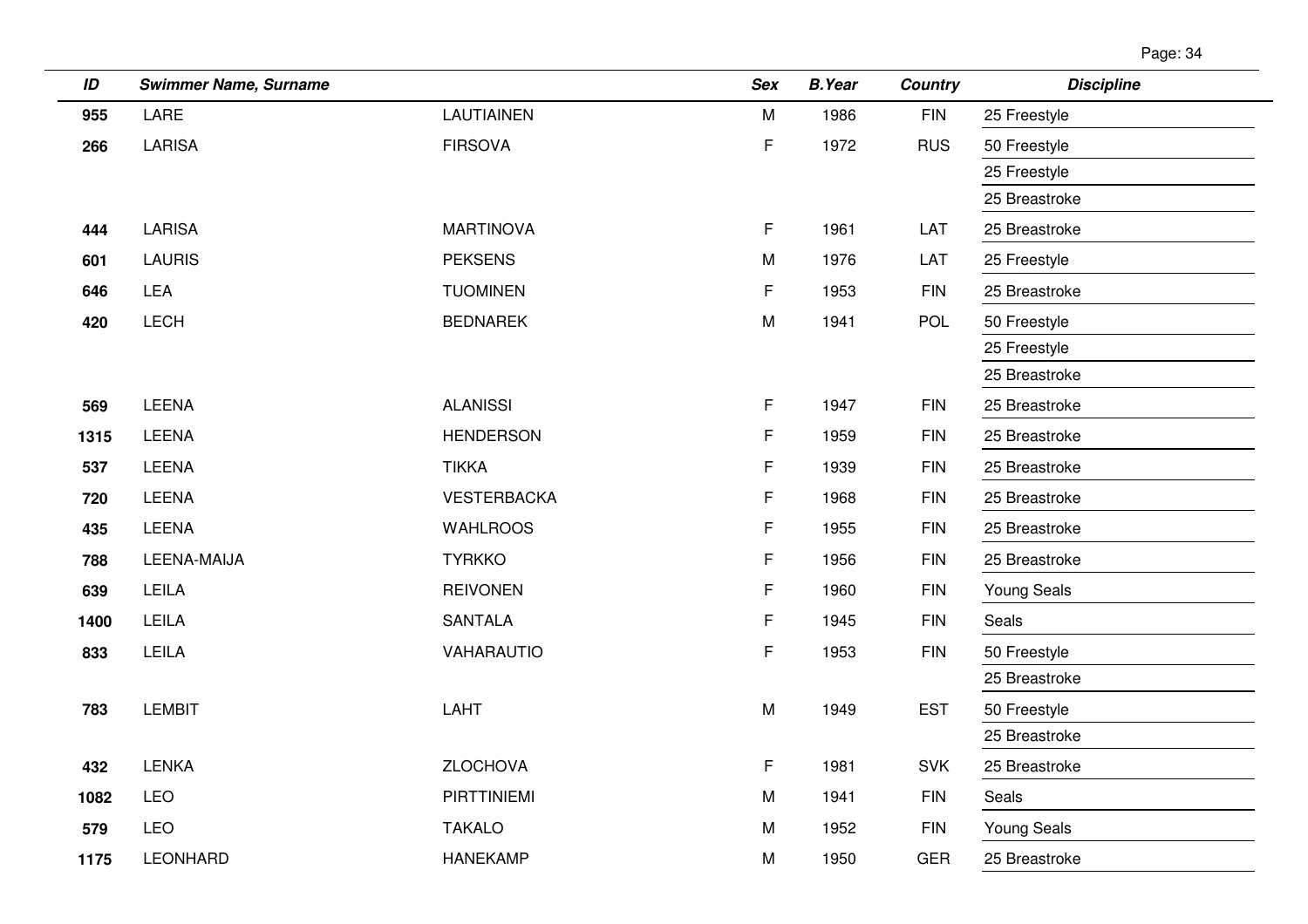| ID   | <b>Swimmer Name, Surname</b> |                  | <b>Sex</b> | <b>B.Year</b> | <b>Country</b> | <b>Discipline</b> |
|------|------------------------------|------------------|------------|---------------|----------------|-------------------|
| 330  | <b>LEONID</b>                | <b>GUTMAN</b>    | M          | 1959          | <b>RUS</b>     | 25 Freestyle      |
| 285  | <b>LEONID</b>                | <b>PETROV</b>    | M          | 1956          | <b>RUS</b>     | 50 Freestyle      |
|      |                              |                  |            |               |                | 25 Freestyle      |
|      |                              |                  |            |               |                | 25 Breastroke     |
| 1099 | <b>LIDIJA</b>                | <b>PECNIKOVA</b> | F          | 1940          | LAT            | 25 Breastroke     |
| 1151 | <b>LIENE</b>                 | SIRJAJEVA        | F          | 1986          | LAT            | 25 Freestyle      |
|      |                              |                  |            |               |                | 25 Breastroke     |
| 1199 | <b>LIGA</b>                  | <b>FREIMANE</b>  | F          | 1980          | <b>USA</b>     | 50 Freestyle      |
| 1105 | <b>LIGA</b>                  | <b>SAULITE</b>   | F          | 1943          | LAT            | 50 Freestyle      |
|      |                              |                  |            |               |                | 25 Breastroke     |
| 1187 | LIILIAN                      | <b>LUIK</b>      | F          | 1989          | <b>EST</b>     | 50 Freestyle      |
|      |                              |                  |            |               |                | 25 Freestyle      |
|      |                              |                  |            |               |                | 25 Breastroke     |
| 1418 | <b>LIISA</b>                 | <b>RAJALA</b>    | F          | 1955          | <b>FIN</b>     | Young Seals       |
| 561  | <b>LIISA</b>                 | <b>TUNNELA</b>   | F          | 1958          | <b>FIN</b>     | 25 Breastroke     |
| 1023 | LILJA                        | <b>HALME</b>     | F          | 1948          | <b>FIN</b>     | Young Seals       |
| 760  | LILJA                        | <b>HILTUNEN</b>  | F          | 1961          | <b>FIN</b>     | 25 Freestyle      |
|      |                              |                  |            |               |                | 25 Breastroke     |
| 909  | <b>LISBETH</b>               | <b>MAURSTAD</b>  | F          | 1963          | <b>NOR</b>     | 50 Freestyle      |
|      |                              |                  |            |               |                | 25 Breastroke     |
| 1075 | <b>LIUBOV</b>                | <b>BORISOVA</b>  | F          | 1961          | <b>RUS</b>     | 50 Freestyle      |
|      |                              |                  |            |               |                | 25 Freestyle      |
| 267  | <b>LIUBOV</b>                | <b>RODINA</b>    | F          | 1972          | <b>RUS</b>     | 50 Freestyle      |
|      |                              |                  |            |               |                | 25 Freestyle      |
|      |                              |                  |            |               |                | 25 Breastroke     |
| 598  | <b>LIVA</b>                  | <b>FEODOROVA</b> | F          | 1985          | LAT            | 25 Breastroke     |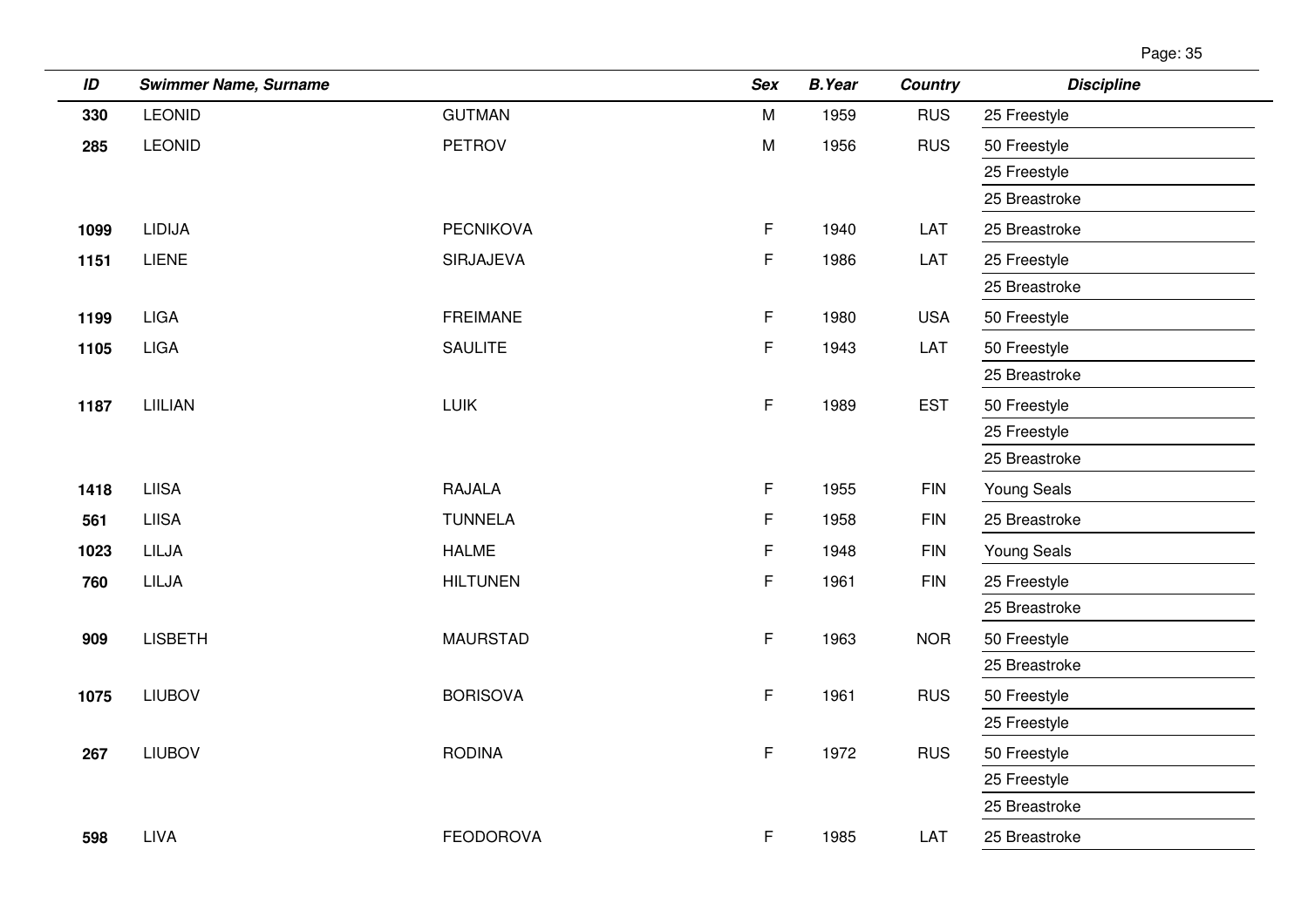| ID   | <b>Swimmer Name, Surname</b> |                   | <b>Sex</b> | <b>B.Year</b> | <b>Country</b> | <b>Discipline</b>  |
|------|------------------------------|-------------------|------------|---------------|----------------|--------------------|
| 997  | <b>LUBOMIR</b>               | <b>GECIK</b>      | M          | 1973          | <b>SVK</b>     | 25 Freestyle       |
| 519  | <b>LUCY</b>                  | <b>NEAL</b>       | F.         | 1956          | UK             | 25 Breastroke      |
| 237  | <b>LUCY</b>                  | <b>PETRIE</b>     | F          | 1966          | UK             | 50 Freestyle       |
|      |                              |                   |            |               |                | 25 Freestyle       |
|      |                              |                   |            |               |                | 25 Breastroke      |
| 1358 | <b>LUDMILA</b>               | <b>AKIMOVA</b>    | F.         | 1957          | LAT            | 25 Freestyle       |
| 1118 | <b>LUDMILA</b>               | <b>RADIONOVA</b>  | F.         | 1954          | LAT            | <b>Young Seals</b> |
| 1115 | <b>LUDMILA</b>               | <b>SIROKOVA</b>   | F.         | 1951          | LAT            | 25 Breastroke      |
| 222  | <b>LUDMILA</b>               | <b>STEPANOVA</b>  | F.         | 1964          | LAT            | 25 Breastroke      |
| 1110 | <b>LUDMILA</b>               | <b>SVEDOVA</b>    | F.         | 1947          | LAT            | 25 Breastroke      |
| 999  | <b>LYUDMILA</b>              | <b>BOLOTOVA</b>   | F          | 1947          | <b>RUS</b>     | 50 Freestyle       |
|      |                              |                   |            |               |                | 25 Freestyle       |
|      |                              |                   |            |               |                | 25 Breastroke      |
| 723  | <b>MAARIT</b>                | <b>HOLM</b>       | F.         | 1960          | <b>FIN</b>     | 25 Breastroke      |
| 1033 | <b>MAARIT</b>                | <b>LAHTI</b>      | F          | 1952          | FIN            | <b>Young Seals</b> |
| 499  | <b>MAARIT</b>                | <b>SIHVONEN</b>   | F.         | 1961          | FIN            | 50 Freestyle       |
|      |                              |                   |            |               |                | 25 Breastroke      |
| 439  | <b>MADARA</b>                | <b>VITOLA</b>     | F.         | 1992          | LAT            | 25 Freestyle       |
| 599  | <b>MADARA</b>                | <b>VITOLINA</b>   | F          | 1992          | LAT            | 25 Freestyle       |
| 1326 | <b>MAIJA</b>                 | <b>HINTSANEN</b>  | F.         | 1964          | <b>FIN</b>     | 25 Freestyle       |
|      |                              |                   |            |               |                | 25 Breastroke      |
| 711  | <b>MAIJA</b>                 | <b>KAKRIAINEN</b> | F          | 1953          | <b>FIN</b>     | 25 Breastroke      |
| 1304 | <b>MAIJA</b>                 | <b>TORMA</b>      | F.         | 1966          | <b>FIN</b>     | 25 Breastroke      |
| 1053 | <b>MAIJA-LIISA</b>           | <b>PALONEVA</b>   | F.         | 1961          | FIN            | 25 Breastroke      |
| 1016 | <b>MAIRE</b>                 | KARJALAINEN       | F          | 1941          | <b>FIN</b>     | <b>Young Seals</b> |
| 888  | <b>MAKSIM</b>                | <b>BESLIK</b>     | M          | 1993          | <b>RUS</b>     | 50 Freestyle       |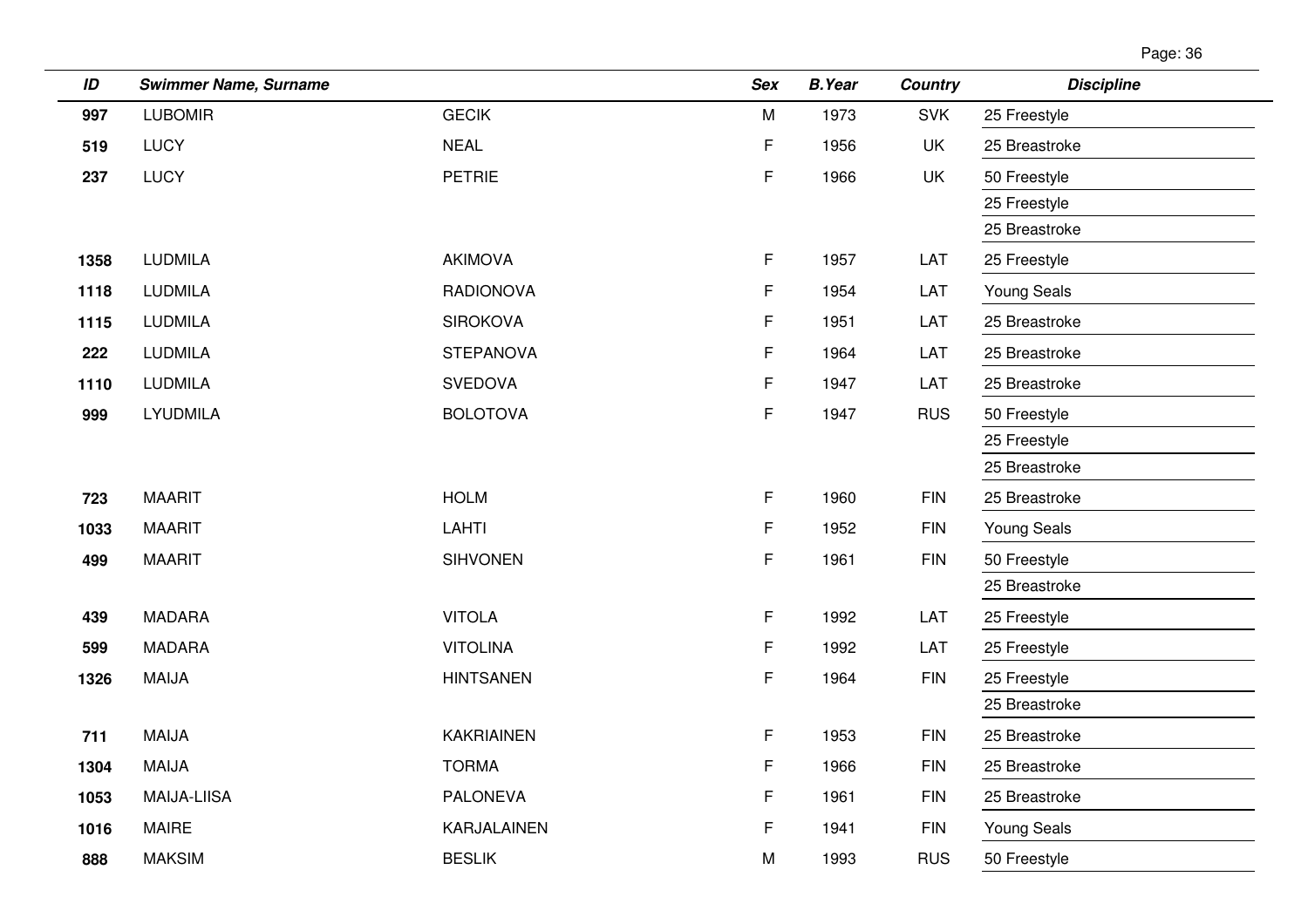| ID   | <b>Swimmer Name, Surname</b> |                  | <b>Sex</b>  | <b>B.Year</b> | <b>Country</b> | <b>Discipline</b> |
|------|------------------------------|------------------|-------------|---------------|----------------|-------------------|
| 888  | <b>MAKSIM</b>                | <b>BESLIK</b>    | M           | 1993          | <b>RUS</b>     | 25 Freestyle      |
|      |                              |                  |             |               |                | 25 Breastroke     |
| 521  | <b>MAKSIM</b>                | <b>SMIRNOV</b>   | M           | 1967          | <b>RUS</b>     | 50 Freestyle      |
|      |                              |                  |             |               |                | 25 Freestyle      |
|      |                              |                  |             |               |                | 25 Breastroke     |
| 1060 | MALGORZATA                   | <b>MUZYLO</b>    | F           | 1987          | <b>POL</b>     | 50 Freestyle      |
|      |                              |                  |             |               |                | 25 Freestyle      |
| 819  | <b>MALLE</b>                 | <b>ELVET</b>     | F.          | 1948          | <b>EST</b>     | 50 Freestyle      |
|      |                              |                  |             |               |                | 25 Breastroke     |
| 1204 | <b>MARCELO</b>               | <b>MARCELO</b>   | M           | 1969          | <b>USA</b>     | 25 Freestyle      |
| 615  | <b>MARCO</b>                 | <b>BUSCHMANN</b> | M           | 1968          | <b>GER</b>     | 25 Breastroke     |
| 340  | <b>MARCO</b>                 | <b>HARPER</b>    | M           | 1985          | GER            | 50 Freestyle      |
|      |                              |                  |             |               |                | 25 Freestyle      |
| 1447 | <b>MAREK</b>                 | <b>MILLER</b>    | M           | 1971          | <b>EST</b>     | 25 Breastroke     |
| 790  | <b>MAREKS</b>                | <b>RUNTS</b>     | M           | 1979          | LAT            | Polar Bears       |
|      |                              |                  |             |               |                | 50 Freestyle      |
|      |                              |                  |             |               |                | 450 Endurance     |
| 1090 | <b>MARGARITA</b>             | <b>KANEVSKA</b>  | $\mathsf F$ | 1983          | LAT            | 25 Breastroke     |
| 263  | <b>MARGARITA</b>             | YEMELYANOVA      | $\mathsf F$ | 1984          | <b>RUS</b>     | 50 Freestyle      |
|      |                              |                  |             |               |                | 25 Freestyle      |
|      |                              |                  |             |               |                | 25 Breastroke     |
| 808  | <b>MARGITTA</b>              | LUTZ             | F           | 1955          | <b>GER</b>     | 25 Breastroke     |
| 1068 | <b>MARGY</b>                 | <b>SULLIVAN</b>  | F.          | 1956          | UK             | 50 Freestyle      |
|      |                              |                  |             |               |                | 25 Freestyle      |
| 553  | MARI?N                       | <b>JAROS</b>     | M           | 1946          | SVK            | 25 Freestyle      |
|      |                              |                  |             |               |                | 25 Breastroke     |
| 747  | <b>MARIA</b>                 | JUHANILA         | F.          | 1953          | <b>FIN</b>     | 25 Breastroke     |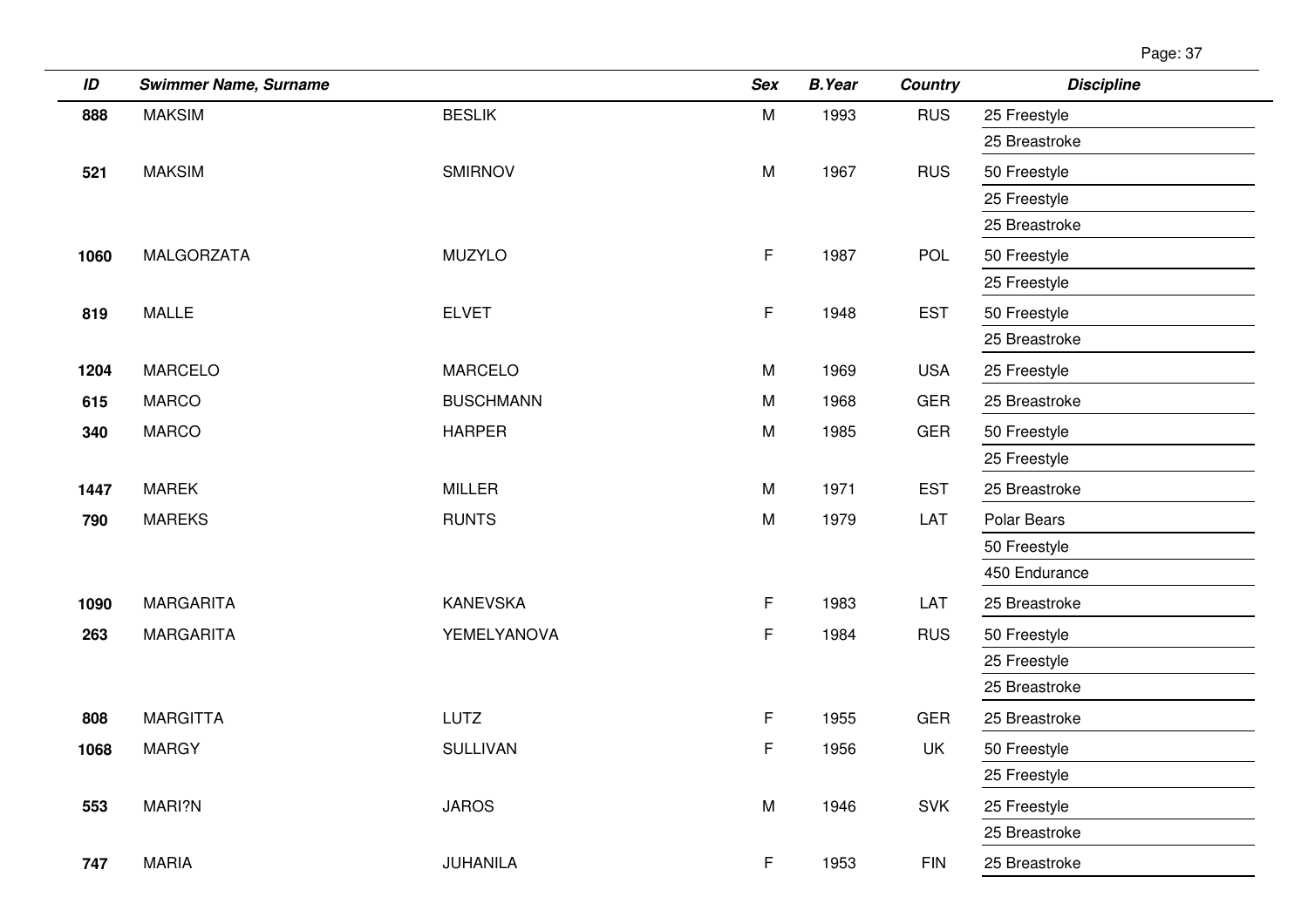| ID   | <b>Swimmer Name, Surname</b> |                    | <b>Sex</b>  | <b>B.Year</b> | <b>Country</b> | <b>Discipline</b> |
|------|------------------------------|--------------------|-------------|---------------|----------------|-------------------|
| 264  | <b>MARIA</b>                 | <b>MEDVEDEVA</b>   | F           | 1982          | <b>RUS</b>     | 50 Freestyle      |
|      |                              |                    |             |               |                | 25 Freestyle      |
|      |                              |                    |             |               |                | 25 Breastroke     |
| 1306 | <b>MARIA</b>                 | <b>PURSIHEIMO</b>  | $\mathsf F$ | 1967          | <b>FIN</b>     | 25 Breastroke     |
| 572  | <b>MARIANNE</b>              | KILLSTROM          | F           | 1998          | <b>FIN</b>     | 25 Breastroke     |
| 325  | <b>MARIIA</b>                | YRJO-KOSKINEN      | F           | 1962          | <b>FIN</b>     | 25 Breastroke     |
| 538  | <b>MARIKA</b>                | HARVILAHTI-KOPONEN | F           | 1962          | <b>FIN</b>     | 25 Breastroke     |
| 1087 | <b>MARIKA</b>                | <b>LEHTONEN</b>    | F           | 1971          | <b>FIN</b>     | 25 Breastroke     |
| 1219 | <b>MARINA</b>                | ANDREYEVA          | F           | 1990          | <b>RUS</b>     | 50 Freestyle      |
|      |                              |                    |             |               |                | 25 Freestyle      |
| 1046 | <b>MARINA</b>                | <b>BOLOTNIKOVA</b> | $\mathsf F$ | 1956          | LAT            | 25 Breastroke     |
| 889  | <b>MARINA</b>                | <b>FONARJOVA</b>   | F           | 1961          | LAT            | 50 Freestyle      |
|      |                              |                    |             |               |                | 25 Breastroke     |
| 441  | <b>MARINA</b>                | <b>HUNGER</b>      | F           | 1956          | <b>GER</b>     | Polar Bears       |
|      |                              |                    |             |               |                | 450 Endurance     |
| 612  | <b>MARINA</b>                | <b>ISAEVA</b>      | F.          | 1959          | <b>RUS</b>     | 50 Freestyle      |
|      |                              |                    |             |               |                | 25 Freestyle      |
|      |                              |                    |             |               |                | 450 Endurance     |
|      |                              |                    |             |               |                | 25 Breastroke     |
| 386  | <b>MARINA</b>                | <b>KALOSHINA</b>   | F.          | 1961          | <b>RUS</b>     | 50 Freestyle      |
|      |                              |                    |             |               |                | 25 Freestyle      |
| 265  | <b>MARINA</b>                | <b>MAKSIMIHINA</b> | F.          | 1972          | <b>RUS</b>     | 50 Freestyle      |
|      |                              |                    |             |               |                | 25 Freestyle      |
|      |                              |                    |             |               |                | 25 Breastroke     |
| 515  | <b>MARINA</b>                | <b>PRYKINA</b>     | F           | 1959          | <b>RUS</b>     | 25 Freestyle      |
|      |                              |                    |             |               |                | 25 Breastroke     |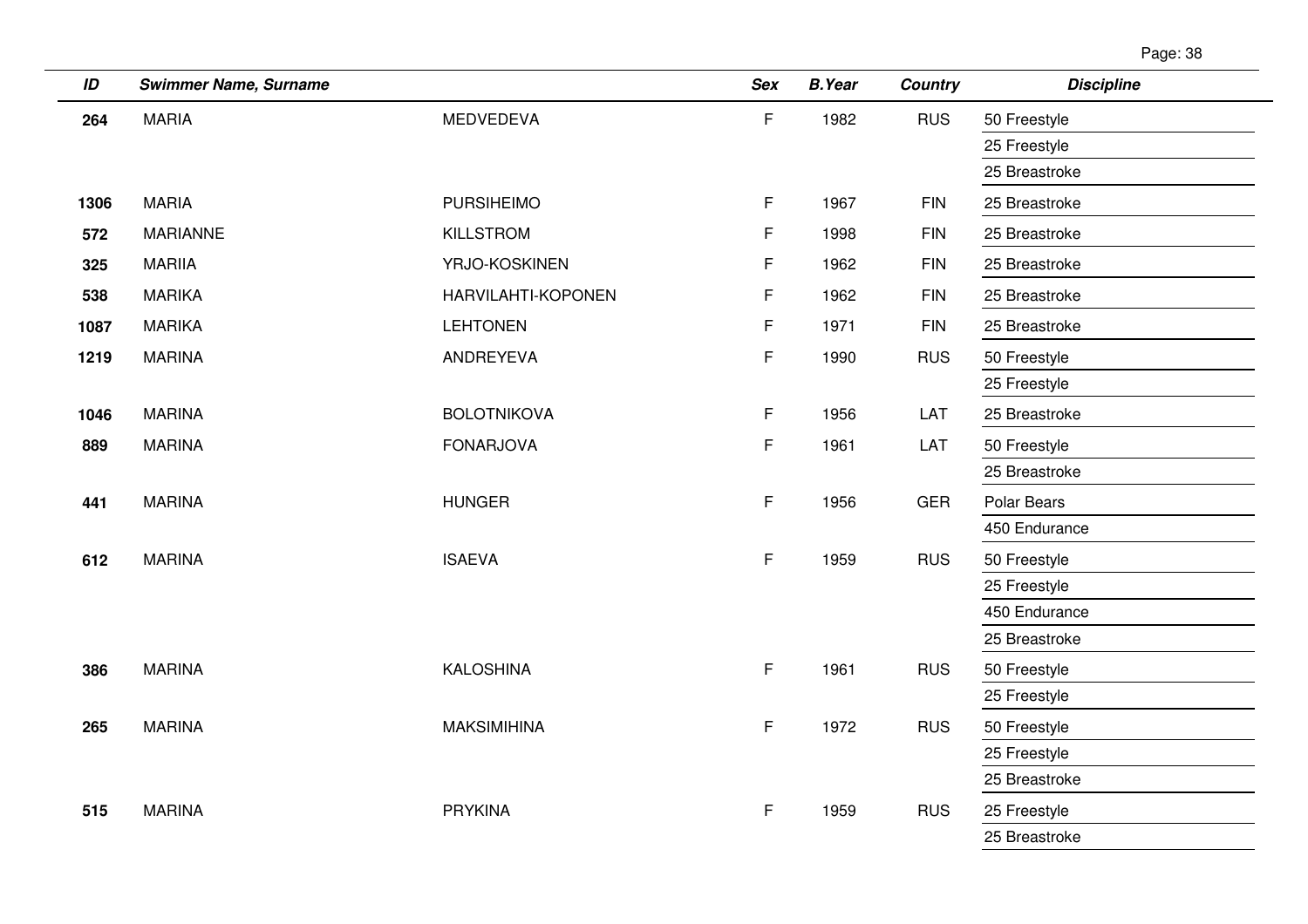| ID   | <b>Swimmer Name, Surname</b> |                  | <b>Sex</b> | <b>B.Year</b> | <b>Country</b> | <b>Discipline</b>  |
|------|------------------------------|------------------|------------|---------------|----------------|--------------------|
| 986  | <b>MARINA</b>                | <b>SMAGINA</b>   | F.         | 1990          | <b>RUS</b>     | 50 Freestyle       |
|      |                              |                  |            |               |                | 25 Freestyle       |
|      |                              |                  |            |               |                | 25 Breastroke      |
| 396  | <b>MARINKA</b>               | <b>MAKELA</b>    | F          | 1949          | <b>FIN</b>     | 25 Breastroke      |
| 807  | <b>MARIO</b>                 | <b>WOLLENTIN</b> | M          | 1961          | <b>GER</b>     | 50 Freestyle       |
|      |                              |                  |            |               |                | 25 Freestyle       |
|      |                              |                  |            |               |                | 25 Breastroke      |
| 1245 | <b>MARITA</b>                | <b>MELNGALVE</b> | F.         | 1970          | LAT            | <b>Young Seals</b> |
| 423  | <b>MARITA</b>                | <b>RINNE</b>     | F          | 1969          | <b>FIN</b>     | 25 Breastroke      |
| 818  | <b>MARITTA</b>               | KAARLEJARVI      | F          | 1958          | <b>FIN</b>     | 25 Breastroke      |
| 1092 | <b>MARIUS</b>                | <b>MOLDER</b>    | M          | 1991          | <b>EST</b>     | 50 Freestyle       |
|      |                              |                  |            |               |                | 25 Breastroke      |
| 1391 | <b>MARJA</b>                 | <b>ANTILA</b>    | F          | 1941          | <b>FIN</b>     | 25 Breastroke      |
| 1329 | <b>MARJA</b>                 | <b>LEINONEN</b>  | F          | 1975          | <b>FIN</b>     | 25 Breastroke      |
| 1322 | <b>MARJA</b>                 | <b>PURHO</b>     | F          | 1954          | <b>FIN</b>     | 25 Breastroke      |
| 1416 | <b>MARJA</b>                 | <b>SOMPPI</b>    | F          | 1957          | <b>FIN</b>     | <b>Young Seals</b> |
| 1376 | MARJA-LEENA                  | <b>AHO</b>       | F          | 1943          | <b>FIN</b>     | 25 Breastroke      |
| 811  | MARJA-LEENA                  | <b>BOLANDER</b>  | F          | 1954          | <b>FIN</b>     | 25 Breastroke      |
| 1231 | MARJA-LEENA                  | <b>SANDELIN</b>  | F          | 1948          | <b>FIN</b>     | 25 Breastroke      |
| 528  | MARJA-LIISA                  | <b>KUKKONEN</b>  | F          | 1946          | <b>FIN</b>     | 25 Breastroke      |
| 1403 | MARJA-LIISA                  | <b>LAITINEN</b>  | F          | 1953          | <b>FIN</b>     | Seals              |
| 1413 | <b>MARJA-LIISA</b>           | <b>SALMINEN</b>  | F          | 1945          | <b>FIN</b>     | <b>Young Seals</b> |
| 1415 | MARJA-TERTTU                 | <b>RAUHALA</b>   | F          | 1944          | <b>FIN</b>     | <b>Young Seals</b> |
| 1257 | MARJA-TERTTU                 | <b>REIMAN</b>    | F          | 1945          | <b>FIN</b>     | <b>Young Seals</b> |
| 958  | <b>MARJATTA</b>              | <b>KIVELA</b>    | F          | 1951          | <b>FIN</b>     | <b>Young Seals</b> |
| 1319 | <b>MARJATTA</b>              | <b>MAKELA</b>    | F          | 1950          | <b>FIN</b>     | 25 Breastroke      |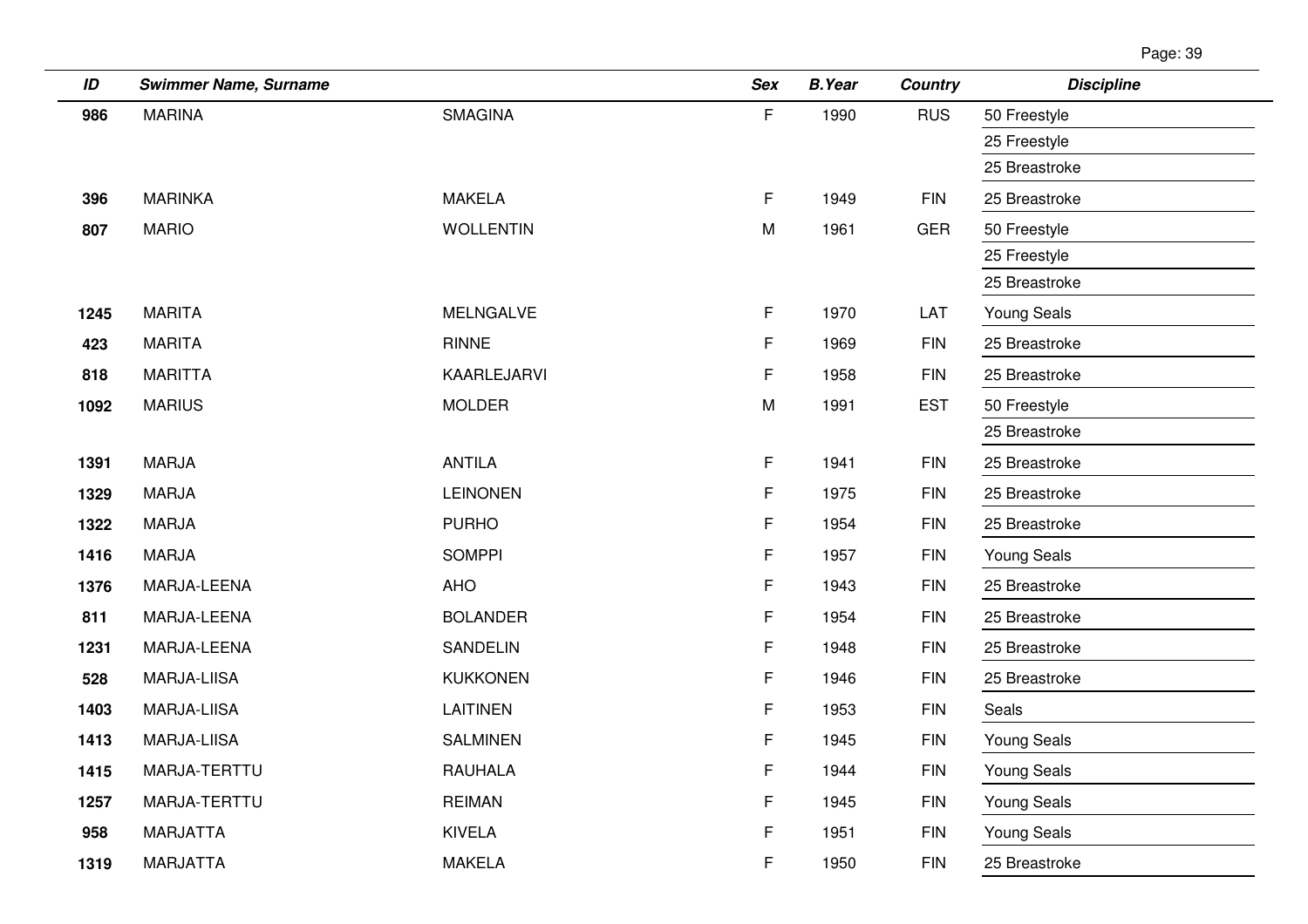| ID   | <b>Swimmer Name, Surname</b> |                     | <b>Sex</b> | <b>B.Year</b> | <b>Country</b> | <b>Discipline</b>  |
|------|------------------------------|---------------------|------------|---------------|----------------|--------------------|
| 638  | <b>MARJO</b>                 | <b>HELIN</b>        | F          | 1957          | <b>FIN</b>     | 25 Freestyle       |
|      |                              |                     |            |               |                | 25 Breastroke      |
| 398  | <b>MARJO</b>                 | <b>NATUNEN</b>      | F.         | 1956          | <b>FIN</b>     | 25 Breastroke      |
| 815  | <b>MARJUT</b>                | <b>MAKKONEN</b>     | F.         | 1954          | <b>FIN</b>     | Seals              |
| 1442 | <b>MARK</b>                  | <b>FAURE-WALKER</b> | M          | 1977          | <b>UK</b>      | 50 Freestyle       |
|      |                              |                     |            |               |                | 25 Freestyle       |
| 440  | <b>MARKETTA</b>              | <b>KOVANEN</b>      | F.         | 1947          | <b>FIN</b>     | 25 Breastroke      |
| 968  | <b>MARKETTA</b>              | LYYTIKAINEN         | F.         | 1956          | <b>FIN</b>     | 25 Freestyle       |
|      |                              |                     |            |               |                | 25 Breastroke      |
| 1022 | <b>MARKKU</b>                | <b>HALME</b>        | M          | 1948          | <b>FIN</b>     | <b>Young Seals</b> |
| 567  | <b>MARKKU</b>                | <b>KEKKONEN</b>     | M          | 1948          | <b>FIN</b>     | 25 Breastroke      |
| 761  | <b>MARKKU</b>                | LAAJANEN            | M          | 1953          | <b>FIN</b>     | 25 Breastroke      |
| 1294 | <b>MARKKU</b>                | <b>LINDHOLM</b>     | M          | 1947          | <b>FIN</b>     | Polar Bears        |
|      |                              |                     |            |               |                | 25 Breastroke      |
| 404  | <b>MARKKU</b>                | <b>POYHOLA</b>      | M          | 1958          | <b>FIN</b>     | 25 Breastroke      |
| 1266 | <b>MARKKU</b>                | <b>PURANEN</b>      | M          | 1951          | <b>FIN</b>     | 25 Breastroke      |
| 578  | <b>MARKKU</b>                | <b>TUOMINEN</b>     | M          | 1950          | <b>FIN</b>     | 25 Breastroke      |
| 940  | <b>MARKKU</b>                | <b>VIHERVAARA</b>   | M          | 1949          | <b>FIN</b>     | 25 Breastroke      |
| 656  | <b>MARKKU</b>                | <b>VUORI</b>        | M          | 1958          | <b>FIN</b>     | 25 Breastroke      |
| 650  | <b>MARKO</b>                 | <b>ISOMAA</b>       | M          | 1977          | <b>FIN</b>     | 50 Freestyle       |
|      |                              |                     |            |               |                | 25 Freestyle       |
|      |                              |                     |            |               |                | 25 Breastroke      |
| 1195 | <b>MARKUS</b>                | <b>WATEN</b>        | ${\sf M}$  | 1977          | <b>GER</b>     | 25 Breastroke      |
| 1455 | <b>MARTIN</b>                | <b>PATE</b>         | M          |               | UK             | <b>Young Seals</b> |
| 1197 | <b>MARTIN</b>                | <b>SCHUTTE</b>      | M          | 1965          | <b>GER</b>     | 25 Breastroke      |
| 354  | <b>MARTINA</b>               | RIEDEL              | F.         | 1957          | <b>GER</b>     | 25 Breastroke      |
|      |                              |                     |            |               |                |                    |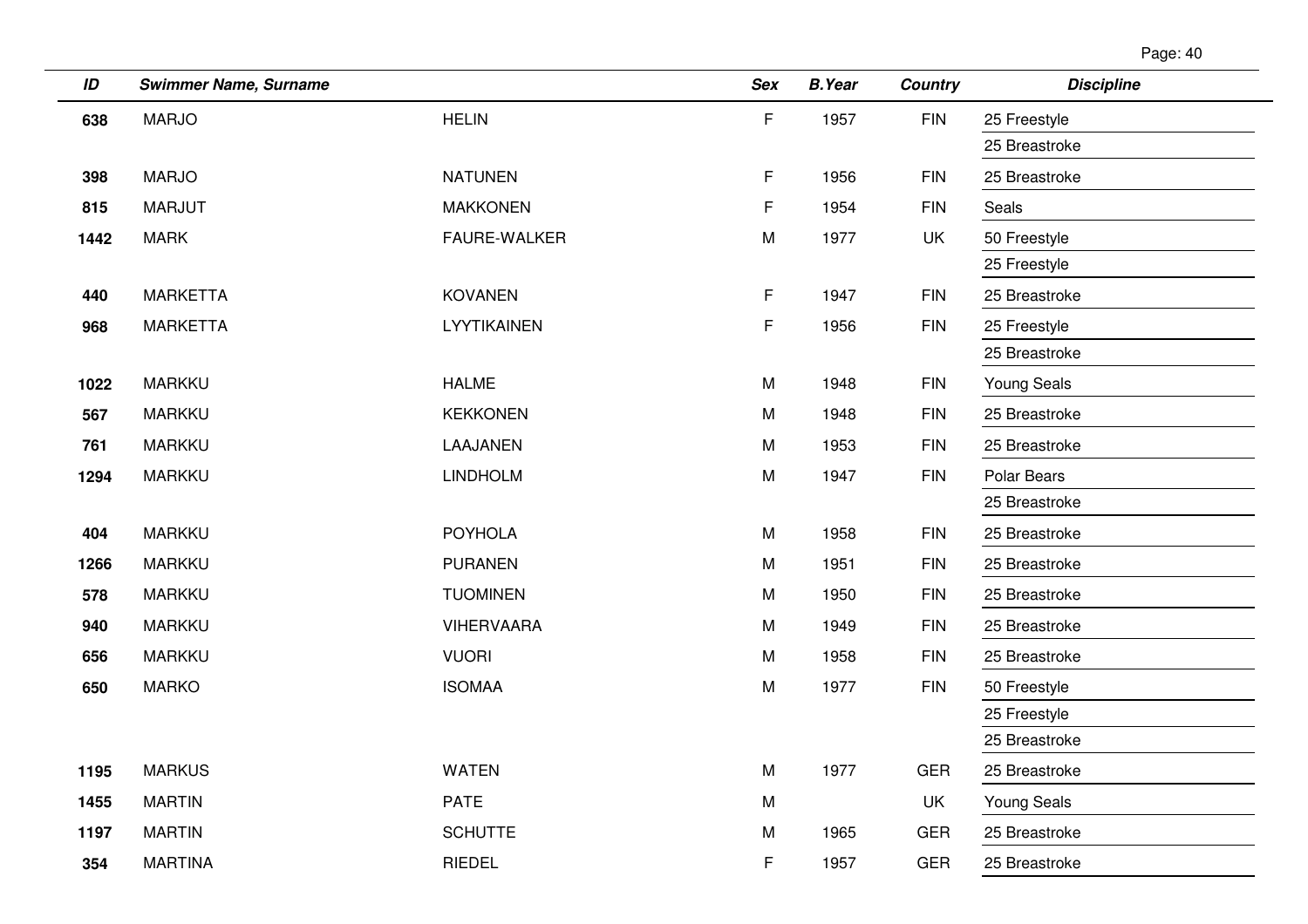| Page: 41 |
|----------|
|----------|

| ID   | <b>Swimmer Name, Surname</b> |                   | <b>Sex</b> | <b>B.Year</b> | <b>Country</b> | <b>Discipline</b>  |
|------|------------------------------|-------------------|------------|---------------|----------------|--------------------|
| 347  | <b>MARTINS</b>               | <b>OSS</b>        | M          | 1976          | LAT            | 25 Breastroke      |
| 542  | <b>MARTTI</b>                | <b>ELSILA</b>     | M          | 1948          | <b>FIN</b>     | 25 Breastroke      |
| 906  | <b>MARTTI</b>                | <b>JARVENSIVU</b> | M          | 1951          | <b>FIN</b>     | <b>Young Seals</b> |
| 756  | <b>MARTTI</b>                | <b>JUOPPERI</b>   | M          | 1938          | ${\sf FIN}$    | 25 Freestyle       |
|      |                              |                   |            |               |                | 25 Breastroke      |
| 401  | <b>MATIAS</b>                | <b>OJAKOSKI</b>   | M          | 1981          | <b>FIN</b>     | 450 Endurance      |
|      |                              |                   |            |               |                | 25 Breastroke      |
| 492  | <b>MATTHEW</b>               | <b>POLLARD</b>    | M          | 1976          | UK             | 450 Endurance      |
|      |                              |                   |            |               |                | 25 Breastroke      |
| 1264 | <b>MATTI</b>                 | <b>HINTIKKA</b>   | M          | 1946          | <b>FIN</b>     | Young Seals        |
| 1010 | <b>MATTI</b>                 | <b>JARVINEN</b>   | M          | 1949          | <b>FIN</b>     | <b>Young Seals</b> |
| 517  | <b>MATTI</b>                 | <b>JULKUNEN</b>   | M          | 1946          | <b>FIN</b>     | 25 Breastroke      |
| 960  | <b>MATTI</b>                 | <b>KIVELA</b>     | M          | 1950          | <b>FIN</b>     | <b>Young Seals</b> |
| 1417 | <b>MATTI</b>                 | <b>KOSKELA</b>    | M          | 1944          | <b>FIN</b>     | <b>Young Seals</b> |
| 1295 | <b>MATTI</b>                 | MALJANEN          | M          | 1942          | <b>FIN</b>     | 25 Breastroke      |
| 1337 | <b>MATTI</b>                 | <b>POHJAMO</b>    | M          | 1947          | <b>FIN</b>     | 25 Breastroke      |
| 708  | <b>MATTI</b>                 | <b>TANNINEN</b>   | M          | 1946          | <b>FIN</b>     | <b>Young Seals</b> |
| 389  | <b>MAUNO</b>                 | <b>HAUTALA</b>    | M          | 1940          | <b>FIN</b>     | 25 Breastroke      |
| 525  | <b>MAURI</b>                 | <b>LINDSTROM</b>  | M          | 1940          | <b>FIN</b>     | 25 Breastroke      |
| 273  | <b>MAXIM</b>                 | <b>TSURANOV</b>   | M          | 1986          | <b>RUS</b>     | 50 Freestyle       |
|      |                              |                   |            |               |                | 25 Breastroke      |
|      |                              |                   |            |               |                | 25 Freestyle       |
| 959  | <b>MEELIS</b>                | <b>KORGEKIVI</b>  | M          | 1972          | <b>EST</b>     | 25 Freestyle       |
| 315  | MEGIJA MELANIJA              | <b>KARJUSA</b>    | F          | 2000          | LAT            | 25 Breastroke      |
| 1222 | <b>MELISSA</b>               | <b>BAKER</b>      | F          | 1966          | UK             | 25 Breastroke      |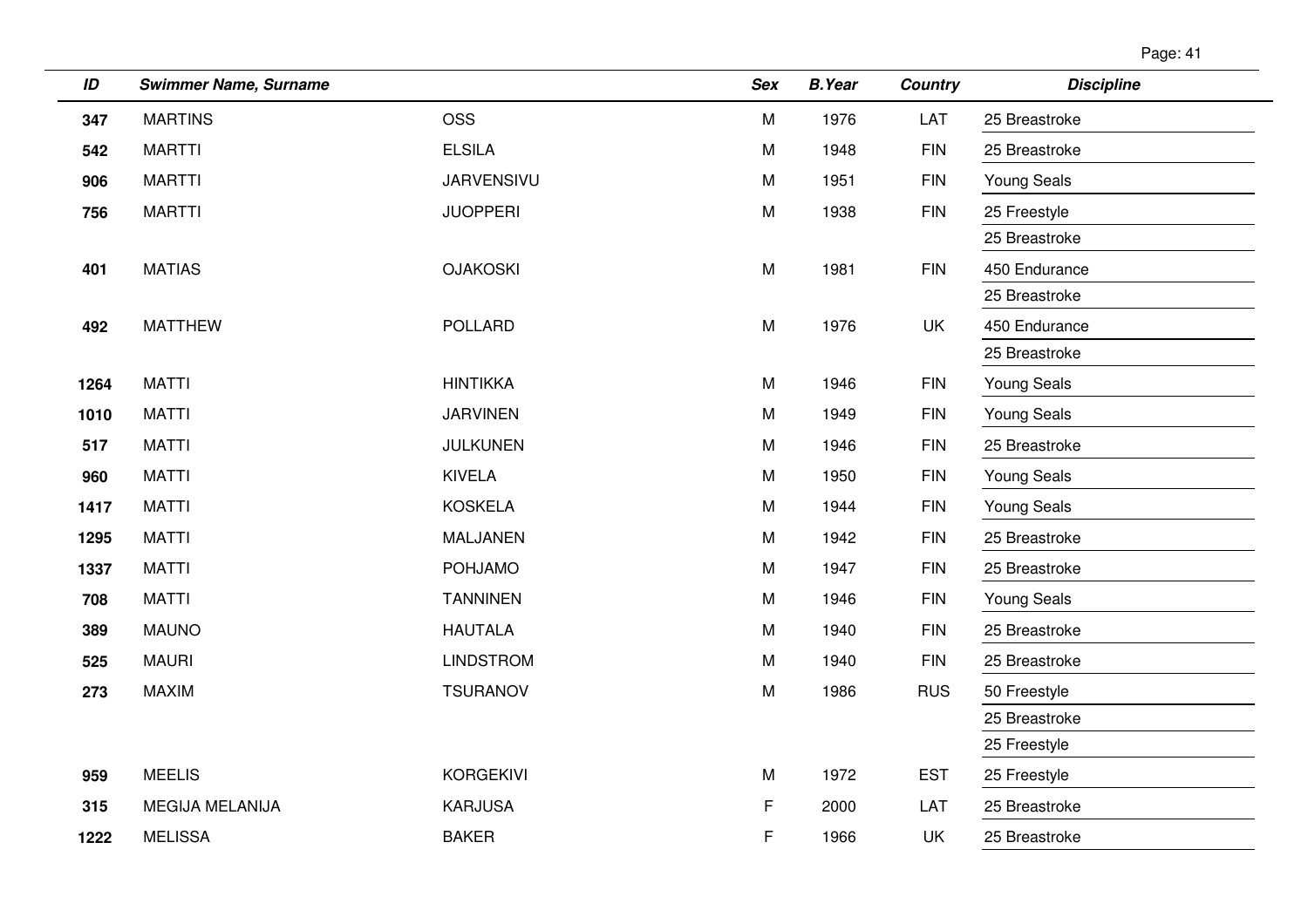| Page: 42 |  |
|----------|--|
|----------|--|

| ID   | <b>Swimmer Name, Surname</b> |                   | <b>Sex</b> | <b>B.Year</b> | <b>Country</b> | <b>Discipline</b>  |
|------|------------------------------|-------------------|------------|---------------|----------------|--------------------|
| 630  | <b>MERJA</b>                 | <b>JALONEN</b>    | F          | 1960          | <b>FIN</b>     | Seals              |
| 1316 | <b>MERJA</b>                 | <b>LOUHIVUORI</b> | F          | 1959          | <b>FIN</b>     | 25 Breastroke      |
| 748  | <b>MERLE</b>                 | <b>VANTSI</b>     | F          | 1965          | <b>EST</b>     | 50 Freestyle       |
|      |                              |                   |            |               |                | 25 Breastroke      |
| 745  | <b>MERVI</b>                 | <b>NIKKILA</b>    | F.         | 1956          | <b>FIN</b>     | <b>Young Seals</b> |
| 1300 | <b>MIA</b>                   | <b>RAUTIO</b>     | F          | 1968          | <b>FIN</b>     | 25 Breastroke      |
| 1426 | <b>MICHAEL</b>               | <b>MARX</b>       | M          | 1972          | <b>GER</b>     | 450 Endurance      |
|      |                              |                   |            |               |                | 25 Breastroke      |
| 182  | <b>MICHAEL</b>               | <b>TAYLOR</b>     | M          | 1969          | PEO            | 50 Freestyle       |
|      |                              |                   |            |               |                | 25 Breastroke      |
| 1168 | <b>MICHAEL</b>               | <b>VENTRE</b>     | M          | 1977          | <b>BOT</b>     | 50 Freestyle       |
| 1202 | MICHAEL MAX                  | <b>KNOBBE</b>     | M          | 1969          | <b>USA</b>     | 25 Freestyle       |
| 243  | <b>MICHAIL</b>               | ANDRONOV          | M          | 1955          | <b>RUS</b>     | 25 Freestyle       |
|      |                              |                   |            |               |                | 450 Endurance      |
| 1048 | <b>MIHAIL</b>                | <b>FOMIN</b>      | M          | 1991          | <b>RUS</b>     | 50 Freestyle       |
|      |                              |                   |            |               |                | 25 Freestyle       |
|      |                              |                   |            |               |                | 25 Breastroke      |
| 1144 | <b>MIHAILS</b>               | <b>SELIVANOVS</b> | M          | 1971          | LAT            | 25 Breastroke      |
| 636  | <b>MIIKA</b>                 | <b>MONONEN</b>    | M          | 2000          | <b>FIN</b>     | 25 Breastroke      |
| 424  | <b>MIIKKA</b>                | <b>MANTYNIEMI</b> | M          | 1953          | <b>FIN</b>     | 25 Breastroke      |
| 1339 | <b>MIKA</b>                  | <b>HOKKANEN</b>   | M          | 1974          | <b>FIN</b>     | 25 Breastroke      |
| 918  | <b>MIKA</b>                  | <b>KORVA</b>      | M          | 1971          | <b>FIN</b>     | 50 Freestyle       |
|      |                              |                   |            |               |                | 25 Breastroke      |
| 1364 | <b>MIKA</b>                  | <b>OKSANEN</b>    | M          | 1963          | <b>FIN</b>     | Seals              |
| 251  | <b>MIKA</b>                  | <b>POYHOLA</b>    | М          | 1966          | <b>FIN</b>     | 50 Freestyle       |
|      |                              |                   |            |               |                | 25 Freestyle       |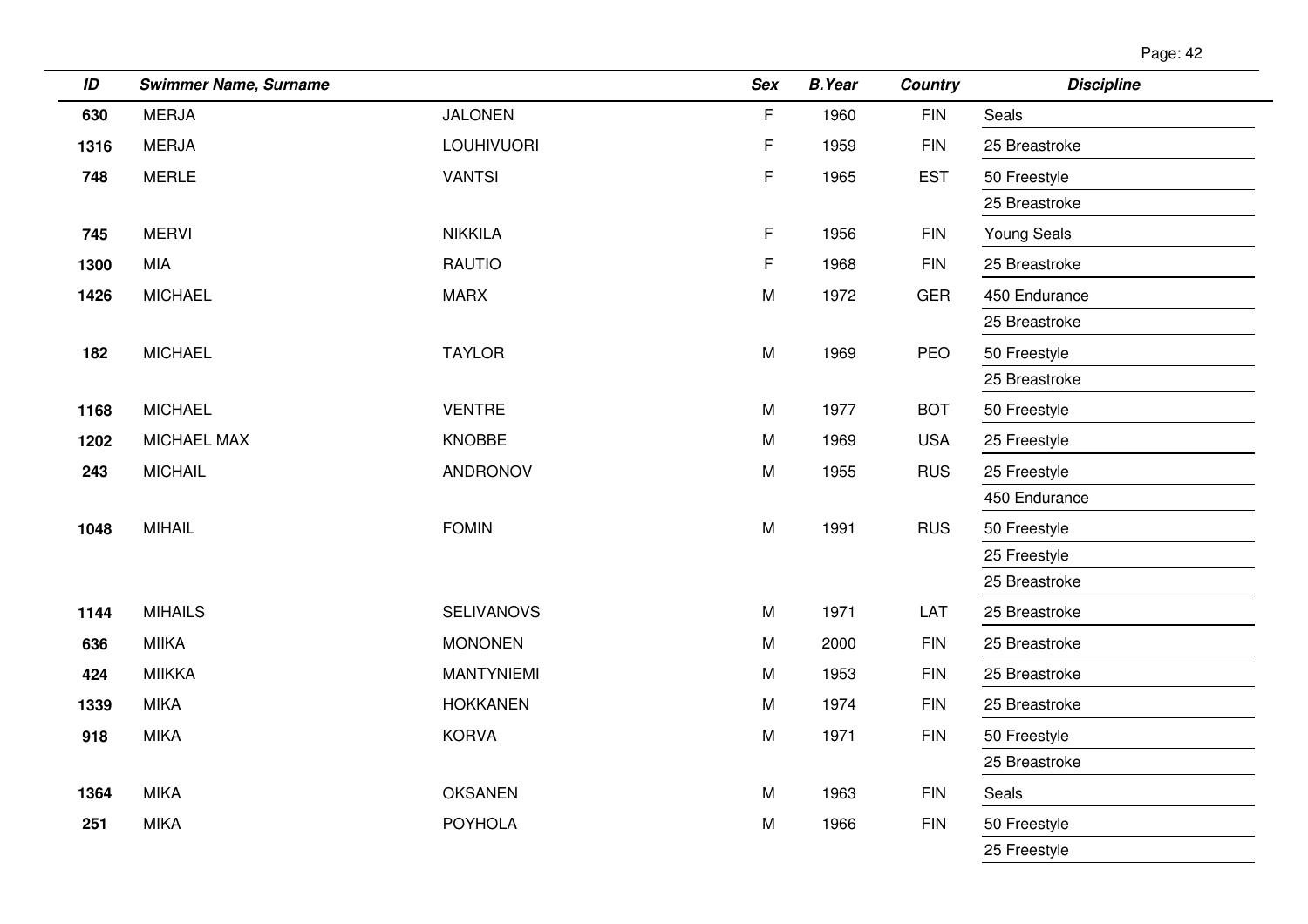| ID   | <b>Swimmer Name, Surname</b> |                   | <b>Sex</b> | <b>B.Year</b> | <b>Country</b> | <b>Discipline</b>  |
|------|------------------------------|-------------------|------------|---------------|----------------|--------------------|
| 251  | <b>MIKA</b>                  | <b>POYHOLA</b>    | M          | 1966          | <b>FIN</b>     | 25 Breastroke      |
| 1365 | <b>MIKA</b>                  | <b>VALIMAA</b>    | M          | 1969          | <b>FIN</b>     | Seals              |
| 702  | <b>MIKA-JUSSI</b>            | <b>MONONEN</b>    | M          | 1968          | <b>FIN</b>     | 25 Freestyle       |
|      |                              |                   |            |               |                | 25 Breastroke      |
| 928  | <b>MIKAEL</b>                | <b>STENBACK</b>   | M          | 1974          | <b>FIN</b>     | Seals              |
| 171  | <b>MIKE</b>                  | <b>VESSEY</b>     | ${\sf M}$  | 1975          | <b>UK</b>      | 50 Freestyle       |
|      |                              |                   |            |               |                | 450 Endurance      |
|      |                              |                   |            |               |                | 25 Breastroke      |
| 607  | <b>MIKHAIL</b>               | <b>ISAEV</b>      | M          | 1987          | <b>RUS</b>     | 50 Freestyle       |
| 452  | <b>MIKHAIL</b>               | <b>NIKOLAEV</b>   | M          | 1961          | <b>RUS</b>     | 25 Freestyle       |
|      |                              |                   |            |               |                | 25 Breastroke      |
| 345  | <b>MIKHAIL</b>               | <b>SHAROV</b>     | M          | 1980          | <b>RUS</b>     | 25 Freestyle       |
|      |                              |                   |            |               |                | 25 Breastroke      |
| 278  | <b>MIKHAIL</b>               | YEVDOKIMOV        | M          | 1969          | <b>RUS</b>     | 50 Freestyle       |
|      |                              |                   |            |               |                | 25 Freestyle       |
|      |                              |                   |            |               |                | 25 Breastroke      |
| 741  | <b>MIKKO</b>                 | LAITINEN          | M          | 1964          | <b>FIN</b>     | 25 Breastroke      |
| 225  | <b>MIKKO</b>                 | <b>MALINEN</b>    | M          | 1969          | <b>FIN</b>     | 25 Breastroke      |
| 792  | <b>MINNA</b>                 | <b>LEPPANEN</b>   | F          | 1965          | <b>FIN</b>     | 25 Breastroke      |
| 884  | <b>MINNA</b>                 | <b>PUUSAARI</b>   | F          | 1966          | <b>FIN</b>     | 25 Breastroke      |
| 421  | <b>MINTTU</b>                | <b>LIHTAMO</b>    | F          | 1942          | <b>FIN</b>     | 25 Breastroke      |
| 1395 | <b>MIRJA</b>                 | <b>RANTANEN</b>   | F          | 1941          | <b>FIN</b>     | Seals              |
| 1052 | MIRKA-MAIJA                  | <b>PAAVOLA</b>    | F          | 1996          | <b>FIN</b>     | 25 Breastroke      |
| 580  | <b>MIRO</b>                  | <b>JUNTUNEN</b>   | M          | 2005          | <b>FIN</b>     | <b>Young Seals</b> |
| 1116 | <b>MUDITE</b>                | <b>GROMULSONE</b> | F          | 1952          | LAT            | 25 Breastroke      |
| 374  | NADEZDA                      | <b>DUDINA</b>     | F          | 1947          | <b>RUS</b>     | 50 Freestyle       |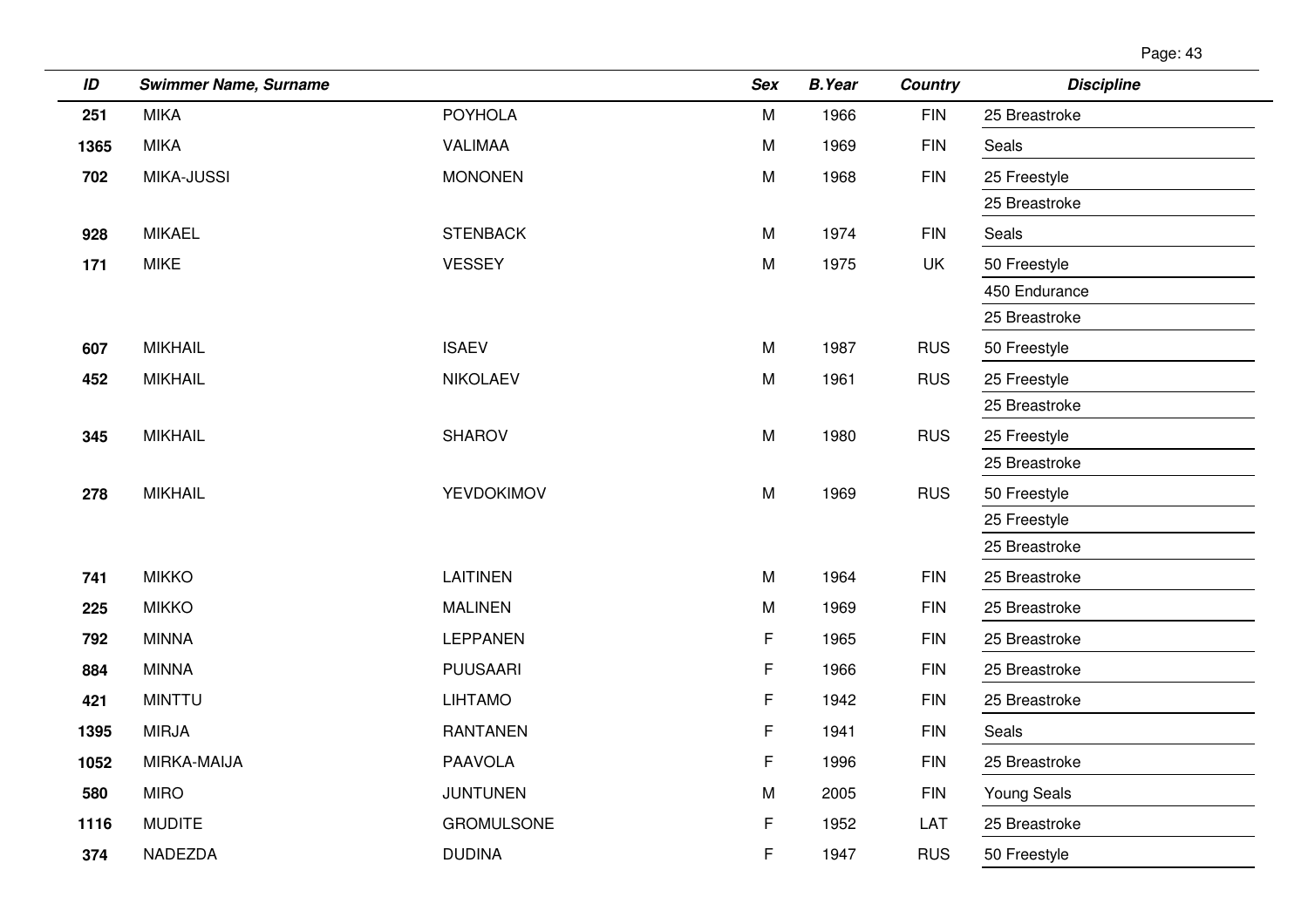| ID   | <b>Swimmer Name, Surname</b> |                   | <b>Sex</b> | <b>B.Year</b> | <b>Country</b> | <b>Discipline</b>  |
|------|------------------------------|-------------------|------------|---------------|----------------|--------------------|
| 374  | <b>NADEZDA</b>               | <b>DUDINA</b>     | F          | 1947          | <b>RUS</b>     | 450 Endurance      |
|      |                              |                   |            |               |                | 25 Breastroke      |
| 973  | NADEZHDA                     | <b>GLINSKAYA</b>  | F.         | 1986          | <b>RUS</b>     | 50 Freestyle       |
|      |                              |                   |            |               |                | 25 Freestyle       |
|      |                              |                   |            |               |                | 25 Breastroke      |
| 1354 | NADEZHDA                     | KATAYEVA          | F.         | 1969          | <b>RUS</b>     | Polar Bears        |
| 272  | NADEZHDA                     | PANASENKOVA       | F          | 1945          | <b>RUS</b>     | 50 Freestyle       |
|      |                              |                   |            |               |                | 25 Freestyle       |
|      |                              |                   |            |               |                | 25 Breastroke      |
| 220  | NADEZHDA                     | <b>SHEFERE</b>    | F.         | 1962          | LAT            | 25 Breastroke      |
| 258  | <b>NAOMI</b>                 | <b>BRANSTON</b>   | F          | 1971          | UK             | 25 Freestyle       |
|      |                              |                   |            |               |                | 25 Breastroke      |
| 372  | <b>NATALIA</b>               | <b>GAVRILOVA</b>  | F.         | 1968          | <b>RUS</b>     | 25 Freestyle       |
| 996  | <b>NATALIA</b>               | <b>GNUTOVA</b>    | F          | 1972          | <b>RUS</b>     | 50 Freestyle       |
|      |                              |                   |            |               |                | 25 Freestyle       |
|      |                              |                   |            |               |                | 25 Breastroke      |
| 373  | <b>NATALIA</b>               | <b>NIZOVTCEVA</b> | F          | 1961          | <b>RUS</b>     | 50 Freestyle       |
| 140  | <b>NATALIA</b>               | <b>PETUSHOK</b>   | F          | 1971          | LAT            | 25 Breastroke      |
| 668  | <b>NATALIA</b>               | <b>USACHEVA</b>   | F          | 1976          | <b>RUS</b>     | 50 Freestyle       |
|      |                              |                   |            |               |                | 25 Freestyle       |
|      |                              |                   |            |               |                | 450 Endurance      |
|      |                              |                   |            |               |                | 25 Breastroke      |
| 1083 | <b>NATALIJA</b>              | <b>AVINA</b>      | F.         | 1968          | LAT            | <b>Young Seals</b> |
| 1449 | NATALIJA                     | <b>BALODE</b>     | F          | 1961          | LAT            | Seals              |
| 1136 | NATALIJA                     | <b>DMITRIJEVA</b> | F          | 1962          | LAT            | 25 Breastroke      |
| 1450 | NATALJA                      | <b>JAKOVLEVA</b>  | F          | 1952          | LAT            | Seals              |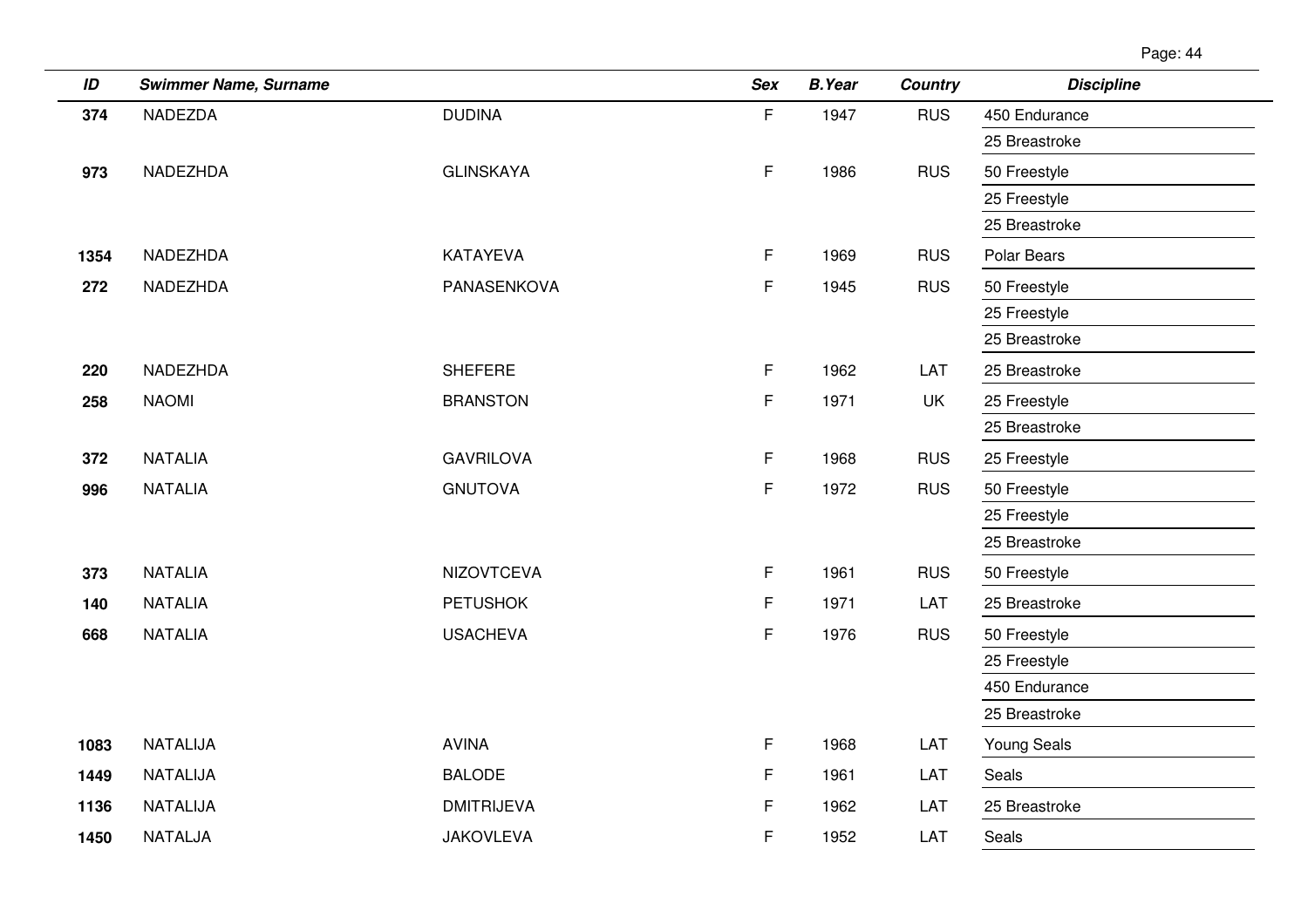| Page: 45 |  |
|----------|--|
|          |  |

| ID   | <b>Swimmer Name, Surname</b> |                    | <b>Sex</b>  | <b>B.Year</b> | <b>Country</b> | <b>Discipline</b> |
|------|------------------------------|--------------------|-------------|---------------|----------------|-------------------|
| 153  | <b>NATALJA</b>               | <b>MALININA</b>    | F           | 1971          | LAT            | Seals             |
| 144  | NATALJA                      | PUZANOVA           | F           | 1966          | LAT            | 25 Freestyle      |
|      |                              |                    |             |               |                | 25 Breastroke     |
| 1162 | <b>NAZIMA</b>                | <b>MAGAFUROVA</b>  | $\mathsf F$ | 1947          | <b>RUS</b>     | 50 Freestyle      |
|      |                              |                    |             |               |                | 25 Freestyle      |
|      |                              |                    |             |               |                | 450 Endurance     |
|      |                              |                    |             |               |                | 25 Breastroke     |
| 1441 | <b>NEIL</b>                  | <b>PRICE</b>       | M           | 1978          | UK             | 50 Freestyle      |
| 209  | <b>NICOLA</b>                | <b>MALIN</b>       | F           | 1965          | UK             | 50 Freestyle      |
|      |                              |                    |             |               |                | 25 Freestyle      |
|      |                              |                    |             |               |                | 25 Breastroke     |
| 312  | <b>NIGE</b>                  | <b>REID</b>        | M           | 1961          | UK             | 450 Endurance     |
|      |                              |                    |             |               |                | 25 Breastroke     |
| 395  | <b>NIILO</b>                 | <b>MUSTIKKAMAA</b> | M           | 1942          | <b>FIN</b>     | 25 Breastroke     |
| 138  | <b>NIKITA</b>                | <b>GORBATKO</b>    | M           | 1991          | LAT            | 50 Freestyle      |
|      |                              |                    |             |               |                | 25 Freestyle      |
|      |                              |                    |             |               |                | 25 Breastroke     |
| 436  | <b>NIKLAS</b>                | <b>BJORKSKOG</b>   | M           | 1970          | <b>FIN</b>     | 25 Breastroke     |
| 289  | <b>NIKOLAI</b>               | <b>GLUSHKOV</b>    | M           | 1953          | <b>RUS</b>     | 50 Freestyle      |
|      |                              |                    |             |               |                | 25 Freestyle      |
|      |                              |                    |             |               |                | 450 Endurance     |
|      |                              |                    |             |               |                | 25 Breastroke     |
| 610  | <b>NIKOLAI</b>               | <b>PRIBYLSIY</b>   | M           | 1957          | <b>EST</b>     | 25 Freestyle      |
|      |                              |                    |             |               |                | 25 Breastroke     |
| 911  | <b>NIKOLAI</b>               | <b>STRAZHIN</b>    | M           | 1952          | <b>RUS</b>     | 50 Freestyle      |
|      |                              |                    |             |               |                | 25 Freestyle      |
| 1163 | <b>NIKOLAY</b>               | <b>MURAVYEV</b>    | M           | 1983          | <b>RUS</b>     | 50 Freestyle      |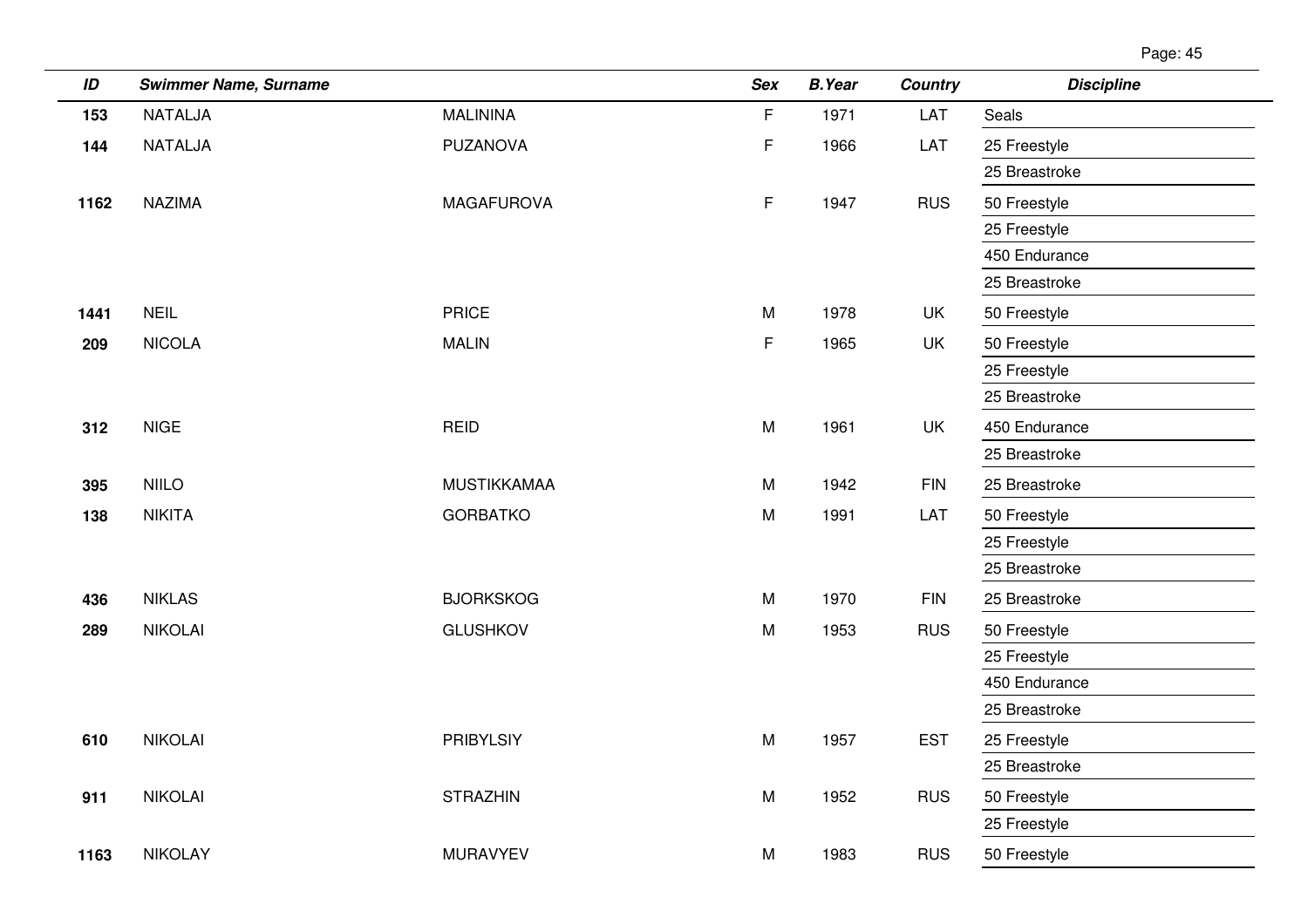| ID   | <b>Swimmer Name, Surname</b> |                     | <b>Sex</b> | <b>B.Year</b> | <b>Country</b> | <b>Discipline</b>  |
|------|------------------------------|---------------------|------------|---------------|----------------|--------------------|
| 1163 | <b>NIKOLAY</b>               | <b>MURAVYEV</b>     | M          | 1983          | <b>RUS</b>     | 25 Freestyle       |
|      |                              |                     |            |               |                | 25 Breastroke      |
| 681  | <b>NIKOLAY</b>               | <b>PETSHAK</b>      | ${\sf M}$  | 1955          | <b>RUS</b>     | 25 Freestyle       |
|      |                              |                     |            |               |                | 450 Endurance      |
|      |                              |                     |            |               |                | 25 Breastroke      |
| 551  | <b>NILS HARALD</b>           | <b>MOE</b>          | M          | 1947          | <b>NOR</b>     | 50 Freestyle       |
|      |                              |                     |            |               |                | 25 Breastroke      |
| 916  | NILS OVE                     | <b>SOLLID</b>       | ${\sf M}$  | 1965          | <b>NOR</b>     | 50 Freestyle       |
|      |                              |                     |            |               |                | 450 Endurance      |
|      |                              |                     |            |               |                | 25 Breastroke      |
| 1330 | <b>NINA</b>                  | <b>MIETTINEN</b>    | F          | 1973          | <b>FIN</b>     | 25 Freestyle       |
|      |                              |                     |            |               |                | 25 Breastroke      |
| 151  | <b>NINA</b>                  | <b>SILINA</b>       | F          | 1964          | LAT            | 50 Freestyle       |
|      |                              |                     |            |               |                | 25 Freestyle       |
|      |                              |                     |            |               |                | 25 Breastroke      |
| 629  | OILI                         | <b>NISKANEN</b>     | F          | 1960          | <b>FIN</b>     | Seals              |
| 591  | OILI                         | <b>RUOTSALAINEN</b> | F          | 1965          | <b>FIN</b>     | 50 Freestyle       |
|      |                              |                     |            |               |                | 25 Freestyle       |
|      |                              |                     |            |               |                | 25 Breastroke      |
| 709  | <b>OIVA</b>                  | <b>LINTUNEN</b>     | M          | 1938          | <b>FIN</b>     | <b>Young Seals</b> |
| 801  | <b>OKSANA</b>                | KOLBASYNSKA         | F          | 1972          | <b>UKR</b>     | 25 Freestyle       |
|      |                              |                     |            |               |                | 25 Breastroke      |
| 367  | OLAF                         | <b>JOHN</b>         | M          | 1962          | <b>GER</b>     | 25 Breastroke      |
| 1260 | <b>OLAVI</b>                 | <b>TURUNEN</b>      | M          | 1935          | <b>FIN</b>     | 25 Breastroke      |
| 1431 | OLEG                         | CHURYUMOV           | ${\sf M}$  | 1986          | <b>RUS</b>     | 50 Freestyle       |
|      |                              |                     |            |               |                | 25 Freestyle       |
|      |                              |                     |            |               |                | 450 Endurance      |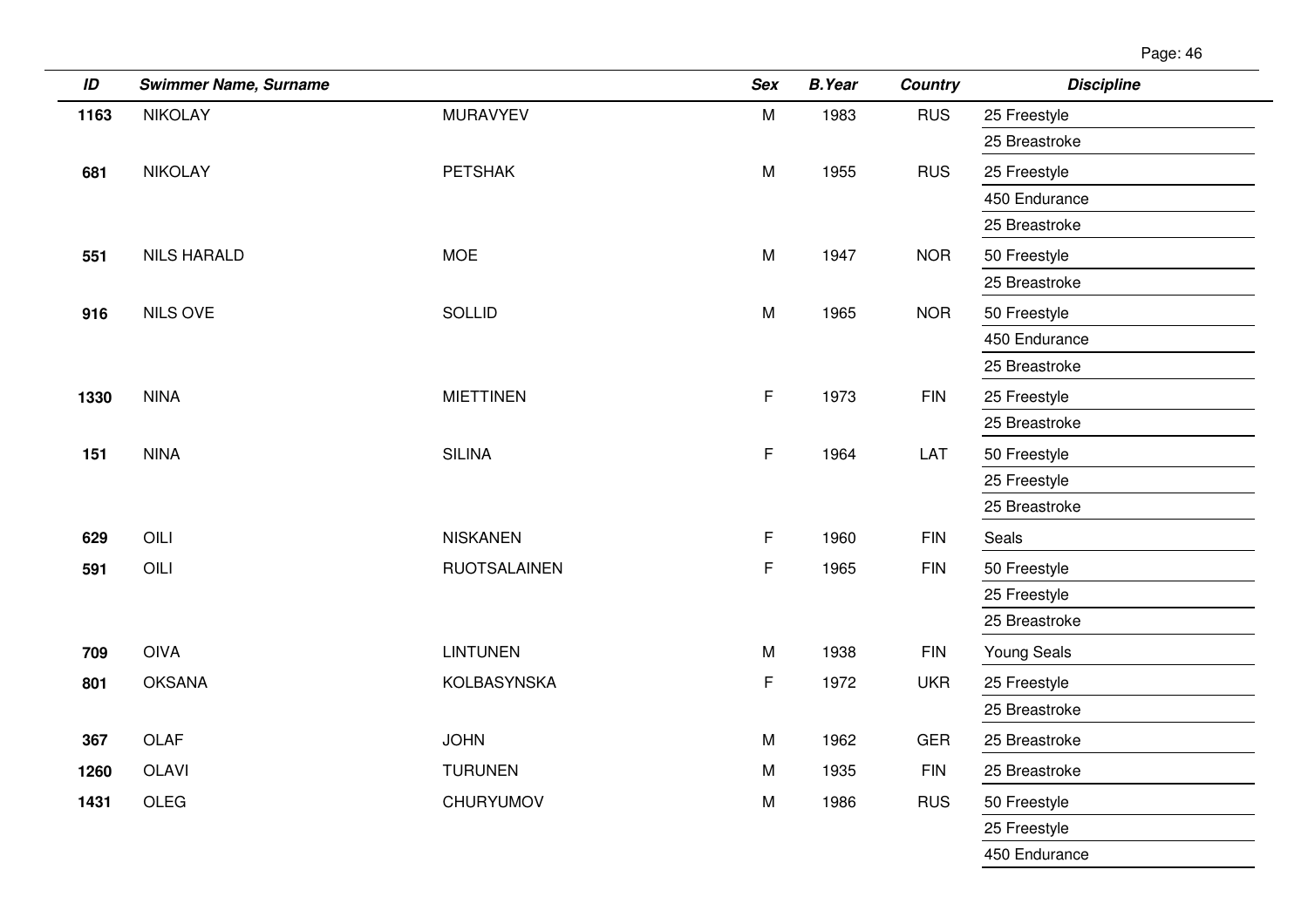| ID   | <b>Swimmer Name, Surname</b> |                   | <b>Sex</b> | <b>B.Year</b> | <b>Country</b> | <b>Discipline</b>  |
|------|------------------------------|-------------------|------------|---------------|----------------|--------------------|
| 334  | <b>OLEG</b>                  | <b>ZOLOTAREV</b>  | M          | 1955          | <b>RUS</b>     | 50 Freestyle       |
|      |                              |                   |            |               |                | 450 Endurance      |
|      |                              |                   |            |               |                | 25 Breastroke      |
| 322  | <b>OLGA</b>                  | <b>BEGUNOVA</b>   | F          | 1965          | <b>RUS</b>     | Seals              |
| 931  | <b>OLGA</b>                  | <b>FOMICHEVA</b>  | F          | 1955          | <b>RUS</b>     | 50 Freestyle       |
| 1040 | OLGA                         | <b>SILOVA</b>     | F          | 1956          | LAT            | 50 Freestyle       |
| 721  | OLLI                         | <b>SIIRONEN</b>   | M          | 1956          | <b>FIN</b>     | 25 Breastroke      |
| 743  | OSMO                         | <b>AALTO</b>      | M          | 1946          | <b>FIN</b>     | 25 Breastroke      |
| 857  | OSSI                         | <b>ALASTALO</b>   | M          | 1966          | <b>FIN</b>     | Seals              |
| 775  | <b>OTTO</b>                  | <b>KURRONEN</b>   | M          | 2000          | <b>FIN</b>     | <b>Young Seals</b> |
| 1006 | <b>OYDIS</b>                 | <b>BOTUN</b>      | F          | 1952          | <b>NOR</b>     | 50 Freestyle       |
|      |                              |                   |            |               |                | 25 Breastroke      |
| 1017 | <b>PAAVO</b>                 | KARJALAINEN       | ${\sf M}$  | 1942          | <b>FIN</b>     | 25 Breastroke      |
| 962  | PAIVI                        | <b>HAAPANIEMI</b> | F          | 1955          | <b>FIN</b>     | <b>Young Seals</b> |
| 726  | PAIVI                        | <b>HYVARINEN</b>  | F          | 1958          | <b>FIN</b>     | 25 Freestyle       |
| 573  | PAIVI                        | KILLSTROM         | F          | 1963          | <b>FIN</b>     | 25 Breastroke      |
| 590  | PAIVI                        | <b>MANTILA</b>    | F          | 1961          | <b>FIN</b>     | 50 Freestyle       |
|      |                              |                   |            |               |                | 25 Freestyle       |
|      |                              |                   |            |               |                | 25 Breastroke      |
| 1387 | <b>PAOLO</b>                 | CHIARINO          | M          | 1966          | <b>ITA</b>     | 50 Freestyle       |
|      |                              |                   |            |               |                | 25 Freestyle       |
|      |                              |                   |            |               |                | 450 Endurance      |
| 881  | PASI                         | <b>FRANTI</b>     | M          | 1967          | <b>FIN</b>     | 25 Freestyle       |
|      |                              |                   |            |               |                | 25 Breastroke      |
| 302  | PASI                         | <b>MIKKONEN</b>   | M          | 1969          | <b>FIN</b>     | 50 Freestyle       |
|      |                              |                   |            |               |                | 25 Freestyle       |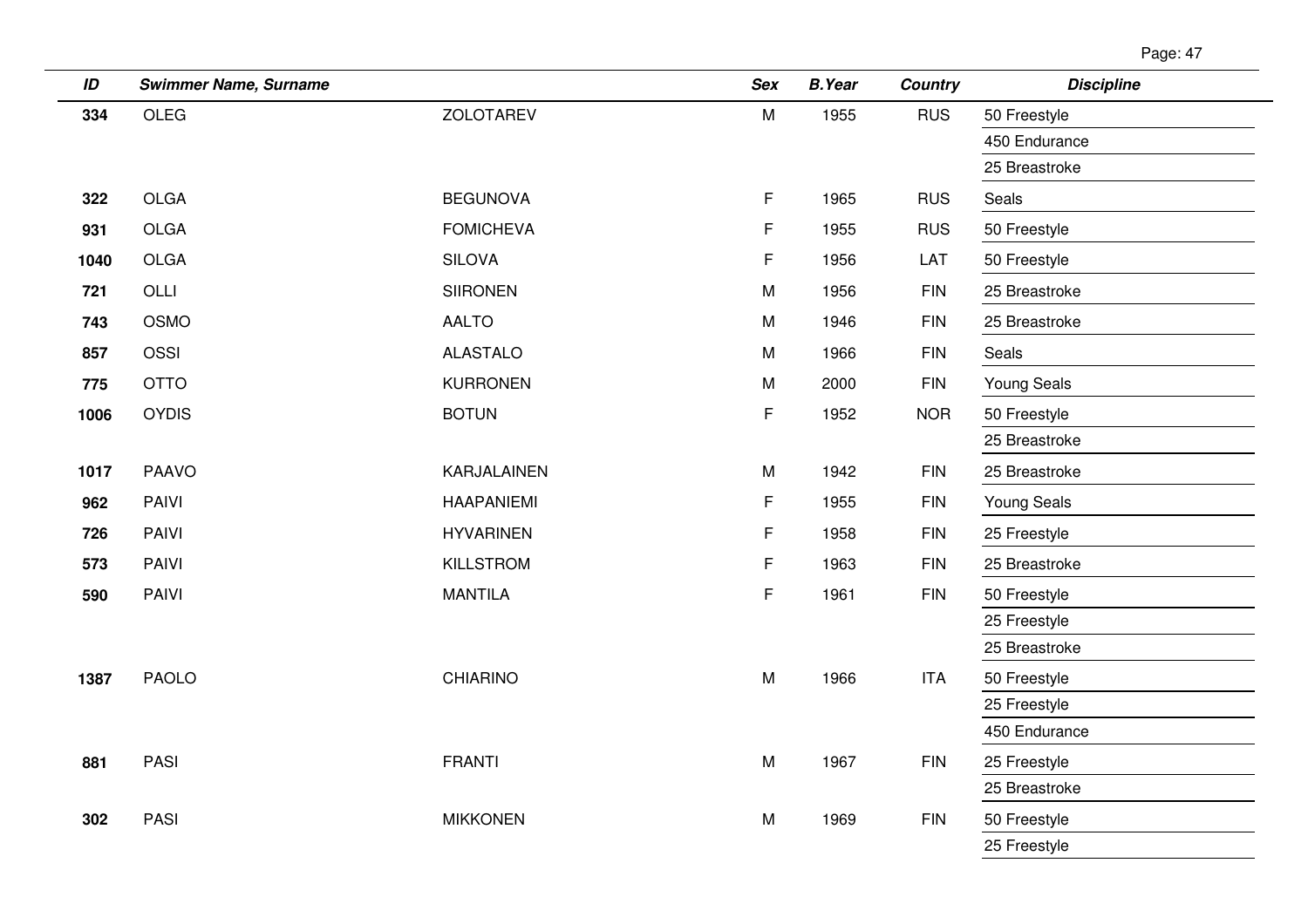| ID   | <b>Swimmer Name, Surname</b> |                    | <b>Sex</b> | <b>B.Year</b> | <b>Country</b> | <b>Discipline</b> |
|------|------------------------------|--------------------|------------|---------------|----------------|-------------------|
| 302  | PASI                         | <b>MIKKONEN</b>    | ${\sf M}$  | 1969          | <b>FIN</b>     | 450 Endurance     |
|      |                              |                    |            |               |                | 25 Breastroke     |
| 733  | <b>PATRICK</b>               | <b>JOHNSON</b>     | M          | 1980          | <b>AUS</b>     | 50 Freestyle      |
|      |                              |                    |            |               |                | 25 Freestyle      |
| 946  | <b>PAUL</b>                  | <b>COCKBURN</b>    | M          | 1969          | UK             | Seals             |
|      |                              |                    |            |               |                | Polar Bears       |
|      |                              |                    |            |               |                | 50 Freestyle      |
|      |                              |                    |            |               |                | 25 Freestyle      |
| 1310 | <b>PAULA</b>                 | <b>KARKKAINEN</b>  | F.         | 1952          | <b>FIN</b>     | 25 Breastroke     |
| 529  | <b>PAULA</b>                 | <b>KINNUNEN</b>    | F          | 1953          | <b>FIN</b>     | 25 Breastroke     |
| 1437 | <b>PAVEL</b>                 | <b>KRILOV</b>      | M          | 1976          | LAT            | 25 Freestyle      |
| 1152 | <b>PAVELS</b>                | <b>SISLOVS</b>     | M          | 1987          | LAT            | 50 Freestyle      |
|      |                              |                    |            |               |                | 25 Freestyle      |
|      |                              |                    |            |               |                | 25 Breastroke     |
| 526  | <b>PAVOL</b>                 | <b>DINKA</b>       | M          | 1942          | <b>SVK</b>     | 450 Endurance     |
|      |                              |                    |            |               |                | 25 Breastroke     |
| 1238 | PAWEL                        | <b>KALININ</b>     | M          | 1977          | <b>RUS</b>     | Seals             |
| 565  | <b>PEKKA</b>                 | <b>HAKKARAINEN</b> | M          | 1955          | <b>FIN</b>     | 25 Breastroke     |
| 293  | <b>PEKKA</b>                 | LATVA-PUKKILA      | M          | 1949          | <b>FIN</b>     | 25 Freestyle      |
|      |                              |                    |            |               |                | 25 Breastroke     |
| 593  | <b>PEKKA</b>                 | <b>LINNA</b>       | M          | 1966          | <b>FIN</b>     | 25 Breastroke     |
| 965  | <b>PEKKA</b>                 | <b>METSA</b>       | M          | 1945          | <b>FIN</b>     | 50 Freestyle      |
|      |                              |                    |            |               |                | 25 Freestyle      |
|      |                              |                    |            |               |                | 25 Breastroke     |
| 622  | <b>PEKKA</b>                 | <b>TUOMAALA</b>    | ${\sf M}$  | 1946          | <b>FIN</b>     | 25 Freestyle      |
|      |                              |                    |            |               |                | 25 Breastroke     |
| 1408 | <b>PENTTI</b>                | <b>HAUTALA</b>     | M          | 1960          | <b>FIN</b>     | Young Seals       |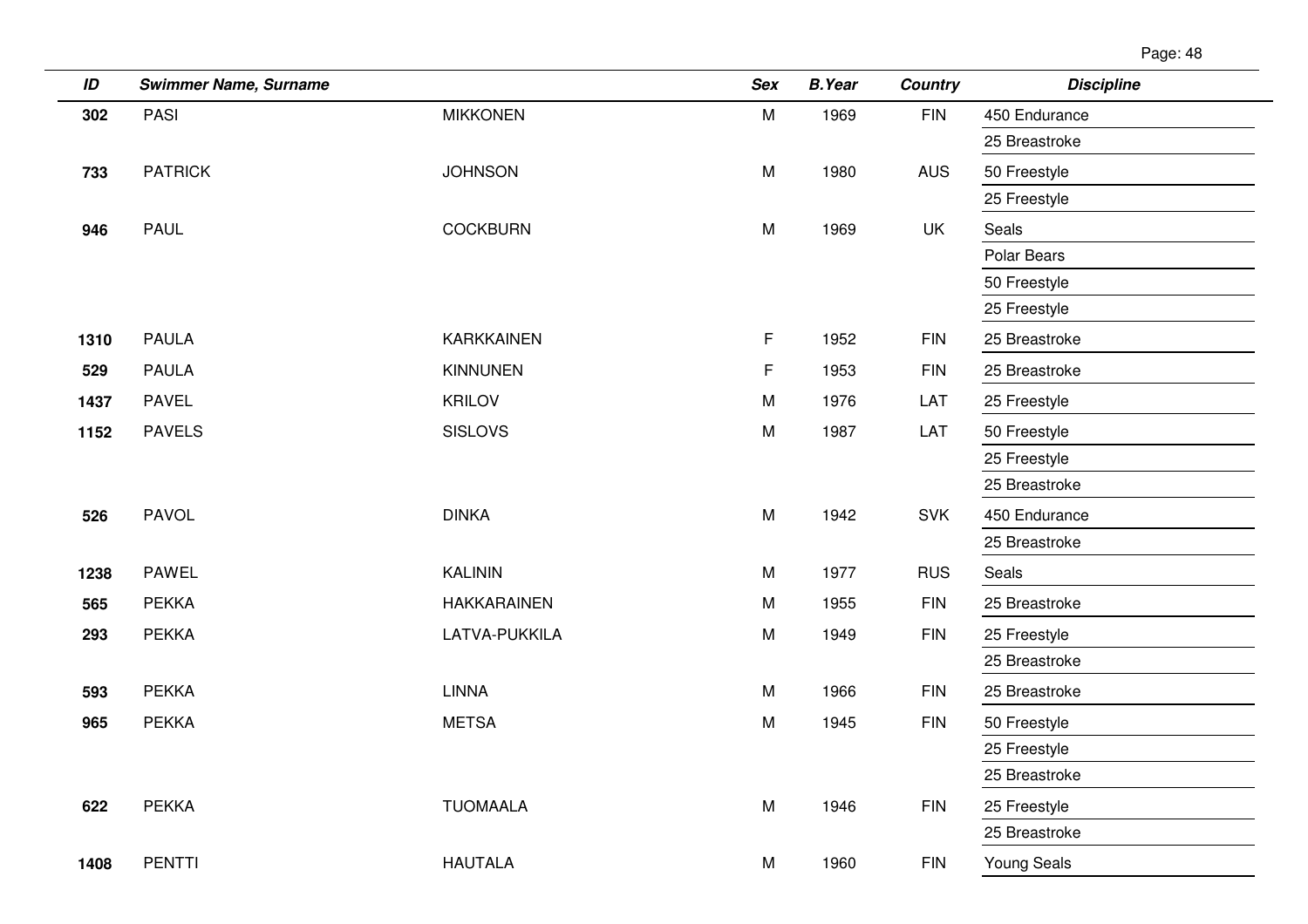| Page: 49 |  |
|----------|--|
|----------|--|

| ID   | <b>Swimmer Name, Surname</b> |                   | <b>Sex</b> | <b>B.Year</b> | Country    | <b>Discipline</b>  |
|------|------------------------------|-------------------|------------|---------------|------------|--------------------|
| 718  | <b>PENTTI</b>                | <b>PARVIAINEN</b> | M          | 1945          | <b>FIN</b> | 25 Breastroke      |
| 1161 | PER-ERIK                     | <b>LUNDGREN</b>   | M          | 1966          | SWE        | 25 Breastroke      |
| 181  | <b>PERTTI</b>                | PIKKARAINEN       | M          | 1960          | <b>FIN</b> | 25 Breastroke      |
| 1012 | <b>PERTTI</b>                | <b>SALO</b>       | M          | 1946          | <b>FIN</b> | <b>Young Seals</b> |
| 1044 | <b>PETER</b>                 | ABB               | M          | 1978          | <b>FIN</b> | 25 Breastroke      |
| 1069 | <b>PETER</b>                 | <b>KOLEGA</b>     | M          | 1982          | <b>SVK</b> | 25 Breastroke      |
| 413  | <b>PETER</b>                 | RAMM-SCHMIDT      | M          | 1949          | <b>FIN</b> | 25 Breastroke      |
| 1114 | <b>PETERIS</b>               | <b>DZERINS</b>    | M          | 1951          | LAT        | 50 Freestyle       |
|      |                              |                   |            |               |            | 25 Breastroke      |
| 1206 | <b>PETERIS</b>               | <b>REDIZS</b>     | M          | 1954          | LAT        | 50 Freestyle       |
|      |                              |                   |            |               |            | 25 Freestyle       |
| 175  | <b>PETRA</b>                 | <b>SCHANKIN</b>   | F          | 1961          | <b>GER</b> | 25 Breastroke      |
| 428  | <b>PETRI</b>                 | <b>EKLUND</b>     | M          | 1957          | <b>FIN</b> | 25 Freestyle       |
|      |                              |                   |            |               |            | 25 Breastroke      |
| 292  | <b>PETRI</b>                 | <b>LOUHIVUORI</b> | M          | 1949          | <b>FIN</b> | 25 Freestyle       |
|      |                              |                   |            |               |            | 25 Breastroke      |
| 1342 | <b>PETRI</b>                 | <b>MAJURI</b>     | M          | 1974          | <b>FIN</b> | 25 Breastroke      |
| 1361 | <b>PETRI</b>                 | YRJO-KOSKINEN     | M          | 1959          | <b>FIN</b> | 25 Breastroke      |
| 1049 | <b>PIPIJA</b>                | <b>FREDONS</b>    | M          | 1958          | LAT        | 25 Freestyle       |
|      |                              |                   |            |               |            | 25 Breastroke      |
| 360  | <b>PIRET</b>                 | <b>MATHIESEN</b>  | F          | 1958          | <b>EST</b> | 50 Freestyle       |
|      |                              |                   |            |               |            | 25 Freestyle       |
|      |                              |                   |            |               |            | 25 Breastroke      |
| 618  | <b>PIRJO</b>                 | ISOTALO-RANTAMAA  | F.         | 1965          | <b>FIN</b> | <b>Young Seals</b> |
| 625  | <b>PIRJO</b>                 | <b>LAMPOLA</b>    | F          | 1960          | <b>FIN</b> | <b>Young Seals</b> |
| 475  | <b>PIRJO</b>                 | <b>LEHTONEN</b>   | F          | 1954          | <b>FIN</b> | 50 Freestyle       |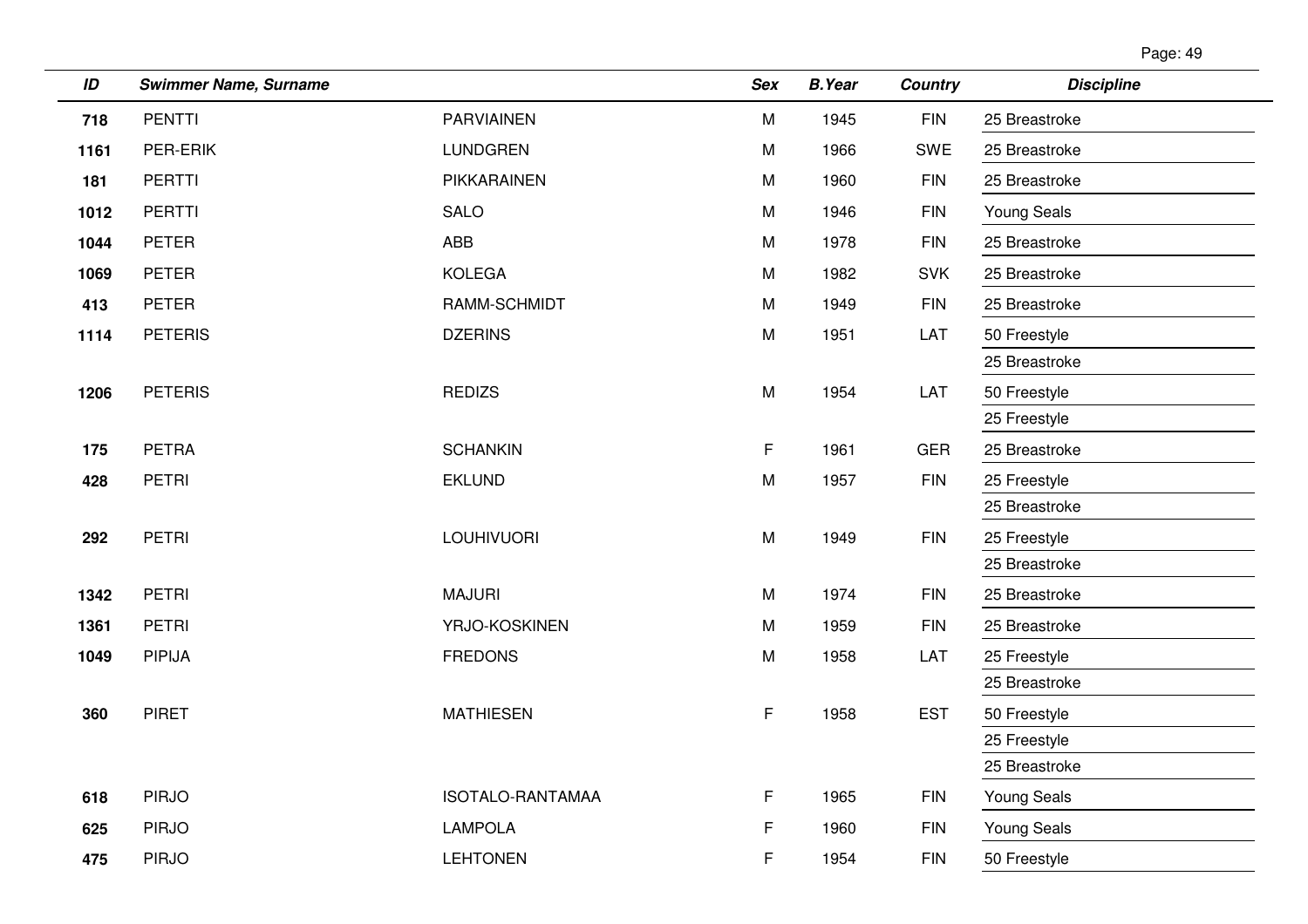| Page: 50 |  |
|----------|--|
|          |  |

| ID   | <b>Swimmer Name, Surname</b> |                   | <b>Sex</b>  | <b>B.Year</b> | <b>Country</b> | <b>Discipline</b>  |
|------|------------------------------|-------------------|-------------|---------------|----------------|--------------------|
| 475  | <b>PIRJO</b>                 | <b>LEHTONEN</b>   | $\mathsf F$ | 1954          | <b>FIN</b>     | 25 Freestyle       |
|      |                              |                   |             |               |                | 25 Breastroke      |
| 1013 | <b>PIRJO</b>                 | PIHLAJAMAKI       | F           | 1955          | <b>FIN</b>     | <b>Young Seals</b> |
| 1008 | <b>PIRJO</b>                 | <b>PITKANEN</b>   | F.          | 1947          | <b>FIN</b>     | <b>Young Seals</b> |
| 1303 | <b>PIRJO</b>                 | <b>SALMINEN</b>   | F           | 1939          | <b>FIN</b>     | <b>Young Seals</b> |
| 1325 | <b>PIRJO</b>                 | <b>TYNYS</b>      | F           | 1954          | <b>FIN</b>     | 25 Breastroke      |
| 854  | <b>PIRJO</b>                 | <b>VAINA</b>      | F           | 1959          | <b>FIN</b>     | 25 Breastroke      |
| 1331 | <b>PIRKKO</b>                | <b>EEVA</b>       | F           | 1952          | <b>FIN</b>     | 25 Breastroke      |
| 564  | <b>PIRKKO</b>                | <b>MAATTANEN</b>  | F           | 1947          | <b>FIN</b>     | 25 Breastroke      |
| 550  | <b>PIRKKO</b>                | <b>MATTILA</b>    | F           | 1948          | <b>FIN</b>     | 50 Freestyle       |
|      |                              |                   |             |               |                | 25 Breastroke      |
| 1011 | <b>PIRKKO</b>                | <b>SALO</b>       | F           | 1946          | <b>FIN</b>     | <b>Young Seals</b> |
| 1419 | <b>PIRKKO</b>                | <b>SALOMAA</b>    | F           | 1955          | <b>FIN</b>     | <b>Young Seals</b> |
| 606  | <b>PIRKKO</b>                | YRJANA            | F           | 1949          | <b>FIN</b>     | 25 Breastroke      |
| 1275 | <b>PIRKKOLIISA</b>           | KUNELIUS-NISKANEN | F           | 1961          | <b>FIN</b>     | 25 Breastroke      |
| 425  | <b>PJOTRS</b>                | <b>POLAKOVS</b>   | M           | 1962          | LAT            | 50 Freestyle       |
| 846  | POHJANVAARA                  | <b>SIRPA</b>      | F.          | 1946          | <b>FIN</b>     | 25 Breastroke      |
| 1157 | <b>PRIIT</b>                 | <b>VEHM</b>       | M           | 1972          | <b>EST</b>     | 50 Freestyle       |
|      |                              |                   |             |               |                | 25 Breastroke      |
| 583  | PUCKELWALDT                  | <b>CARMEN</b>     | F           | 1950          | <b>GER</b>     | 25 Breastroke      |
| 967  | <b>RAATAA</b>                | <b>JARMO</b>      | M           | 1953          | <b>FIN</b>     | 25 Freestyle       |
|      |                              |                   |             |               |                | 25 Breastroke      |
| 349  | <b>RACHAEL</b>               | LEE               | F           | 1979          | <b>IRL</b>     | Seals              |
|      |                              |                   |             |               |                | 25 Freestyle       |
| 341  | <b>RACHEL</b>                | <b>DOYLE</b>      | F           | 1988          | <b>IRL</b>     | 450 Endurance      |
| 1062 | <b>RAFAL</b>                 | <b>OLSZEWSKI</b>  | M           | 1961          | <b>POL</b>     | 25 Breastroke      |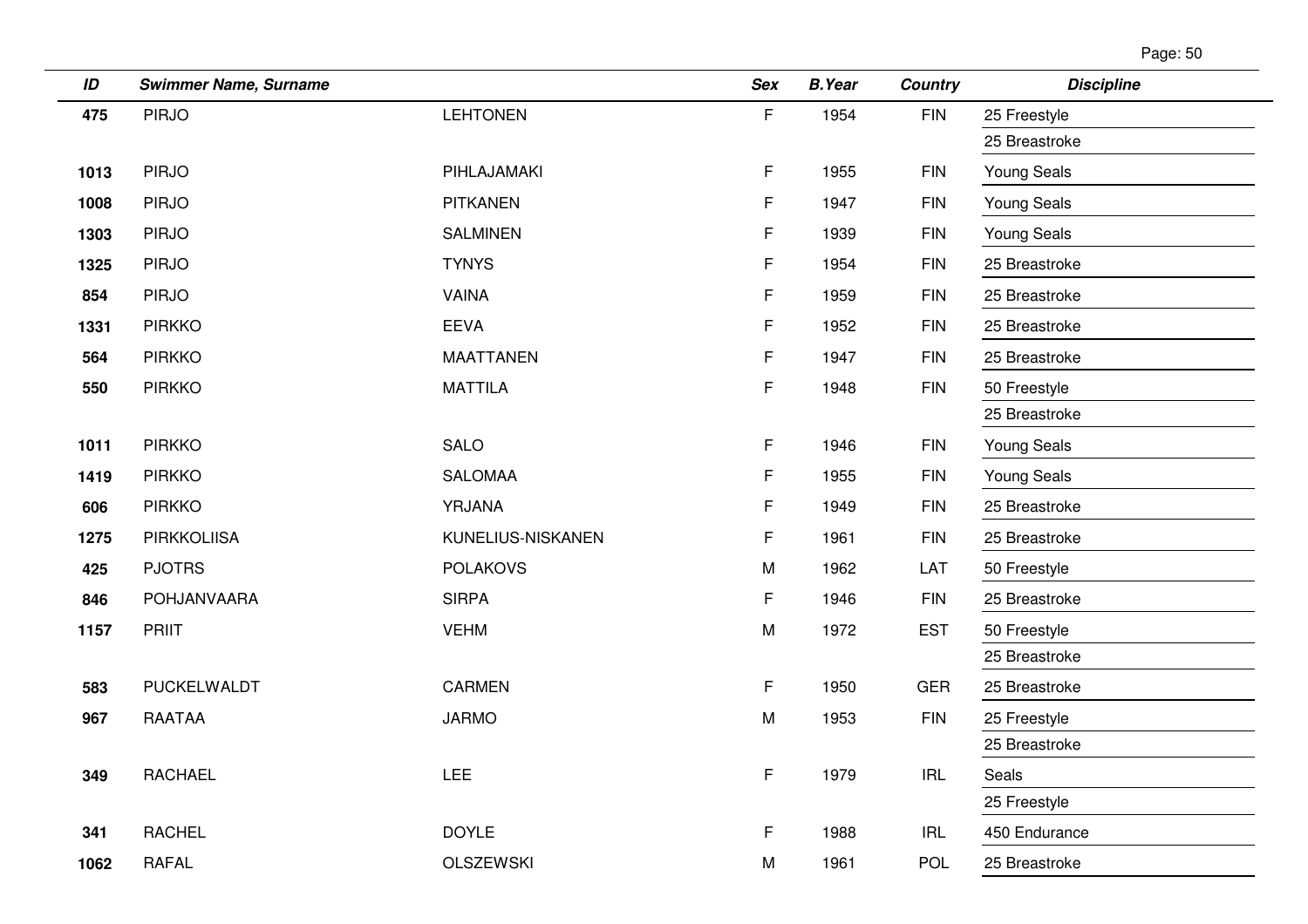$\overline{\phantom{a}}$ 

| ID   | <b>Swimmer Name, Surname</b> |                    | <b>Sex</b> | <b>B.Year</b> | <b>Country</b> | <b>Discipline</b>  |
|------|------------------------------|--------------------|------------|---------------|----------------|--------------------|
| 402  | RAIJA                        | <b>PENNANEN</b>    | F          | 1957          | <b>FIN</b>     | 50 Freestyle       |
|      |                              |                    |            |               |                | 25 Freestyle       |
|      |                              |                    |            |               |                | 25 Breastroke      |
| 1334 | RAIJA                        | <b>TOKKO</b>       | F          | 1938          | <b>FIN</b>     | 25 Breastroke      |
| 557  | RAILI                        | <b>LIIMATAINEN</b> | F          | 1945          | <b>FIN</b>     | Seals              |
| 1297 | RAILI                        | <b>NIEMINEN</b>    | F          | 1936          | <b>FIN</b>     | <b>Young Seals</b> |
| 1392 | <b>RAIMO</b>                 | <b>HIRVONEN</b>    | M          | 1943          | <b>FIN</b>     | 25 Breastroke      |
| 394  | <b>RAIMO</b>                 | <b>MAJAMAKI</b>    | M          | 1951          | <b>FIN</b>     | 25 Breastroke      |
| 464  | <b>RAIMO</b>                 | <b>TUOMISTO</b>    | M          | 1949          | <b>FIN</b>     | 50 Freestyle       |
| 1189 | RAIN                         | <b>BEREZIN</b>     | M          | 1990          | <b>EST</b>     | 50 Freestyle       |
|      |                              |                    |            |               |                | 25 Freestyle       |
|      |                              |                    |            |               |                | 25 Breastroke      |
| 582  | <b>RAINER</b>                | <b>RICHTER</b>     | M          | 1962          | <b>GER</b>     | 25 Breastroke      |
| 261  | <b>RAINER ERIK</b>           | <b>JOHNSON</b>     | M          | 1946          | <b>FIN</b>     | 25 Breastroke      |
| 143  | <b>RAISA</b>                 | <b>PETROVA</b>     | F          | 1954          | LAT            | 25 Breastroke      |
| 1448 | <b>RAITIS</b>                | <b>ABELE</b>       | M          | 1983          | LAT            | 25 Freestyle       |
| 160  | <b>RAITIS</b>                | <b>GULTNIEKS</b>   | M          | 1963          | LAT            | 50 Freestyle       |
|      |                              |                    |            |               |                | 25 Freestyle       |
|      |                              |                    |            |               |                | 450 Endurance      |
|      |                              |                    |            |               |                | 25 Breastroke      |
| 308  | <b>RAITS</b>                 | <b>VALTERS</b>     | M          | 1960          | LAT            | 50 Freestyle       |
|      |                              |                    |            |               |                | 25 Breastroke      |
| 523  | RAMI                         | <b>KULMALA</b>     | M          | 1970          | <b>FIN</b>     | 25 Breastroke      |
| 1128 | <b>RASSA</b>                 | <b>BUKONTE</b>     | F          | 1959          | LAT            | 50 Freestyle       |
|      |                              |                    |            |               |                | 25 Breastroke      |
| 1402 | <b>RAUNI</b>                 | <b>ILVES</b>       | М          | 1949          | <b>FIN</b>     | Seals              |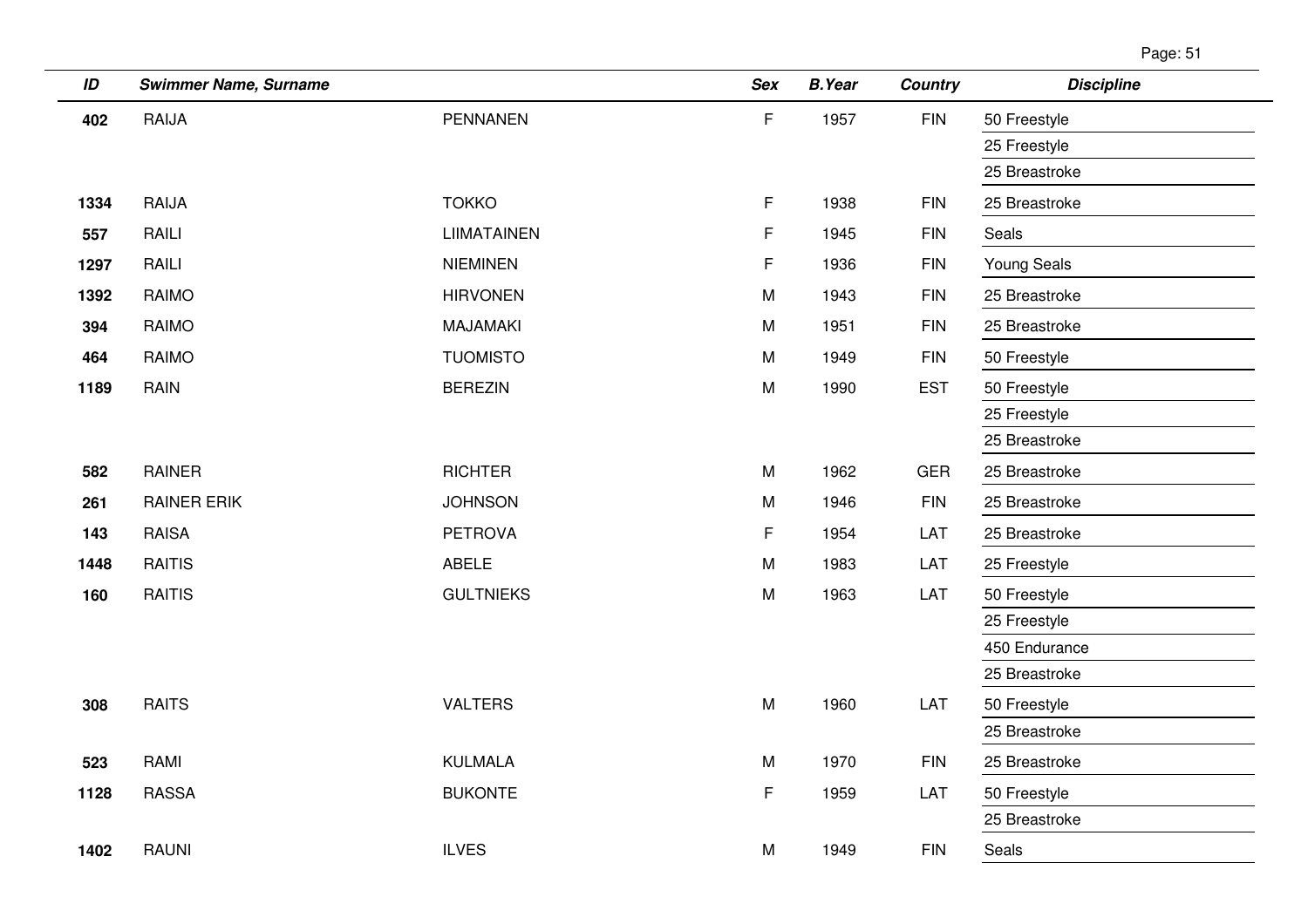| Page: 52 |  |
|----------|--|
|          |  |

| ID   | <b>Swimmer Name, Surname</b> |                   | <b>Sex</b> | <b>B.Year</b> | <b>Country</b> | <b>Discipline</b> |
|------|------------------------------|-------------------|------------|---------------|----------------|-------------------|
| 1291 | <b>RAUNO</b>                 | <b>LAUKKA</b>     | M          | 1942          | <b>FIN</b>     | Seals             |
| 454  | <b>REIDUN</b>                | <b>STRAND</b>     | F          | 1944          | <b>NOR</b>     | 25 Breastroke     |
| 179  | <b>REIJO</b>                 | <b>JUOPPERI</b>   | M          | 1964          | $\mathsf{FIN}$ | 25 Breastroke     |
| 1456 | <b>REIJO</b>                 | <b>KARPPINEN</b>  | M          | 1962          | <b>FIN</b>     | 50 Freestyle      |
|      |                              |                   |            |               |                | 25 Breastroke     |
| 474  | <b>REIJO</b>                 | <b>LEHTONEN</b>   | ${\sf M}$  | 1951          | <b>FIN</b>     | 50 Freestyle      |
|      |                              |                   |            |               |                | 25 Freestyle      |
|      |                              |                   |            |               |                | 25 Breastroke     |
| 662  | <b>REIJO</b>                 | <b>ORVOLA</b>     | M          | 1991          | <b>FIN</b>     | 25 Freestyle      |
|      |                              |                   |            |               |                | 25 Breastroke     |
| 847  | <b>REIMA</b>                 | POHJANVAARA       | M          | 1944          | <b>FIN</b>     | Seals             |
| 326  | <b>REINER</b>                | <b>BESING</b>     | M          | 1959          | <b>GER</b>     | Polar Bears       |
|      |                              |                   |            |               |                | 25 Breastroke     |
| 1063 | <b>RENATA</b>                | POLANCZYK         | F          | 1959          | POL            | 50 Freestyle      |
|      |                              |                   |            |               |                | 25 Freestyle      |
|      |                              |                   |            |               |                | 25 Breastroke     |
| 841  | <b>RENE</b>                  | <b>JOTIMAA</b>    | M          | 1970          | <b>EST</b>     | 25 Breastroke     |
| 859  | <b>RICARDS</b>               | <b>BATARAGS</b>   | M          | 1973          | LAT            | Seals             |
| 1147 | <b>RICARDS</b>               | <b>BEINARDS</b>   | M          | 1977          | LAT            | 50 Freestyle      |
|      |                              |                   |            |               |                | 25 Breastroke     |
| 1198 | <b>RICHARD</b>               | <b>CHATTERJEE</b> | M          | 1958          | UK             | 50 Freestyle      |
|      |                              |                   |            |               |                | 25 Freestyle      |
|      |                              |                   |            |               |                | 25 Breastroke     |
| 862  | <b>RICHARD</b>               | <b>TRICKER</b>    | ${\sf M}$  | 1968          | <b>ENG</b>     | 50 Freestyle      |
|      |                              |                   |            |               |                | 25 Freestyle      |
| 1212 | <b>RIIKKA</b>                | <b>TOIVANEN</b>   | F          | 1987          | <b>FIN</b>     | 25 Freestyle      |
|      |                              |                   |            |               |                | 25 Breastroke     |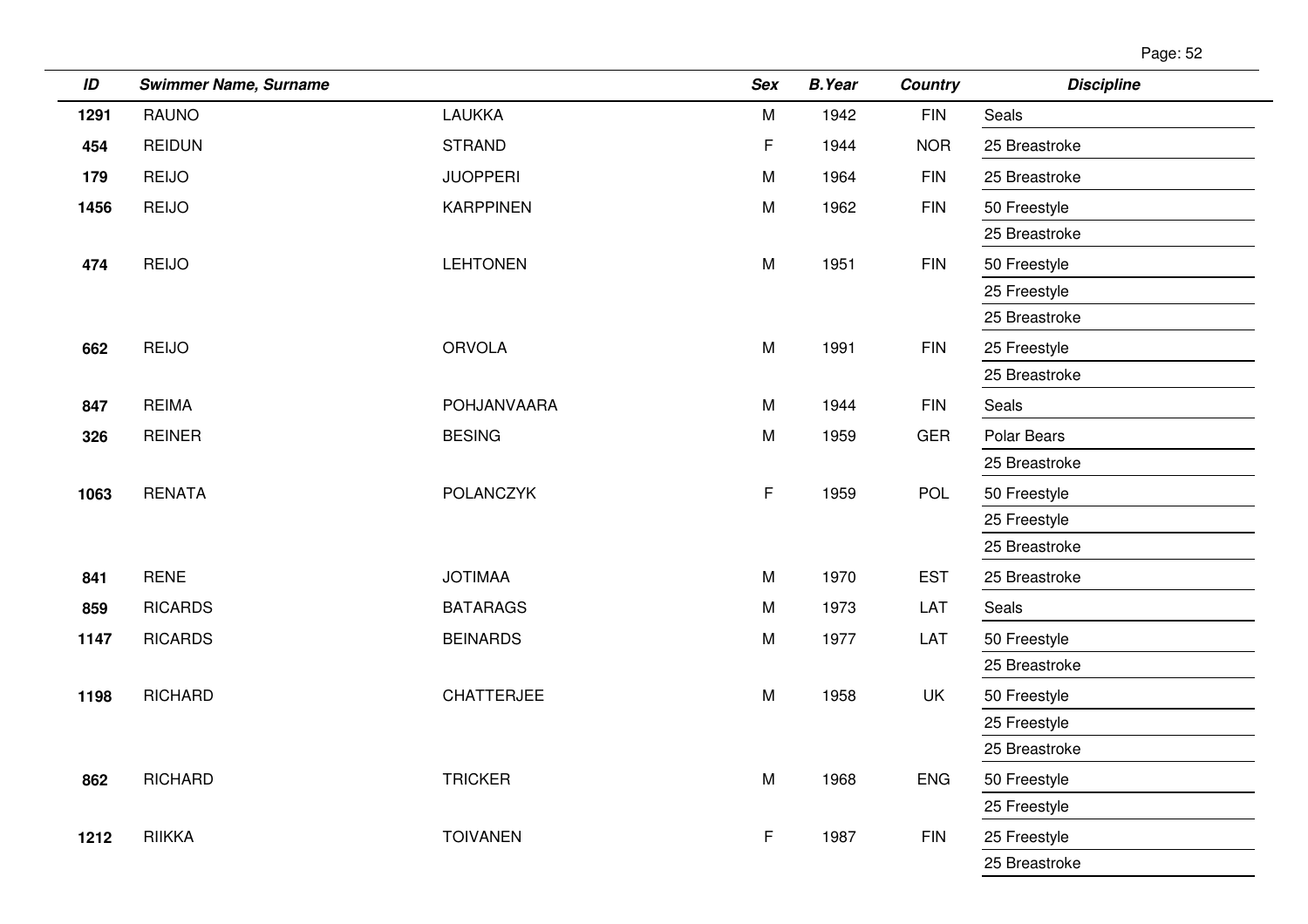| Page: 53 |  |
|----------|--|
|----------|--|

| ID   | <b>Swimmer Name, Surname</b> |                    | <b>Sex</b>  | <b>B.Year</b> | <b>Country</b> | <b>Discipline</b> |
|------|------------------------------|--------------------|-------------|---------------|----------------|-------------------|
| 1311 | <b>RIITTA</b>                | <b>KORSIMO</b>     | $\mathsf F$ | 1955          | <b>FIN</b>     | 25 Breastroke     |
| 1375 | <b>RIITTA</b>                | <b>KOUHIA</b>      | F           | 1953          | <b>FIN</b>     | 25 Breastroke     |
| 393  | <b>RIITTA</b>                | KOVALJEFF-PINOLA   | F           | 1952          | <b>FIN</b>     | 25 Breastroke     |
| 1420 | <b>RIITTA</b>                | <b>LAMPELA</b>     | F.          | 1948          | <b>FIN</b>     | 50 Freestyle      |
|      |                              |                    |             |               |                | 25 Freestyle      |
|      |                              |                    |             |               |                | 25 Breastroke     |
| 592  | <b>RIITTA</b>                | <b>LINNA</b>       | $\mathsf F$ | 1966          | <b>FIN</b>     | 25 Breastroke     |
| 1321 | <b>RIITTA</b>                | <b>NIKULA</b>      | F           | 1952          | <b>FIN</b>     | 25 Breastroke     |
| 614  | <b>RIITTA</b>                | <b>PAIVARINTA</b>  | F           | 1956          | <b>FIN</b>     | 25 Breastroke     |
| 925  | <b>RIITTA</b>                | <b>ROINE</b>       | F           | 1962          | <b>FIN</b>     | 25 Breastroke     |
| 1332 | <b>RIITTA</b>                | <b>VIITALA</b>     | F           | 1960          | <b>FIN</b>     | 25 Breastroke     |
| 896  | <b>RISTO</b>                 | <b>BLOMBERG</b>    | M           | 1942          | <b>FIN</b>     | 25 Freestyle      |
|      |                              |                    |             |               |                | 25 Breastroke     |
| 1299 | <b>RISTO</b>                 | <b>PAAKKO</b>      | M           | 1949          | <b>FIN</b>     | Seals             |
| 651  | <b>RISTO</b>                 | <b>PIEPPONEN</b>   | M           | 1944          | <b>FIN</b>     | 25 Breastroke     |
| 652  | RISTO-MATTI                  | <b>RANTANEN</b>    | ${\sf M}$   | 1972          | <b>FIN</b>     | 50 Freestyle      |
|      |                              |                    |             |               |                | 25 Freestyle      |
|      |                              |                    |             |               |                | 25 Breastroke     |
| 749  | <b>RITA</b>                  | <b>MIRONTSENKO</b> | F.          | 1967          | <b>EST</b>     | 25 Freestyle      |
|      |                              |                    |             |               |                | 25 Breastroke     |
| 769  | <b>RITA</b>                  | <b>PETROVA</b>     | F           | 1971          | LAT            | 25 Breastroke     |
| 387  | <b>RITVA</b>                 | AF URSIN           | F           | 1943          | <b>FIN</b>     | 25 Breastroke     |
| 754  | <b>RITVA</b>                 | <b>MARTTALA</b>    | F           | 1946          | <b>FIN</b>     | 25 Breastroke     |
| 805  | <b>RITVA</b>                 | <b>VAITTINEN</b>   | F.          | 1949          | <b>FIN</b>     | 25 Breastroke     |
| 260  | <b>ROB</b>                   | <b>HUGHES</b>      | M           | 1946          | UK             | 50 Freestyle      |
|      |                              |                    |             |               |                | 25 Freestyle      |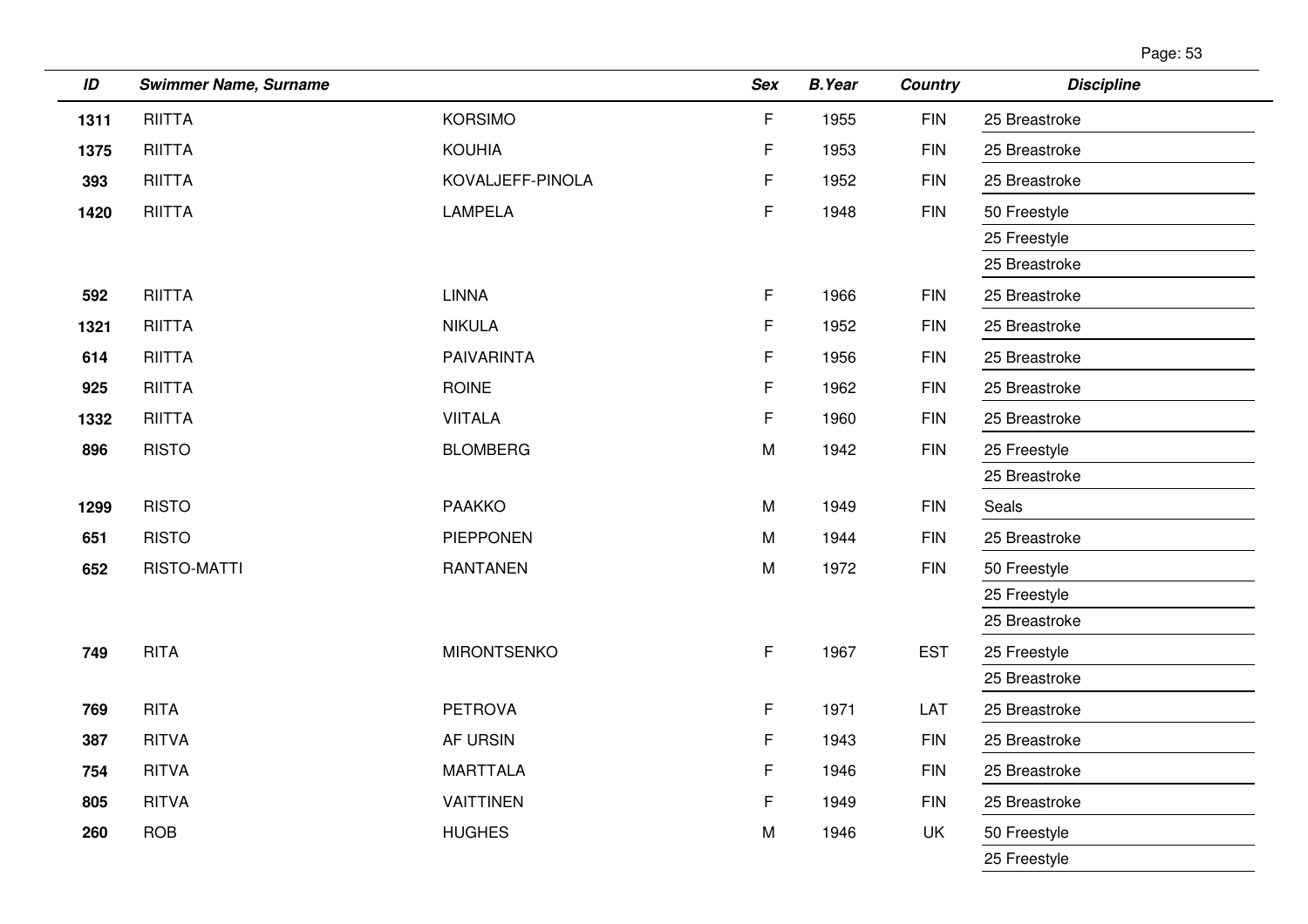| Page: 54 |  |
|----------|--|
|          |  |

| ID   | <b>Swimmer Name, Surname</b> |                   | <b>Sex</b>  | <b>B.Year</b> | <b>Country</b> | <b>Discipline</b> |
|------|------------------------------|-------------------|-------------|---------------|----------------|-------------------|
| 260  | <b>ROB</b>                   | <b>HUGHES</b>     | M           | 1946          | <b>UK</b>      | 25 Breastroke     |
| 1378 | <b>ROBERT</b>                | <b>HOOD</b>       | M           | 1965          | UK             | 50 Freestyle      |
| 1233 | <b>ROLAND</b>                | <b>SEMSKAR</b>    | M           | 1967          | <b>FIN</b>     | Seals             |
| 1104 | <b>ROLANDS</b>               | <b>OZOLINS</b>    | M           | 1942          | LAT            | 25 Breastroke     |
| 992  | <b>ROMAN</b>                 | <b>EFIMOV</b>     | M           | 1976          | <b>RUS</b>     | 50 Freestyle      |
|      |                              |                   |             |               |                | 25 Freestyle      |
|      |                              |                   |             |               |                | 450 Endurance     |
|      |                              |                   |             |               |                | 25 Breastroke     |
| 1041 | <b>ROMAN</b>                 | <b>PETROV</b>     | M           | 1962          | <b>RUS</b>     | 50 Freestyle      |
|      |                              |                   |             |               |                | 25 Freestyle      |
|      |                              |                   |             |               |                | 25 Breastroke     |
| 316  | <b>ROMAN</b>                 | <b>VINOGRADOV</b> | M           | 1974          | <b>RUS</b>     | 25 Freestyle      |
| 657  | ROMAN KARKACHEV              | KARKACHEV         | ${\sf M}$   | 1968          | <b>RUS</b>     | 25 Freestyle      |
|      |                              |                   |             |               |                | 450 Endurance     |
|      |                              |                   |             |               |                | 25 Breastroke     |
| 1445 | <b>ROMANS</b>                | LUKAŠENKO         | M           | 1983          | LAT            | 25 Freestyle      |
| 343  | <b>ROMET</b>                 | <b>TEPPER</b>     | M           | 1978          | <b>EST</b>     | 50 Freestyle      |
|      |                              |                   |             |               |                | 25 Freestyle      |
|      |                              |                   |             |               |                | 450 Endurance     |
|      |                              |                   |             |               |                | 25 Breastroke     |
| 719  | <b>SAARA</b>                 | <b>HARJULA</b>    | $\mathsf F$ | 1988          | <b>FIN</b>     | 25 Breastroke     |
| 366  | <b>SABINE</b>                | <b>EVERT</b>      | F           | 1963          | <b>GER</b>     | 25 Freestyle      |
|      |                              |                   |             |               |                | 25 Breastroke     |
| 177  | <b>SABINE</b>                | <b>KRIECH</b>     | F           | 1959          | <b>GER</b>     | 25 Breastroke     |
| 491  | <b>SAKARI</b>                | <b>KAMPPILA</b>   | M           | 1947          | <b>FIN</b>     | 25 Freestyle      |
|      |                              |                   |             |               |                | 25 Breastroke     |
| 1025 | <b>SAKARI</b>                | ТАНКАРАА          | M           | 1948          | <b>FIN</b>     | 25 Breastroke     |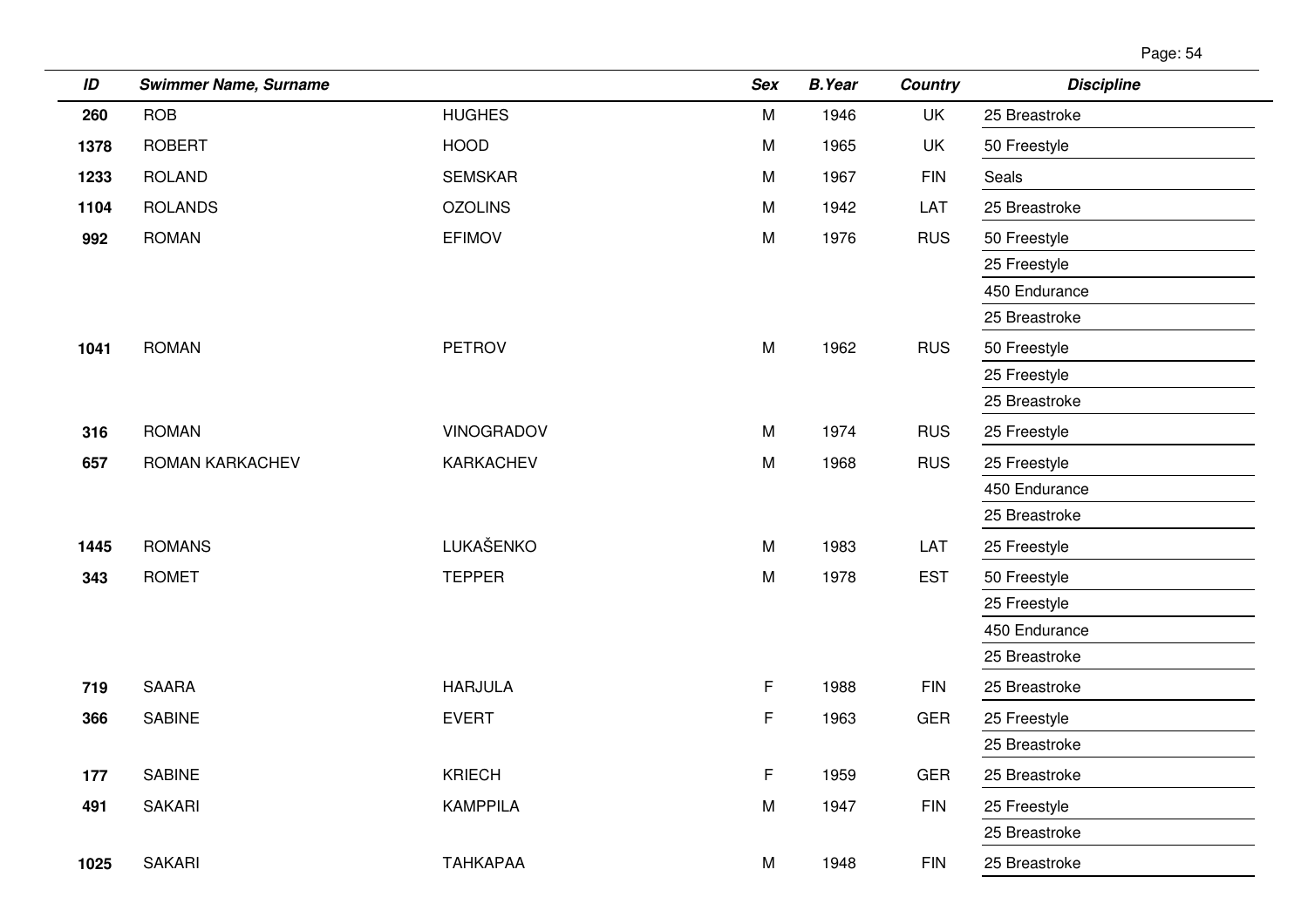| ID   | <b>Swimmer Name, Surname</b> |                  | Sex                                                                                   | <b>B.Year</b> | Country    | <b>Discipline</b>  |
|------|------------------------------|------------------|---------------------------------------------------------------------------------------|---------------|------------|--------------------|
| 1363 | <b>SAKARI</b>                | YRJO-KOSKINEN    | $\mathsf{M}% _{T}=\mathsf{M}_{T}\!\left( a,b\right) ,\ \mathsf{M}_{T}=\mathsf{M}_{T}$ | 1992          | <b>FIN</b> | 25 Freestyle       |
|      |                              |                  |                                                                                       |               |            | 25 Breastroke      |
| 1405 | <b>SALMENAHO</b>             | <b>SEPPO</b>     | M                                                                                     | 1960          | <b>FIN</b> | Seals              |
| 661  | <b>SAM</b>                   | <b>MORTON</b>    | M                                                                                     | 1980          | GB         | 50 Freestyle       |
|      |                              |                  |                                                                                       |               |            | 25 Breastroke      |
| 1213 | SAMI                         | <b>KINNUNEN</b>  | M                                                                                     | 1986          | <b>FIN</b> | 25 Freestyle       |
| 729  | <b>SAMUEL</b>                | <b>FISCHER</b>   | M                                                                                     | 1994          | GER        | 50 Freestyle       |
|      |                              |                  |                                                                                       |               |            | 25 Freestyle       |
| 1432 | <b>SANDIS</b>                | <b>IVASKO</b>    | M                                                                                     | 1972          | LAT        | 50 Freestyle       |
|      |                              |                  |                                                                                       |               |            | 25 Freestyle       |
| 1430 | <b>SANDRA</b>                | <b>BRETTAR</b>   | $\mathsf F$                                                                           | 1972          | <b>GER</b> | 50 Freestyle       |
|      |                              |                  |                                                                                       |               |            | 25 Breastroke      |
| 794  | <b>SANDRA</b>                | <b>GOSA</b>      | $\mathsf F$                                                                           | 1961          | LAT        | 25 Breastroke      |
| 856  | <b>SANDRA</b>                | <b>RUDZITE</b>   | F                                                                                     | 1973          | LAT        | <b>Young Seals</b> |
| 455  | <b>SARAH JANE</b>            | <b>HAILS</b>     | $\mathsf F$                                                                           | 1970          | <b>NOR</b> | 25 Freestyle       |
|      |                              |                  |                                                                                       |               |            | 25 Breastroke      |
| 1324 | SARI                         | <b>LUSTBERG</b>  | $\mathsf F$                                                                           | 1963          | <b>FIN</b> | 25 Breastroke      |
| 1267 | SARI                         | <b>RONO</b>      | $\mathsf F$                                                                           | 1971          | <b>FIN</b> | 25 Breastroke      |
| 1327 | SARI                         | <b>SIPARI</b>    | $\mathsf F$                                                                           | 1975          | <b>FIN</b> | 25 Freestyle       |
|      |                              |                  |                                                                                       |               |            | 25 Breastroke      |
| 1138 | <b>SARMA</b>                 | KOCANE           | $\mathsf F$                                                                           | 1963          | LAT        | 50 Freestyle       |
| 725  | <b>SATU</b>                  | <b>SALPAKIVI</b> | F                                                                                     | 1961          | <b>FIN</b> | 25 Breastroke      |
| 779  | SATU                         | SINISALO         | F                                                                                     | 1960          | <b>FIN</b> | 25 Breastroke      |
| 1370 | <b>SCHARF</b>                | <b>WALDEMAR</b>  | M                                                                                     | 1975          | <b>GER</b> | Seals              |
| 867  | <b>SEAN</b>                  | <b>DERVAN</b>    | M                                                                                     | 1964          | <b>IRL</b> | 50 Freestyle       |
|      |                              |                  |                                                                                       |               |            | 25 Breastroke      |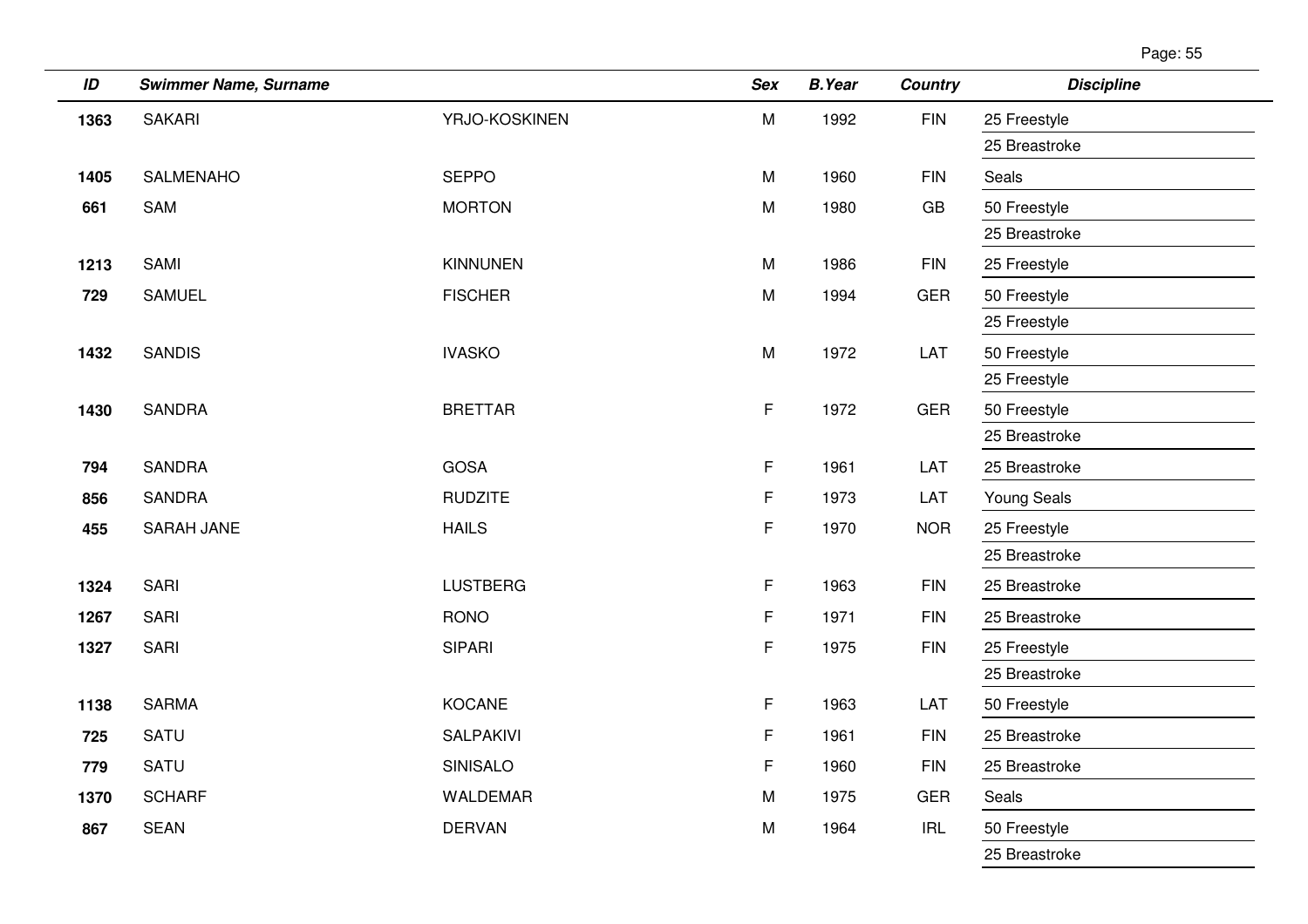| Page: 56 |  |
|----------|--|
|----------|--|

| ID   | <b>Swimmer Name, Surname</b> |                  | <b>Sex</b> | <b>B.Year</b> | <b>Country</b> | <b>Discipline</b>  |
|------|------------------------------|------------------|------------|---------------|----------------|--------------------|
| 1414 | <b>SEIJA</b>                 | <b>KUUSELA</b>   | F.         | 1948          | <b>FIN</b>     | Young Seals        |
| 1350 | <b>SEPPO</b>                 | <b>AROLA</b>     | M          | 1946          | $\mathsf{FIN}$ | <b>Young Seals</b> |
| 705  | <b>SEPPO</b>                 | <b>HALINEN</b>   | M          | 1948          | <b>FIN</b>     | 25 Breastroke      |
| 1273 | <b>SEPPO</b>                 | KATAJA           | M          | 1962          | <b>FIN</b>     | 25 Breastroke      |
| 1338 | <b>SEPPO</b>                 | <b>KURKI</b>     | M          | 1954          | <b>FIN</b>     | 25 Breastroke      |
| 1261 | <b>SEPPO</b>                 | <b>LEHTONEN</b>  | M          | 1940          | <b>FIN</b>     | 25 Breastroke      |
| 304  | <b>SEPPO</b>                 | <b>PASANEN</b>   | M          | 1941          | <b>FIN</b>     | 25 Freestyle       |
|      |                              |                  |            |               |                | 25 Breastroke      |
| 879  | <b>SEPPO</b>                 | PIKI             | M          | 1969          | <b>FIN</b>     | 50 Freestyle       |
| 982  | <b>SEPPO</b>                 | <b>VUORIMAKI</b> | ${\sf M}$  | 1945          | ${\sf FIN}$    | Seals              |
| 838  | <b>SERGEI</b>                | SPIRIDONOV       | M          | 1974          | <b>EST</b>     | 25 Breastroke      |
| 1141 | <b>SERGEJS</b>               | <b>GADUNS</b>    | M          | 1966          | LAT            | 25 Freestyle       |
| 877  | <b>SERGEJS</b>               | <b>JEFIMOVS</b>  | M          | 1973          | LAT            | Seals              |
| 427  | <b>SERGEJS</b>               | <b>SAMOILOVS</b> | M          | 1980          | LAT            | 25 Freestyle       |
| 1461 | <b>SERGEY</b>                | <b>BUHARIN</b>   | ${\sf M}$  | 1959          | <b>RUS</b>     | 50 Freestyle       |
|      |                              |                  |            |               |                | 25 Freestyle       |
|      |                              |                  |            |               |                | 25 Breastroke      |
| 461  | <b>SERGEY</b>                | <b>ILYAEV</b>    | M          | 1959          | <b>RUS</b>     | 25 Freestyle       |
|      |                              |                  |            |               |                | 25 Breastroke      |
| 762  | <b>SERGEY</b>                | <b>KIRTIKOV</b>  | ${\sf M}$  | 1970          | LAT            | 25 Breastroke      |
| 241  | <b>SERGEY</b>                | <b>KORYTOV</b>   | M          | 1952          | <b>RUS</b>     | 50 Freestyle       |
|      |                              |                  |            |               |                | 25 Freestyle       |
|      |                              |                  |            |               |                | 25 Breastroke      |
| 514  | <b>SERGEY</b>                | <b>MOISEENKO</b> | M          | 1978          | <b>RUS</b>     | 25 Freestyle       |
| 976  | <b>SERGEY</b>                | <b>SABATOV</b>   | ${\sf M}$  | 1976          | <b>RUS</b>     | 50 Freestyle       |
|      |                              |                  |            |               |                | 25 Freestyle       |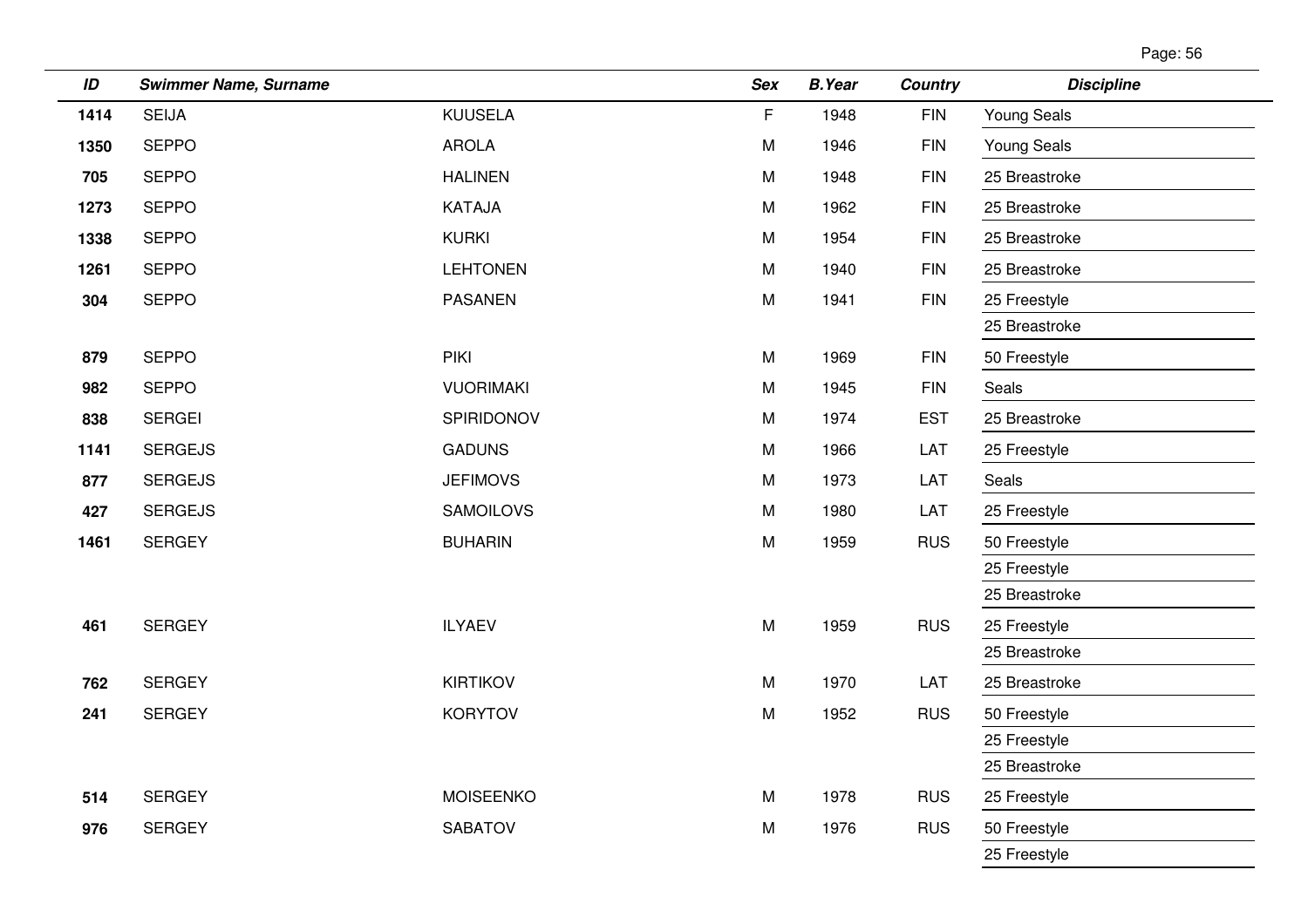| ID   | <b>Swimmer Name, Surname</b> |                 | <b>Sex</b>  | <b>B.Year</b> | <b>Country</b> | <b>Discipline</b> |
|------|------------------------------|-----------------|-------------|---------------|----------------|-------------------|
| 976  | <b>SERGEY</b>                | <b>SABATOV</b>  | M           | 1976          | <b>RUS</b>     | 25 Breastroke     |
| 280  | <b>SERGEY</b>                | <b>SAVKIN</b>   | M           | 1963          | <b>RUS</b>     | 50 Freestyle      |
|      |                              |                 |             |               |                | 25 Freestyle      |
|      |                              |                 |             |               |                | 25 Breastroke     |
| 1078 | <b>SERGEY</b>                | YERMATCHKOV     | M           | 1964          | <b>RUS</b>     | 50 Freestyle      |
|      |                              |                 |             |               |                | 25 Freestyle      |
|      |                              |                 |             |               |                | 25 Breastroke     |
| 803  | <b>SERGII</b>                | <b>FESENKO</b>  | M           | 1959          | <b>UKR</b>     | 25 Freestyle      |
|      |                              |                 |             |               |                | 25 Breastroke     |
| 478  | <b>SIGRID</b>                | <b>HENJUM</b>   | $\mathsf F$ | 1983          | <b>NOR</b>     | 25 Breastroke     |
| 1179 | <b>SIGRID</b>                | <b>MALLON</b>   | F           | 1953          | <b>GER</b>     | 25 Breastroke     |
| 1287 | <b>SILJA</b>                 | <b>KERTTULA</b> | F           | 1948          | <b>FIN</b>     | Young Seals       |
| 713  | <b>SIMO</b>                  | <b>WILLGREN</b> | M           | 1938          | <b>FIN</b>     | 25 Breastroke     |
| 1192 | <b>SINIKKA</b>               | <b>AHOPELTO</b> | F           | 1956          | <b>FIN</b>     | 25 Breastroke     |
| 707  | <b>SINIKKA</b>               | <b>TANNINEN</b> | F           | 1947          | <b>FIN</b>     | Seals             |
| 378  | <b>SIRIN</b>                 | <b>JOHANSEN</b> | F           | 1960          | <b>NOR</b>     | 50 Freestyle      |
|      |                              |                 |             |               |                | 25 Freestyle      |
|      |                              |                 |             |               |                | 450 Endurance     |
|      |                              |                 |             |               |                | 25 Breastroke     |
| 188  | <b>SIRKKA</b>                | <b>KOPONEN</b>  | $\mathsf F$ | 1950          | <b>FIN</b>     | 25 Breastroke     |
| 755  | <b>SIRPA</b>                 | <b>ALAOJA</b>   | F           | 1954          | <b>FIN</b>     | 25 Breastroke     |
| 969  | <b>SIRPA</b>                 | <b>JUVONEN</b>  | F.          | 1956          | <b>FIN</b>     | 25 Breastroke     |
| 1288 | <b>SIRPA</b>                 | <b>KIVEKAS</b>  | F           | 1945          | <b>FIN</b>     | 25 Breastroke     |
| 843  | <b>SIRPA</b>                 | POHJANVAARA     | F.          | 1946          | $\mathsf{FIN}$ | 25 Breastroke     |
| 1301 | <b>SIRPA</b>                 | <b>ROIMA</b>    | F           | 1941          | <b>FIN</b>     | 25 Breastroke     |
| 640  | <b>SIRPA</b>                 | SODERSTROM      | F           | 1939          | <b>FIN</b>     | 25 Breastroke     |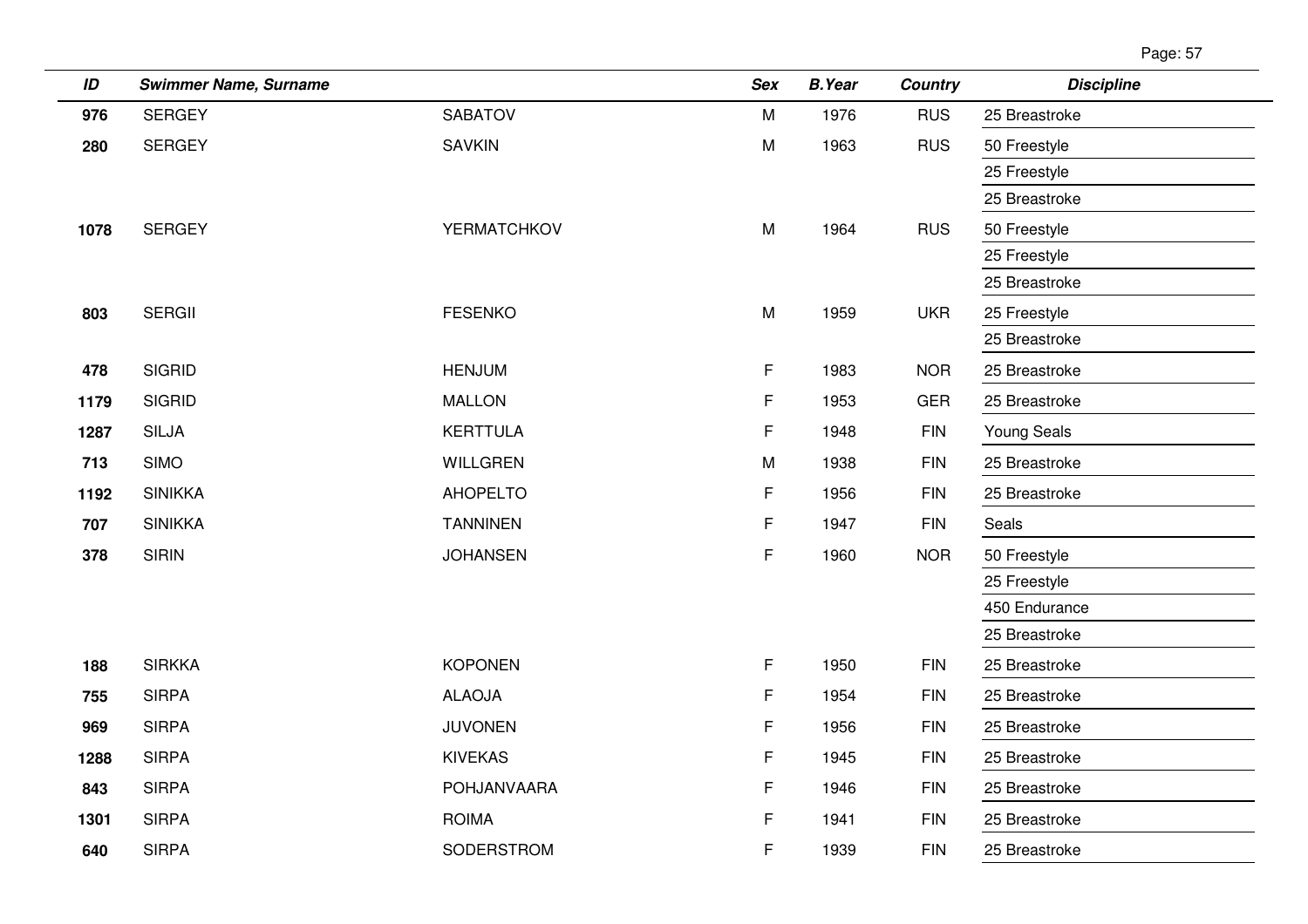| Page: 58 |  |
|----------|--|
|          |  |

| ID   | <b>Swimmer Name, Surname</b> |                  | Sex | <b>B.Year</b> | Country    | <b>Discipline</b>  |
|------|------------------------------|------------------|-----|---------------|------------|--------------------|
| 1106 | <b>SKAIDRITE</b>             | <b>GABRANOVA</b> | F   | 1944          | LAT        | <b>Young Seals</b> |
| 817  | <b>SOILE</b>                 | <b>HIETAOJA</b>  | F   | 1976          | <b>FIN</b> | 25 Breastroke      |
| 414  | <b>SOILE</b>                 | OLLIKAINEN       | F   | 1947          | <b>FIN</b> | 25 Breastroke      |
| 1302 | SOILI                        | <b>SAINIO</b>    | F   | 1941          | <b>FIN</b> | 25 Breastroke      |
| 456  | SONNOVE HUSABO               | <b>CIROTZKI</b>  | F   | 1973          | <b>NOR</b> | 50 Freestyle       |
|      |                              |                  |     |               |            | 25 Freestyle       |
| 416  | <b>STEFFEN</b>               | <b>SCHMIDTKE</b> | M   | 1968          | <b>GER</b> | 25 Freestyle       |
| 1278 | <b>STEPH</b>                 | COX              | F   | 1972          | UK         | Polar Bears        |
| 730  | <b>STEVE</b>                 | <b>HAYWOOD</b>   | M   | 1972          | <b>UK</b>  | 450 Endurance      |
|      |                              |                  |     |               |            | 50 Freestyle       |
|      |                              |                  |     |               |            | 25 Freestyle       |
|      |                              |                  |     |               |            | 25 Breastroke      |
| 734  | <b>STUART</b>                | <b>GREGORY</b>   | M   | 1980          | <b>AUS</b> | 50 Freestyle       |
|      |                              |                  |     |               |            | 25 Freestyle       |
| 820  | <b>SUSAN</b>                 | <b>DILLON</b>    | F   | 1978          | <b>IRL</b> | Seals              |
|      |                              |                  |     |               |            | 25 Freestyle       |
| 203  | <b>SUSAN</b>                 | <b>RENTOUL</b>   | F   | 1960          | UK         | 50 Freestyle       |
|      |                              |                  |     |               |            | 25 Freestyle       |
|      |                              |                  |     |               |            | 25 Breastroke      |
| 498  | <b>SUZANNE</b>               | <b>FREEMAN</b>   | F   | 1981          | UK         | 50 Freestyle       |
|      |                              |                  |     |               |            | 25 Breastroke      |
| 693  | <b>SVEIN</b>                 | <b>AALSTAD</b>   | M   | 1968          | <b>NOR</b> | 25 Breastroke      |
| 1137 | <b>SVETLANA</b>              | <b>CERTILINA</b> | F   | 1963          | LAT        | 25 Breastroke      |
| 163  | <b>SVETLANA</b>              | <b>DEMYANOVA</b> | F   | 1977          | <b>RUS</b> | 25 Freestyle       |
|      |                              |                  |     |               |            | 25 Breastroke      |
| 616  | <b>SYLVIA</b>                | <b>FENSKE</b>    | F   | 1969          | <b>GER</b> | 25 Breastroke      |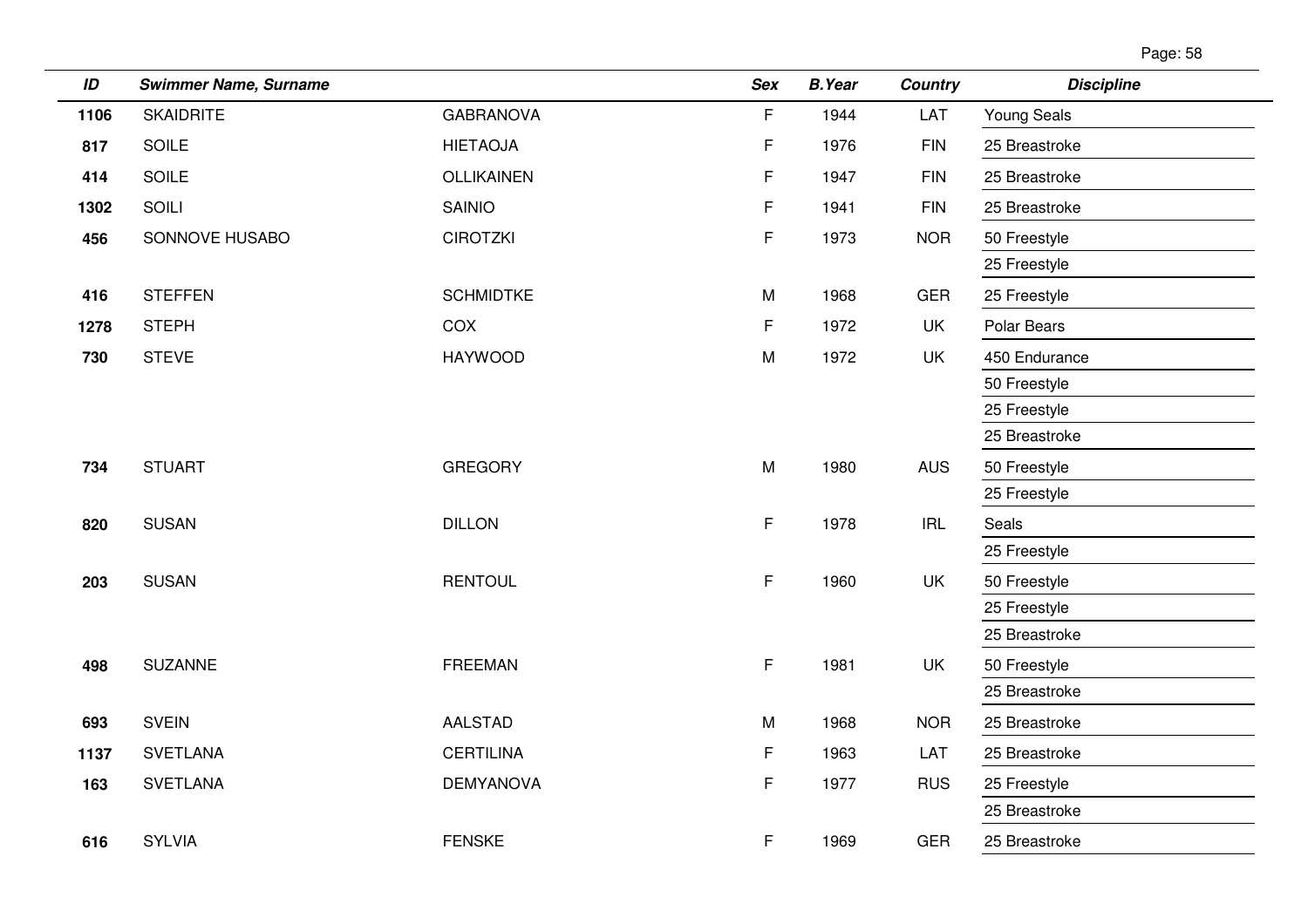| Page: 59 |  |
|----------|--|
|----------|--|

| ID   | <b>Swimmer Name, Surname</b> |                    | Sex         | <b>B.Year</b> | <b>Country</b> | <b>Discipline</b>  |
|------|------------------------------|--------------------|-------------|---------------|----------------|--------------------|
| 371  | <b>TAMARA</b>                | <b>ILYINA</b>      | F           | 1961          | <b>RUS</b>     | 25 Breastroke      |
| 146  | <b>TAMARA</b>                | KUZNECOVA          | $\mathsf F$ | 1959          | LAT            | 25 Breastroke      |
| 1085 | <b>TANEL</b>                 | <b>TAMM</b>        | M           | 1983          | <b>EST</b>     | <b>Young Seals</b> |
| 157  | <b>TANJA</b>                 | <b>GUCKLER</b>     | F.          | 1964          | <b>GER</b>     | 25 Freestyle       |
|      |                              |                    |             |               |                | 25 Breastroke      |
| 558  | <b>TANJA</b>                 | <b>HAKKILA</b>     | $\mathsf F$ | 1996          | <b>FIN</b>     | <b>Young Seals</b> |
| 465  | <b>TAPANI</b>                | <b>LIIMATAINEN</b> | M           | 1944          | <b>FIN</b>     | 50 Freestyle       |
|      |                              |                    |             |               |                | 25 Freestyle       |
|      |                              |                    |             |               |                | 25 Breastroke      |
| 1340 | <b>TAPANI</b>                | <b>LUSTBERG</b>    | M           | 1961          | <b>FIN</b>     | 25 Breastroke      |
| 405  | <b>TAPANI</b>                | <b>RITONEN</b>     | M           | 1944          | <b>FIN</b>     | Polar Bears        |
|      |                              |                    |             |               |                | 25 Breastroke      |
| 814  | <b>TAPIO</b>                 | <b>MAKKONEN</b>    | M           | 1952          | <b>FIN</b>     | 50 Freestyle       |
|      |                              |                    |             |               |                | 25 Freestyle       |
|      |                              |                    |             |               |                | 25 Breastroke      |
| 1051 | <b>TAPIO</b>                 | <b>PAAVOLA</b>     | M           | 1956          | <b>FIN</b>     | 25 Breastroke      |
| 1186 | <b>TARJA</b>                 | <b>MANTYKORPI</b>  | F           | 1962          | <b>FIN</b>     | 25 Breastroke      |
| 1258 | <b>TARJA</b>                 | <b>OLLIKAINEN</b>  | F           | 1970          | <b>FIN</b>     | 25 Breastroke      |
| 303  | <b>TARJA</b>                 | <b>PUURONEN</b>    | $\mathsf F$ | 1968          | <b>FIN</b>     | 25 Breastroke      |
| 704  | <b>TATIANA</b>               | ALEXANDROVA        | $\mathsf F$ | 1964          | <b>RUS</b>     | 50 Freestyle       |
|      |                              |                    |             |               |                | 25 Freestyle       |
|      |                              |                    |             |               |                | 450 Endurance      |
| 459  | <b>TATIANA</b>               | ANDREEVA           | F           | 1954          | <b>RUS</b>     | 25 Breastroke      |
| 1355 | <b>TATIANA</b>               | <b>FURSOVA</b>     | F           | 1984          | <b>RUS</b>     | Seals              |
| 979  | <b>TATIANA</b>               | <b>ONEGINA</b>     | F           | 1970          | <b>RUS</b>     | 50 Freestyle       |
|      |                              |                    |             |               |                | 25 Freestyle       |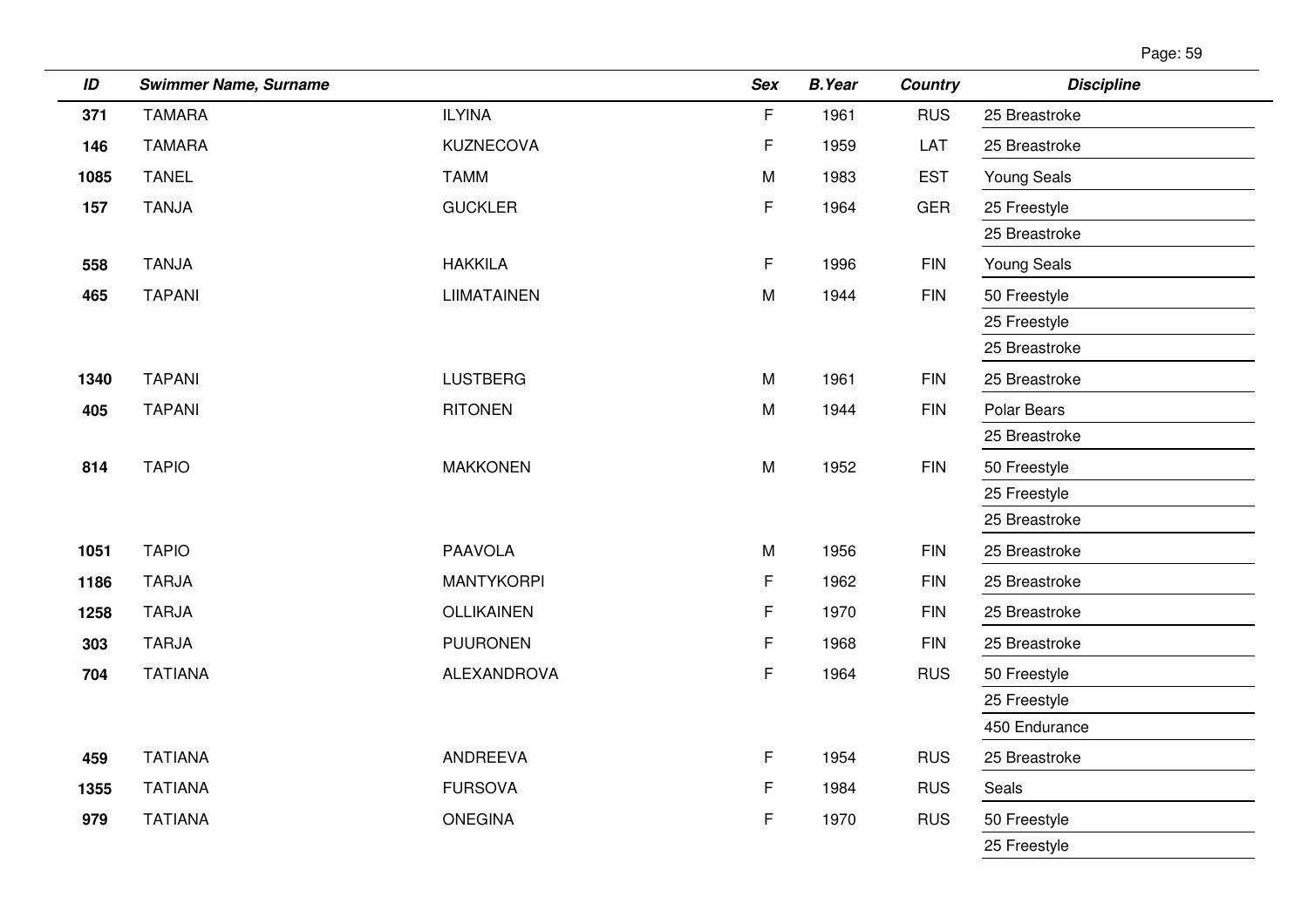| Page: 60 |  |
|----------|--|
|          |  |

| ID   | <b>Swimmer Name, Surname</b> |                   | <b>Sex</b> | <b>B.Year</b> | <b>Country</b> | <b>Discipline</b>  |
|------|------------------------------|-------------------|------------|---------------|----------------|--------------------|
| 979  | <b>TATIANA</b>               | <b>ONEGINA</b>    | F          | 1970          | <b>RUS</b>     | 25 Breastroke      |
| 458  | <b>TATIANA</b>               | VANYURIKHINA      | F          | 1959          | <b>RUS</b>     | 25 Freestyle       |
| 152  | <b>TATJANA</b>               | <b>JEFIMOVA</b>   | F          | 1966          | LAT            | 25 Breastroke      |
| 1424 | <b>TATJANA</b>               | <b>SILINA</b>     | F          | 1963          | LAT            | 25 Breastroke      |
| 778  | <b>TATYANA</b>               | <b>SALNIKOVA</b>  | F          | 1962          | <b>RUS</b>     | 25 Freestyle       |
|      |                              |                   |            |               |                | 25 Breastroke      |
| 998  | <b>TATYANA</b>               | <b>SHVETS</b>     | F          | 1963          | <b>RUS</b>     | 50 Freestyle       |
|      |                              |                   |            |               |                | 25 Freestyle       |
|      |                              |                   |            |               |                | 25 Breastroke      |
| 1389 | <b>TAUNO</b>                 | <b>PUPUTTI</b>    | M          | 1948          | <b>FIN</b>     | 25 Breastroke      |
| 939  | <b>TEIJA</b>                 | <b>VIHERVAARA</b> | F          | 1956          | <b>FIN</b>     | 25 Breastroke      |
| 624  | <b>TELLERVO</b>              | <b>KUOSMANEN</b>  | F          | 1960          | <b>FIN</b>     | <b>Young Seals</b> |
| 167  | <b>TENHO</b>                 | <b>HIETANEN</b>   | M          | 1944          | <b>FIN</b>     | 25 Breastroke      |
| 1250 | <b>TEODORS</b>               | <b>LISOVENKO</b>  | M          | 1998          | LAT            | 50 Freestyle       |
| 397  | <b>TERHI</b>                 | <b>MAKINEN</b>    | F          | 1955          | <b>FIN</b>     | 25 Breastroke      |
| 1377 | <b>TERHI</b>                 | <b>OJALA</b>      | F          | 1961          | <b>FIN</b>     | 25 Breastroke      |
| 460  | <b>TERJE</b>                 | <b>EGGUM</b>      | M          | 1952          | <b>NOR</b>     | 25 Breastroke      |
| 954  | <b>TERO</b>                  | <b>MATKANIEMI</b> | M          | 1972          | <b>FIN</b>     | 25 Breastroke      |
| 861  | <b>TERO</b>                  | <b>NAUMANEN</b>   | M          | 1961          | <b>FIN</b>     | 25 Freestyle       |
|      |                              |                   |            |               |                | 25 Breastroke      |
| 174  | <b>TERO</b>                  | <b>STENBERG</b>   | M          | 1956          | <b>FIN</b>     | 25 Freestyle       |
|      |                              |                   |            |               |                | 450 Endurance      |
|      |                              |                   |            |               |                | 25 Breastroke      |
| 1031 | <b>TERTTU</b>                | <b>KOHONEN</b>    | F.         | 1952          | <b>FIN</b>     | Young Seals        |
| 663  | <b>TERTTU</b>                | LAINE             | F          | 1956          | <b>FIN</b>     | 25 Freestyle       |
| 845  | <b>TERTTU</b>                | PIETILANAHO       | F          | 1943          | <b>FIN</b>     | 25 Breastroke      |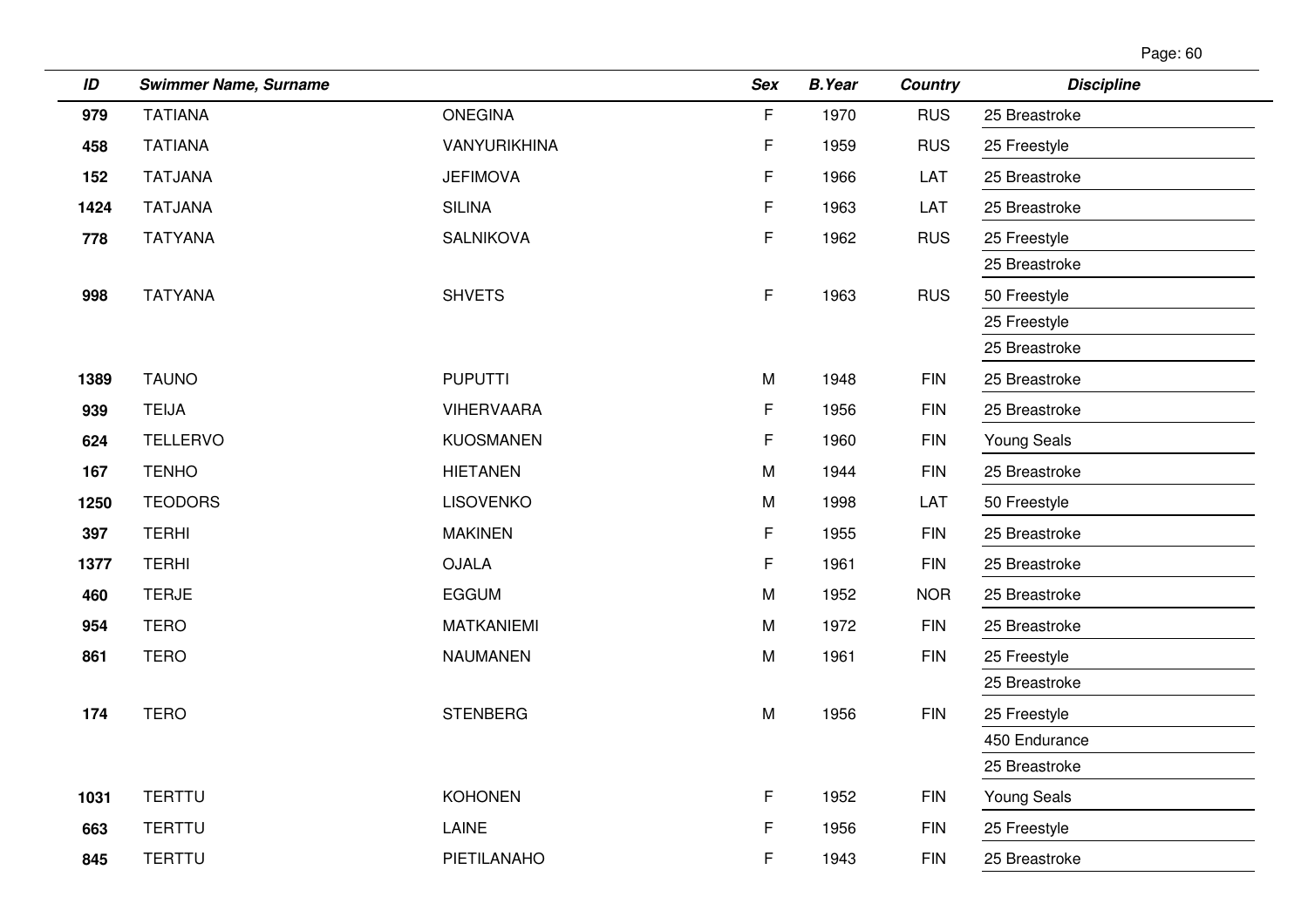| ID   | <b>Swimmer Name, Surname</b> |                    | Sex | <b>B.Year</b> | <b>Country</b> | <b>Discipline</b> |
|------|------------------------------|--------------------|-----|---------------|----------------|-------------------|
| 563  | <b>TERTTU</b>                | <b>TUOMINEN</b>    | F   | 1952          | <b>FIN</b>     | 25 Breastroke     |
| 1312 | <b>TEUVO</b>                 | <b>HIETAMAKI</b>   | M   | 1941          | <b>FIN</b>     | Polar Bears       |
| 1024 | <b>TEUVO</b>                 | <b>PELTONEN</b>    | M   | 1945          | <b>FIN</b>     | 25 Breastroke     |
| 172  | THOMAS W.                    | <b>KOFLER</b>      | M   | 1966          | <b>ITA</b>     | 50 Freestyle      |
|      |                              |                    |     |               |                | 25 Freestyle      |
|      |                              |                    |     |               |                | 450 Endurance     |
| 400  | <b>TIINA</b>                 | <b>NUMMI</b>       | F   | 1965          | <b>FIN</b>     | 25 Breastroke     |
| 391  | <b>TIMO</b>                  | <b>HANNINEN</b>    | M   | 1962          | $\mathsf{FIN}$ | 25 Freestyle      |
|      |                              |                    |     |               |                | 25 Breastroke     |
| 194  | <b>TIMO</b>                  | <b>KOSKINEN</b>    | M   | 1963          | <b>FIN</b>     | 25 Breastroke     |
| 191  | <b>TIMO</b>                  | <b>LOTJONEN</b>    | M   | 1956          | <b>FIN</b>     | 25 Breastroke     |
| 562  | <b>TIMO</b>                  | <b>RANTALAMPI</b>  | M   | 1957          | <b>FIN</b>     | 25 Breastroke     |
| 621  | <b>TIMO</b>                  | <b>VARPULA</b>     | M   | 1955          | <b>FIN</b>     | 25 Breastroke     |
| 242  | <b>TIMO</b>                  | <b>VIINAMAKI</b>   | M   | 1956          | <b>FIN</b>     | 25 Breastroke     |
| 1191 | <b>TIMO</b>                  | <b>VUOLTEENAHO</b> | M   | 1979          | <b>FIN</b>     | 25 Freestyle      |
|      |                              |                    |     |               |                | 25 Breastroke     |
| 1270 | <b>TOINI</b>                 | <b>HEINO</b>       | F   | 1945          | $\mathsf{FIN}$ | Seals             |
| 535  | <b>TOINI</b>                 | <b>PULLI</b>       | F   | 1953          | <b>FIN</b>     | 25 Breastroke     |
| 350  | <b>TOM</b>                   | <b>HEALY</b>       | M   | 1967          | <b>IRL</b>     | Seals             |
|      |                              |                    |     |               |                | 25 Freestyle      |
| 388  | <b>TOMMI</b>                 | <b>HAAPANEN</b>    | M   | 1975          | <b>FIN</b>     | 25 Breastroke     |
| 1434 | <b>TOMMI</b>                 | <b>HEINO</b>       | M   | 1972          | <b>FIN</b>     | 25 Freestyle      |
| 1268 | <b>TOMMI</b>                 | <b>RONO</b>        | M   | 1967          | <b>FIN</b>     | Young Seals       |
| 1366 | <b>TOMS</b>                  | <b>LISMANIS</b>    | M   | 1997          | LAT            | 25 Breastroke     |
| 252  | <b>TONU</b>                  | <b>KUTT</b>        | M   | 1948          | <b>EST</b>     | 450 Endurance     |
|      |                              |                    |     |               |                | 25 Breastroke     |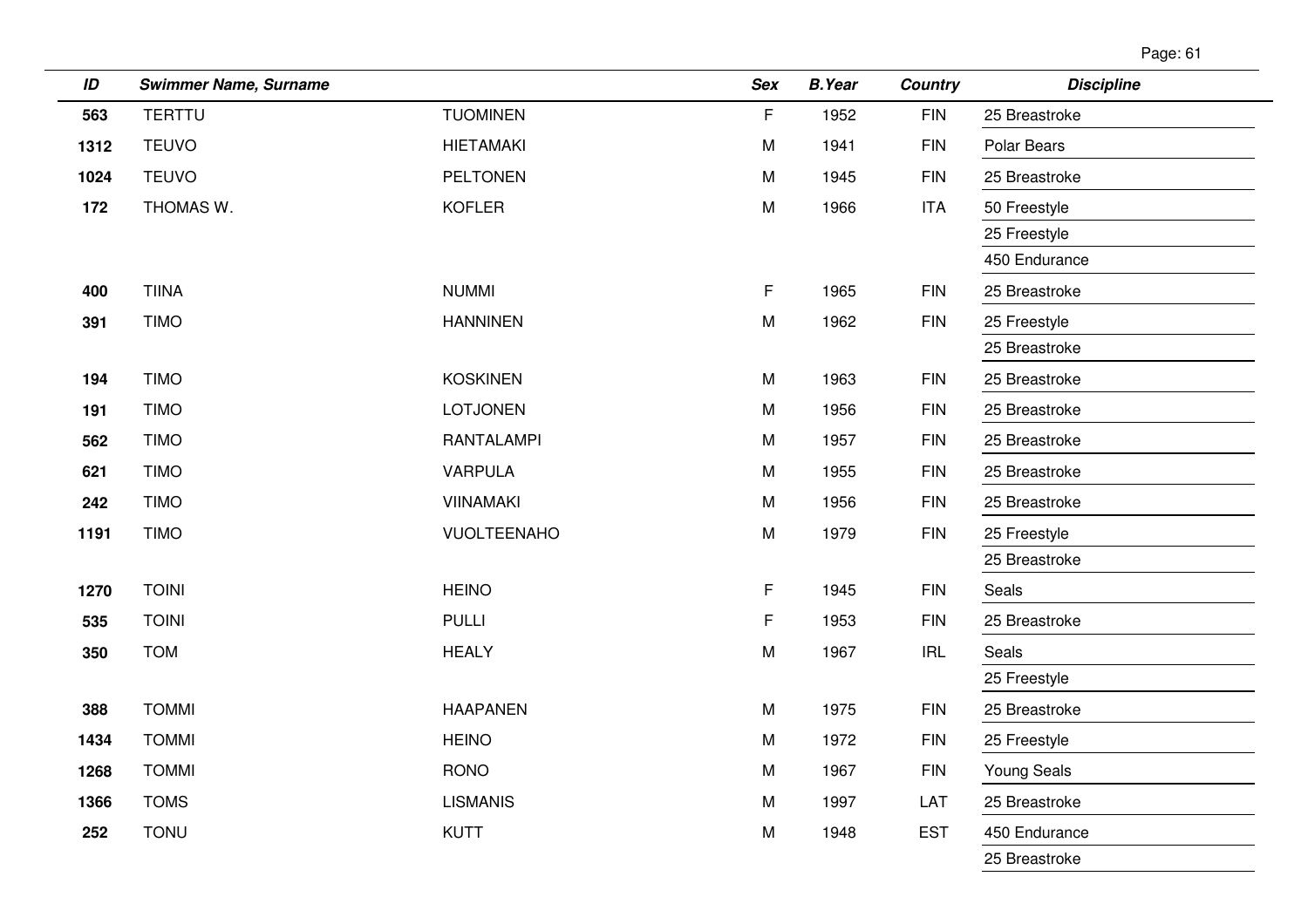| ID   | <b>Swimmer Name, Surname</b> |                   | <b>Sex</b>  | <b>B.Year</b> | <b>Country</b> | <b>Discipline</b>  |
|------|------------------------------|-------------------|-------------|---------------|----------------|--------------------|
| 750  | <b>TOOMAS</b>                | <b>HAGGI</b>      | M           | 1957          | <b>EST</b>     | 50 Freestyle       |
|      |                              |                   |             |               |                | 25 Freestyle       |
|      |                              |                   |             |               |                | 450 Endurance      |
|      |                              |                   |             |               |                | 25 Breastroke      |
| 776  | <b>TUIJA</b>                 | <b>KURRONEN</b>   | $\mathsf F$ | 1965          | <b>FIN</b>     | 25 Breastroke      |
| 1335 | <b>TUIJA</b>                 | <b>LAURILA</b>    | F           | 1958          | <b>FIN</b>     | 25 Breastroke      |
| 1323 | <b>TUIJA</b>                 | SALO              | F           | 1965          | <b>FIN</b>     | 25 Breastroke      |
| 902  | <b>TUIJA</b>                 | <b>VUORINEN</b>   | F           | 1947          | <b>FIN</b>     | 25 Breastroke      |
| 540  | <b>TUOMO</b>                 | <b>HEINONEN</b>   | M           | 1950          | <b>FIN</b>     | 25 Breastroke      |
| 637  | <b>TUULA</b>                 | <b>KARLSSON</b>   | F           | 1954          | <b>FIN</b>     | 25 Freestyle       |
|      |                              |                   |             |               |                | 25 Breastroke      |
| 765  | <b>TUULA</b>                 | <b>KOSKIVIRTA</b> | $\mathsf F$ | 1941          | <b>FIN</b>     | 25 Freestyle       |
|      |                              |                   |             |               |                | 25 Breastroke      |
| 1262 | <b>TUULA</b>                 | <b>LEHTONEN</b>   | F.          | 1945          | <b>FIN</b>     | <b>Young Seals</b> |
| 602  | <b>TUULA</b>                 | <b>NISKANEN</b>   | F           | 1952          | <b>FIN</b>     | <b>Young Seals</b> |
| 1390 | <b>TUULA</b>                 | <b>PUPUTTI</b>    | F           | 1950          | <b>FIN</b>     | 25 Breastroke      |
| 1409 | <b>TUULA</b>                 | <b>SALONEN</b>    | F           | 1953          | <b>FIN</b>     | <b>Young Seals</b> |
| 1269 | <b>TUULA</b>                 | SAPYSKA           | $\mathsf F$ | 1948          | <b>FIN</b>     | <b>Young Seals</b> |
| 406  | <b>TUULA</b>                 | <b>THUNBERG</b>   | F           | 1946          | <b>FIN</b>     | 25 Breastroke      |
| 1453 | <b>TYTTI</b>                 | <b>ULJALA</b>     | F           | 1942          | <b>FIN</b>     | 25 Breastroke      |
| 832  | <b>ULDIS</b>                 | <b>ZVEJNIEKS</b>  | M           | 1971          | LAT            | 25 Breastroke      |
| 1208 | ULF                          | <b>OHMAN</b>      | M           | 1956          | SWE            | 25 Breastroke      |
| 320  | ULLA                         | <b>KOMULAINEN</b> | $\mathsf F$ | 1960          | <b>FIN</b>     | 25 Breastroke      |
| 1293 | <b>ULLA</b>                  | <b>LINDEQVIST</b> | F.          | 1946          | <b>FIN</b>     | <b>Young Seals</b> |
| 411  | ULLA                         | VILJAMAA          | F           | 1967          | <b>FIN</b>     | 25 Breastroke      |
| 577  | ULLA-MAIJA                   | VATALAMPI         | F           | 1947          | <b>FIN</b>     | 25 Breastroke      |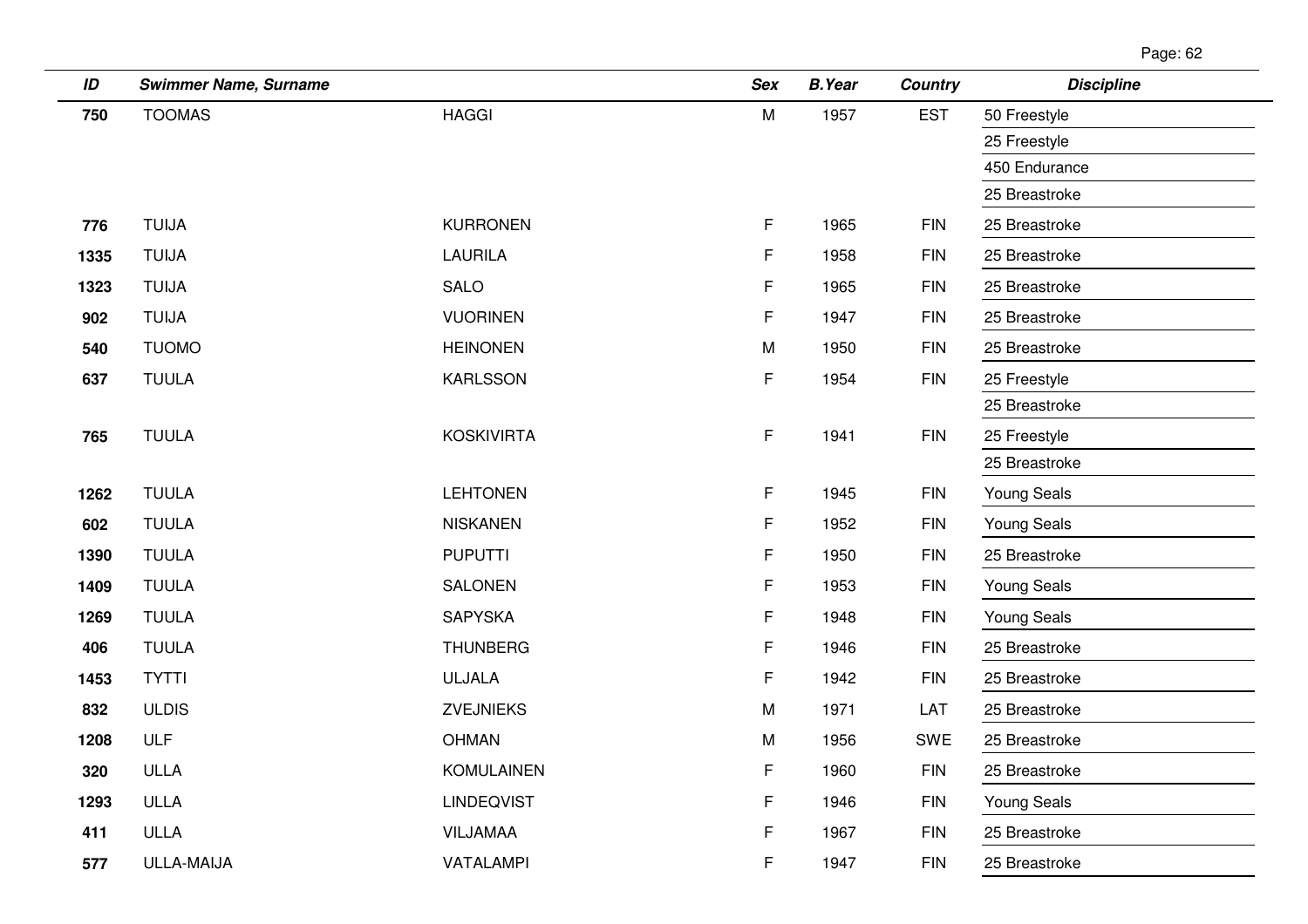| Page: 63 |
|----------|
|----------|

| ID   | <b>Swimmer Name, Surname</b> |                     | <b>Sex</b> | <b>B.Year</b> | <b>Country</b> | <b>Discipline</b>  |
|------|------------------------------|---------------------|------------|---------------|----------------|--------------------|
| 468  | <b>ULRICH</b>                | <b>ALTWEIN</b>      | M          | 1953          | <b>GER</b>     | 25 Breastroke      |
| 584  | <b>ULRICH</b>                | <b>REISENBERG</b>   | M          | 1954          | <b>GER</b>     | 25 Breastroke      |
| 1019 | <b>URPO</b>                  | <b>RATIA</b>        | M          | 1949          | <b>FIN</b>     | <b>Young Seals</b> |
| 255  | <b>UWE</b>                   | <b>BEINHAUER</b>    | ${\sf M}$  | 1956          | GER            | 50 Freestyle       |
|      |                              |                     |            |               |                | 25 Breastroke      |
| 176  | <b>UWE</b>                   | <b>SCHANKIN</b>     | M          | 1958          | <b>GER</b>     | 25 Breastroke      |
| 1225 | VACLAV                       | <b>CHUDACIK</b>     | M          | 1957          | <b>SVK</b>     | 25 Breastroke      |
| 1102 | <b>VADIMS</b>                | <b>ZORINS</b>       | M          | 1941          | LAT            | 25 Breastroke      |
| 791  | VAINO                        | <b>LEPPANEN</b>     | M          | 1995          | <b>FIN</b>     | 25 Breastroke      |
| 1200 | <b>VALDIS</b>                | <b>CIRKSTS</b>      | M          | 1974          | <b>USA</b>     | 50 Freestyle       |
| 1201 | <b>VALDIS</b>                | <b>FREIMANIS</b>    | M          | 1940          | <b>USA</b>     | 25 Breastroke      |
| 1100 | <b>VALDIS</b>                | <b>STASANS</b>      | M          | 1940          | LAT            | 25 Breastroke      |
| 463  | <b>VALENTINA</b>             | <b>BALEEVA</b>      | F.         | 1956          | <b>RUS</b>     | 50 Freestyle       |
| 230  | <b>VALENTINA</b>             | <b>SKEPSKAYA</b>    | F          | 1968          | <b>RUS</b>     | 50 Freestyle       |
|      |                              |                     |            |               |                | 25 Breastroke      |
| 139  | <b>VALENTINS</b>             | <b>IVANOVS</b>      | M          | 1966          | LAT            | 25 Freestyle       |
| 878  | VALERIJ                      | VAHMJANIN           | M          | 1964          | LAT            | <b>Seals</b>       |
| 771  | VALERIJA                     | <b>ILJUKA</b>       | F          | 1989          | LAT            | <b>Young Seals</b> |
| 142  | <b>VALERIJS</b>              | <b>KISLAKOVSKIS</b> | ${\sf M}$  | 1964          | LAT            | 50 Freestyle       |
|      |                              |                     |            |               |                | 25 Freestyle       |
|      |                              |                     |            |               |                | 25 Breastroke      |
| 770  | <b>VALERIJS</b>              | <b>SERGEJEVS</b>    | M          | 1964          | LAT            | 25 Freestyle       |
| 1359 | <b>VALERIJS</b>              | <b>SHINKUS</b>      | M          | 1971          | LAT            | 25 Breastroke      |
| 309  | <b>VASILIJS</b>              | <b>KUDIKIS</b>      | M          | 1943          | LAT            | 450 Endurance      |
| 1386 | <b>VASILIJS</b>              | ZAVERJUHA           | M          | 1961          | LAT            | 25 Freestyle       |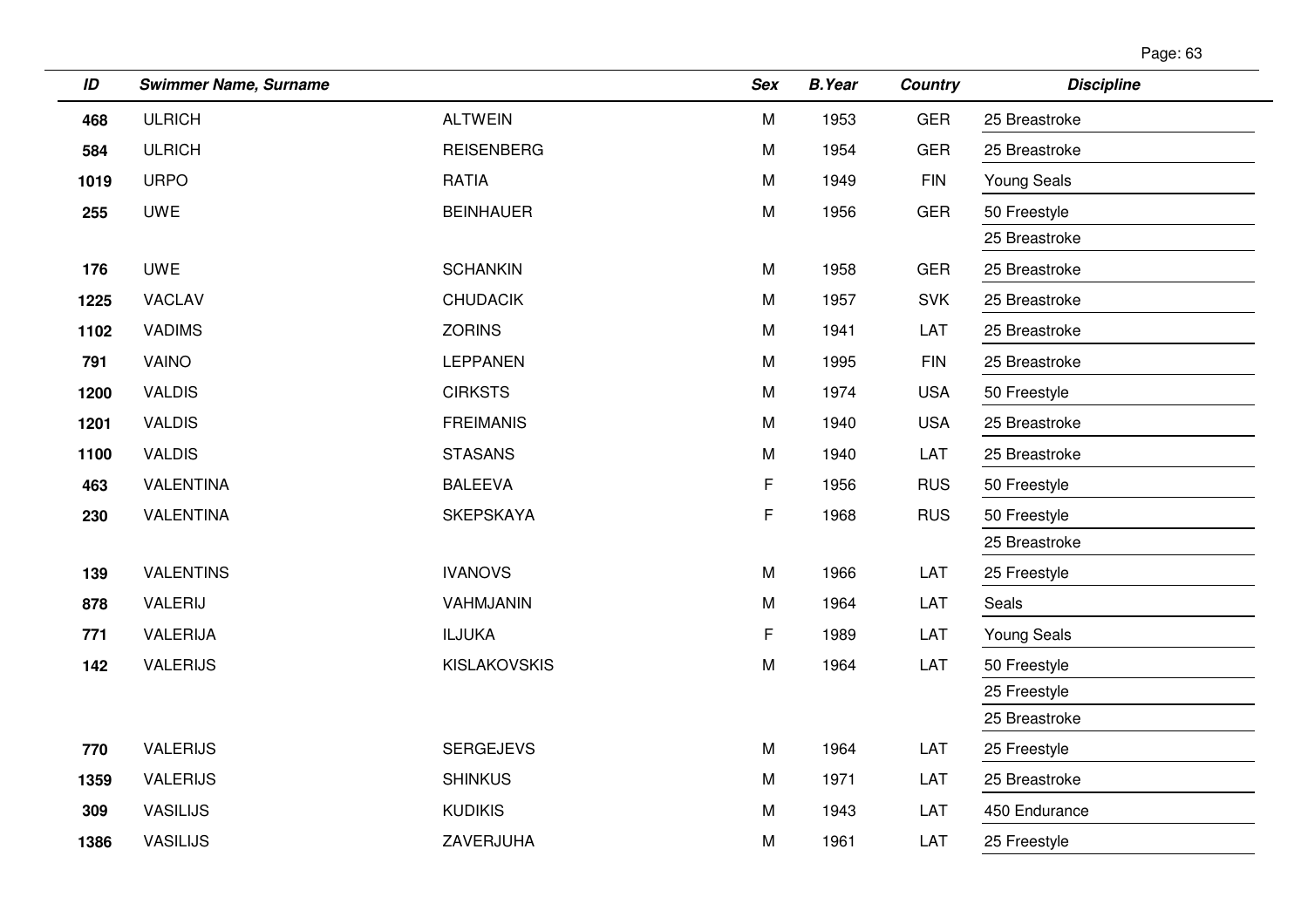| ID   | <b>Swimmer Name, Surname</b> |                      | <b>Sex</b> | <b>B.Year</b> | Country    | <b>Discipline</b>  |
|------|------------------------------|----------------------|------------|---------------|------------|--------------------|
| 1386 | <b>VASILIJS</b>              | ZAVERJUHA            | M          | 1961          | LAT        | 25 Breastroke      |
| 987  | <b>VASILY</b>                | <b>DEMIN</b>         | ${\sf M}$  | 1984          | <b>RUS</b> | 50 Freestyle       |
|      |                              |                      |            |               |            | 25 Freestyle       |
|      |                              |                      |            |               |            | 25 Breastroke      |
| 1079 | <b>VASILY</b>                | YASTREBOV            | ${\sf M}$  | 1973          | <b>RUS</b> | 50 Freestyle       |
|      |                              |                      |            |               |            | 25 Freestyle       |
| 785  | <b>VEERA</b>                 | <b>TERESTSENKOVA</b> | F          | 1963          | <b>EST</b> | <b>Young Seals</b> |
| 1313 | <b>VEIJO</b>                 | <b>VIRTANEN</b>      | M          | 1954          | <b>FIN</b> | 25 Breastroke      |
| 870  | <b>VEIKO</b>                 | <b>SEPANDI</b>       | M          | 1972          | <b>EST</b> | 50 Freestyle       |
|      |                              |                      |            |               |            | 25 Freestyle       |
|      |                              |                      |            |               |            | 25 Breastroke      |
| 1253 | <b>VELGA</b>                 | ZALAISKALNA          | F          | 1963          | LAT        | 50 Freestyle       |
|      |                              |                      |            |               |            | 25 Breastroke      |
| 1182 | <b>VELGA</b>                 | <b>ZARINA</b>        | F          | 1954          | LAT        | 25 Freestyle       |
| 318  | <b>VERA</b>                  | <b>IAKOVLEVA</b>     | F          | 1949          | <b>RUS</b> | 25 Breastroke      |
| 1073 | <b>VERA</b>                  | <b>TSIMBALIST</b>    | F          | 1954          | <b>RUS</b> | 50 Freestyle       |
|      |                              |                      |            |               |            | 25 Breastroke      |
| 752  | <b>VESA</b>                  | <b>PIPPURI</b>       | M          | 1947          | <b>FIN</b> | 25 Breastroke      |
| 1353 | <b>VICTOR</b>                | ANOSOV               | M          | 1954          | <b>RUS</b> | 25 Freestyle       |
|      |                              |                      |            |               |            | 25 Breastroke      |
| 1372 | <b>VICTOR</b>                | <b>SHTEINKE</b>      | M          | 1975          | <b>GER</b> | Seals              |
| 247  | <b>VICTOR</b>                | <b>YUSHCHENKO</b>    | M          | 1958          | <b>RUS</b> | 450 Endurance      |
| 671  | <b>VICTORIA</b>              | <b>MIKHALEVA</b>     | F          | 1967          | <b>RUS</b> | 25 Breastroke      |
| 1444 | <b>VICTORIA</b>              | <b>THORPE</b>        | F          | 1986          | <b>UK</b>  | 50 Freestyle       |
|      |                              |                      |            |               |            | 25 Freestyle       |
| 941  | <b>VIKTOR</b>                | LUKIANOV             | M          | 1962          | <b>RUS</b> | Seals              |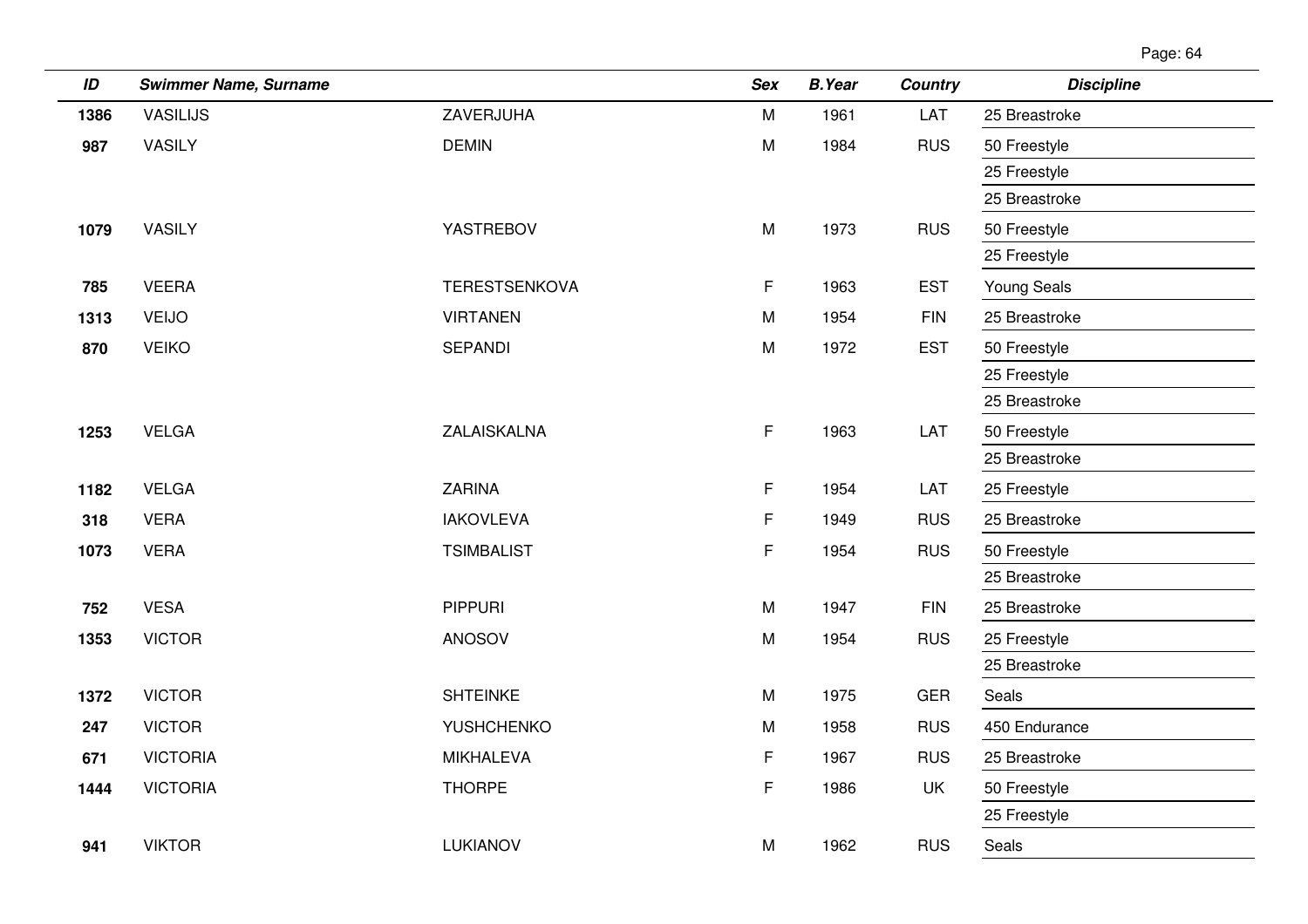| Page: 65 |  |
|----------|--|
|          |  |

| ID   | <b>Swimmer Name, Surname</b> |                   | <b>Sex</b> | <b>B.Year</b> | <b>Country</b> | <b>Discipline</b>             |
|------|------------------------------|-------------------|------------|---------------|----------------|-------------------------------|
| 941  | <b>VIKTOR</b>                | LUKIANOV          | M          | 1962          | <b>RUS</b>     | 50 Freestyle                  |
| 929  | <b>VIKTOR</b>                | PALAGNYUK         | M          | 1961          | <b>RUS</b>     | 25 Breastroke                 |
| 1108 | <b>VIKTORS</b>               | <b>CAIKA</b>      | M          | 1945          | LAT            | 50 Freestyle                  |
|      |                              |                   |            |               |                | 25 Breastroke                 |
| 816  | <b>VIKTORS</b>               | <b>JAKOVLEVS</b>  | M          | 1942          | LAT            | <b>Young Seals</b>            |
| 429  | <b>VIKTORS</b>               | <b>KAMISANS</b>   | M          | 1937          | LAT            | 50 Freestyle                  |
|      |                              |                   |            |               |                | 25 Freestyle                  |
|      |                              |                   |            |               |                | 25 Breastroke                 |
| 1050 | <b>VIKTORS</b>               | <b>TRETJAKOVS</b> | M          | 1978          | LAT            | 50 Freestyle                  |
| 740  | <b>VIKTORS</b>               | <b>VALAINIS</b>   | M          | 1943          | LAT            | 50 Freestyle                  |
|      |                              |                   |            |               |                | 25 Freestyle                  |
| 1171 | <b>VILIS</b>                 | <b>KEMPELIS</b>   | M          | 1947          | LAT            | 50 Freestyle                  |
|      |                              |                   |            |               |                | 25 Breastroke                 |
| 1086 | <b>VIRPI</b>                 | <b>HARJULA</b>    | F          | 1968          | <b>FIN</b>     | 25 Breastroke                 |
| 1172 | <b>VISVALDIS</b>             | <b>BEBRISS</b>    | M          | 1955          | LAT            | 25 Freestyle                  |
| 972  | <b>VITALY</b>                | <b>POBORCHIY</b>  | M          | 1959          | <b>RUS</b>     | 50 Freestyle                  |
|      |                              |                   |            |               |                | 25 Freestyle                  |
|      |                              |                   |            |               |                | 25 Breastroke                 |
| 1220 | <b>VITALY</b>                | SYSUEV            | M          | 1997          | <b>RUS</b>     | 50 Freestyle                  |
|      |                              |                   |            |               |                | 25 Freestyle                  |
|      |                              |                   |            |               |                | 25 Breastroke                 |
| 977  | <b>VLADIMIR</b>              | <b>DANCHENKOV</b> | M          | 1961          | <b>RUS</b>     | 50 Freestyle                  |
|      |                              |                   |            |               |                | 25 Freestyle                  |
|      |                              |                   |            |               |                | 25 Breastroke                 |
| 974  | <b>VLADIMIR</b>              | <b>FOMIN</b>      | M          | 1958          | <b>RUS</b>     | 50 Freestyle                  |
|      |                              |                   |            |               |                | 25 Freestyle<br>25 Breastroke |
|      |                              |                   |            |               |                |                               |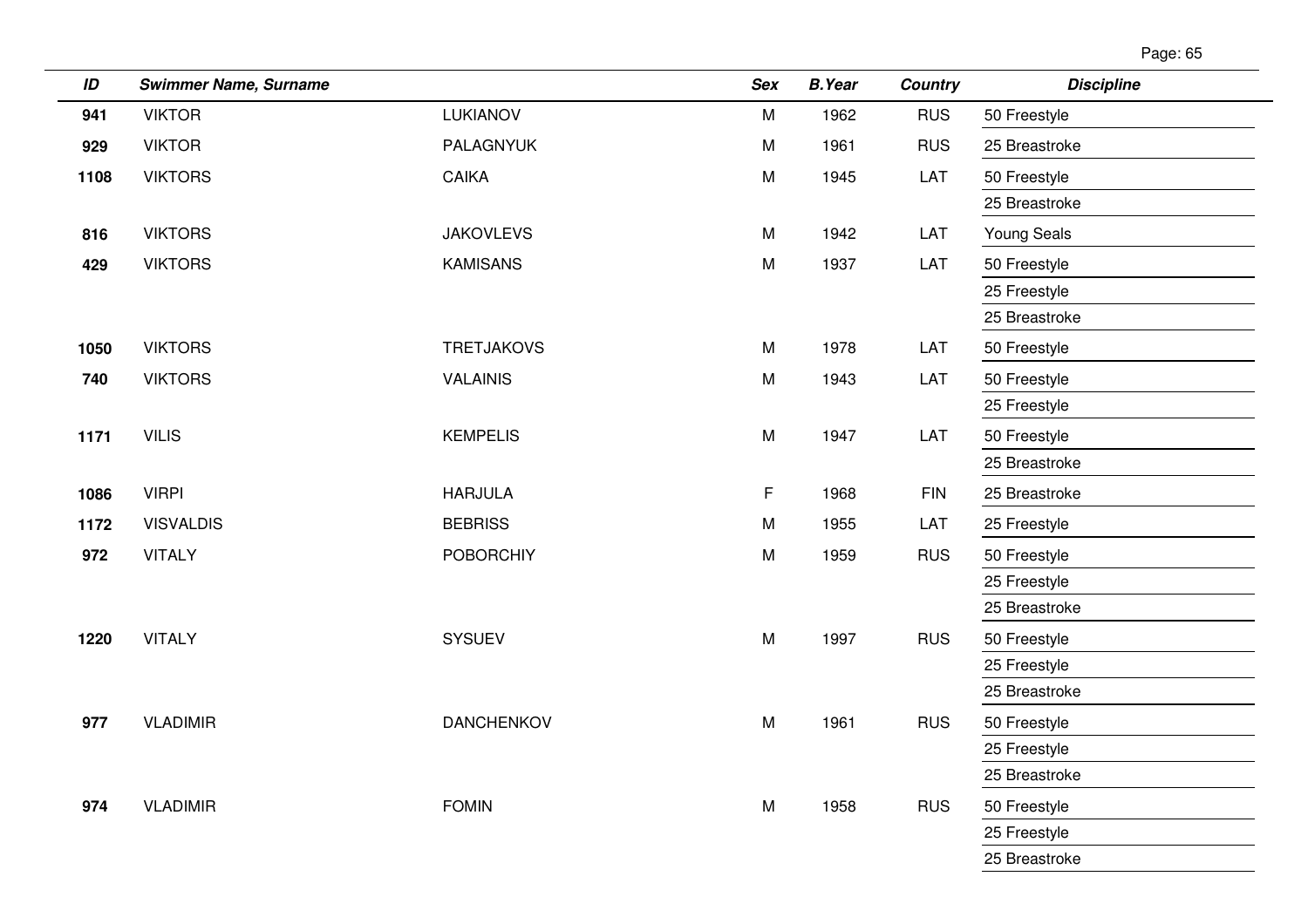| ID   | <b>Swimmer Name, Surname</b> |                   | <b>Sex</b> | <b>B.Year</b> | <b>Country</b> | <b>Discipline</b>  |
|------|------------------------------|-------------------|------------|---------------|----------------|--------------------|
| 585  | <b>VLADIMIR</b>              | <b>KOROTUN</b>    | M          | 1960          | <b>RUS</b>     | 25 Freestyle       |
|      |                              |                   |            |               |                | 25 Breastroke      |
| 451  | <b>VLADIMIR</b>              | <b>LITVINOV</b>   | ${\sf M}$  | 1947          | <b>RUS</b>     | 50 Freestyle       |
|      |                              |                   |            |               |                | 25 Freestyle       |
|      |                              |                   |            |               |                | 25 Breastroke      |
| 1421 | <b>VLADIMIR</b>              | <b>MATVEEV</b>    | M          | 1959          | <b>RUS</b>     | 50 Freestyle       |
|      |                              |                   |            |               |                | 25 Freestyle       |
| 256  | <b>VLADIMIR</b>              | <b>NEFATOV</b>    | ${\sf M}$  | 1959          | <b>RUS</b>     | 450 Endurance      |
|      |                              |                   |            |               |                | 25 Breastroke      |
| 1373 | <b>VLADIMIR</b>              | <b>PODRUSHIN</b>  | M          | 1991          | <b>GER</b>     | Polar Bears        |
| 975  | <b>VLADIMIR</b>              | PRAVASHINSKY      | ${\sf M}$  | 1964          | <b>RUS</b>     | 50 Freestyle       |
|      |                              |                   |            |               |                | 25 Freestyle       |
|      |                              |                   |            |               |                | 25 Breastroke      |
| 993  | <b>VLADIMIR</b>              | <b>SMIRNOV</b>    | M          | 1993          | <b>RUS</b>     | 50 Freestyle       |
|      |                              |                   |            |               |                | 25 Freestyle       |
|      |                              |                   |            |               |                | 25 Breastroke      |
| 1368 | <b>VLADIMIR</b>              | <b>STERLIKOV</b>  | M          | 1967          | <b>GER</b>     | Polar Bears        |
| 224  | <b>VLADIMIR</b>              | <b>SUKHORUKOV</b> | M          | 1963          | <b>RUS</b>     | 25 Breastroke      |
| 295  | <b>VLADIMIR</b>              | <b>VINOGRADOV</b> | M          | 1947          | <b>RUS</b>     | 25 Freestyle       |
| 1096 | <b>VLADIMIRS</b>             | <b>BRIKMANIS</b>  | M          | 1939          | LAT            | <b>Young Seals</b> |
| 244  | <b>VLADIMIRS</b>             | <b>BUTOVS</b>     | ${\sf M}$  | 1958          | LAT            | 50 Freestyle       |
|      |                              |                   |            |               |                | 25 Freestyle       |
| 1460 | <b>VLADIMIRS</b>             | <b>STRUMILOVS</b> | M          | 1948          | LAT            | 25 Freestyle       |
| 1112 | <b>VLADIMIRS</b>             | <b>TKACENKO</b>   | M          | 1949          | LAT            | 25 Breastroke      |
| 1109 | <b>VLADIMIRS</b>             | <b>VANHONENS</b>  | M          | 1946          | LAT            | 25 Breastroke      |
| 781  | <b>VLADISLAV</b>             | <b>ZUBEL</b>      | M          | 1994          | <b>EST</b>     | 50 Freestyle       |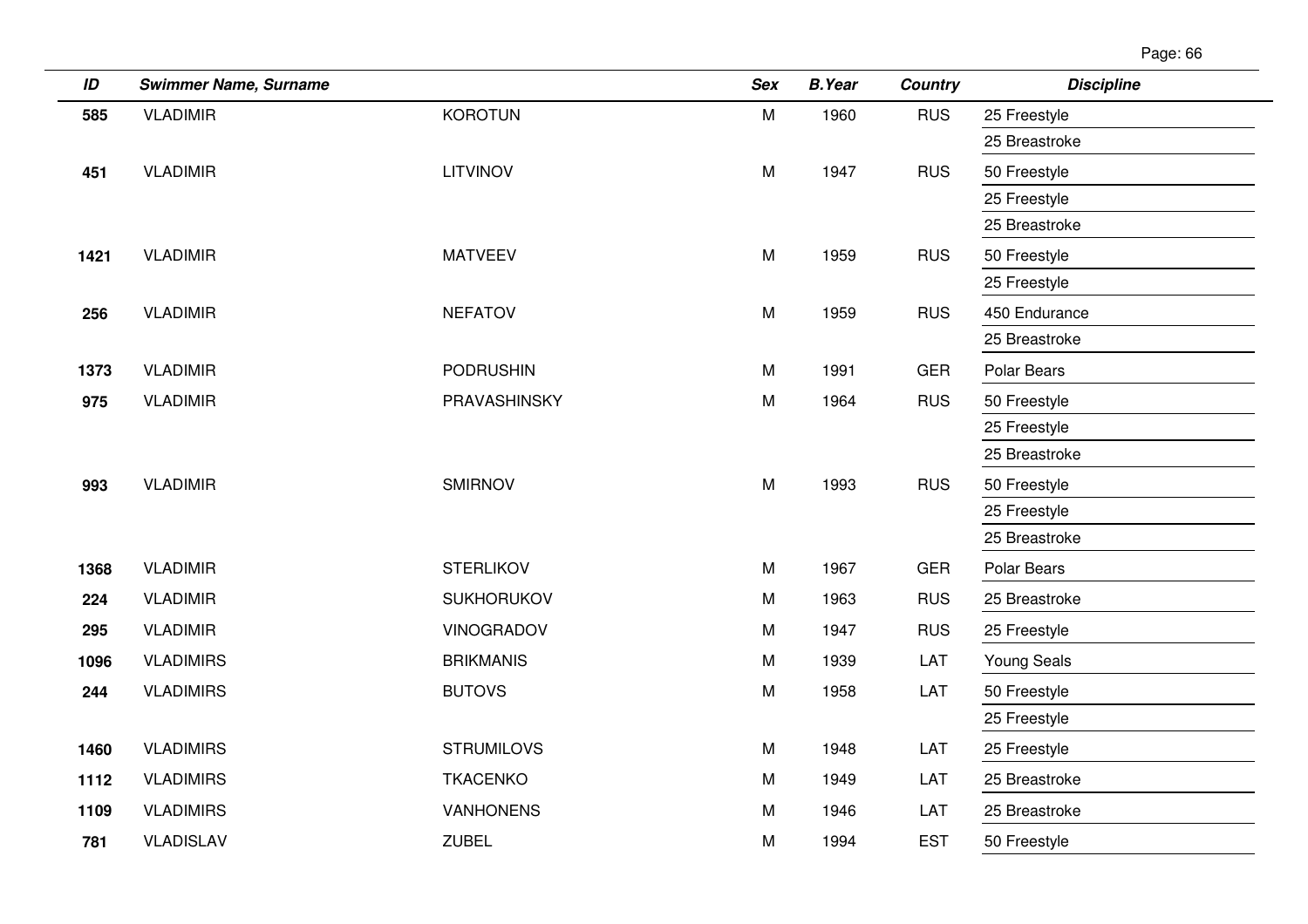| ID   | <b>Swimmer Name, Surname</b> |                     | <b>Sex</b> | <b>B.Year</b> | <b>Country</b> | <b>Discipline</b> |
|------|------------------------------|---------------------|------------|---------------|----------------|-------------------|
| 781  | <b>VLADISLAV</b>             | <b>ZUBEL</b>        | M          | 1994          | <b>EST</b>     | 25 Freestyle      |
|      |                              |                     |            |               |                | 25 Breastroke     |
| 368  | VOLODYMYR                    | <b>PASTERNAK</b>    | M          | 1972          | <b>UKR</b>     | 50 Freestyle      |
|      |                              |                     |            |               |                | 25 Freestyle      |
| 1394 | <b>VUOKKO</b>                | <b>LUOMA</b>        | F.         | 1961          | <b>FIN</b>     | 25 Breastroke     |
| 430  | <b>VYACHESLAV</b>            | <b>MALTSEV</b>      | M          | 1955          | <b>RUS</b>     | 25 Freestyle      |
|      |                              |                     |            |               |                | 25 Breastroke     |
| 286  | <b>VYATCHESLAV</b>           | <b>SMIRNOV</b>      | M          | 1955          | <b>RUS</b>     | 50 Freestyle      |
|      |                              |                     |            |               |                | 25 Freestyle      |
|      |                              |                     |            |               |                | 25 Breastroke     |
| 793  | <b>VYATCHESLAV</b>           | <b>TIHONOV</b>      | M          | 1946          | <b>RUS</b>     | Polar Bears       |
|      |                              |                     |            |               |                | 50 Freestyle      |
|      |                              |                     |            |               |                | 25 Freestyle      |
|      |                              |                     |            |               |                | 25 Breastroke     |
| 696  | <b>WERNER</b>                | <b>MAUKS</b>        | M          | 1952          | <b>GER</b>     | 25 Breastroke     |
| 1246 | WIESLAW                      | SONDEJ              | M          | 1962          | POL            | 50 Freestyle      |
| 419  | <b>WILFRIED</b>              | <b>EISENBERG</b>    | M          | 1968          | <b>GER</b>     | 25 Freestyle      |
|      |                              |                     |            |               |                | 25 Breastroke     |
| 1230 | WILL                         | <b>MARTIN-SMITH</b> | M          | 1983          | <b>IRL</b>     | 25 Freestyle      |
| 1058 | <b>WOJCIECH</b>              | <b>GRABOWSKI</b>    | M          | 1948          | <b>POL</b>     | 25 Breastroke     |
| 587  | <b>WOLFGANG</b>              | DR. BARTH           | M          | 1936          | <b>GER</b>     | 25 Freestyle      |
| 659  | WULF-HELMBRECHT              | <b>ULLMANN</b>      | M          | 1951          | <b>GER</b>     | 25 Breastroke     |
| 268  | YEKATERINA                   | ARTEMYEVA           | F          | 1965          | <b>RUS</b>     | 50 Freestyle      |
|      |                              |                     |            |               |                | 25 Freestyle      |
|      |                              |                     |            |               |                | 25 Breastroke     |
| 271  | <b>YELENA</b>                | SAVINKOVA           | F.         | 1955          | <b>RUS</b>     | 50 Freestyle      |
|      |                              |                     |            |               |                | 25 Freestyle      |